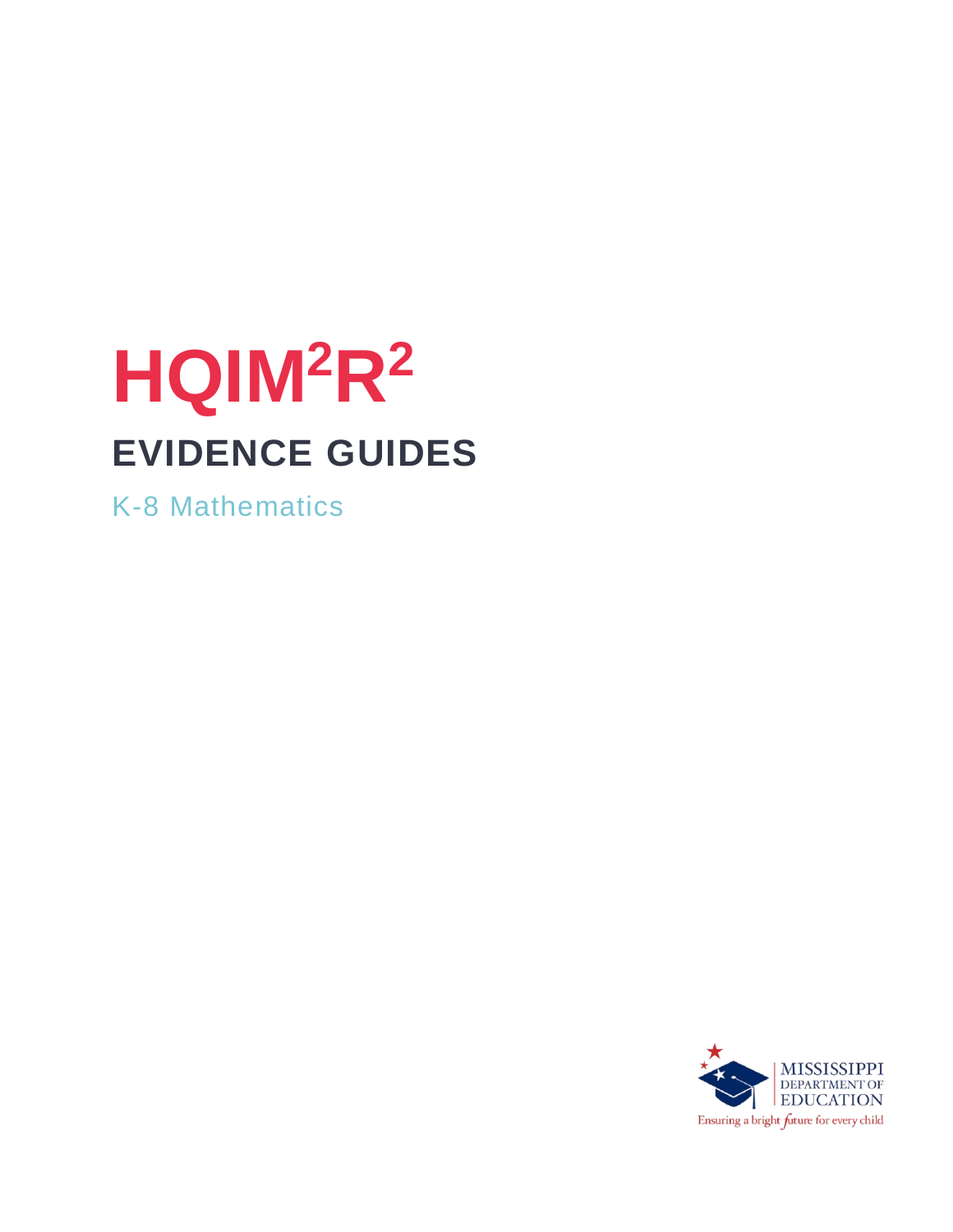**K-8 MATHEMATICS**

# **Gateway 1**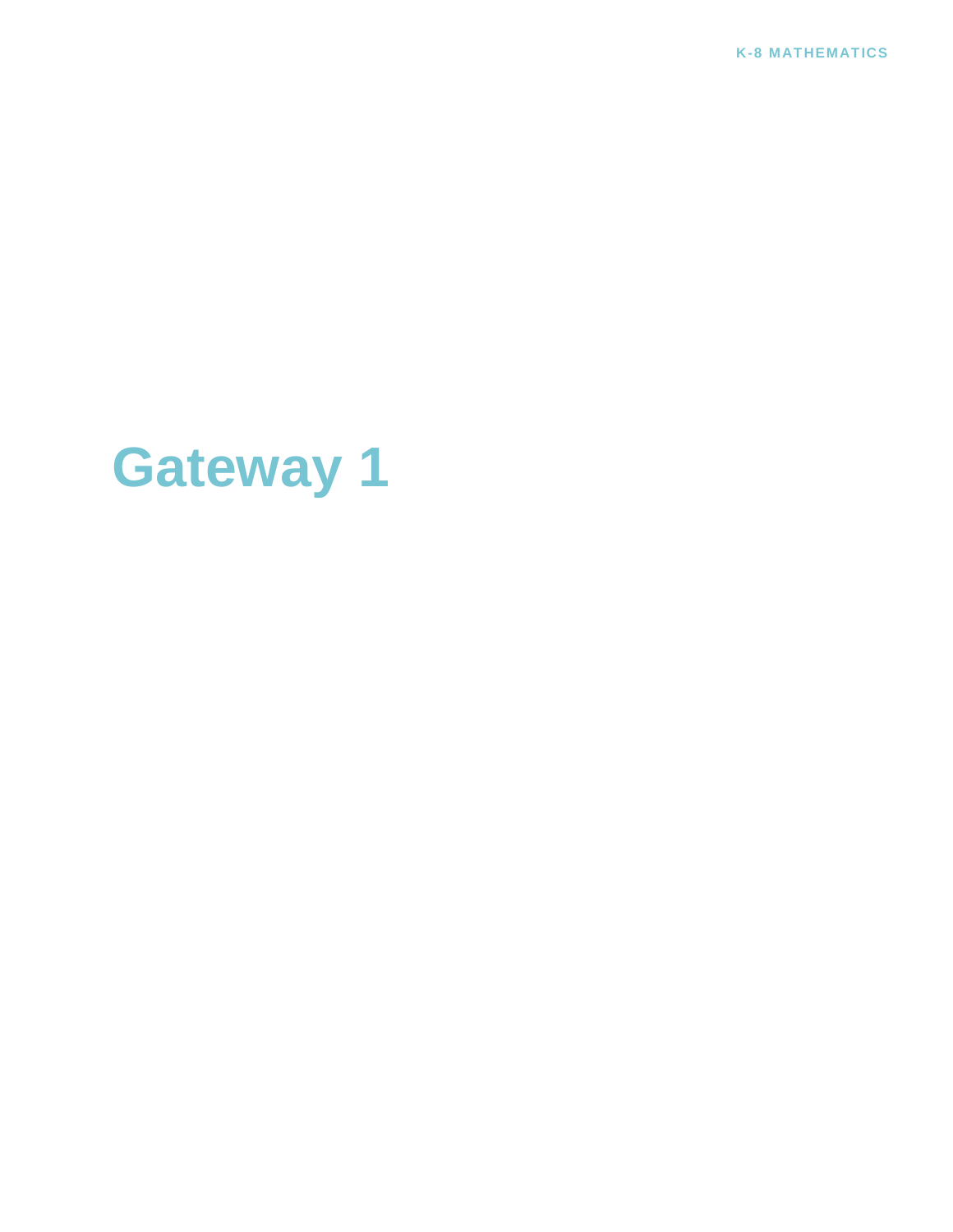## **GUIDANCE FOR Indicator 1a CRITERION** Materials do not assess topics before the grade-level in which the topic should be introduced. **INDICATOR** The instructional material assesses the grade-level content and, if applicable, content from earlier grades. Content from future grades may be introduced but, students should not be held accountable on assessments for future expectations.

**Do assessment questions address grade-level Standards?**



#### **WHAT IS THE PURPOSE OF THIS INDICATOR?**

This indicator, along with indicator 1b, determines the **shift of Focus**. In order to maintain Focus, materials concentrate on grade-level Standards. Assessments are determined by the publisher and are series specific.



#### **EVIDENCE COLLECTION**

#### **Evidence Collection: Guiding Questions**

- Do K-5 assessments include questions addressing the following topics?
	- o Probability (including chance, likely outcomes, probability models).
	- o Statistical distributions (including center, variation, clumping, outliers, mean, median, mode, range, quartiles; and statistical association or trends, including two-way tables, bivariate measurement data, scatter plots, trend line, line of best fit, correlation).
	- o Similarity, transformations, and congruence.
- Do materials include many above-grade-level items on assessments that would require major modifications to fix?
- Do materials include above grade-level items whose removal or modification would change the underlying structure or intent of the materials?
- Do materials include above-grade-level items on assessments that do not require major modifications to fix or are mathematically reasonable?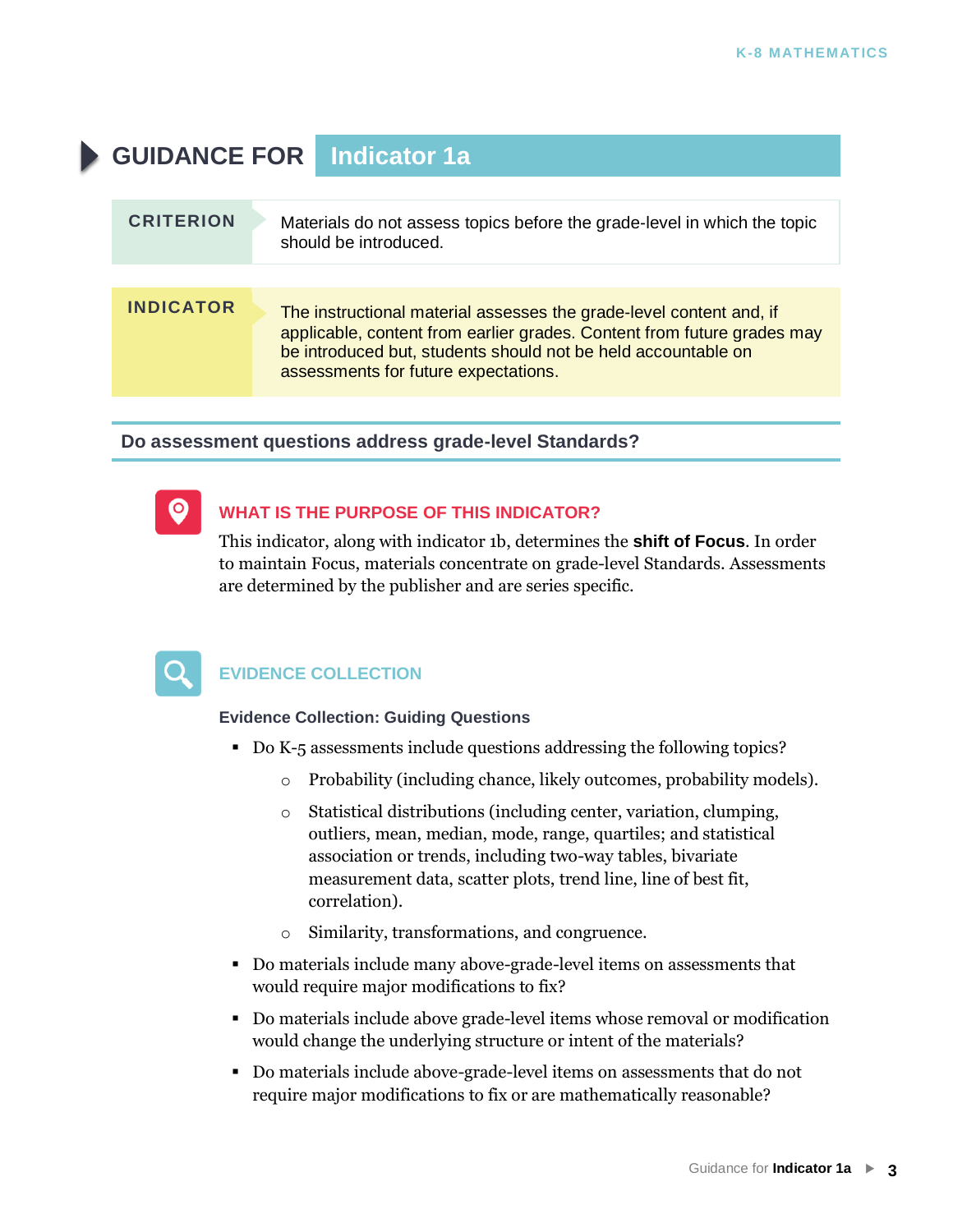**Record all evidence including span of instructional time of associated lessons/activities and record the above-grade-level Standards for ALL of these questions.** 

**Evidence Collection: Locating evidence sources**

- Look at all interim, unit, and/or summative assessments.
- Look at scoring rubrics, if available, to determine acceptable responses for the items. If all questions are on grade-level, provide evidence of assessment items that are representative of the instructional materials.



#### **DISCUSSION POINTS FOR REVIEW TEAM MEETING**

Verify with the team that the assessment items noted by individual reviewers assess above grade-level Standards.

- **•** Include each above grade-level assessment question.
- For each question, list the above grade-level Standard to which the item aligns and explain why the assessment item is above grade-level.

For each above grade-level assessment item listed, discuss the following questions:

- 1. Are the above grade-level Standards in the next grade-level or several grades beyond? (Assessing Standards that are one grade-level away from the current one could be mathematically reasonable. More than one grade-level away is probably not mathematically reasonable.) Is the assessment item clearly identified as above grade-level?
- 2. Would skipping the above grade-level assessment item (and, therefore, the associated lessons and activities) still maintain the integrity of the instructional materials?
- 3. Is the above grade-level assessment item included at the beginning of the year or at the end of the year?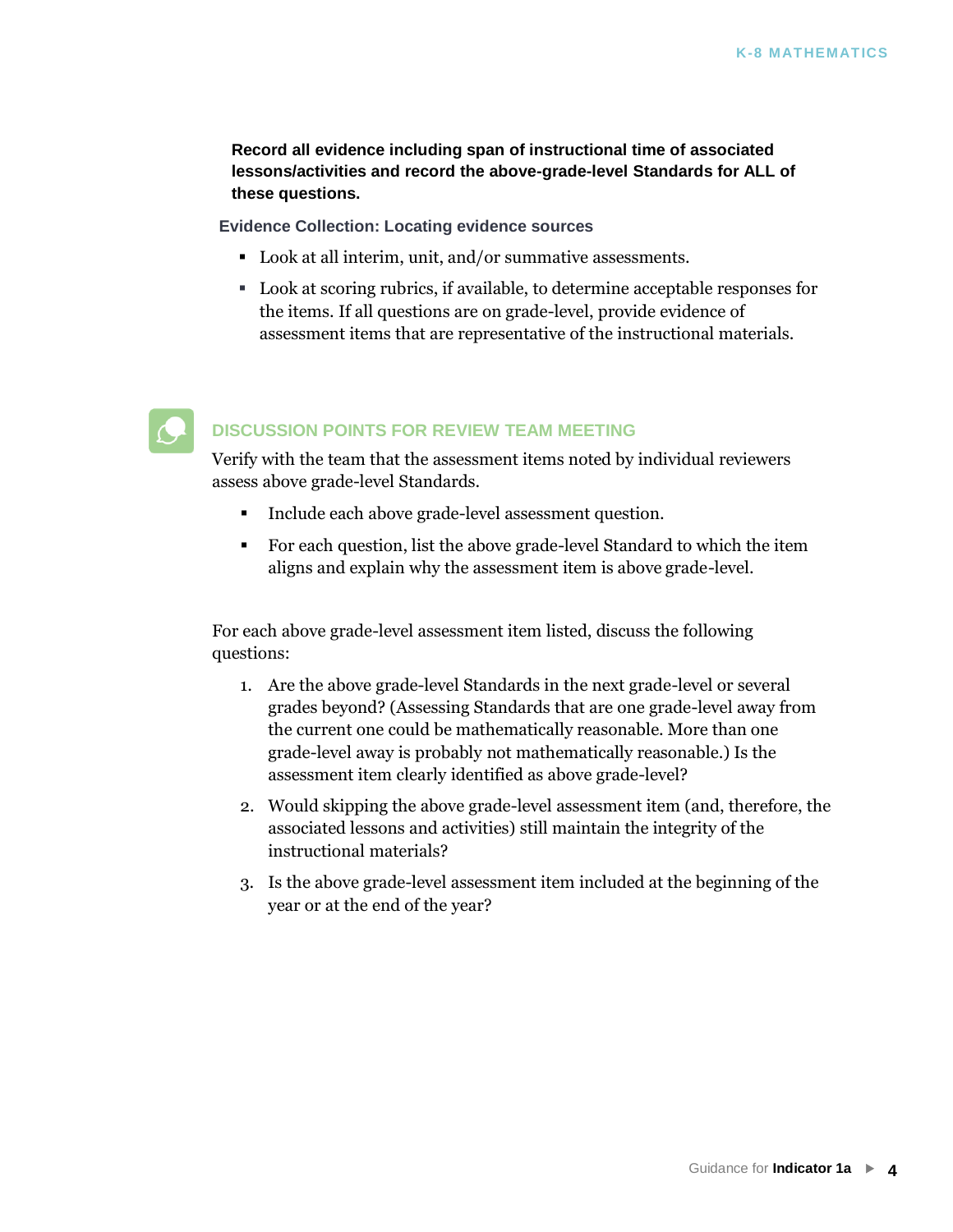| <b>SCORING</b> |                                                                                                                                                                                          |
|----------------|------------------------------------------------------------------------------------------------------------------------------------------------------------------------------------------|
| 2 points       | Topics from probability, statistics, similarity or congruence are NOT<br>assessed in K - 5.                                                                                              |
|                | <b>AND</b>                                                                                                                                                                               |
|                | Materials assess grade-level Standards OR include above-grade level<br>assessment items that could be removed or modified without<br>impacting the structure or intent of the materials. |
|                | <b>AND</b>                                                                                                                                                                               |
|                | Above-grade level items are mathematically reasonable.                                                                                                                                   |
| 0 points       | Topics from probability, statistics, similarity or congruence ARE<br>assessed in K - 5.                                                                                                  |
|                | <b>OR</b>                                                                                                                                                                                |
|                | Materials include above-grade level assessments items that would<br>require major modifications to fix.                                                                                  |
|                | <b>OR</b>                                                                                                                                                                                |
|                | Above-grade level items are not mathematically reasonable.                                                                                                                               |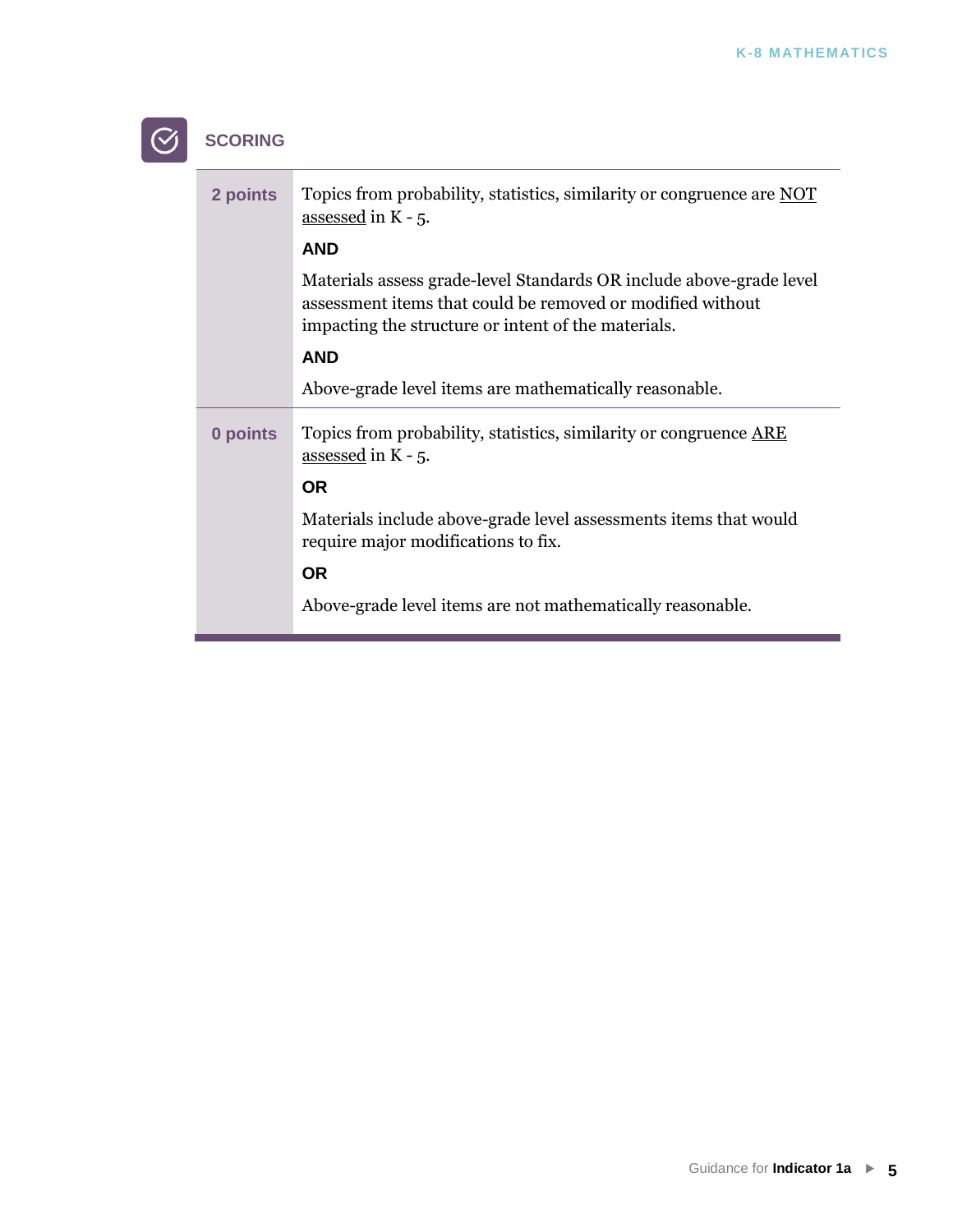### **GUIDANCE FOR Indicator 1b**

| <b>INDICATOR</b><br>The majority of the MS CCRS-M K-8 are incorporated, across a<br>grade-level. | <b>CRITERION</b> | Students and teachers using the materials as designed devote the<br>large majority of class time in each grade, $K - 8$ , to the Major Work*<br>of the grade. |
|--------------------------------------------------------------------------------------------------|------------------|---------------------------------------------------------------------------------------------------------------------------------------------------------------|
|                                                                                                  |                  |                                                                                                                                                               |
|                                                                                                  |                  |                                                                                                                                                               |

**Is at least 65% of instructional time address the Major Work\* of the grade?**



#### **WHAT IS THE PURPOSE OF THIS INDICATOR?**

This indicator, along with indicator 1a, determines the **shift of Focus**. In order to maintain Focus, materials concentrate on grade-level Standards, and a large majority of class time is dedicated to lessons or activities from materials that align to the Major Work of the grade-level being reviewed. (Major Work of the grade refers to those Standards identified in the Critical Areas. While all gradelevel Standards are important, an emphasis on Major Work of the grade ensures that meaningful connections are made within and between Standards across the grade-level).

*Note: ALL Standards in MS CCRS-M are accounted for in evidence gathered between indicators 1b, 1c, 1e, and 1f. Indicator 1c addresses the connections within and between domains and Standards for each grade-level. Indicator 1e addresses the progressions of the Standards within and between gradelevels, as well as extensive work with grade-level Standards. Indicator 1f addresses how materials demonstrate coherence between the domains and Standards of grade-level Standards including learning objectives.*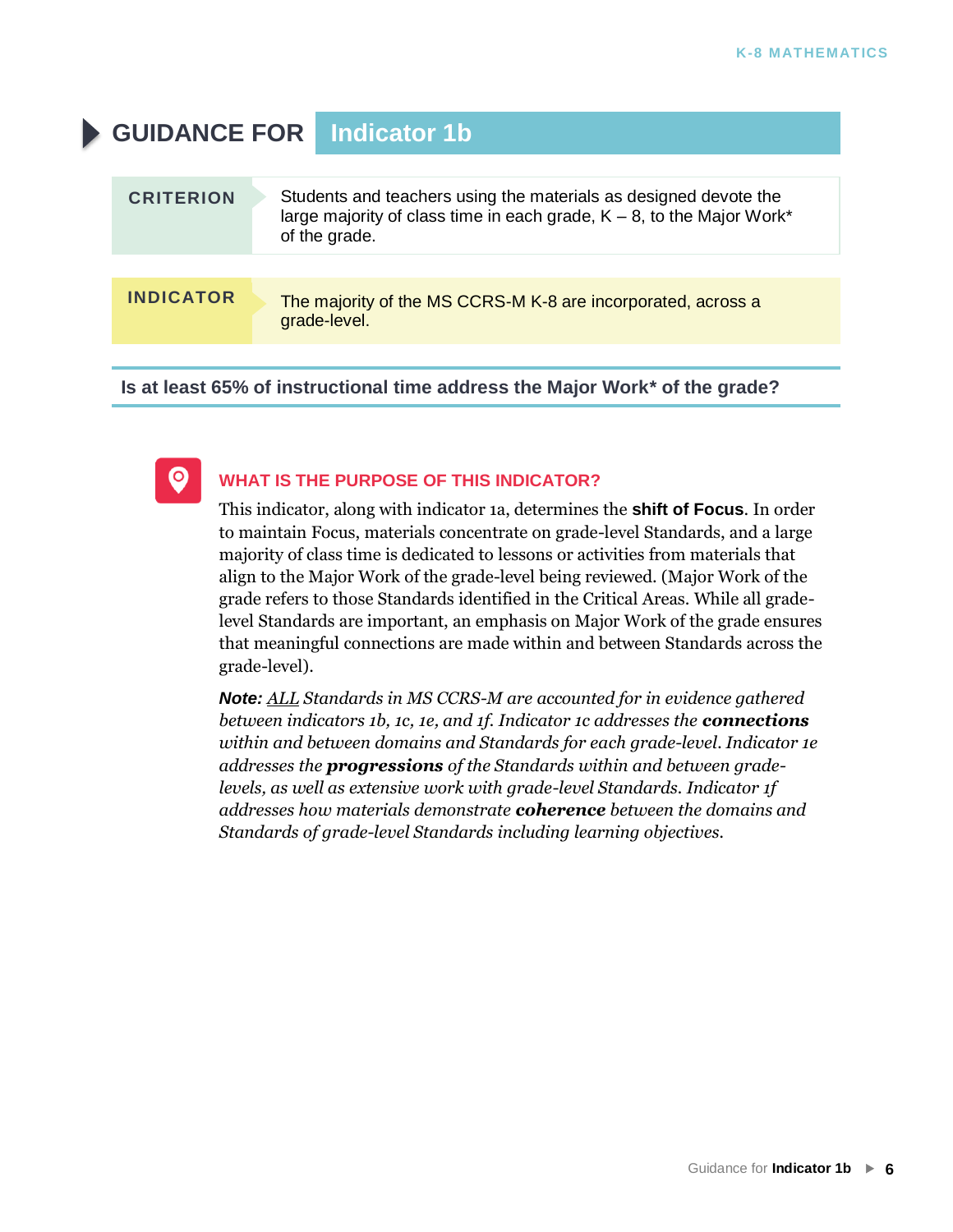

#### **EVIDENCE COLLECTION**

#### **Evidence Collection: Guiding Questions**

- When considering units/chapters, what percent focus on addressing the Major Work of the grade?
- When considering lessons/activities, what percent focus on addressing the Major Work of the grade?
- When considering the amount of instructional time in material (including assessments), what percent is spent on the Major Work of the grade?
- When considering the supporting work in material (including assessments), what percent connects and addresses the Major Work of the grade?

#### **Please Note:**

- If it is not possible for a reviewer to capture data for each of these perspectives, then the reviewer should provide an explanation as to why a perspective was not feasible. (For example, a set of materials is not divided into units/chapters, so a calculation from that perspective is not possible.)
- If a perspective other than the three that already have been given is a better representation for the materials, then the reviewer should clearly explain why the other perspective is better and include evidence and calculations to accompany the additional perspective.

#### **Evidence Collection: Preparing to Collect Evidence**

▪ Familiarize yourself with the Major Work of the grade being reviewed. (See th[e EdReports Quality Instructional Materials Tool: Grades K-8](http://www.edreports.org/files/EdReports-Quality-Instructional-Materials-Tool-K-8-Math_1.pdf)  [Mathematics\).](http://www.edreports.org/files/EdReports-Quality-Instructional-Materials-Tool-K-8-Math_1.pdf) 

#### **[Evidence Collection: Locating Evidence Sources](http://www.edreports.org/files/EdReports-Quality-Instructional-Materials-Tool-K-8-Math_1.pdf)**

- [List all units/ch](http://www.edreports.org/files/EdReports-Quality-Instructional-Materials-Tool-K-8-Math_1.pdf)apters/lessons/activities and assessments focused primarily on Major Work of the grade and list all units/chapters/lessons/activities and assessments that include connections between supporting and Major Work of the grade.
- Explain evidence that is listed including specific Standards.
- Explain how calculations were performed and include all calculations on the evidence collection worksheet.

#### **Note: Collect evidence for 1b, 1c, 1f simultaneously.**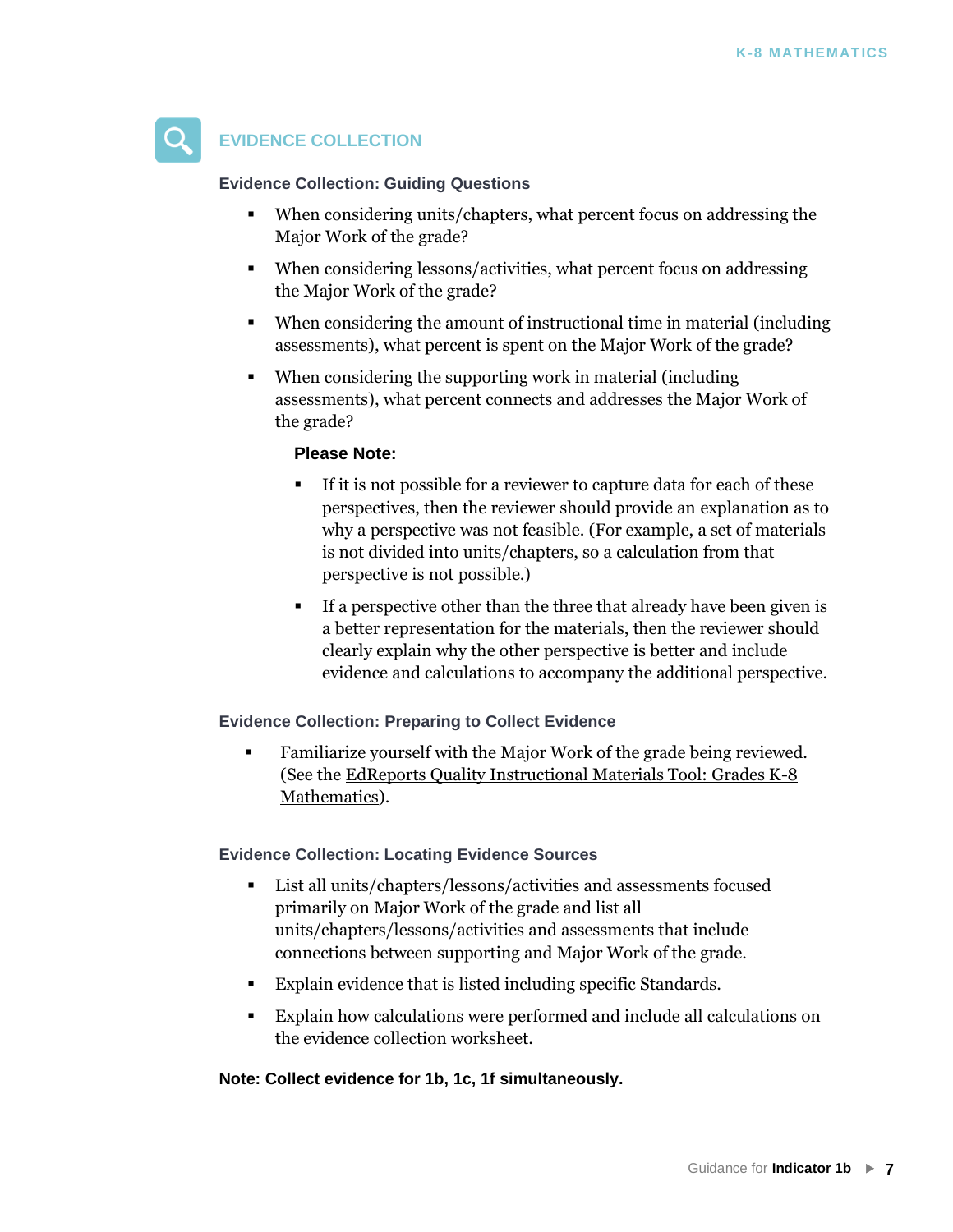#### **DISCUSSION POINTS FOR REVIEW TEAM MEETING**

- 1. Which perspective is most representative of the instructional materials? Why?
- 2. How similar are each reviewer's calculations percents?
- 3. In which lessons does supporting work increase the focus on the Major Work of the grade?
- 4. Evidence that reflects difficulty in calculating percents for the materials should be moved to Gateway 3.



#### **SCORING**

| 4 points | The materials should devote at least 65%. For those materials on the<br>borderline (e.g., 60% - 64%), evidence should clearly explain how<br>non-Major Work supports the Major Work of the grade and<br>increases the materials' attention to Focus.                                                                 |
|----------|----------------------------------------------------------------------------------------------------------------------------------------------------------------------------------------------------------------------------------------------------------------------------------------------------------------------|
| 0 points | The materials do not devote at least 65% of class time to the Major<br>Work of the grade. For those materials on the borderline (e.g., 60% -<br>64%), evidence should clearly explain how non-Major Work does not<br>support the Major Work of the grade and does not increase the<br>materials' attention to Focus. |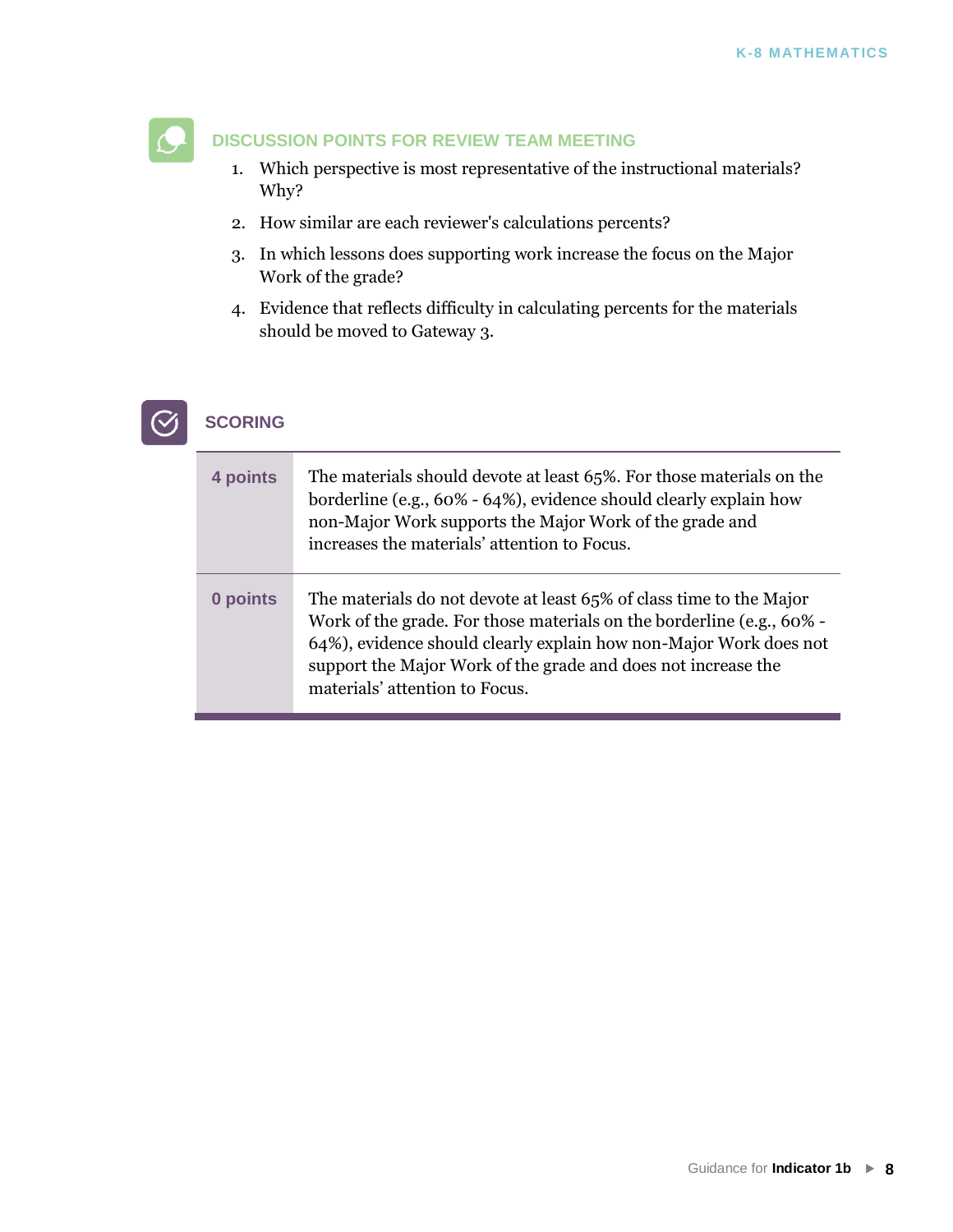#### **\*Standards considered as Major Work by Grade:**

| <b>GRADE</b>   | <b>MAJOR WORK</b>                                                              | <b>SUPPORTING</b>                                        |
|----------------|--------------------------------------------------------------------------------|----------------------------------------------------------|
| Kindergarten   | K.CC.1, 2, 3, 4, 5, 6, 7<br>K.OA.1, 2, 3, 4, 5<br>K.NBT.1                      | K.MD.1, 2, 3<br>K.G.1, 2, 3, 4, 5, 6                     |
| <b>Grade 1</b> | 1.0A.1, 2, 3, 4, 5, 6, 7, 8<br>1.NBT.1, 2, 3, 4, 5, 6<br>1.MD.1, 2             | 1.MD.3a, 3b, 4, 5<br>1.G.1, 2, 3                         |
| <b>Grade 2</b> | 2.0A.1, 2<br>2.NBT.1, 2, 3, 4, 5, 6, 7, 8, 9<br>2.MD.1, 2, 3, 4, 5, 6          | 2.0A.3, 4<br>2.MD.7, 8a, 8b, 9, 10<br>2.G.1, 2, 3        |
| Grade 3        | 3.OA.1, 2, 3, 4, 5, 6, 7, 8, 9<br>3.NF.1, 2, 3<br>3.MD.1, 2, 5, 6, 7           | 3.NBT.1, 2, 3<br>3.MD.3, 4, 8<br>3.G.1, 2                |
| Grade 4        | 4.0A.1, 2, 3<br>4.NBT.1, 2, 3, 4, 5, 6<br>4.NF.1, 2, 3, 4, 5, 6, 7             | 4.0A.4, 5<br>4.MD.1, 2, 3, 4, 5, 6, 7<br>4.G.1, 2, 3     |
| Grade 5        | 5.NBT.1, 2, 3, 4, 5, 6, 7<br>5.NF.1, 2, 3, 4, 5, 6, 7<br>5.MD.3, 4, 5          | 5.0A.1, 2, 3<br>5.MD.1, 2<br>5. G.1, 2, 3, 4             |
| Grade 6        | 6.RP.1, 2, 3<br>6.NS.1, 5, 6, 7, 8, 9<br>6.EE.1, 2, 3, 4, 5, 6, 7, 8, 9        | 6.NS.2, 3, 4<br>6. G.1, 2, 3, 4<br>$6.$ SP.1, 2, 3, 4, 5 |
| <b>Grade 7</b> | 7.RP.1, 2, 3<br>7.NS.1, 2, 3<br>7.EE.1, 2, 3, 4                                | 7. G.1, 2, 3, 4, 5, 6<br>7.SP.1, 2, 3, 4, 5, 6, 7, 8, 9  |
| Grade 8        | 8.EE.1, 2, 3, 4, 5, 6, 7, 8<br>8.F.1, 2, 3, 4, 5<br>8.G.1, 2, 3, 4, 5, 6, 7, 8 | 8.NS.1, 2<br>8.G.9<br>8.SP.1, 2, 3, 4                    |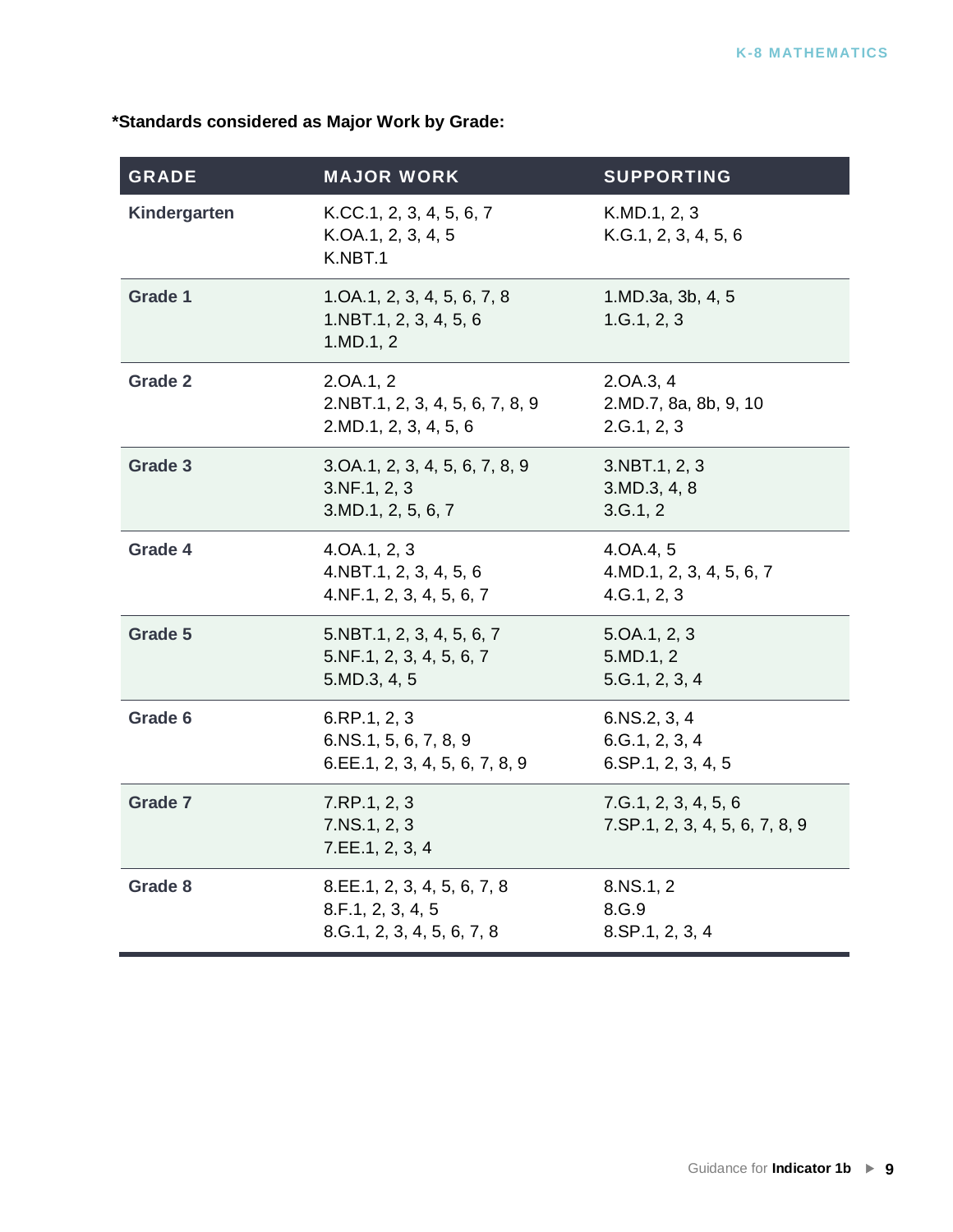### **GUIDANCE FOR Indicator 1c**

| <b>CRITERION</b> | Each grade's instructional materials are coherent and consistent with<br>the Standards.                                |
|------------------|------------------------------------------------------------------------------------------------------------------------|
|                  |                                                                                                                        |
| <b>INDICATOR</b> | Supporting content enhances focus and coherence simultaneously by<br>engaging students in the Major Work of the grade. |
|                  |                                                                                                                        |

**Is supporting content connected to the Major Work of the grade? Is supporting content addressed independently?**



#### **WHAT IS THE PURPOSE OF THIS INDICATOR?**

This indicator, along with indicators 1d, 1e, and 1f, determines the **shift of Coherence**. In order to maintain coherence, materials should link to the mathematical content across grades and within grades. The chapters and lessons should show how learning is built on previous learning and builds towards future learning. Within the grade-level, Supporting Work is connected to Major Work of the grade.

*Note: ALL Standards in MS CCRS-M are accounted for in evidence gathered between indicators 1b, 1c, 1e, and 1f. Indicator 1b addresses how Major Work of the grade is attended to in the instructional materials. Indicator 1e addresses the progressions of the Standards within and between grade levels, as well as extensive work with grade-level Standards. Indicator 1f addresses how materials demonstrate coherence between the domains of grade-level Standards including learning objectives.*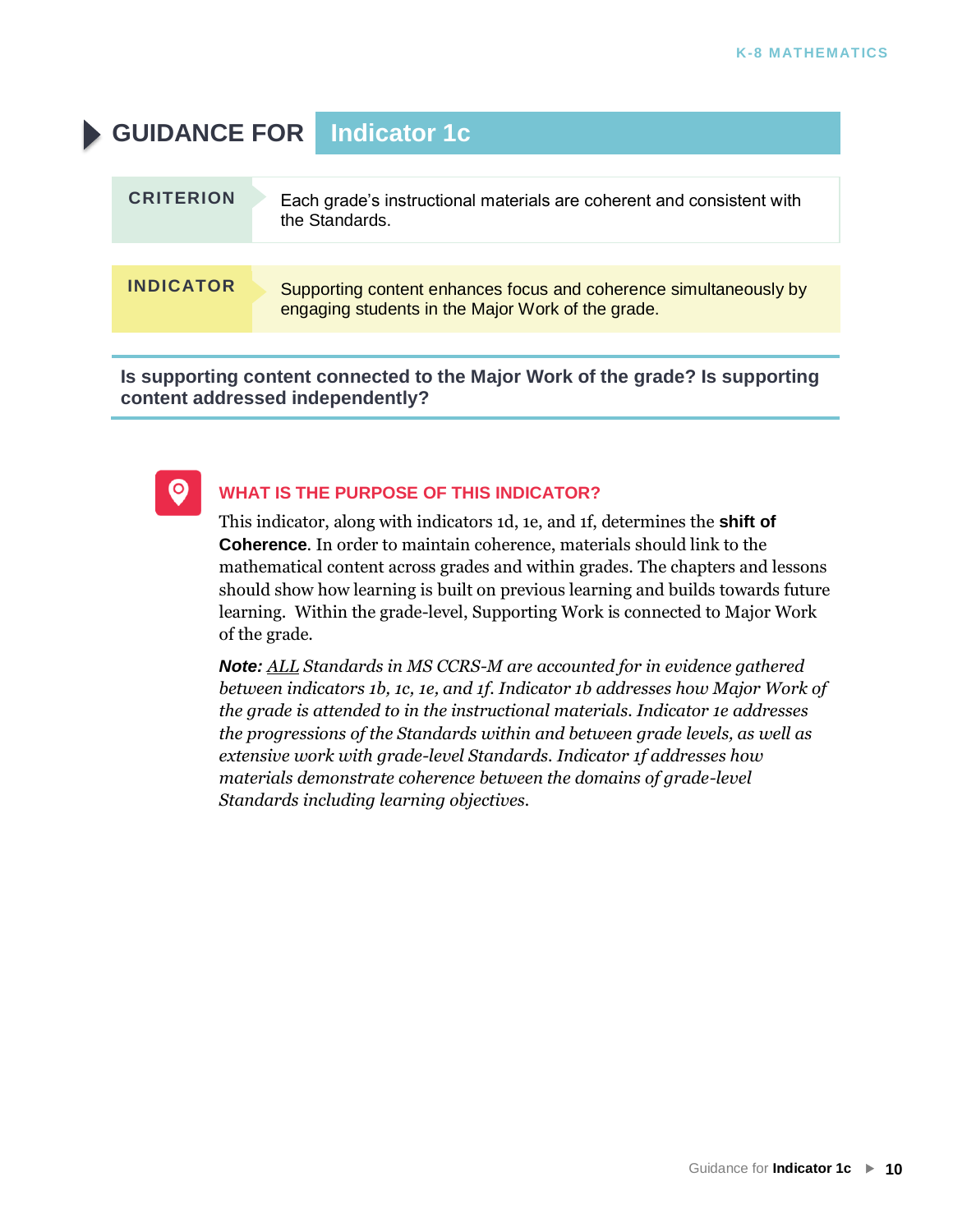

#### **EVIDENCE COLLECTION**

**Evidence Collection: Guiding Questions**

- When are supporting Standards connected to the Major Work of the grade? How are they connected?
- When supporting Standards are not connected to the major Standards of the grade, is the separation mathematically reasonable?
- Are there natural connections between supporting and major Standards of the grade that are entirely absent from the materials?

**Evidence Collection: Preparing to Collect Evidence**

▪ Familiarize yourself with the Major Work of the grade being reviewed. (See th[e EdReports Quality Instructional Materials Tool: Grades K-8](http://www.edreports.org/files/EdReports-Quality-Instructional-Materials-Tool-K-8-Math_1.pdf)  [Mathematics\).](http://www.edreports.org/files/EdReports-Quality-Instructional-Materials-Tool-K-8-Math_1.pdf) 

**[Evidence Collection: Locating Evidence Sources](http://www.edreports.org/files/EdReports-Quality-Instructional-Materials-Tool-K-8-Math_1.pdf)**

- [Review all parts](http://www.edreports.org/files/EdReports-Quality-Instructional-Materials-Tool-K-8-Math_1.pdf) of the instructional materials to see if connections are truly being made. Note when connections are made, when they are present, but the Major Work of the grade is not explicitly mentioned, and when connections are entirely absent from the materials.
- Evidence must include specific examples from the instructional materials; examples should include chapters, lessons, and page numbers. Each piece of evidence must list specific Standards and explain the connections made/missing between supporting and major Standards within the materials.



#### **DISCUSSION POINTS FOR REVIEW TEAM MEETING**

- 1. What connections between supporting and major Standards of the grade were identified?
- 2. Where were connections of supporting and major Standards of the grade found?
- 3. How were the connections made in the instructional materials?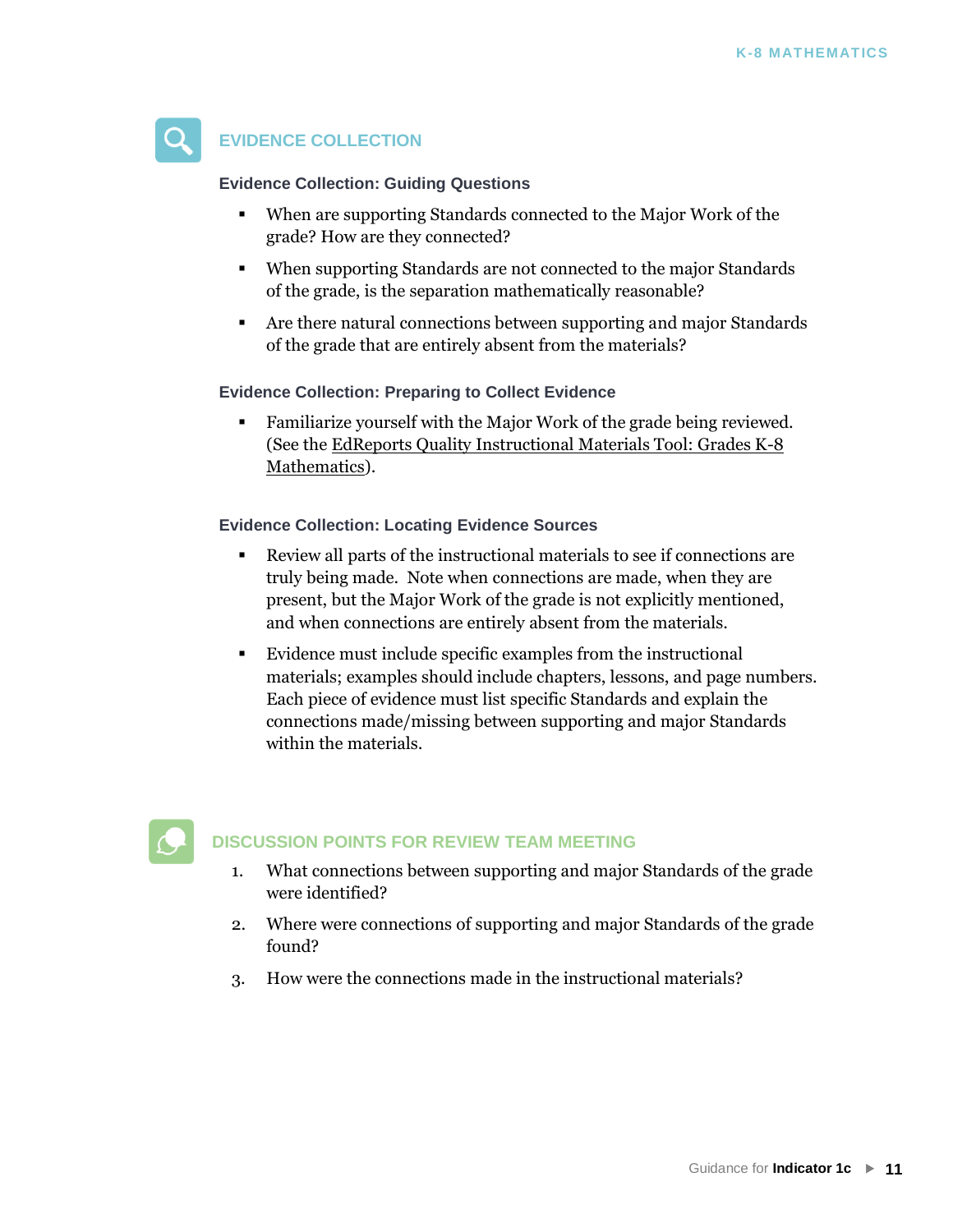## $\boxed{\odot}$  SCORING

| 2 points | Supporting content is used to enhance the focus on Major Work of<br>the grade, when appropriate.         |
|----------|----------------------------------------------------------------------------------------------------------|
| 1 point  | Some connections are missed.<br><b>AND/OR</b><br>Connections are not fully explored.                     |
| 0 points | Supporting content is treated separately and does not include<br>connections to Major Work of the grade. |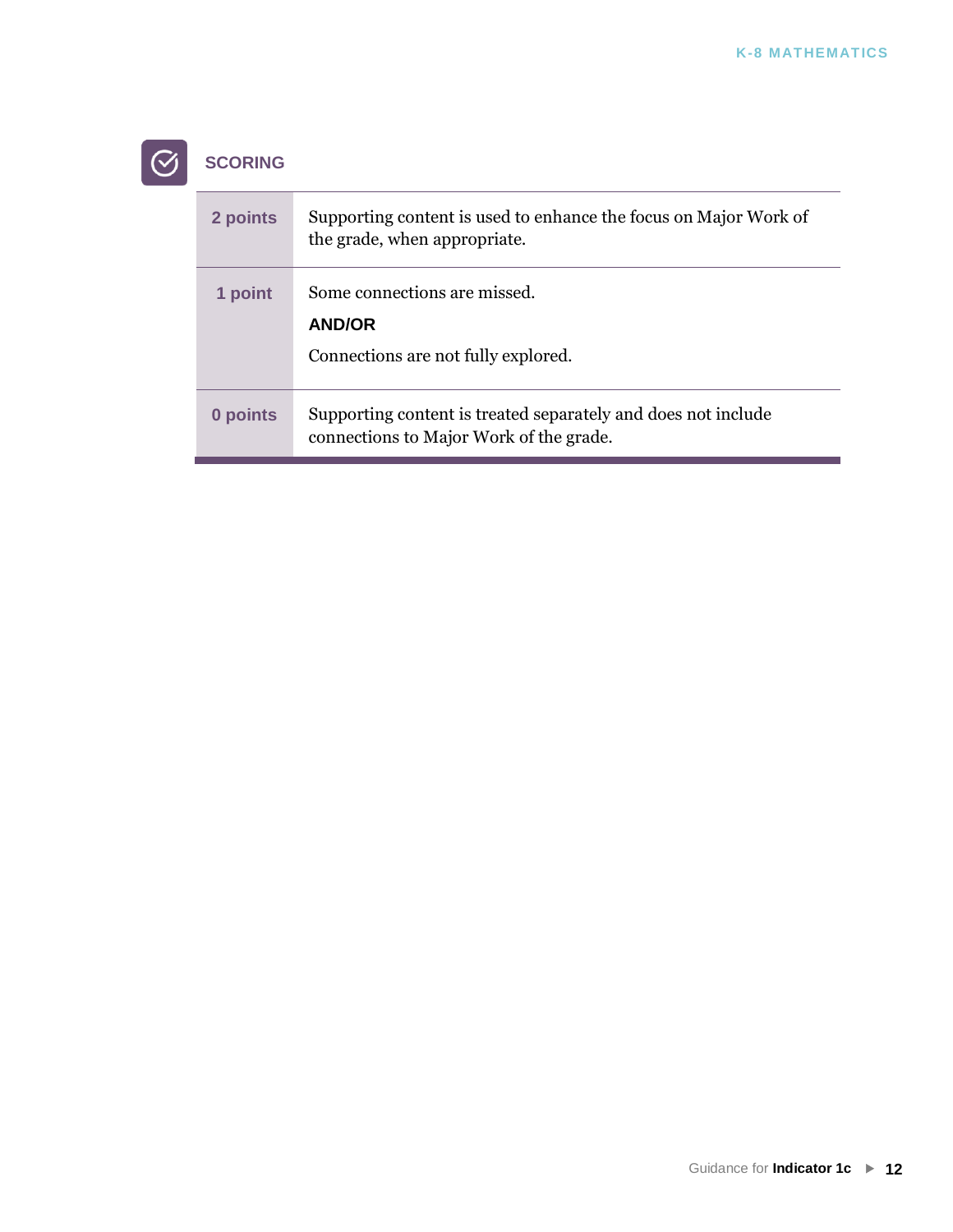| <b>KINDERGARTEN</b>                                                                                                                            |                                                                                                                                                                                                                                                                                                                                                                                                                                                                                                                |  |
|------------------------------------------------------------------------------------------------------------------------------------------------|----------------------------------------------------------------------------------------------------------------------------------------------------------------------------------------------------------------------------------------------------------------------------------------------------------------------------------------------------------------------------------------------------------------------------------------------------------------------------------------------------------------|--|
| Big Ideas: Counting, Cardinality, comparing numbers.                                                                                           |                                                                                                                                                                                                                                                                                                                                                                                                                                                                                                                |  |
| K.MD.3<br><b>*K.CC.5</b><br>$*K.OA.3$<br>Using objects to classify and<br>count in different arrangements,<br>and decompose using objects      | K.MD.3 offers a context in which to<br>decompose 10 in more than one way (see<br>6<br>K.OA.3). For example, given a collection of<br>10 buttons, children could classify by color<br>$\sim$<br>4<br>and size to answer (K.CC.5) questions such<br>3<br>10<br>as "how many small buttons do you have",<br>"how many blue buttons do you have", or<br>"how many large gray buttons do you have?".<br>Such a decomposition of objects can show<br>both that $10 = 7 + 3$ and that $10 = 6 + 4$ .<br>(See figure.) |  |
| <b>*K.CC.5</b><br><b>*K.CC.6</b><br>K.G.2<br>K.G.4<br>Name and count attributes of<br>shapes, compare size of groups<br>of objects by counting | Students can count (see K.CC.5) vertices as a strategy for recognizing<br>shapes in different orientations (see K.G.2) and can use shapes as a<br>setting in which to compare numbers. (see K.CC.6: e.g., count to see<br>which has more vertices, an octagon or a hexagon — see K.G.4)                                                                                                                                                                                                                        |  |

| <b>FIRST GRADE</b>                                       |                                                                                                                                                                                                                                                                                                                                          |  |  |
|----------------------------------------------------------|------------------------------------------------------------------------------------------------------------------------------------------------------------------------------------------------------------------------------------------------------------------------------------------------------------------------------------------|--|--|
|                                                          | Big Ideas: Addition and subtraction – concepts, skills, and problem solving; place value                                                                                                                                                                                                                                                 |  |  |
| 1.MD.4<br>$*1.0A$                                        | When students work with organizing, representing and interpreting<br>data, the process includes practicing using numbers and adding and<br>subtracting to answer questions about the data (see the part of<br>1.MD.4 after the semicolon, and see the K-5 MD Progression<br>document, especially Table 1 on page 4 and the discussion of |  |  |
| Using data to practice adding<br>and subtracting         | categorical data on pages 5 and 6).                                                                                                                                                                                                                                                                                                      |  |  |
| 1.MD.3<br>$*1.NBT.1$                                     | Telling and writing time on digital clocks (1.MD.3) is a context in which<br>one can practice reading numbers (1.NBT.1), a kind of "application,"<br>but no more. Relating those times to meanings — events during a day<br>- is not part of 1.MD.3, but making sense of what one is doing                                               |  |  |
| Telling and writing time to practice<br>reading numbers. | (MP.1) and contextualizing (MP.2) are essential elements of good<br>mathematical practice and should always be part of the instructional<br>foreground.                                                                                                                                                                                  |  |  |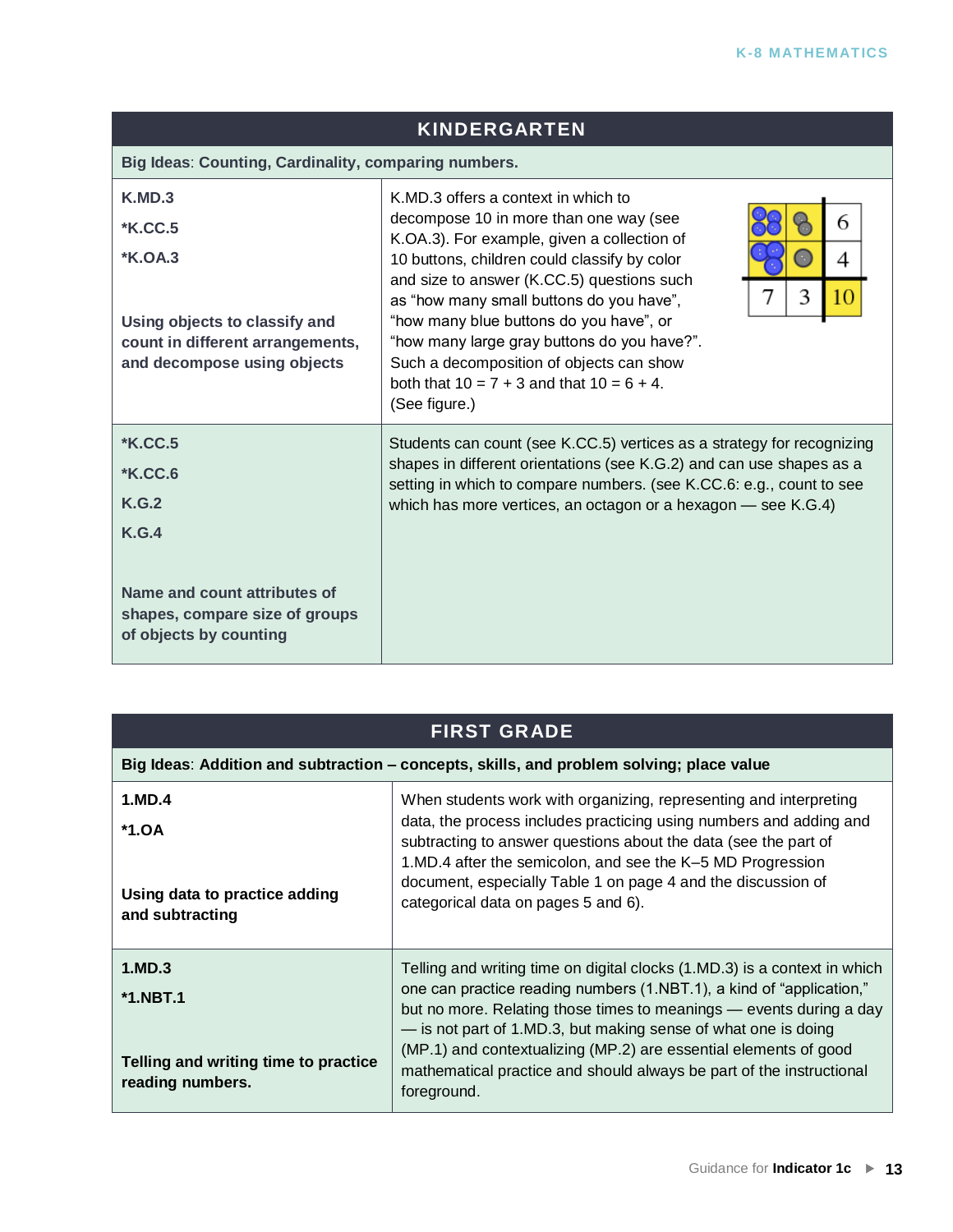| <b>SECOND GRADE</b>                                                                                                                    |                                                                                                                                                                                                                                                                                                                                                                                                                            |  |  |
|----------------------------------------------------------------------------------------------------------------------------------------|----------------------------------------------------------------------------------------------------------------------------------------------------------------------------------------------------------------------------------------------------------------------------------------------------------------------------------------------------------------------------------------------------------------------------|--|--|
|                                                                                                                                        | Big Ideas: Addition and subtraction - concepts, skills, and problem solving; place value                                                                                                                                                                                                                                                                                                                                   |  |  |
| 2.MD.7, 8a, 8b, 9, 10<br>$*2.NBT.1, 2, 3, 4, 5, 6, 7, 8,$<br>9, 10<br>Time and money are used to<br>develop place value understanding. | When students work with time and money (2.MD.7-8), their work with<br>dollars, dimes, and pennies should support their understanding and<br>skill in place value (2.NBT). Their work with nickels, with telling time to<br>the nearest five minutes on analog clocks, with counting by 5s<br>(2.NBT.2), and with arrays of five rows and/or five columns (2.OA.3-4)<br>should be taken together.                           |  |  |
| 2.MD.10<br>$*2.01$<br>Using data to solve addition and<br>subtraction problems.                                                        | 2.MD.10 particularly represents an opportunity to link to the Major<br>Work of grade 2. Picture graphs and bar graphs can add variety as<br>contexts for solving addition and subtraction problems. The language<br>in 2.MD.10 mentions word problems (2.OA) explicitly. See the<br>Progression document for K-5 Measurement and Data for more on<br>the connections between data work and arithmetic in the early grades. |  |  |
| 2.MD.9<br>*2.MD.1<br>Generate measurement data as a<br>way to teach standard unit<br>measurement.                                      | 2.MD.9 is a potential context for 2.MD.1 and gives students a first<br>taste of visual comparison of numerical information (though the fact<br>that this numerical information was derived from length makes the<br>representation more about scaling the information than about<br>visualizing it).                                                                                                                       |  |  |

| Big Ideas: Multiplication and division of whole numbers and fractions. |                                                                                                                                                                                                                                                          |  |
|------------------------------------------------------------------------|----------------------------------------------------------------------------------------------------------------------------------------------------------------------------------------------------------------------------------------------------------|--|
| $*3.0A.1, 2, 3, 4$<br>3.MD.3                                           | Represent and interpret data: Students multiply and divide to solve<br>problems using information presented in scaled bar graphs (3.MD.3).<br>Pictographs and scaled bar graphs are a visually appealing context<br>for one- and two-step word problems. |  |
| Scaled bar graphs; multiplication<br>and division                      |                                                                                                                                                                                                                                                          |  |
| 3.G.2<br>$*3.NF.1, 2, 3$<br>$*3.MD.5, 6, 7$<br>3.MD.4                  | Reason with shapes and their attributes: Work toward meeting 3.G.2<br>should be positioned in support of area measurement and<br>understanding of fractions.                                                                                             |  |
| <b>Measurement, area, and fractions</b>                                |                                                                                                                                                                                                                                                          |  |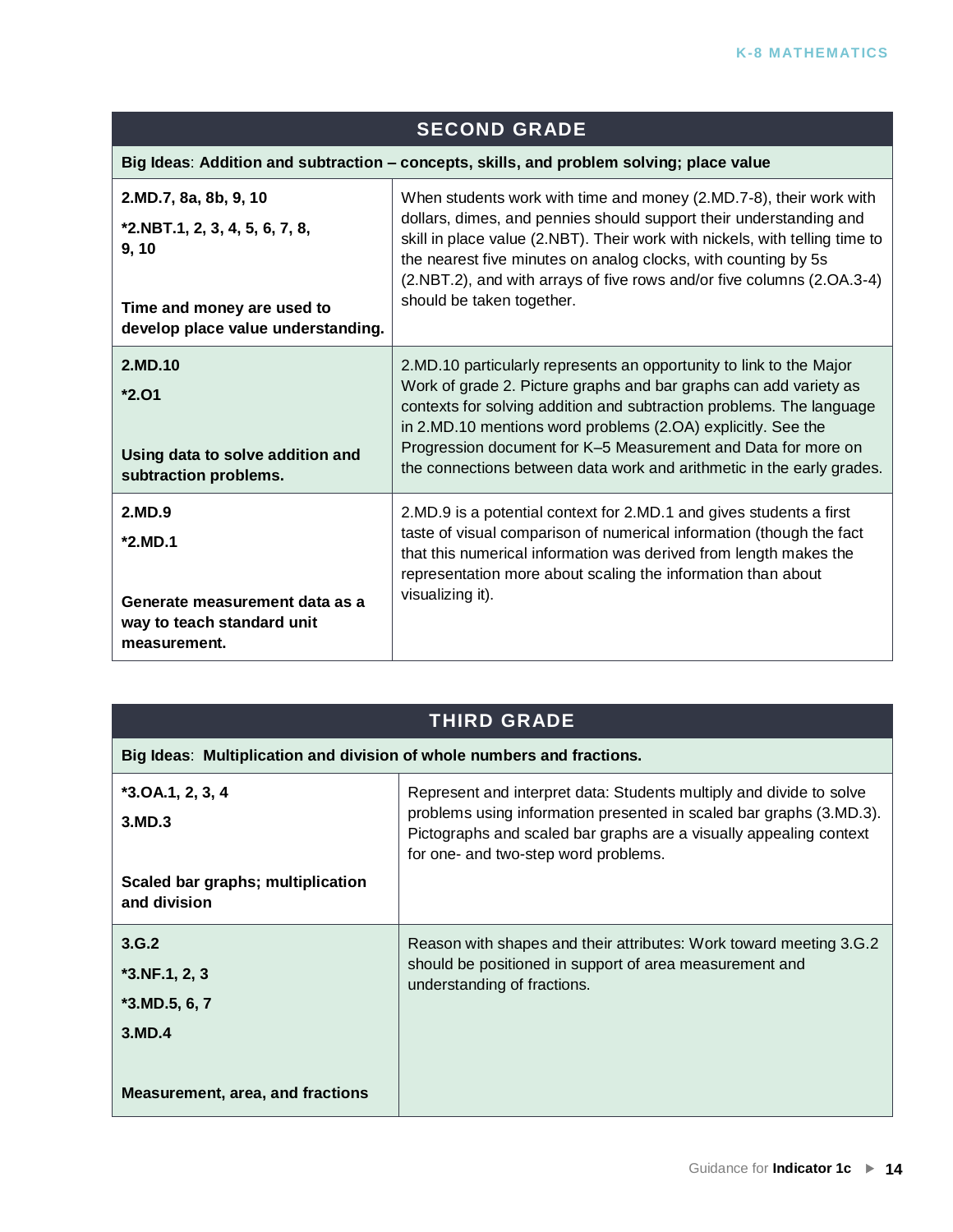| <b>FOURTH GRADE</b>                                                        |                                                                                                                                                                                                                                                                                      |  |
|----------------------------------------------------------------------------|--------------------------------------------------------------------------------------------------------------------------------------------------------------------------------------------------------------------------------------------------------------------------------------|--|
| Big Ideas: Multi-digit arithmetic; fraction equivalence; add/sub fractions |                                                                                                                                                                                                                                                                                      |  |
| 4.OA.4<br>$*4.$ NBT.4, 5, 6<br>$*4.NF.1, 2$                                | Gain familiarity with factors and multiples: Work in these Standards<br>supports students' work with multi-digit arithmetic as well as their<br>work with fraction equivalence.                                                                                                      |  |
| <b>Factors and multiples; fraction</b><br>equivalence                      |                                                                                                                                                                                                                                                                                      |  |
| 4.MD.4<br>$*4.NF.1, 2, 3, 4$                                               | Represent and interpret data: The Standards here requires students<br>to use a line plot to display measurements in fractions of a unit and to<br>solve problems involving addition and subtraction of fractions,<br>connecting it directly to the Number and Operations – Fractions |  |
| <b>Add/sub fractions; measurements</b><br>in fractions of a unit           | clusters.                                                                                                                                                                                                                                                                            |  |

| Big Ideas: Computation with decimals; operations on fractions  |                                                                                                                                                                                                                                 |
|----------------------------------------------------------------|---------------------------------------------------------------------------------------------------------------------------------------------------------------------------------------------------------------------------------|
| 5.MD.1<br>$*5.NBT.4, 5, 6$                                     | Convert like measurement units within a given measurement system:<br>Work in these Standards supports computation with decimals. For<br>example, converting 5 cm to 0.05 m involves computation with<br>decimals to hundredths. |
| <b>Convert measurement units;</b><br>computation with decimals |                                                                                                                                                                                                                                 |
| 5.MD.4<br>$*5.NF.1, 2, 3, 4$                                   | Represent and interpret data: The Standards here provide an<br>opportunity for solving real-world problems with operations on<br>fractions, connecting directly to both Number and Operations —<br>Fractions clusters.          |
| Data sets in fractions; operations<br>on fractions             |                                                                                                                                                                                                                                 |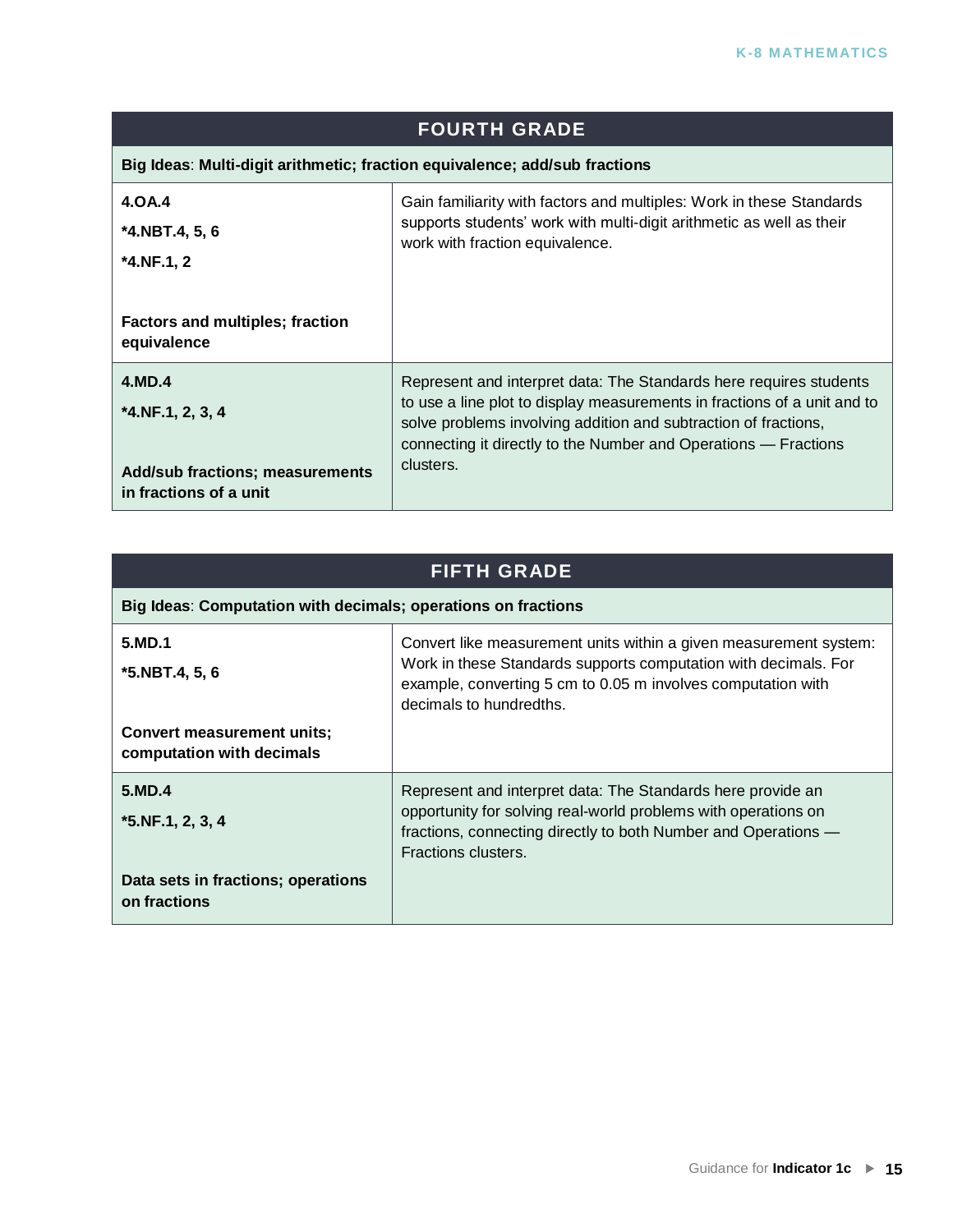| <b>SIXTH GRADE</b>                                                                              |                                                                                                                                                                                                                        |
|-------------------------------------------------------------------------------------------------|------------------------------------------------------------------------------------------------------------------------------------------------------------------------------------------------------------------------|
| Big Ideas: Ratio and proportional reasoning, connecting arithmetic to expressions and equations |                                                                                                                                                                                                                        |
| 6.NS.4<br>$*6.EE.3$                                                                             | Identifying greatest common factor and least common multiple.<br>Recognizing common factors will allow students to represent<br>expressions in different forms.                                                        |
| Factors and multiples; equivalent<br>expressions                                                |                                                                                                                                                                                                                        |
| 6.6.1, 2, 3, 4<br>$*6.EE.1, 2, 3, 4$<br>$*6.EE.5, 6, 7, 8$                                      | Writing, reading, evaluating, and transforming variable expressions<br>(6.EE.1-4) and solving equations and inequalities (6.EE.7-8) can be<br>combined with use of the volume formulas $V = Iwh$ and $V = Bh$ (6.G.2). |
| Surface area and volume;<br>expressions, equations and<br>inequalities                          |                                                                                                                                                                                                                        |

| <b>SEVENTH GRADE</b>                                                          |                                                                                                                       |
|-------------------------------------------------------------------------------|-----------------------------------------------------------------------------------------------------------------------|
| Big Ideas: Ratio and proportional reasoning, operations with rational numbers |                                                                                                                       |
| 7.G.A.1<br>$*7.RP.1, 2, 3$                                                    | Students use proportional reasoning when they analyze scale<br>drawings.                                              |
| Scale drawings, proportional<br>reasoning                                     |                                                                                                                       |
| $7.$ SP $.5, 6, 7, 8$<br>$*7.$ RP.1, 2, 3                                     | Students use proportional reasoning and percentages when they<br>extrapolate from random samples and use probability. |
| Sampling and probability,<br>proportional reasoning                           |                                                                                                                       |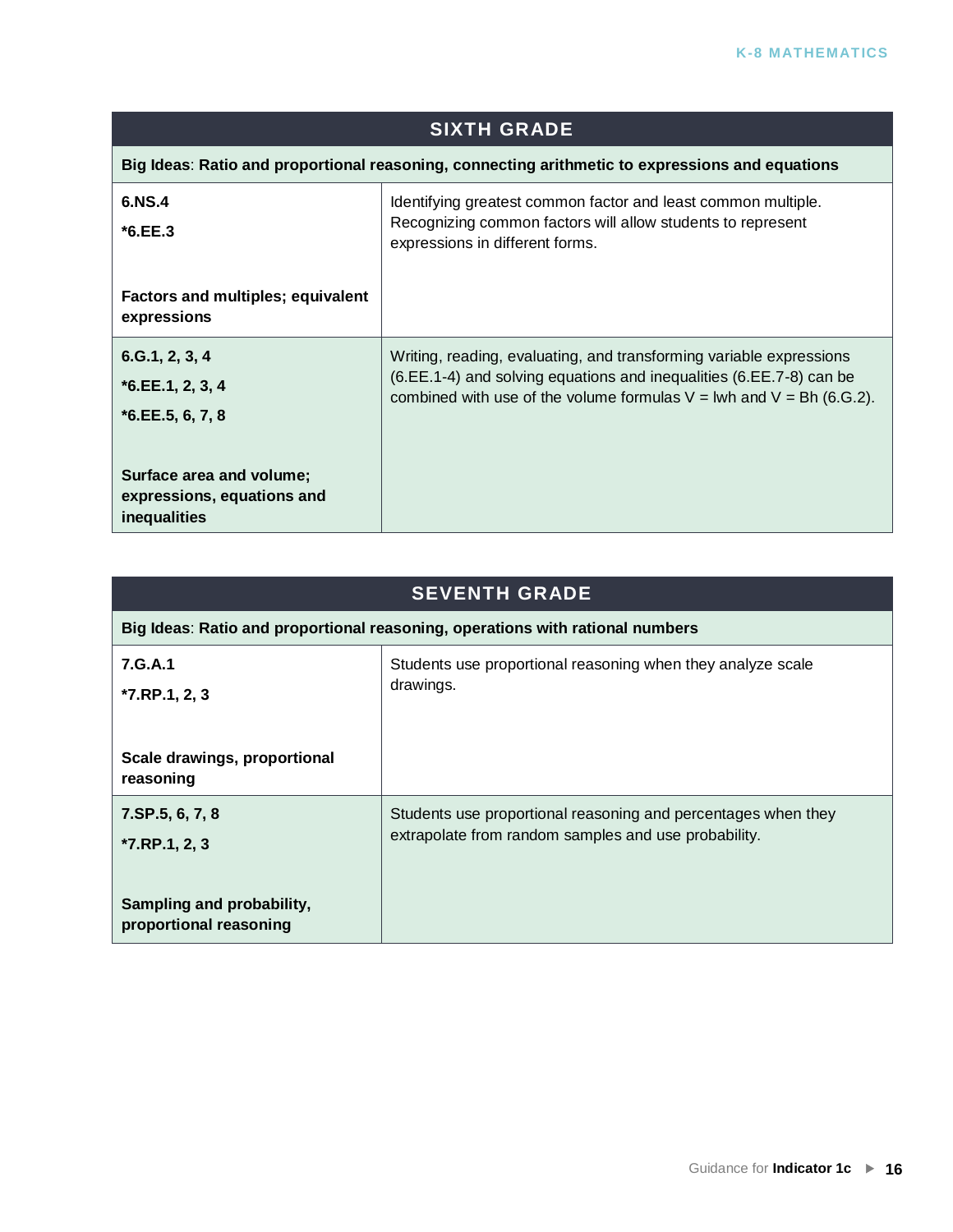| <b>EIGHTH GRADE</b>                                                                         |                                                                                                                                                                                                                   |
|---------------------------------------------------------------------------------------------|-------------------------------------------------------------------------------------------------------------------------------------------------------------------------------------------------------------------|
| Big Ideas: Linear equations and functions                                                   |                                                                                                                                                                                                                   |
| $*8.EE.5, 6$<br>$8.$ SP.1, 2, 3, 4                                                          | Students' work with proportional relationships, lines, linear equations,<br>and linear functions can be enhanced by working with scatter plots and<br>linear models of association in bivariate measurement data. |
| <b>Proportional relationships and</b><br>linear equations; association in<br>bivariate data |                                                                                                                                                                                                                   |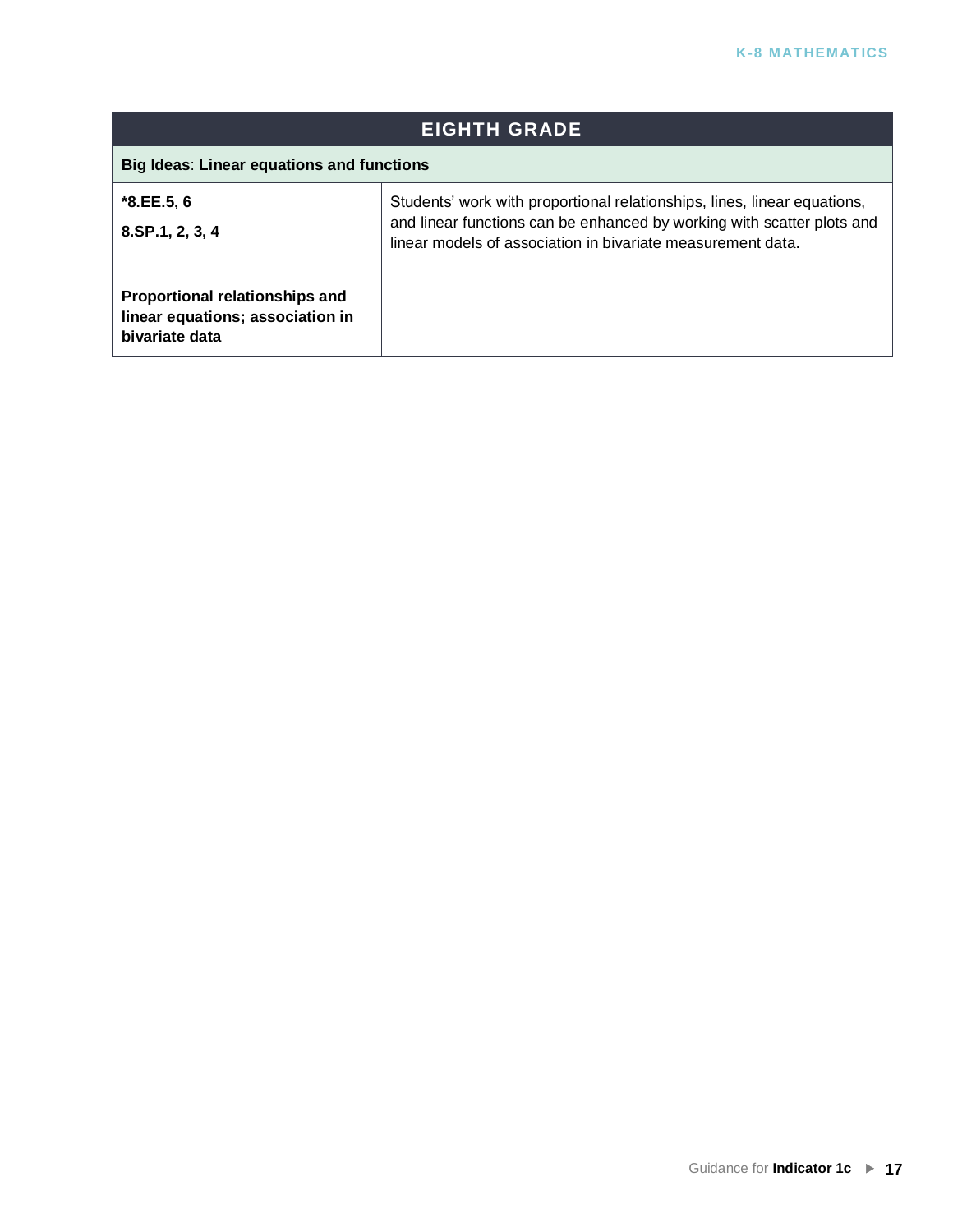### **GUIDANCE FOR Indicator 1d**

| <b>CRITERION</b> | Each grade's instructional materials are coherent and consistent with<br>the Standards.                                                     |
|------------------|---------------------------------------------------------------------------------------------------------------------------------------------|
|                  |                                                                                                                                             |
| <b>INDICATOR</b> | The amount of content designated for one grade level is viable for one<br>academic school year in order to foster coherence between grades. |
|                  |                                                                                                                                             |

**Can the instructional materials reasonably be completed in one academic school year?**



#### **WHAT IS THE PURPOSE OF THIS INDICATOR?**

This indicator along with indicators 1c, 1e, and 1f, determines the **shift of Coherence**. This indicator examines the materials to determine if the amount of time suggested in the materials is appropriate for one academic school year and if the expectations of the materials are reasonable for both teachers and students to complete in the suggested timeframe.



#### **EVIDENCE COLLECTION**

**Evidence Collection: Guiding Questions**

- Can the instructional materials be completed in a school year (approximately 140-190 days of instruction)?
- What is the length of the lesson according to the publisher? (For example, 60 minutes)

#### **Evidence Collection: Locating Evidence Sources**

Review the table of contents, any pacing guides, and scope and sequence provided by the publisher.

- Consider the days spent on lessons/activities and assessments.
- Examine the number of days recommended for re-teaching or extensions.
- Note lessons marked as optional or supplementary, but do not include these days in total days required for the material.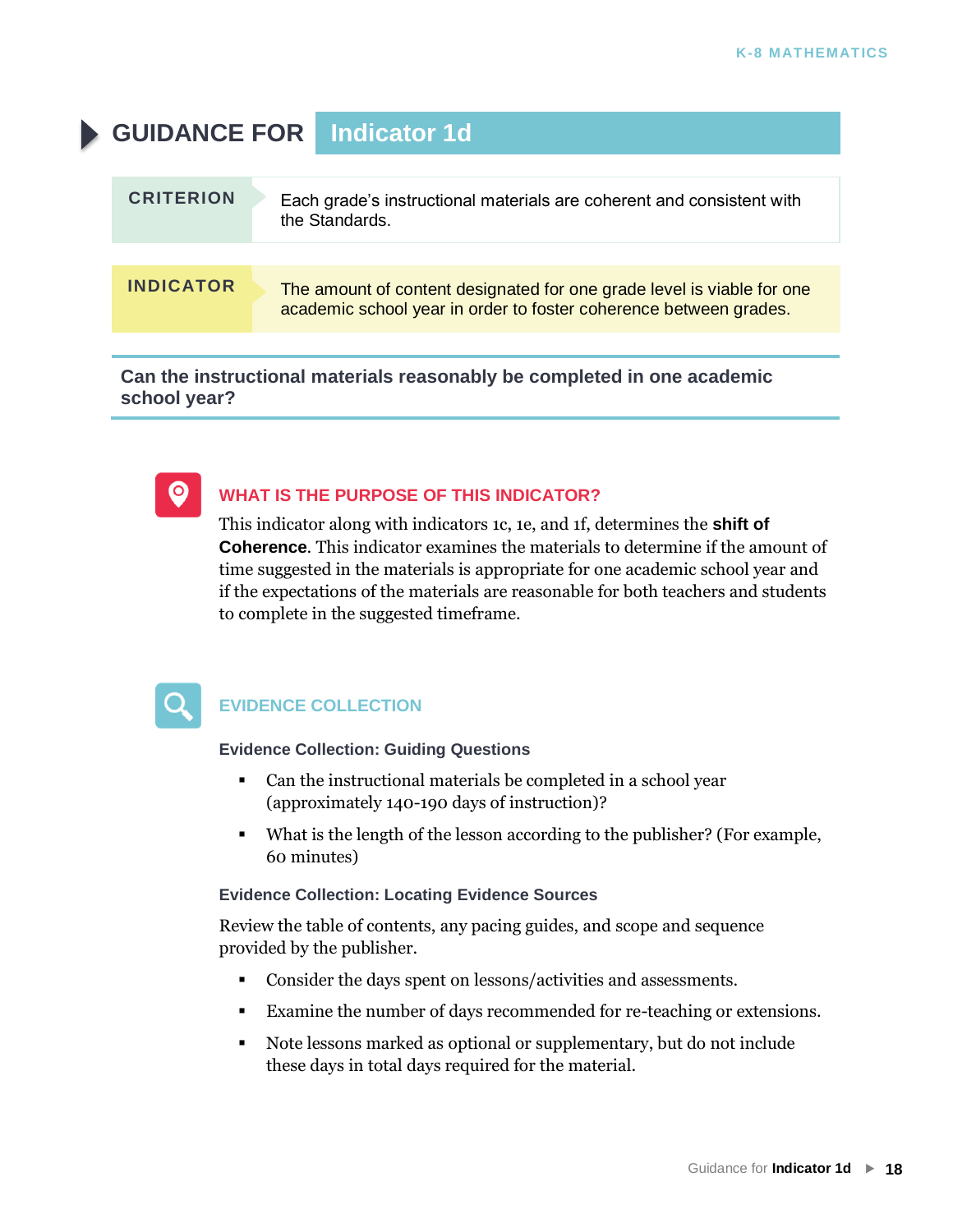- Examine the lessons to see if the timing suggested by the publisher is viable.
- Note if the requirements of the lessons seem reasonable for teachers and students to complete in the suggested amount of time.

#### **DISCUSSION POINTS FOR REVIEW TEAM MEETING**

- 1. Can students master ALL grade-level Standards in the time frame stated?
- 2. Is there is too much or too little material to cover in one academic school year?
- 3. Was there any information you learned from the publisher's orientation that was valuable for this indicator? If so, include this information in the report.

#### **SCORING**

| 2 points | The suggested amount of time and expectations for teachers and<br>students of the materials are viable for one academic school year as<br>written and would not require significant modifications. For those<br>materials on the borderline of having too little or too much content<br>(130-139 days or 191-200 days), evidence should clearly explain how<br>students would be able to master ALL the grade-level Standards<br>within one academic school year. |
|----------|-------------------------------------------------------------------------------------------------------------------------------------------------------------------------------------------------------------------------------------------------------------------------------------------------------------------------------------------------------------------------------------------------------------------------------------------------------------------|
| 1 point  | The suggested amount of time provided by the materials raises some<br>concerns as to whether coverage of the materials and/or the<br>expectations for teachers and students are viable. Some significant<br>modifications would be necessary for materials to be viable for one<br>academic school year.                                                                                                                                                          |
| 0 points | The suggested amount of time for the materials is not viable for one<br>academic school year, and/ or the expectations for teachers and<br>students are unreasonable. Significant modifications would be<br>necessary for the materials to be viable for one academic school year.                                                                                                                                                                                |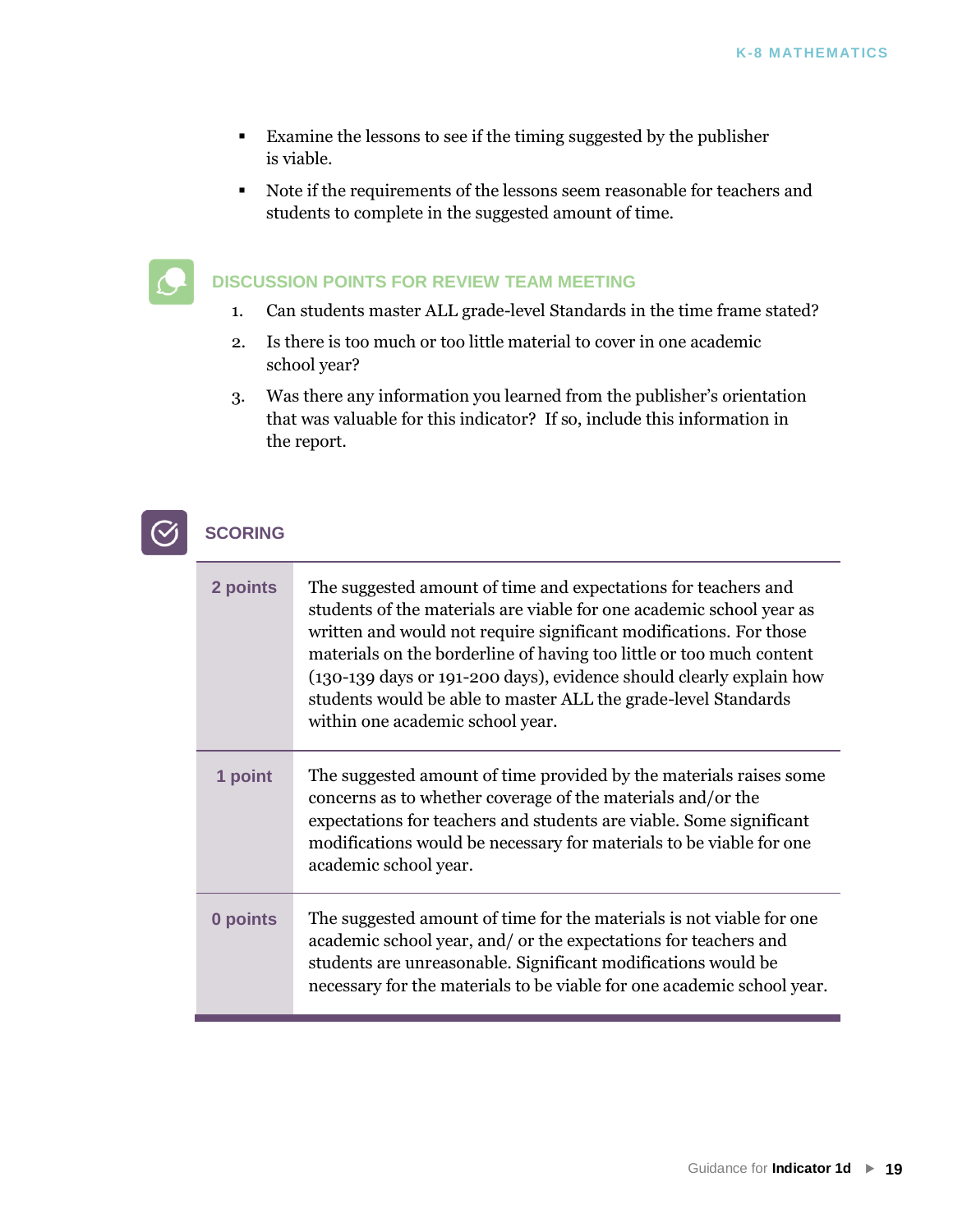### **GUIDANCE FOR Indicator 1e**

| <b>CRITERION</b> | Each grade's instructional materials are coherent and consistent with<br>the Standards.                                                                                                    |
|------------------|--------------------------------------------------------------------------------------------------------------------------------------------------------------------------------------------|
|                  |                                                                                                                                                                                            |
| <b>INDICATOR</b> | Materials are consistent with the progressions in the Standards.                                                                                                                           |
|                  | Materials develop according to the grade-by-grade progressions<br>1e.i.<br>in the Standards. Content from prior or future grades is clearly<br>identified and related to grade-level work. |
|                  | Materials give all students extensive work with grade-level<br>1e.ii.<br>problems.                                                                                                         |
|                  | 1e.iii. Materials relate grade-level concepts explicitly to prior knowledge<br>from earlier grades.                                                                                        |
|                  |                                                                                                                                                                                            |

**1e: Are the materials consistent with the progressions in the Standards?** 

- **1ei: Do the materials concentrate on the mathematics of the grade as referenced in the [Standards and Progression Documents?](http://ime.math.arizona.edu/progressions/)**
- **[1eii: Are all grade-level Standar](http://ime.math.arizona.edu/progressions/)ds present? Do the materials address the full intent of the Standards? Is there above/below grade-level content present? Is it a plausible extension or reinforcement of grade-level Standards? Does it take time away from the work of the grade?**
- **1eiii: Is grade-level content connected to specific Standards from earlier grades?**

### $\bullet$

#### **WHAT IS THE PURPOSE OF THIS INDICATOR?**

This indicator, along with indicators 1c, 1d, and 1f, determines the **shift of Coherence**. The indicator examines the coherence across grade-levels (vertically).

*Note: ALL Standards in MS CCRS-M are accounted for in evidence gathered between indicators 1b, 1c, and 1f. Indicator 1b addresses how Major Work of the grade is attended to in the instructional materials. Indicator 1c addresses the connections within and between domains and Standards for each grade-level. Indicator 1f addresses how materials demonstrate coherence between the domains and grade-level Standards including learning objectives*.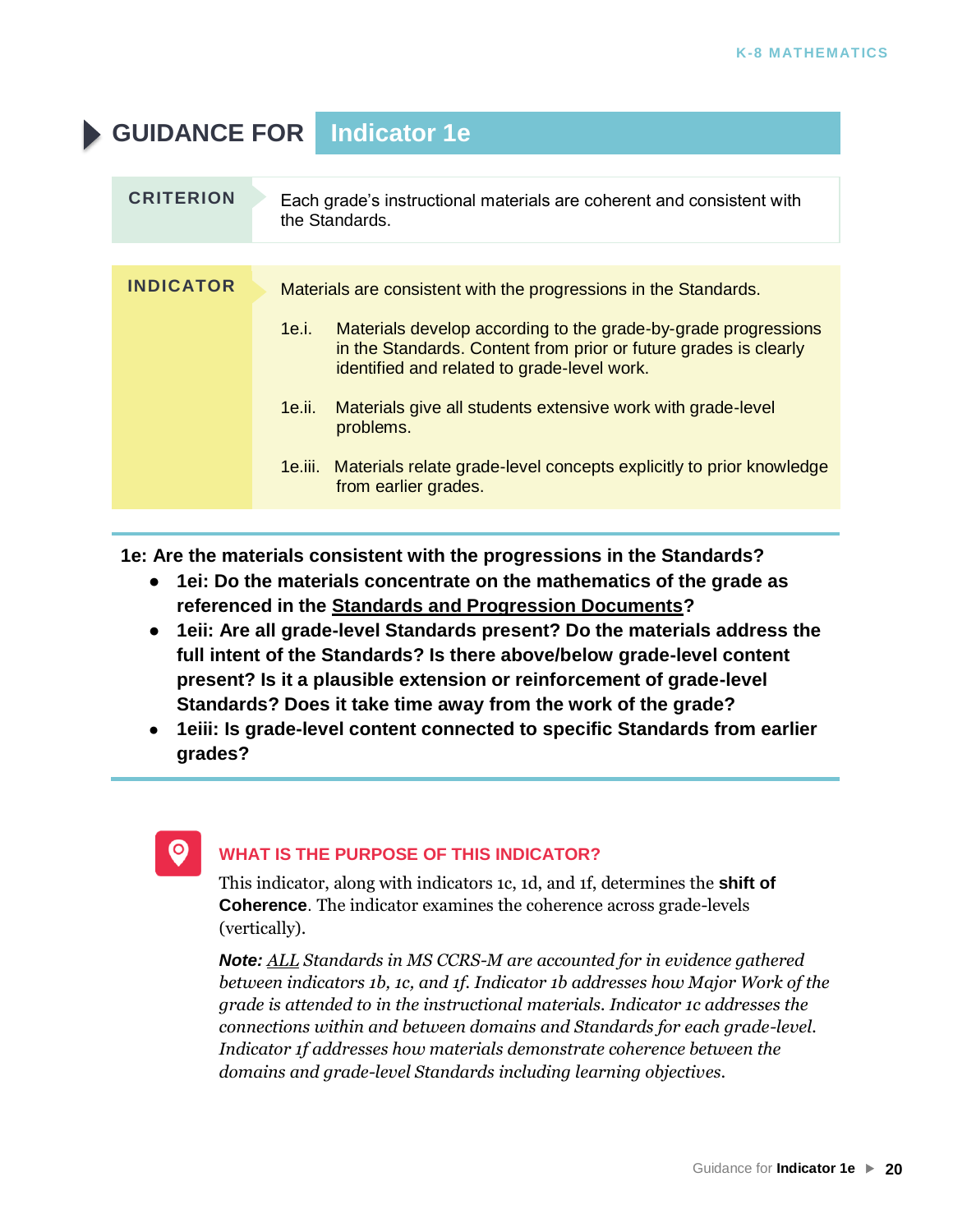

#### **EVIDENCE COLLECTION**

**Evidence Collection: Guiding Questions**

- Does the design of the materials concentrate on the mathematics of the grade as referenced in the *[Standards and Progression Documents](http://ime.math.arizona.edu/progressions/)*[?](http://ime.math.arizona.edu/progressions/)
- [Are all grade-level Standards pre](http://ime.math.arizona.edu/progressions/)sent? Do the materials address the full intent of the Standards? Include evidence of missing Standards and/or Standards where the full intent is not met.
- Is there above/below grade-level content present? If so, is it clearly identified as such in the materials? Is it a plausible extension or reinforcement of grade-level Standards? Does it unduly interfere with the Major Work of the grade? Does it take time away from the Major Work of the grade?
- Is grade-level content connected to specific Standards from earlier grades?
- If the materials include activities that have differentiation suggestions, are they engaging all students with GRADE-LEVEL problems? Note: The quality and types of the differentiation provided by the materials is examined in Gateway 3.
- Are connections to prior learning explicit, and do the materials include an explanation for teachers? For example:
	- o Evaluating this indicator can include looking at the way the materials extend basic ideas of place value, i.e. across the decimal point, or the role that the properties of operations play when the materials extend arithmetic beyond whole numbers to fractions, variables and expressions.

**Evidence Collection: Locating Evidence Sources**

Headings in the Standards can signal key moments where reorganizing and extending previous knowledge is important in order to accommodate new knowledge (e.g., see Standard headings that use the phrase "apply and extend previous understanding").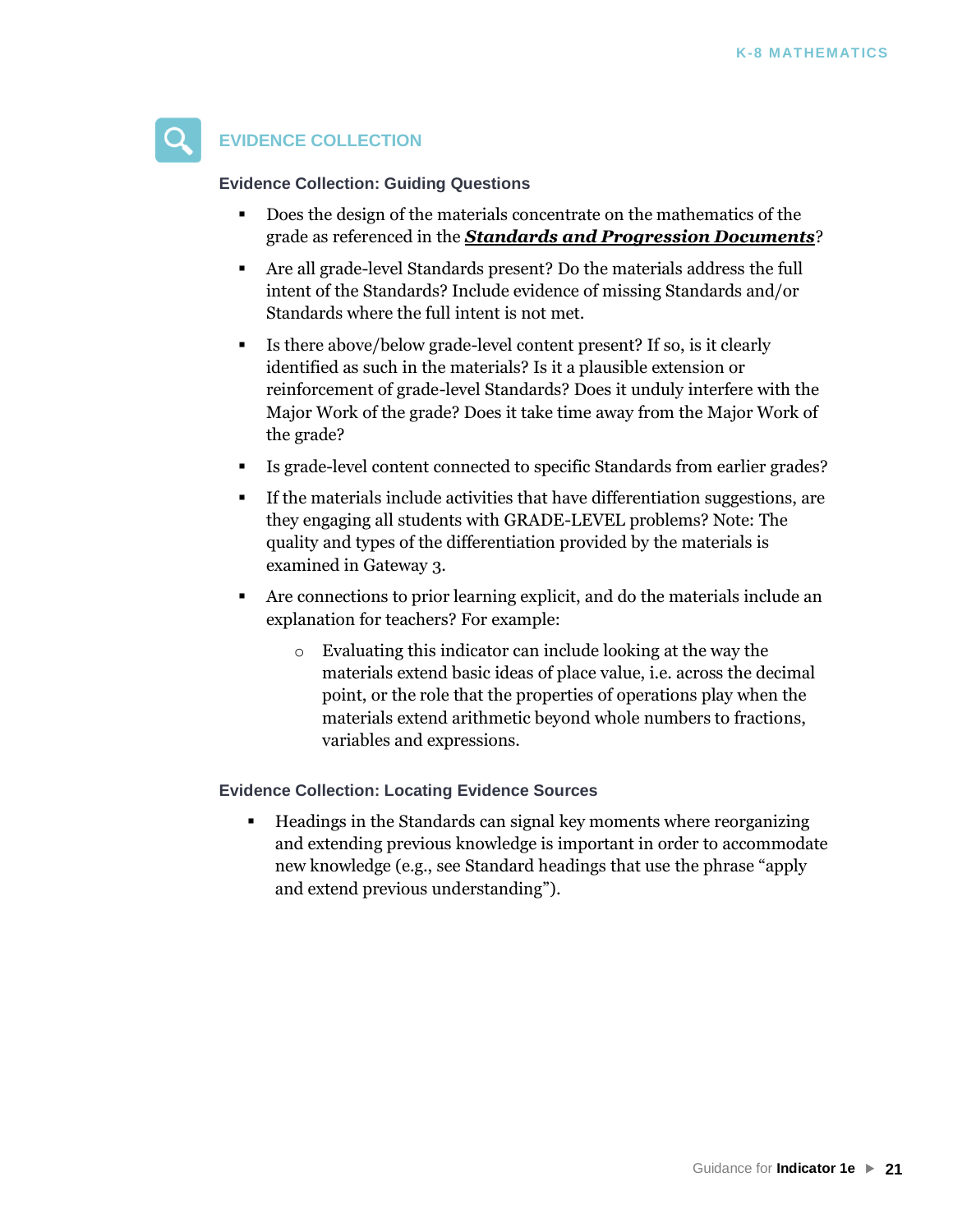

#### **DISCUSSION POINTS FOR REVIEW TEAM MEETING**

- 1. Is grade-level material reaching the full intent of the Standards? If not, how does that impact the progression of the mathematics?
- 2. What content from other grade-levels are present? Does it enhance or distract from grade-level work?
- 3. How was indicator 1.e.ii taken into account in the scoring? Be able to justify why the materials do or do not provide extensive work and how it was decided. "Extensive work" requires professional judgment but should consider that the work is sufficient for students to demonstrate the full intent of the grade-level Standard by the end of the grade.
- 4. Are they spending a good portion of time on all areas of Major Work of the grade? Are there only a few opportunities for grade-level work in one domain, but many opportunities in another domain?



#### **SCORING**

#### **Note: 1.e.i, 1.e.ii, and 1.e.iii are scored together as one item.**

| 2 points | Content from prior and future grade-levels is clearly identified and<br>supports the progressions of the grade-level Standards.<br><b>AND</b> |
|----------|-----------------------------------------------------------------------------------------------------------------------------------------------|
|          | Materials meet the full depth of the grade-level Standards.                                                                                   |
|          | <b>AND</b>                                                                                                                                    |
|          | All students are given extensive work with grade-level problems.                                                                              |
|          | <b>AND</b>                                                                                                                                    |
|          | Materials explicitly relate grade-level concepts to prior knowledge<br>from earlier grades.                                                   |
| 1 point  | Prior or future grade-level content is not clearly identified or does<br>not support the progressions of the grade-level Standards.           |
|          | <b>OR</b>                                                                                                                                     |
|          | Materials do not meet the full depth of the grade-level Standards.                                                                            |
|          | <b>OR</b>                                                                                                                                     |
|          | All students are not given extensive work with grade-level problems.                                                                          |
|          | <b>OR</b>                                                                                                                                     |
|          | Materials do not explicitly relate grade-level concepts to prior<br>knowledge from earlier grades.                                            |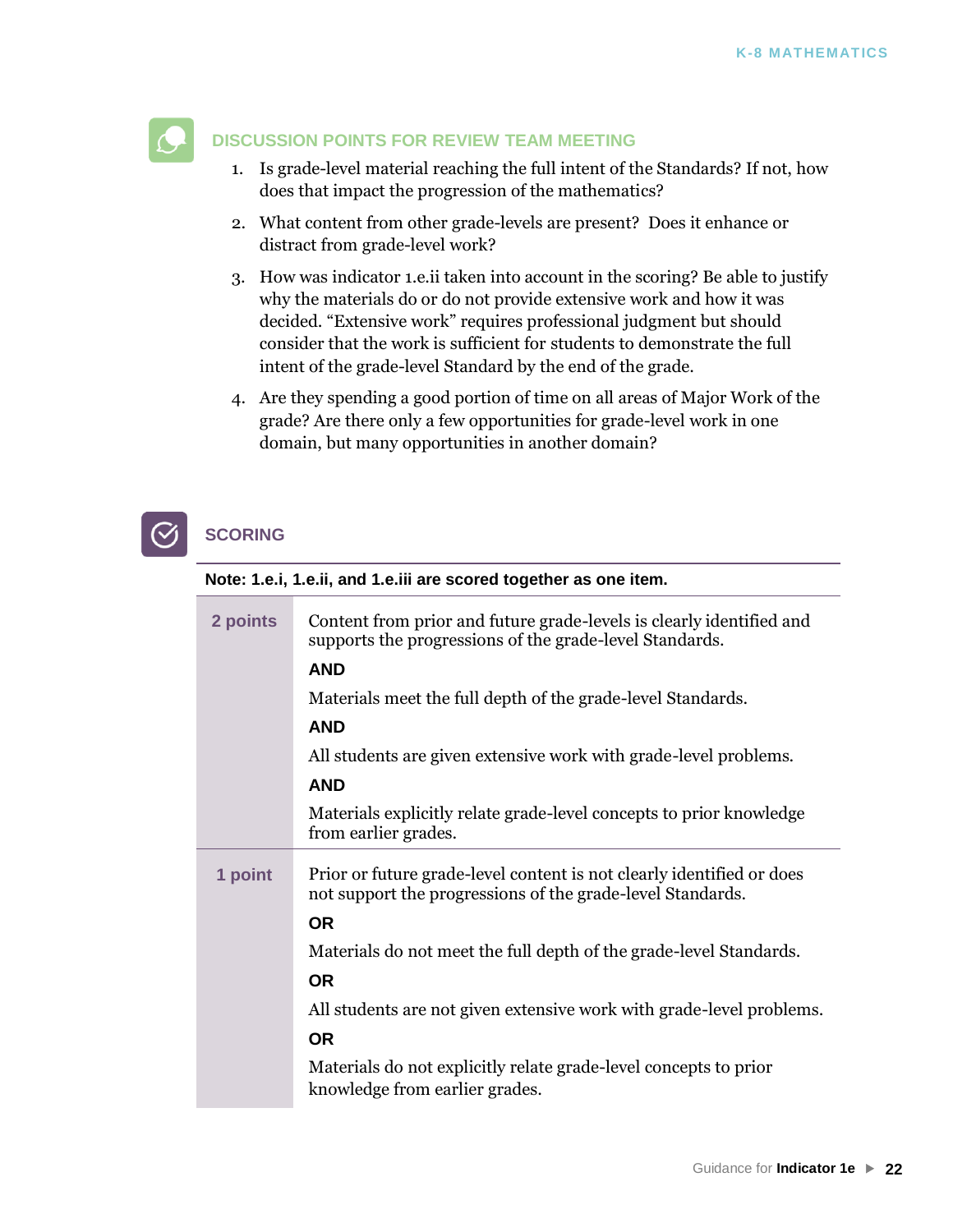| 0 points | Prior and future grade-level content is not clearly identified and does<br>not support the progressions of the grade-level Standards. |
|----------|---------------------------------------------------------------------------------------------------------------------------------------|
|          | <b>AND</b>                                                                                                                            |
|          | Materials do not meet the full depth of the grade-level Standards.                                                                    |
|          | <b>AND</b>                                                                                                                            |
|          | All students are not given extensive work with grade-level problems.                                                                  |
|          | <b>AND</b>                                                                                                                            |
|          | Materials do not explicitly relate grade-level concepts to prior<br>knowledge from earlier grades.                                    |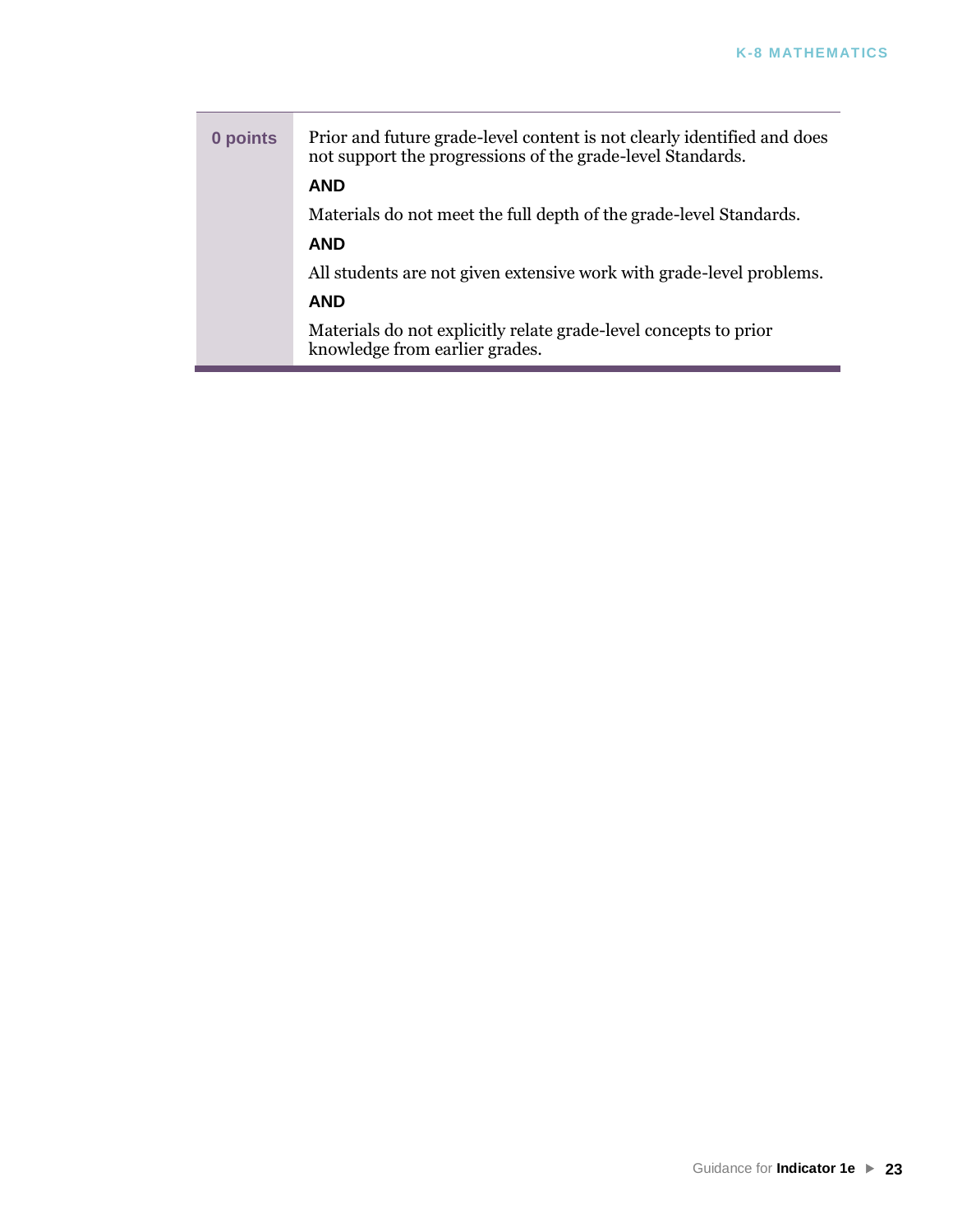## **GUIDANCE FOR Indicator 1f CRITERION** Each grade's instructional materials are coherent and consistent with the Standards. **INDICATOR** Materials foster coherence through connections at a single grade, where appropriate and required by the Standards.

- 1fi. Materials include learning objectives that are visibly shaped by MS CCRS-M.
- 1fii. Materials include problems and activities that serve to connect two or more headings (clusters) in a domain, or two or more domains in a grade, in cases where these connections are natural and important.

#### **Are Standards connected or are they presented as separate ideas?**



#### **WHAT IS THE PURPOSE OF THIS INDICATOR?**

This indicator, along with indicators 1c, 1d, and 1e, determines the **shift of Coherence**. This indicator examines coherence within the grade-level (horizontally).

*Note: ALL Standards in MS CCRS-M are accounted for in evidence gathered between indicators 1b, 1c, 1e, and 1f. Indicator 1b addresses how Major Work of the grade is attended to in the instructional materials. Indicator 1c addresses the connections within and between domains and Standards for each gradelevel. Indicator 1e addresses the progressions of the Standards within and between grade levels, as well as extensive work with grade-level Standards.*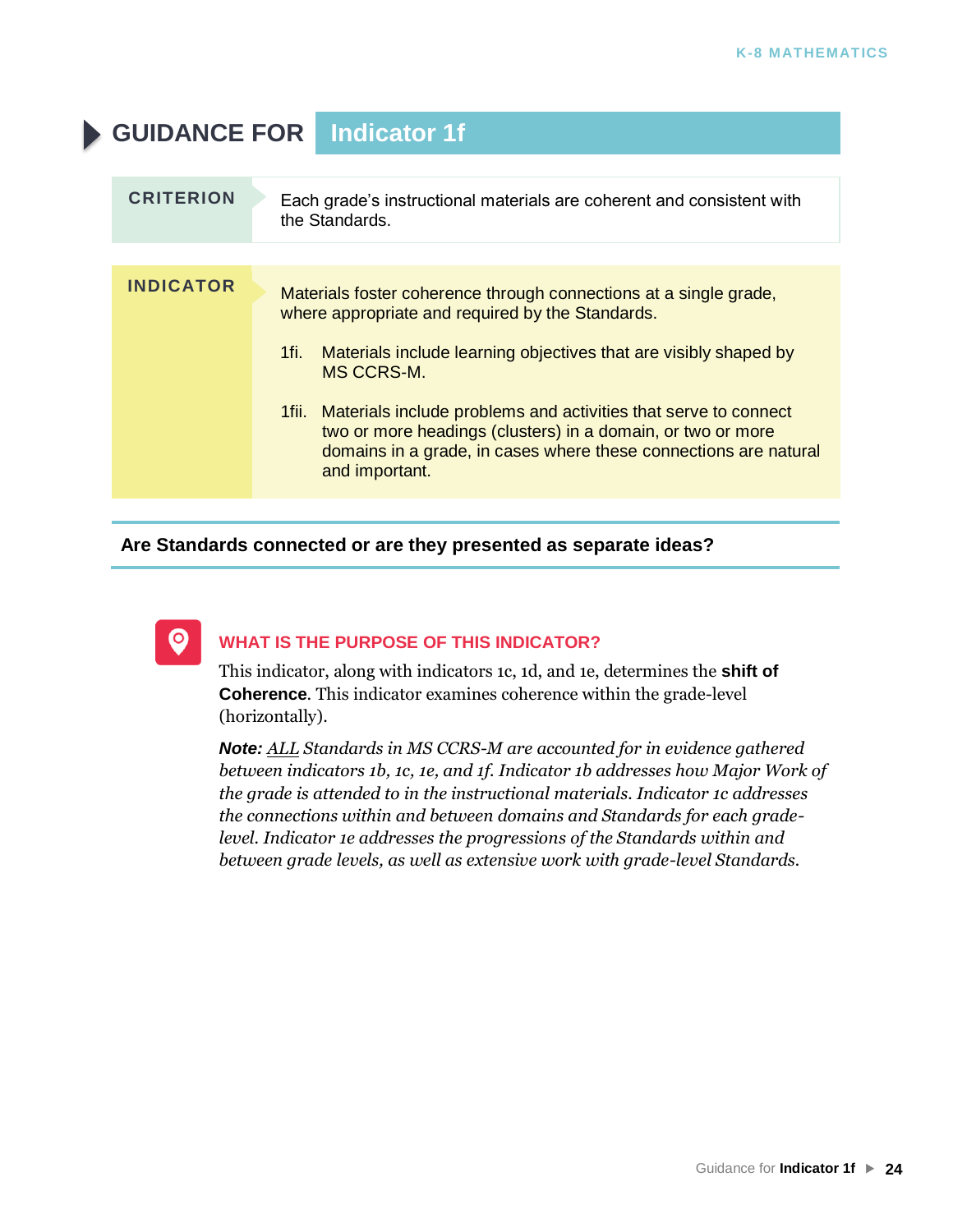

#### **EVIDENCE COLLECTION**

**Evidence Collection: Guiding Questions**

- Does the mathematics in the materials make connections to Standards?
- Are there natural connections between any domains or Standards? (This indicator is not limited to connections between major and supporting work.)
- If connections are identified, are they natural? Do connections truly support each other, or are the connections superficial?



#### **DISCUSSION POINTS FOR REVIEW TEAM MEETING**

- 1. Where are lessons and problems shaped by the MS CCRS-M?
- 2. Where are lessons and problems connected across Standards?
- 3. Are there natural and mathematically important connections missed? If so, which connections were missed and where?



| Note: 1.f. i and 1.f. ii are scored together as one item. |                                                            |
|-----------------------------------------------------------|------------------------------------------------------------|
| 2 points                                                  | The materials are visibly shaped by the MS CCRS-M.         |
|                                                           | <b>AND</b>                                                 |
|                                                           | Lessons and problems connect across domains and Standards. |
| 1 point                                                   | Important connections are missed.                          |
|                                                           | <b>OR</b>                                                  |
|                                                           | The materials are not visibly shaped by the MS CCRS-M.     |
|                                                           | <b>OR</b>                                                  |
|                                                           | Lessons and problems do not connect.                       |
| 0 points                                                  | Materials are not shaped by the MS CCRS-M.                 |
|                                                           | <b>AND</b>                                                 |
|                                                           | Important connections are not made in the materials.       |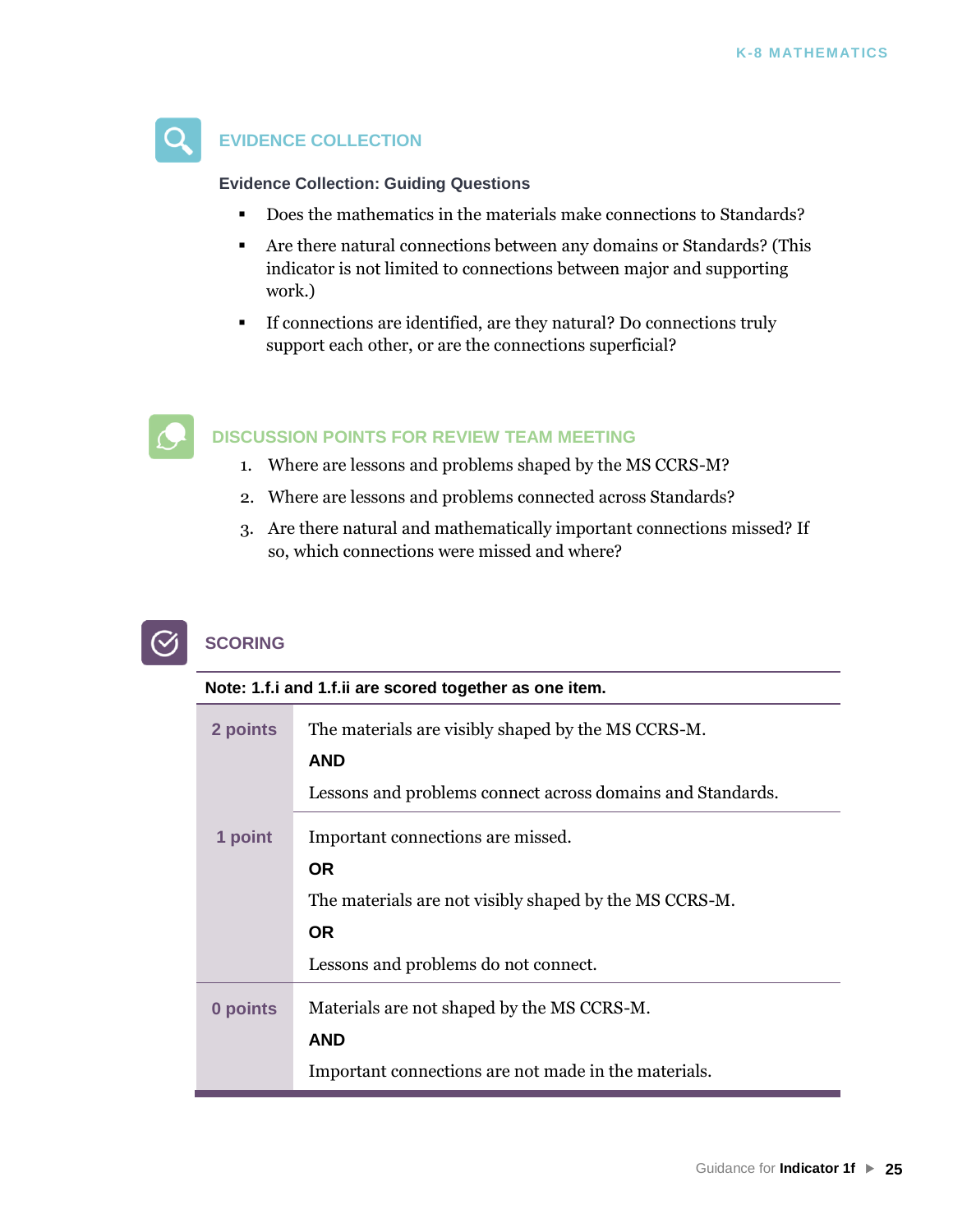**Examples for 1.f.ii: This is not a complete list. Reviewers may find other connections. \*Denotes Major Work of the Grade**

| <b>KINDERGARTEN</b>                                     |                                                                                                                                                                                                                                |  |
|---------------------------------------------------------|--------------------------------------------------------------------------------------------------------------------------------------------------------------------------------------------------------------------------------|--|
|                                                         | Big Ideas: Counting, Cardinality, comparing numbers.                                                                                                                                                                           |  |
| *K.NBT<br><b>*K.CC.5</b><br><b>*K.CC.3</b>              | In addition to laying the groundwork for place value in grade 1, working with numbers 11–19<br>(K.NBT) provides opportunities for cardinal counting beyond 10 (see K.CC.5) and for writing<br>two- digit numbers (see K.CC.3). |  |
| K.MD.3<br><b>*K.CC.5</b><br><b>*K.CC.6</b><br>$*K.OA.3$ | K.MD.3 provides opportunities for cardinal counting (see K.CC.5) and for comparing numbers<br>(see K.CC.6). K.MD.3 also offers a context in which to decompose 10 in more than one way<br>(see K.OA.3).                        |  |
| <b>K.G.2</b><br>K.G.4                                   | K.G.2 and K.G.4 offer some opportunities for counting and comparing numbers.                                                                                                                                                   |  |

| <b>FIRST GRADE</b>                   |                                                                                                                                                                                                                                                                                                                                                                                                                                                                                                                                                                                                                                                                          |  |  |
|--------------------------------------|--------------------------------------------------------------------------------------------------------------------------------------------------------------------------------------------------------------------------------------------------------------------------------------------------------------------------------------------------------------------------------------------------------------------------------------------------------------------------------------------------------------------------------------------------------------------------------------------------------------------------------------------------------------------------|--|--|
|                                      | Big Ideas: Addition and subtraction – concepts, skills, and problem solving; place value                                                                                                                                                                                                                                                                                                                                                                                                                                                                                                                                                                                 |  |  |
|                                      | A thorough understanding of how place value language and notation represent number<br>(1.NBT.1) serves calculation (1.NBT.2, 1.NBT.3) in many ways — not just pencil-and-paper<br>calculation, but mental calculation as well. It is valuable for purposes of calculation to know<br>that numbers are named so that "twenty-eight" is $20 + 8$ and "forty-one" is $40 + 1$ . That is, the<br>names are designed to make such calculations easy so that we can base calculations like 28<br>+41 on it using properties of the operations (1.0A.4). This kind of flexible mental arithmetic<br>is a sign of mastery and complements fluency with more algorithmic methods. |  |  |
| $*1.0A.1,2$<br>$*1.0A.6$<br>$*1.NBT$ | The study of word problems in grade 1 (1.0A.1, 1.0A.2) can be coordinated with students'<br>growing proficiency with addition and subtraction within 20 (1.OA.6) and their growing<br>proficiency with multi-digit addition and subtraction (1.NBT).                                                                                                                                                                                                                                                                                                                                                                                                                     |  |  |
| $*1.0A.1,2$<br>$*1.0A.3,4$           | Word problems can also be linked to students' growing understanding of properties of<br>addition and the relationship between addition and subtraction. For example, put<br>together/take apart problems with addend unknown can show subtraction as finding an<br>unknown addend.                                                                                                                                                                                                                                                                                                                                                                                       |  |  |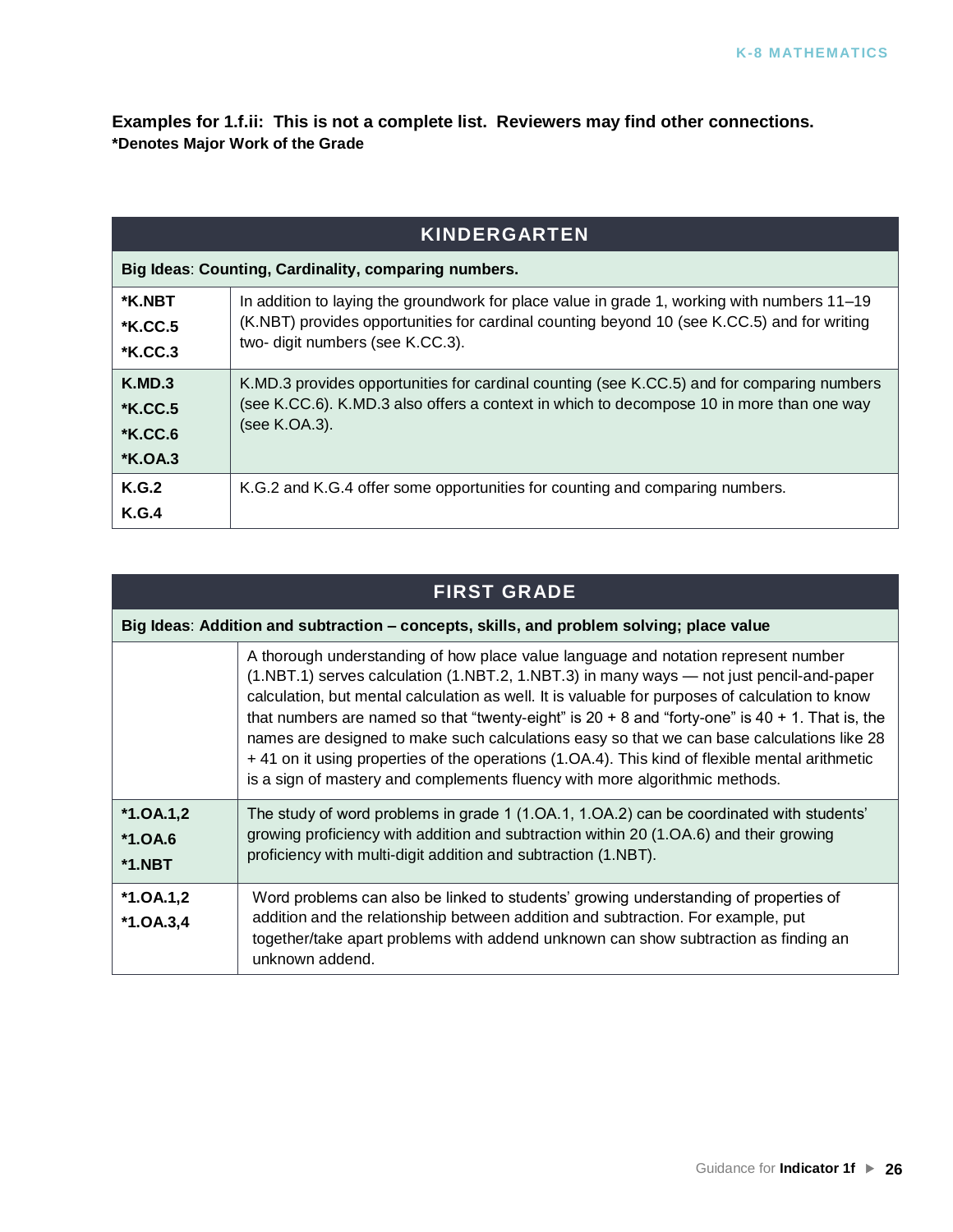| $*1.NBT$<br>$*1.MD.1, 2$                     | Units are a connection between place value (1.NBT) and measurement (1.MD). Working<br>with place value depends on having a sense of the sizes of the base ten units and being<br>able to see a larger unit as composed of smaller units within the system. As measurement<br>develops through the grades, it also depends on having a sense of the sizes of units and<br>being able to see a larger unit as composed of smaller units within the system. Grade 1 is<br>when students first encounter the concept of a tens unit, and it is also when they first<br>encounter the concept of a length unit.                                                                                                               |
|----------------------------------------------|--------------------------------------------------------------------------------------------------------------------------------------------------------------------------------------------------------------------------------------------------------------------------------------------------------------------------------------------------------------------------------------------------------------------------------------------------------------------------------------------------------------------------------------------------------------------------------------------------------------------------------------------------------------------------------------------------------------------------|
| $*1.MD.1, 2$<br>$*1.0A.1$<br><b>*1.NBT.3</b> | Measurement Standards 1.MD.1 and 1.MD.2 together support and provide a context for the<br>1.OA.1 goal of solving subtraction problems that involve comparing. To meet Standard<br>1.MD.1, students compare the lengths of two objects by means of a third object, e.g., a<br>length of string that allows a "copy" of the length of one immovable object to be moved to<br>another location to compare with the length of another movable object. When students<br>cannot find the exact difference because of the magnitude of the numbers that arise from<br>measurement — as may occur in comparing two students' heights — they may still compare<br>the measurements to know which is greater (1.NBT.3).            |
| 1.G.3<br>1.MD.3                              | While students are dealing with the limited precision of only whole and half-hours, they can<br>distinguish the position of the hour hand and connect this to geometry Standard 1.G.3,<br>partitioning circles into halves and quarters.                                                                                                                                                                                                                                                                                                                                                                                                                                                                                 |
| 1.G.2, 3<br>$*1.MD.2$                        | Composing shapes to create a new shape (1.G.2) is the spatial analogue of composing<br>numbers to create new numbers. This is also connected to length measurement (1.MD.2)<br>since students must visualize an object to be measured as being built up out of equal-sized<br>units (see also 1.G.3). Though assembling two congruent right triangles into a rectangle<br>does not use the same facts or reasoning that assembling two 5s into a 10 uses, the idea of<br>looking at how objects in some domain (numbers or shapes) can be combined to make<br>other objects in that domain and looking for new true statements one can make about these<br>combinations is a big idea that is common across mathematics. |

### **SECOND GRADE**

| Big Ideas: Addition and subtraction – concepts, skills, and problem solving; place value |                                                                                                                                                                                                                                                                                                                                                                                                                                                                                                                                                                                                               |  |
|------------------------------------------------------------------------------------------|---------------------------------------------------------------------------------------------------------------------------------------------------------------------------------------------------------------------------------------------------------------------------------------------------------------------------------------------------------------------------------------------------------------------------------------------------------------------------------------------------------------------------------------------------------------------------------------------------------------|--|
| $*2.MD.6$<br>$*2.MD.4$<br>$*2.0A.1$                                                      | Representing whole numbers as lengths (2.MD.6) and comparing measurements (2.MD.4)<br>can build a robust and flexible model for fluent subtraction (2.OA.1). For example, a good<br>way to see the "distance" from 6 to 20 is to see the distance from 6 to 10 joined with the<br>distance from 10 to 20.                                                                                                                                                                                                                                                                                                     |  |
| 2.MD.8<br>$*2.NBT.1$                                                                     | Problems involving dollars, dimes and pennies (2.MD.8) should be connected with the place<br>value learning of 100s, 10s and 1s (2.NBT.1). Though the notation is different, a dollar is 100<br>cents or a "bundle" of 10 dimes, each of which is a "bundle" of 10 pennies. Work with dollars,<br>dimes and pennies (without the notation) can support methods of whole-number addition<br>(e.g., dimes are added to dimes). Addition that is appropriate with whole numbers can be<br>explored in the new notation of money contexts (though fluency with that notation is not a<br>Standard at this grade). |  |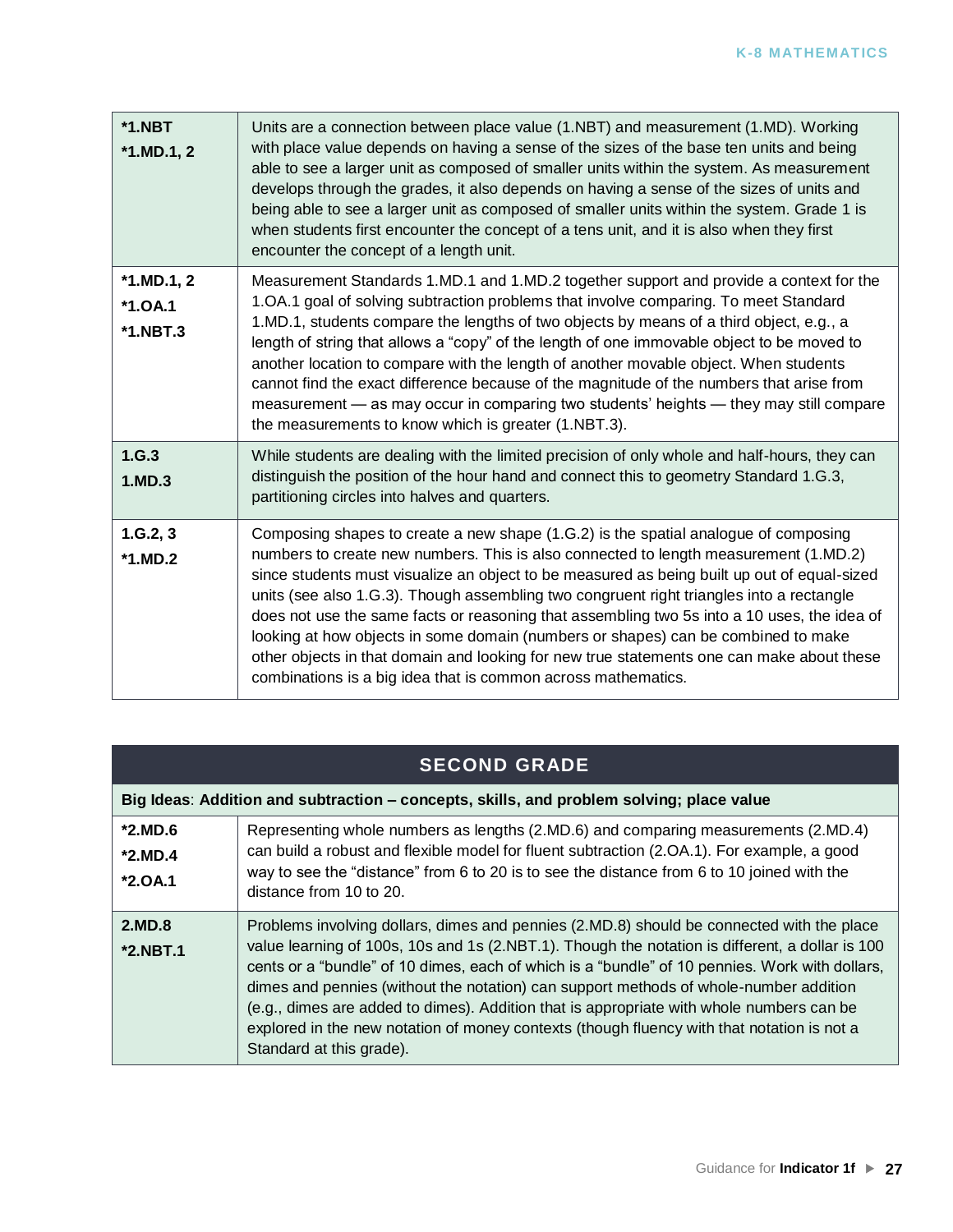| $*2.0A.1$                                 | Students' work with addition and subtraction word problems (2.0A.1) can be coordinated                                                                                                                                                                                                                                                                                                                                                                                                                                                                                                     |
|-------------------------------------------|--------------------------------------------------------------------------------------------------------------------------------------------------------------------------------------------------------------------------------------------------------------------------------------------------------------------------------------------------------------------------------------------------------------------------------------------------------------------------------------------------------------------------------------------------------------------------------------------|
| $*2.0A.2$                                 | with their growing skill in multi-digit addition and subtraction (2.OA.2, 2.NBT.5, 2.NBT.6,                                                                                                                                                                                                                                                                                                                                                                                                                                                                                                |
| $*2.NBT.5,6,7,8,9$                        | 2.NBT.7, 2.NBT.8, 2.NBT.9).                                                                                                                                                                                                                                                                                                                                                                                                                                                                                                                                                                |
| 2.MD.8<br>2.MD.7<br>*2.NBT.2<br>$*2.0A.4$ | Work with nickels (2.MD.8) and with telling time to the nearest five minutes on analog<br>clocks (2.MD.7) should be taken together with counting by 5s (2.NBT.2) as contexts for<br>gaining familiarity with groups of 5 (2.OA.4). Recognizing time by seeing the minute hand<br>at 3 and knowing that is 15 minutes; recognizing three nickels as $15¢$ ; and seeing the 15-<br>ness of a 3-by-5 rectangular array held in any position at all (including with neither base<br>horizontal) will prepare for understanding, in grade 3, what the new operation of<br>multiplication means. |
| $*2.MD.6$                                 | The number line (2.MD.6) connects numbers, lengths and units. The number line                                                                                                                                                                                                                                                                                                                                                                                                                                                                                                              |
| $*2.MD.1,2,3,4$                           | increases in prominence across the grades.                                                                                                                                                                                                                                                                                                                                                                                                                                                                                                                                                 |

| <b>THIRD GRADE</b>                                                     |                                                                                                                                               |
|------------------------------------------------------------------------|-----------------------------------------------------------------------------------------------------------------------------------------------|
| Big Ideas: Multiplication and division of whole numbers and fractions. |                                                                                                                                               |
| 3.G.2<br>$*3.NF.1,2,3$                                                 | Students' work with partitioning shapes (3.G.2) relates to visual fraction models (3.NF).                                                     |
| $*3.MD.3$<br>$*3.0A.7$                                                 | Scaled picture graphs and scaled bar graphs (3.MD.3) can be a visually appealing context<br>for solving multiplication and division problems. |

| <b>FOURTH GRADE</b>                                                        |                                                                                                                                                                                                                                                               |  |
|----------------------------------------------------------------------------|---------------------------------------------------------------------------------------------------------------------------------------------------------------------------------------------------------------------------------------------------------------|--|
| Big Ideas: Multi-digit arithmetic; fraction equivalence; add/sub fractions |                                                                                                                                                                                                                                                               |  |
| 4.MD.1,2<br>$*4.NF.4$<br>$*4.0A.1$                                         | The work that students do with units of measure (4.MD.1–2) and with multiplication of a<br>fraction by a whole number (4.NF.4) can be connected to the idea of "times as much" in<br>multiplication (4.OA.1).                                                 |  |
| $*4.NF.3$<br>4.MD.5,7                                                      | Addition of fractions (4.NF.3) and concepts of angle measure (4.MD.5a and 4.MD.7) are<br>connected in that a one-degree measure is a fraction of an entire rotation and that adding<br>angle measures together is adding fractions with a denominator of 360. |  |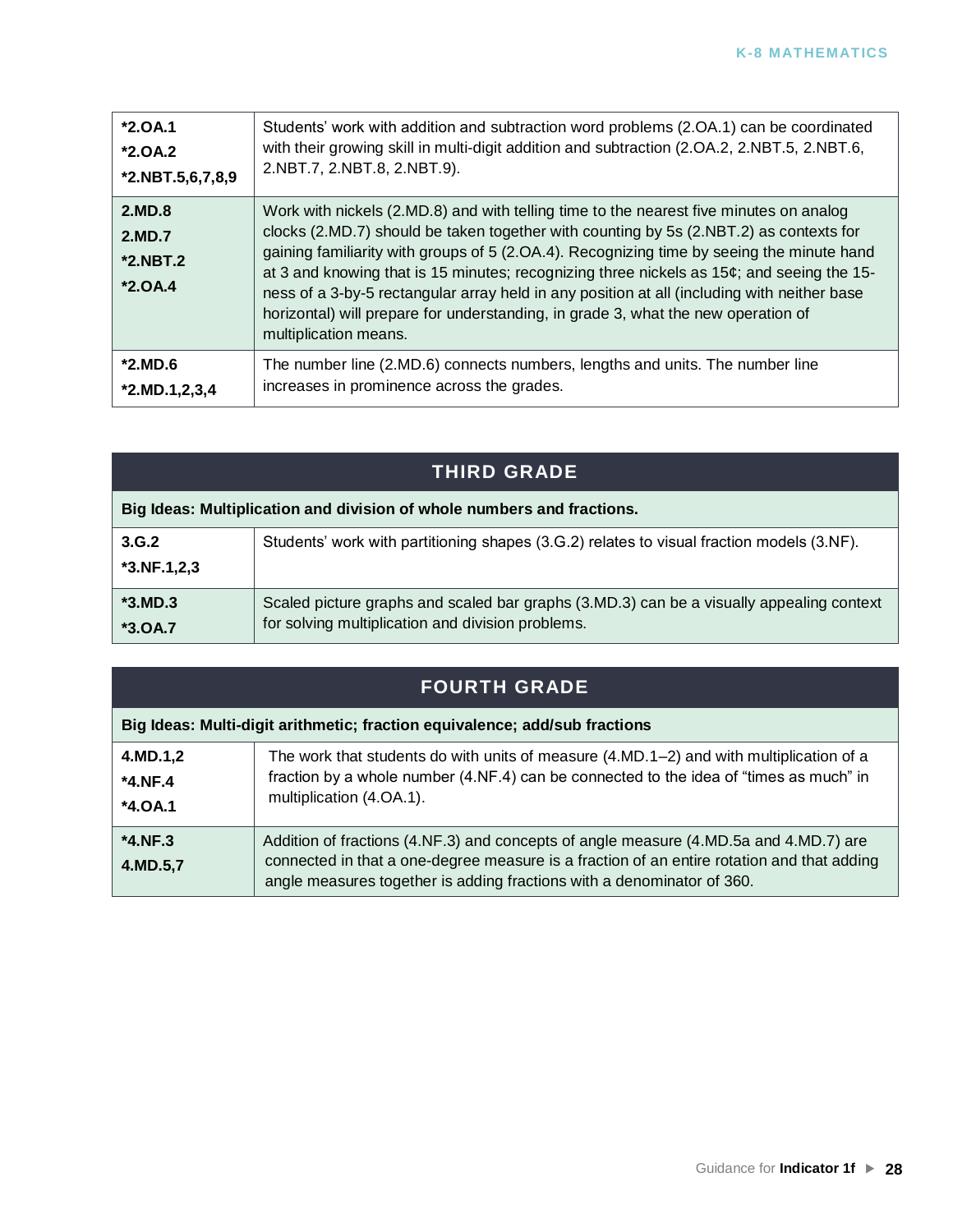| <b>FIFTH GRADE</b>                                            |                                                                                                                                                                                                                                                                                                                                                                                                                                                                                                                                                                                |
|---------------------------------------------------------------|--------------------------------------------------------------------------------------------------------------------------------------------------------------------------------------------------------------------------------------------------------------------------------------------------------------------------------------------------------------------------------------------------------------------------------------------------------------------------------------------------------------------------------------------------------------------------------|
| Big Ideas: Computation with decimals; operations on fractions |                                                                                                                                                                                                                                                                                                                                                                                                                                                                                                                                                                                |
| $*5.NF.3,4,5,6,7$<br>$*5.NBT.5$                               | The work that students do in multiplying fractions extends their understanding of the<br>operation of multiplication. For example, to multiply $\frac{\partial f}{\partial x} \times q$ (where q is a whole number or a<br>fraction), students can interpret $a/b \times q$ as meaning a parts of a partition of q into b equal<br>parts (5.NF.4a). This interpretation of the product leads to a product that is less than,<br>equal to or greater than q depending on whether $\frac{a}{b} \cdot 1$ , $\frac{a}{b} = 1$ or $\frac{a}{b} \cdot 1$ , respectively<br>(5.NF.5). |
| 5.MD.3,4,5<br>$*5.$ NF.1,2,3,4,5,<br>6,7                      | Conversions within the metric system represent an important practical application of the<br>place value system. Students' work with these units (5.MD.1) can be connected to their<br>work with place value (5.NBT.1).                                                                                                                                                                                                                                                                                                                                                         |

| <b>SIXTH GRADE</b>                                                                              |                                                                                                                                                                                                                                   |
|-------------------------------------------------------------------------------------------------|-----------------------------------------------------------------------------------------------------------------------------------------------------------------------------------------------------------------------------------|
| Big Ideas: Ratio and proportional reasoning, connecting arithmetic to expressions and equations |                                                                                                                                                                                                                                   |
| $*6$ .RP.1,2,3<br>$*6.EE.9$                                                                     | Students' work with ratios and proportional relationships (6.RP) can be combined with<br>their work in representing quantitative relationships between dependent and independent<br>variables (6.EE.9).                           |
| $*6.NS.8$<br>$*6$ .RP.3a                                                                        | Plotting rational numbers in the coordinate plane (6.NS.8) is part of analyzing proportional<br>relationships (6.RP.3a, 7.RP.2) and will become important for studying linear equations<br>(8.EE.8) and graphs of functions (8.F) |

### **SEVENTH GRADE**

| Big Ideas: Ratio and proportional reasoning, operations with rational numbers |                                                                                          |
|-------------------------------------------------------------------------------|------------------------------------------------------------------------------------------|
| $^{\prime}$ *7.NS.1,2,3                                                       | Students' work with algebraic expressions and equations should include the full range of |
| <b>*7.EE.3.4</b>                                                              | rational numbers.                                                                        |

### **EIGHTH GRADE**

| Big Ideas: Linear equations and functions |                                                                          |
|-------------------------------------------|--------------------------------------------------------------------------|
| *8.EE.6                                   | Work should connect the concept of similarity to work in defining slope. |
| $*8. G.1, 2, 3, 4, 5$                     |                                                                          |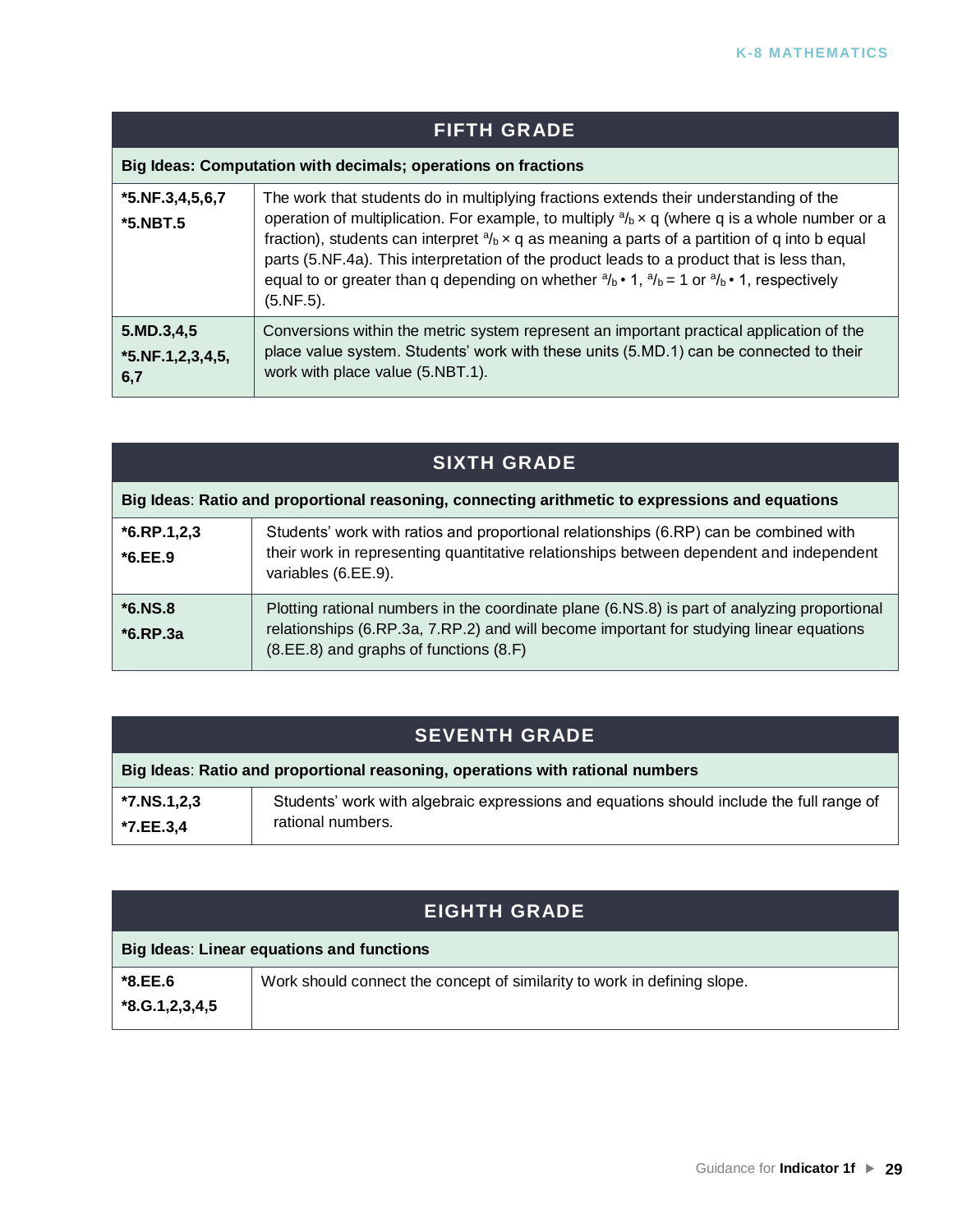**K-8 MATHEMATICS**

# **Gateway 2**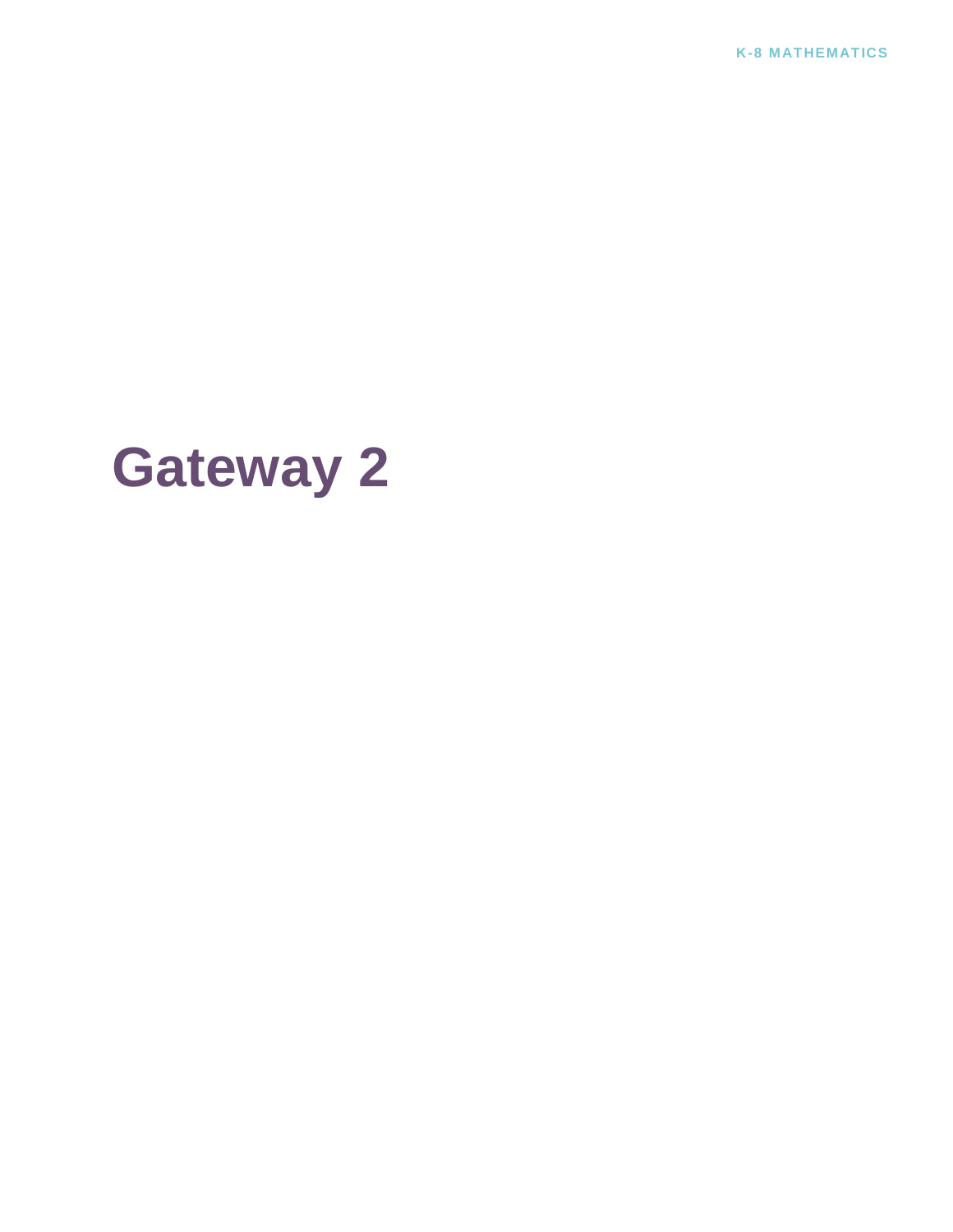### **GUIDANCE FOR Indicator 2a**

| <b>CRITERION</b> | Each grade's instructional materials reflect the balances in the<br>Standards and help students meet the Standards' rigorous expectations,<br>by helping students develop conceptual understanding, procedural skill<br>and fluency, and application. |
|------------------|-------------------------------------------------------------------------------------------------------------------------------------------------------------------------------------------------------------------------------------------------------|
|                  |                                                                                                                                                                                                                                                       |
| <b>INDICATOR</b> | Materials develop conceptual understanding of key mathematical<br>concepts, especially where called for in specific content Standards or<br>cluster headings.                                                                                         |

#### **Do materials develop conceptual understanding?**



#### **WHAT IS THE PURPOSE OF THIS INDICATOR?**

This indicator, along with 2b, 2c, and 2d, determines the **shift of Rigor**. Conceptual understanding of key concepts will allow students to be able to access concepts from a number of perspectives in order to see math as more than a set of algorithmic procedures.



#### **EVIDENCE COLLECTION**

#### **Evidence Collection: Guiding Questions**

▪ Do the Standard(s) from the grade-level that specifically relate to conceptual understanding (look at it throughout the whole grade-level) and do they develop conceptual understanding?

| <b>GRADE</b> | <b>MS CCRS-M</b>   |
|--------------|--------------------|
| Kindergarten | <b>K.OA.1</b>      |
| Grade 1      | 1.NBT.B<br>1.NBT.C |
| Grade 2      | 2.NBT.A<br>2.NBT.B |
| Grade 3      | 3.OA.1<br>3.OA.2   |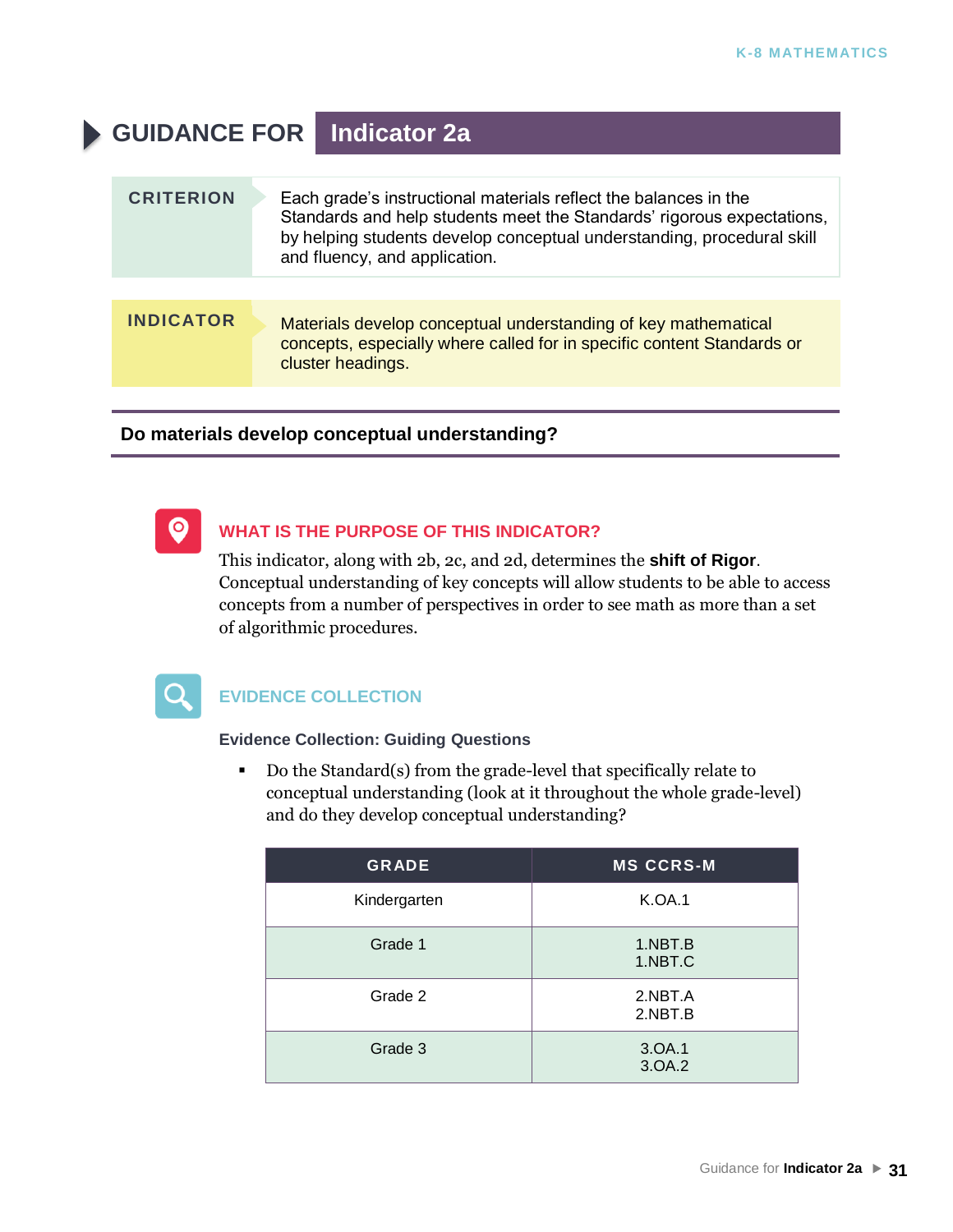| Grade 4 | 4.NF.A<br>4.NBT.A<br>4.NBT.B |
|---------|------------------------------|
| Grade 5 | 5.NF.B<br>5.NBT.A<br>5.NBT.B |
| Grade 6 | 6.RP.A<br>6.EE.3             |
| Grade 7 | 7.NS.A<br>7.EE.A             |
| Grade 8 | 8.EE.B<br>8.F.A<br>8.G.A     |

- Is conceptual understanding developed thoroughly where the Standards set explicit expectations for understanding or interpreting?
	- o Example: Are place value and properties of operations used to explain how the standard algorithms are developed?
- Do materials feature high-quality conceptual problems and conceptual discussion questions, including brief conceptual problems with low computational difficulty?
	- o Example: Find a number greater than 3/5 and less than .75.
	- $\circ$  Example: 11 + 6 = + 2
	- o Example: A fraction divided by a fraction is always/sometimes/never less than the original fraction.
- Do materials call for students to use concrete and/or visual representations, as well as verbalization, when developing conceptual understanding?
- Do the materials feature opportunities to identify correspondences across mathematical representations?

#### **Evidence Collection: Locating Evidence Sources**

- Evidence must include specific examples from the instructional materials.
- Manipulatives do not necessarily indicate conceptual understanding.
- If evidence includes concrete and/or visual representations, explain how the representations are being used to develop conceptual understanding.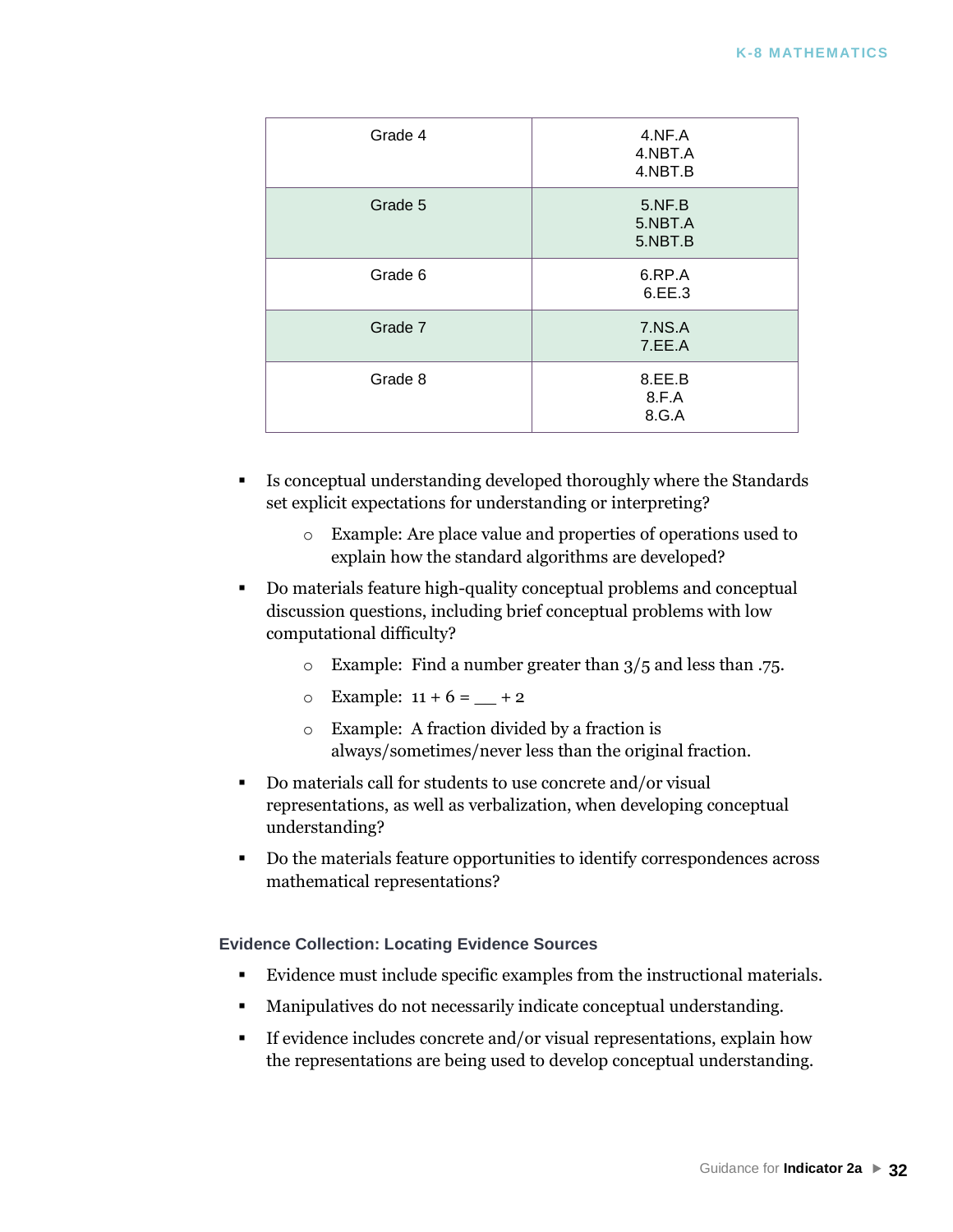- If evidence is addressing Standards that relate specifically to conceptual understanding, list the specific Standards and explain how the evidence demonstrates conceptual understanding.
- If opportunities to develop conceptual understanding are missed, specifically list the Standards/opportunities that are missed.
- Note whether the instructional materials include a specific section in units/chapters/lessons, etc. that are specifically designed for conceptual understanding. Include Unit, Lesson, Lesson Part and page numbers for reference for all examples.
- Evidence must include examples of how materials develop conceptual understanding AND opportunities for students to independently demonstrate conceptual understanding.

#### **Understanding Mathematics**

"These Standards define what students should understand and be able to do in their study of mathematics. Asking a student to understand something means asking a teacher to assess whether the student has understood it. But what does mathematical understanding look like? One hallmark of mathematical understanding is the ability to justify, in a way appropriate to the student's mathematical maturity, why a particular mathematical statement is true or where a mathematical rule comes from. There is a world of difference between a student who can summon a mnemonic device to expand a product such as  $(a + b)(x + y)$  and a student who can explain where the mnemonic comes from. The student who can explain the rule understands the mathematics, and may have a better chance to succeed at a less familiar task such as expanding  $(a + b + c)(x + y)$ . Mathematical understanding and procedural skill are equally important, and both are assessable using mathematical tasks of sufficient richness.

The Standards set grade-specific expectations but do not define the intervention methods or materials necessary to support students who are well below or well above grade-level expectations. It is also beyond the scope of the Standards to define the full range of supports appropriate for English language learners and for students with special needs. At the same time, all students must have the opportunity to learn and meet the same high Standards if they are to access the knowledge and skills necessary for college and/or careers. The Standards should be read as allowing for the widest possible range of students to participate fully from the outset, along with appropriate accommodations to ensure maximum participation of students with special education needs. For example, for students with reading disabilities the use of Braille, screen reader technology, or other assistive devices should be made available. In addition, while writing, these students should have access to a scribe, computer, or speech-to-text technology in their classroom. In a similar vein, speaking and listening should be interpreted broadly to include sign language. No set of grade-specific Standards can fully reflect the great variety in abilities, needs, learning rates, and achievement levels of students in any given classroom. However, the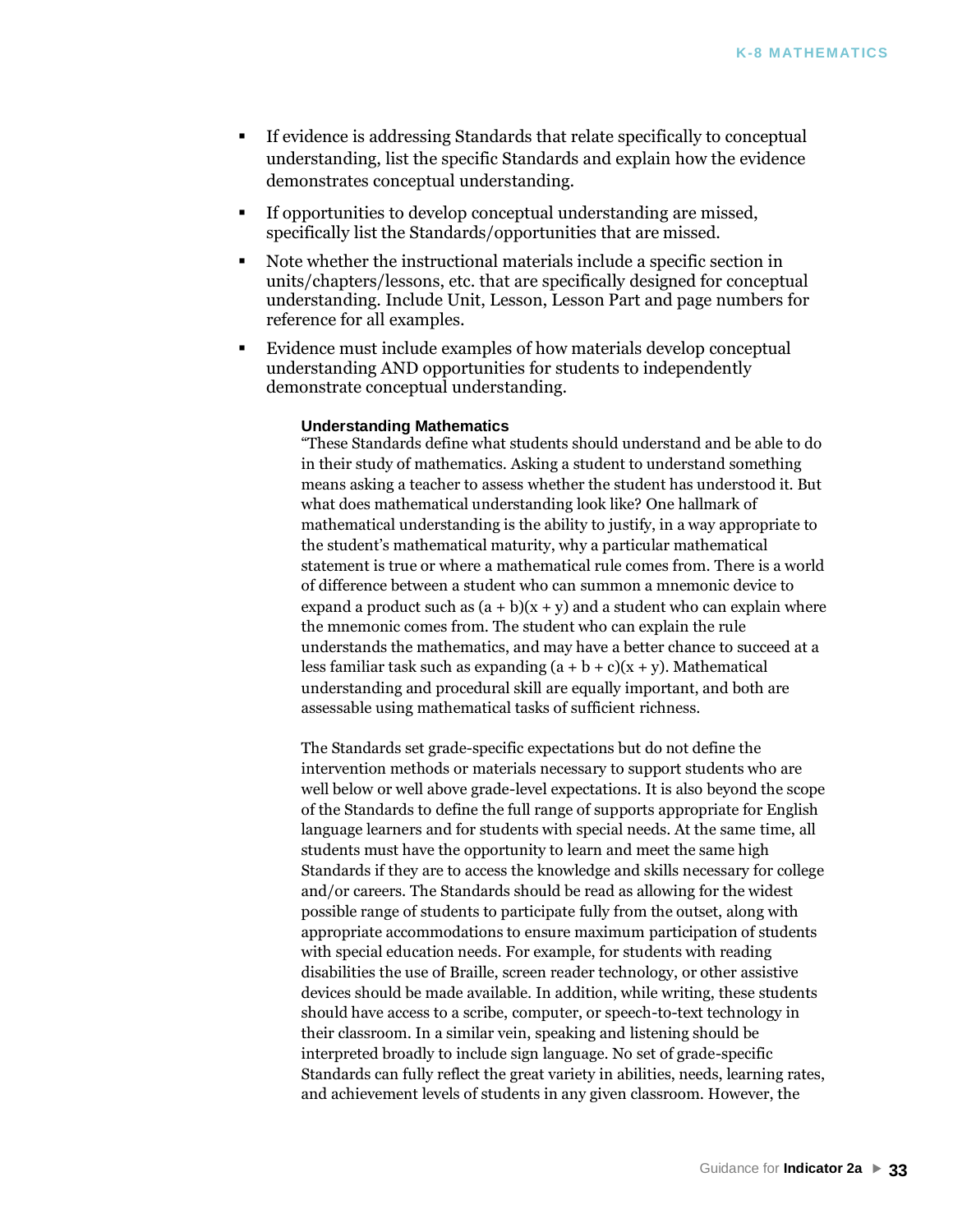Standards do provide clear signposts along the way to the goal of Collegeand Career-Readiness for all students." (Mississippi College and Career Readiness Standards Overview, page 10).



### **DISCUSSION POINTS FOR REVIEW TEAM MEETING**

- 1. What does conceptual understanding look like in the instructional materials?
- 2. What examples are most representative of the instructional materials?



#### **SCORING**

| Note: 1.f.i and 1.f.ii are scored together as one item. |                                                                                                                                                           |  |
|---------------------------------------------------------|-----------------------------------------------------------------------------------------------------------------------------------------------------------|--|
| 2 points                                                | The instructional materials develop conceptual understanding<br>throughout the grade-level.                                                               |  |
|                                                         | <b>AND</b>                                                                                                                                                |  |
|                                                         | The instructional materials provide opportunities to independently<br>demonstrate conceptual understanding throughout the grade-level.                    |  |
| 1 point                                                 | The instructional materials have missed opportunities to develop<br>conceptual understanding.                                                             |  |
|                                                         | <b>OR</b>                                                                                                                                                 |  |
|                                                         | The instructional materials do not provide students opportunities to<br>independently demonstrate conceptual understanding throughout<br>the grade-level. |  |
| 0 points                                                | The instructional materials have few or no opportunities to develop<br>conceptual understanding.                                                          |  |
|                                                         | <b>AND</b>                                                                                                                                                |  |
|                                                         | The instructional materials do not provide opportunities for students<br>to independently demonstrate conceptual understanding.                           |  |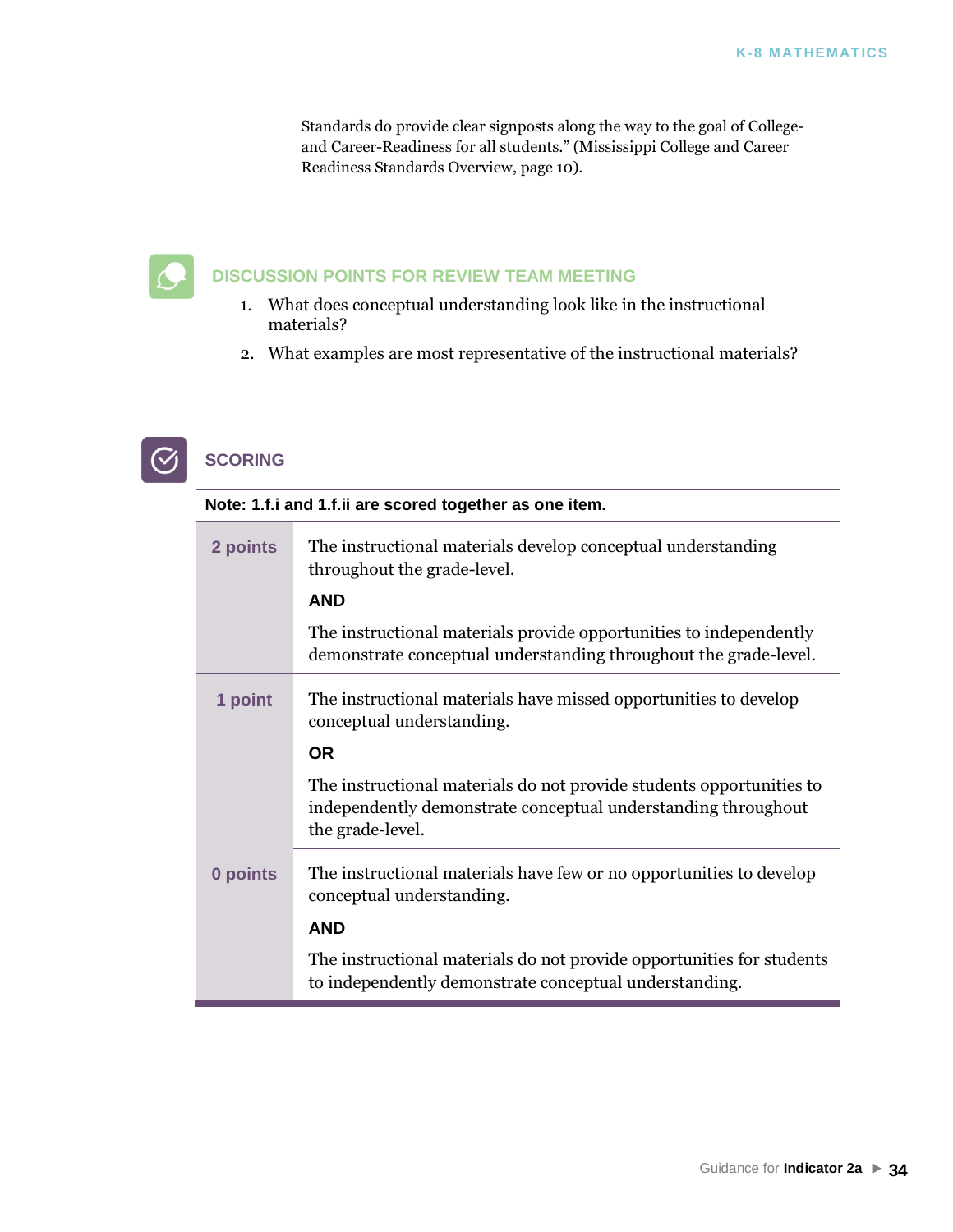### **GUIDANCE FOR Indicator 2b**

| <b>CRITERION</b> | Each grade's instructional materials reflect the balances in the<br>Standards and help students meet the Standards' rigorous expectations,<br>by helping students develop conceptual understanding, procedural skill<br>and fluency, and application. |
|------------------|-------------------------------------------------------------------------------------------------------------------------------------------------------------------------------------------------------------------------------------------------------|
|                  |                                                                                                                                                                                                                                                       |
| <b>INDICATOR</b> | Materials give attention throughout the year to individual Standards that<br>set an expectation of procedural skill and fluency.                                                                                                                      |

#### **Do materials develop procedural skill?**



#### **WHAT IS THE PURPOSE OF THIS INDICATOR?**

This indicator, along with 2a, 2c, and 2d, determines the **shift of Rigor**. Procedural skill and fluency is the call for speed and accuracy in calculations. Students need to practice core skills in order to have access to more complex concepts and procedures.



#### **EVIDENCE COLLECTION**

#### **Evidence Collection: Guiding Questions**

■ Do the Standard(s) from the grade-level that specifically relate to procedural skill and fluency and do they develop procedural skill and/or fluency?

| <b>GRADE</b> | <b>MS CCRS-M</b>  |
|--------------|-------------------|
| Kindergarten | <b>K.OA.5</b>     |
| Grade 1      | 1.OA.6            |
| Grade 2      | 2.0A.2<br>2.NBT.5 |
| Grade 3      | 3.0A.7<br>3.NBT.2 |
| Grade 4      | 4.NBT.4           |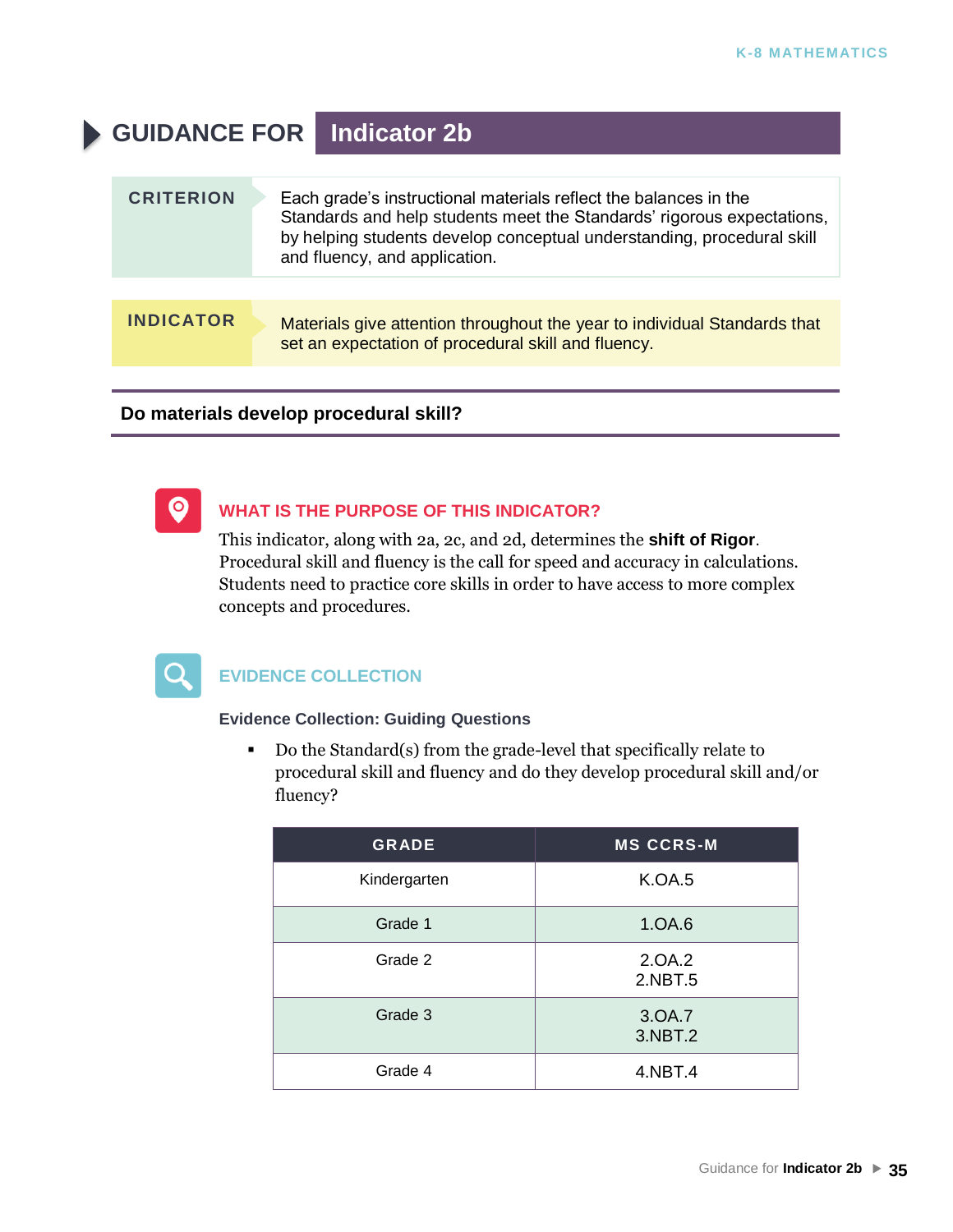| Grade 5 | 5.NBT.5                     |
|---------|-----------------------------|
| Grade 6 | 6.NS.2<br>6.NS.3<br>6.EE.A  |
| Grade 7 | 7.NS.A<br>7.EE.1<br>7.EE.4a |
| Grade 8 | 8.EE.7<br>8.EE.8b           |

- Is there attention throughout the academic year to individual Standards that set an expectation of procedural skill and fluency?
- Is there progress toward fluency and procedural skill interwoven with students' developing conceptual understanding of the Properties of Operations?
- Are there purely procedural problems and exercises present that include cases in which opportunistic strategies are valuable, as well as generic cases that require efficient algorithms?
	- o Example of problems when opportunistic strategies are valuable: The sum  $698 + 240$  or the system of equations  $x + y = 1$  and  $2x + 2y$  $= 3.$
	- o Example of problems when generic cases require efficient algorithms: The sum  $8767 + 2286$  or the system of equations  $6y + x$  $= x + 3$  and  $-x = 1 + 2y$ .
- Do materials in grades K-6 (within the grade-band being reviewed) provide repeated practice toward attainment of fluency? Note: Attainment of procedural fluency is an end of grade expectation.

#### **Evidence Collection: Locating Evidence Sources**

- Evidence must include specific examples from the instructional materials.
- If opportunities to develop procedural skill/fluency are missed, specifically list the Standards/opportunities that are missed.
- Note whether the instructional materials include a specific section in units/chapters/lessons, etc. that are specifically designed for procedural skill and fluency. Include Unit, Lesson, Lesson Part and page numbers for reference for all examples.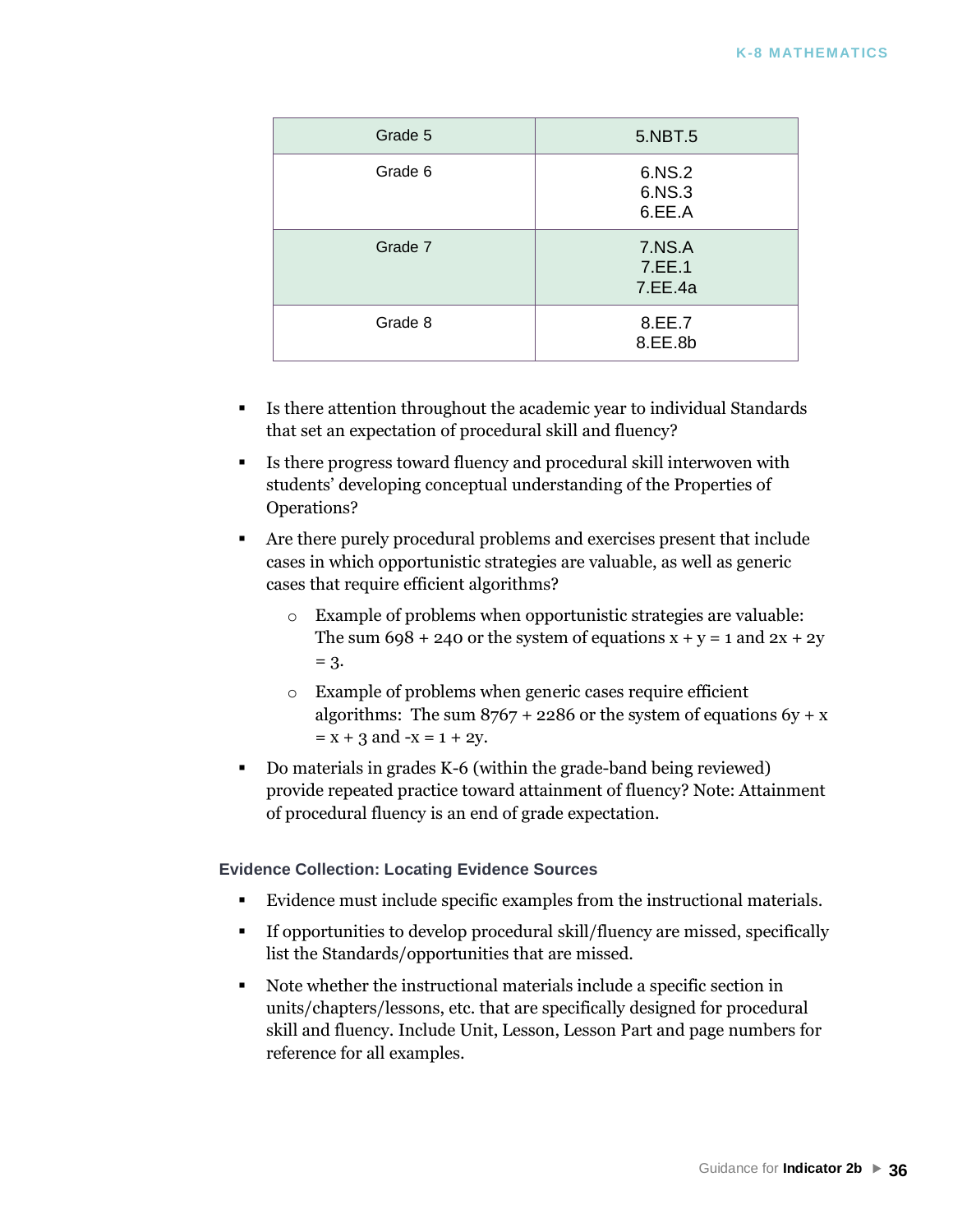Evidence must include examples of how materials develop procedural skill and fluency AND opportunities for students to independently demonstrate procedural skill and fluency.

### **Fluency/Fluently Defined**

"Throughout the 2016 Mississippi College- and Career-Readiness Standards for Mathematics Grades K-5 Standards, the words fluency and fluently will appear in bold, italicized, and underlined font (for example: fluently). With respect to student performance and effective in class instruction, the expectations for mathematical fluency are explained below: Fluency is not meant to come at the expense of understanding, but is an outcome of a progression of learning and sufficient thoughtful practice. It is important to provide the conceptual building blocks that develop understanding in tandem with skill along the way to fluency; the roots of this conceptual understanding often extend one or more grades earlier in the Standards than the grade when fluency is finally expected.

Wherever the word fluently appears in a MS CCR content Standard, the word means quickly and accurately. It is important to understand that this is not explicitly tied to assessment purposes, but means more or less the same as when someone is said to be fluent in a foreign language. To be fluent is to flow: Fluent isn't halting, stumbling, or reversing oneself. A key aspect of fluency in this sense is that it is not something that happens all at once in a single grade but requires attention to student understanding along the way. It is important to ensure that sufficient practice and extra support are provided at each grade to allow all students to meet the Standards that call explicitly for fluency." (Mississippi College and Career Readiness Standards for Mathematics, page 19)



### **DISCUSSION POINTS FOR REVIEW TEAM MEETING**

- 1. What does fluency mean at this grade-level, and do the instructional materials adequately prepare students?
- 2. How do instructional materials build procedural skill and fluencies over the course of an academic year?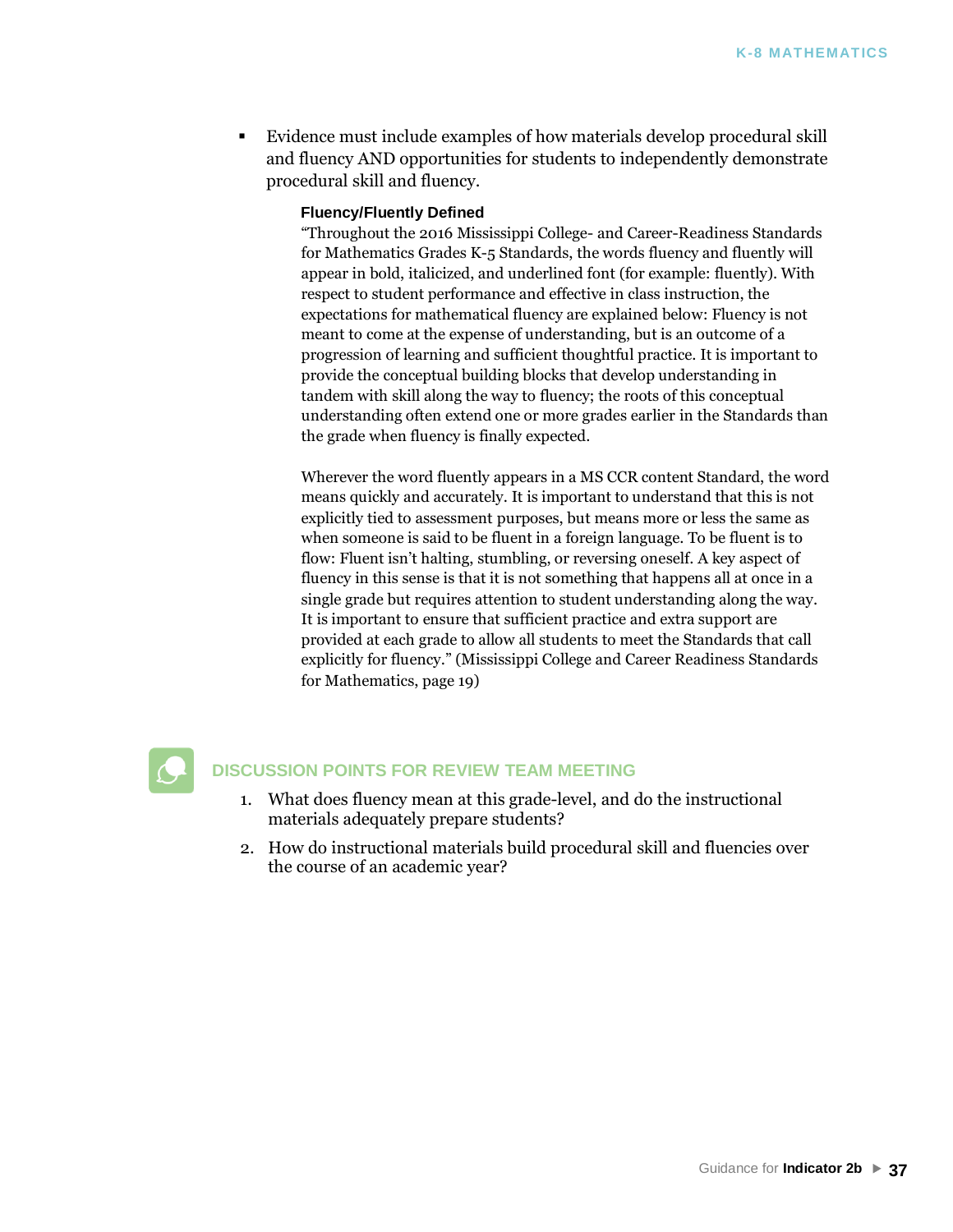# **SCORING**

 $\odot$ 

| 2 points | The instructional materials develop fluency throughout the grade-<br>level.                                                                                    |
|----------|----------------------------------------------------------------------------------------------------------------------------------------------------------------|
|          | <b>AND</b>                                                                                                                                                     |
|          | The instructional materials provide opportunities to independently<br>demonstrate procedural skill and fluency throughout the grade-level.                     |
| 1 point  | The instructional materials have missed opportunities to develop<br>procedural skills and fluency throughout the grade-level.<br><b>OR</b>                     |
|          | The instructional materials do not provide students opportunities to<br>independently demonstrate procedural skills and fluency throughout<br>the grade-level. |
| 0 points | The instructional materials have few or no opportunities to develop<br>procedural skills and fluency throughout the grade-level.                               |
|          | <b>AND</b>                                                                                                                                                     |
|          | The instructional materials do not provide opportunities for students<br>to independently demonstrate procedural skills and fluency.                           |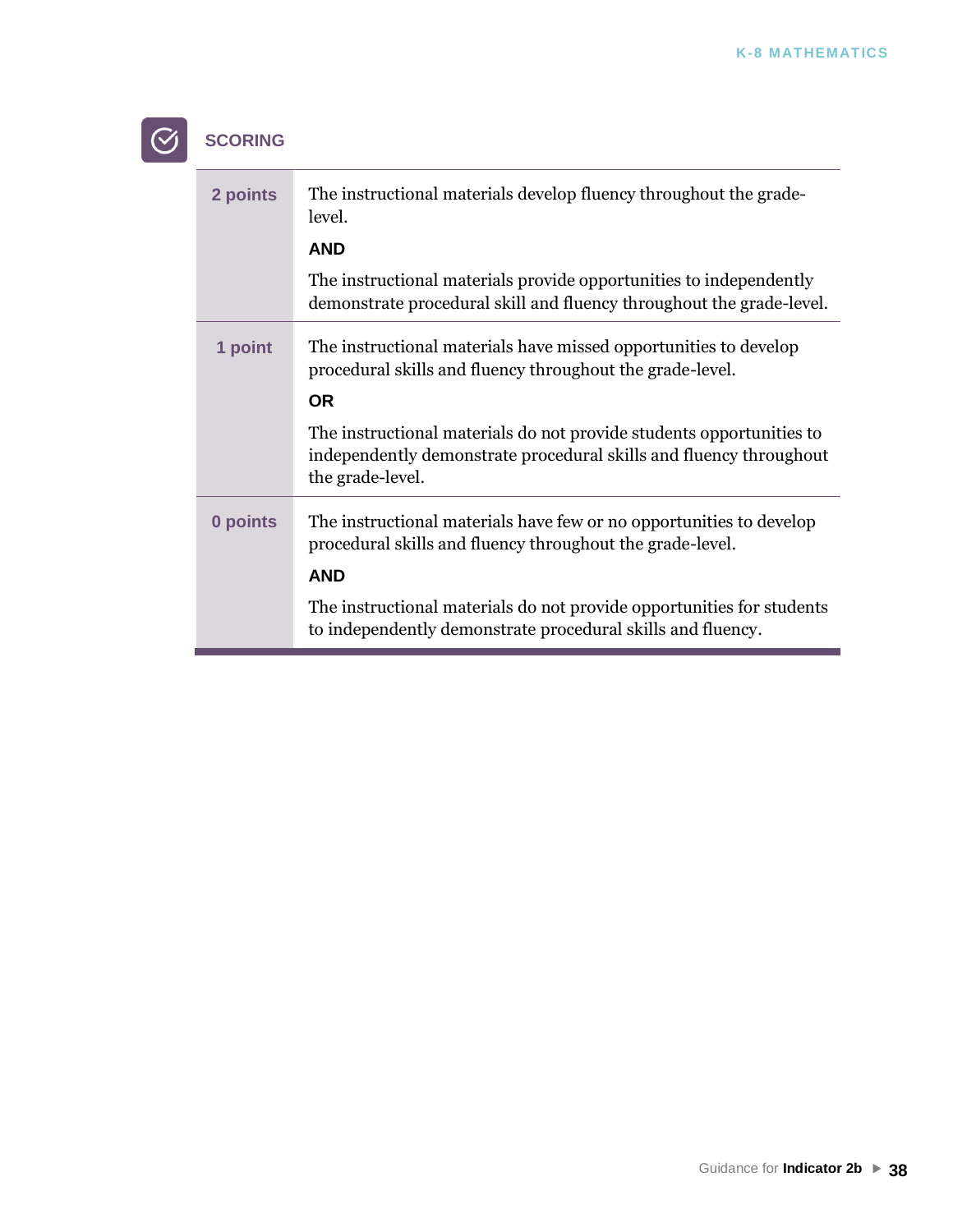# **GUIDANCE FOR Indicator 2c**

| <b>CRITERION</b> | Each grade's instructional materials reflect the balances in the<br>Standards and help students meet the Standards' rigorous expectations,<br>by helping students develop conceptual understanding, procedural skill<br>and fluency, and application. |
|------------------|-------------------------------------------------------------------------------------------------------------------------------------------------------------------------------------------------------------------------------------------------------|
|                  |                                                                                                                                                                                                                                                       |
| <b>INDICATOR</b> | Attention to Application: The materials support the intentional develop of<br>students' ability to utilize mathematical concepts and skills in engaging<br>applications, especially where called for in specific content Standards.                   |

### **Do students apply mathematical knowledge/skills to real-world contexts?**



### **WHAT IS THE PURPOSE OF THIS INDICATOR?**

This indicator, along with 2a, 2b, and 2d, determines the **shift of Rigor**.

To engage in application:

- Students need opportunities to apply mathematical knowledge and/or skills in a real-world context.
- Materials should promote activities that call for the use of mathematics flexibly in a variety of contexts, in both routine and non-routine problems.
- Students are given opportunities to use math to make meaning of and access to content.



### **EVIDENCE COLLECTION**

**Evidence Collection: Guiding Questions**

▪ Are there selected Standard(s) from the grade-level that specifically relate to application addressed in a way that promotes students applying mathematical knowledge and/or skills in a real-world context or do they promote problem solving that calls for using math flexibly in a variety of contexts?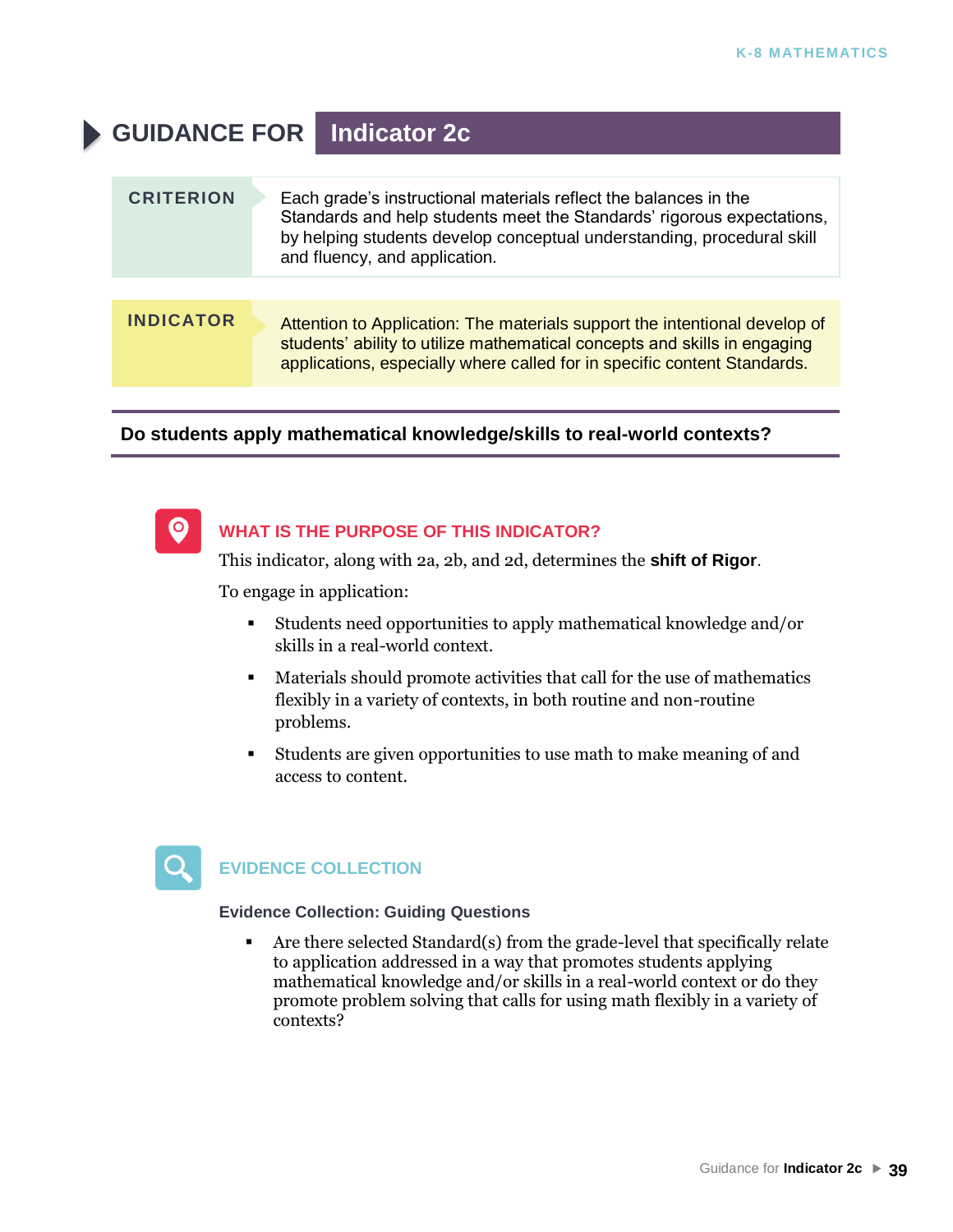| <b>GRADE</b> | <b>MS CCRS-M</b>                     |
|--------------|--------------------------------------|
| Kindergarten | <b>K.OA.2</b>                        |
| Grade 1      | 1.0A.A                               |
| Grade 2      | 2.0A.A                               |
| Grade 3      | 3.OA.3<br>3.OA.8                     |
| Grade 4      | 4.0A.3<br>4.NF.3d<br>4.NF.4c         |
| Grade 5      | 5.NF.6<br>5.NF.7c                    |
| Grade 6      | 6.RP.3<br>6.NS.1<br>6.EE.7<br>6.EE.9 |
| Grade 7      | 7.RP.A<br>7.NS.3<br>7.EE.3           |
| Grade 8      | 8.EE.8c<br>8.F.B                     |

Some examples of Standards that call for application include:

- In materials where these Standards are identified, evaluate whether students are engaging in application of content and skills as described in the Standards.
- Are there a variety of single- and multi-step contextual problems, including non-routine problems, that develop the mathematics of the grade?
- Do the problems attend thoroughly to the content Standards where expectations for multi-step and real-world problems are explicit?
- Does application build slowly across the grade band under review, with simpler applications in the early grades  $(K-2)$  and when new content is introduced, to more complex applications in the middle grades that begin to provide opportunities for students to make their own assumptions or simplification in order to apply the mathematics in a given situation?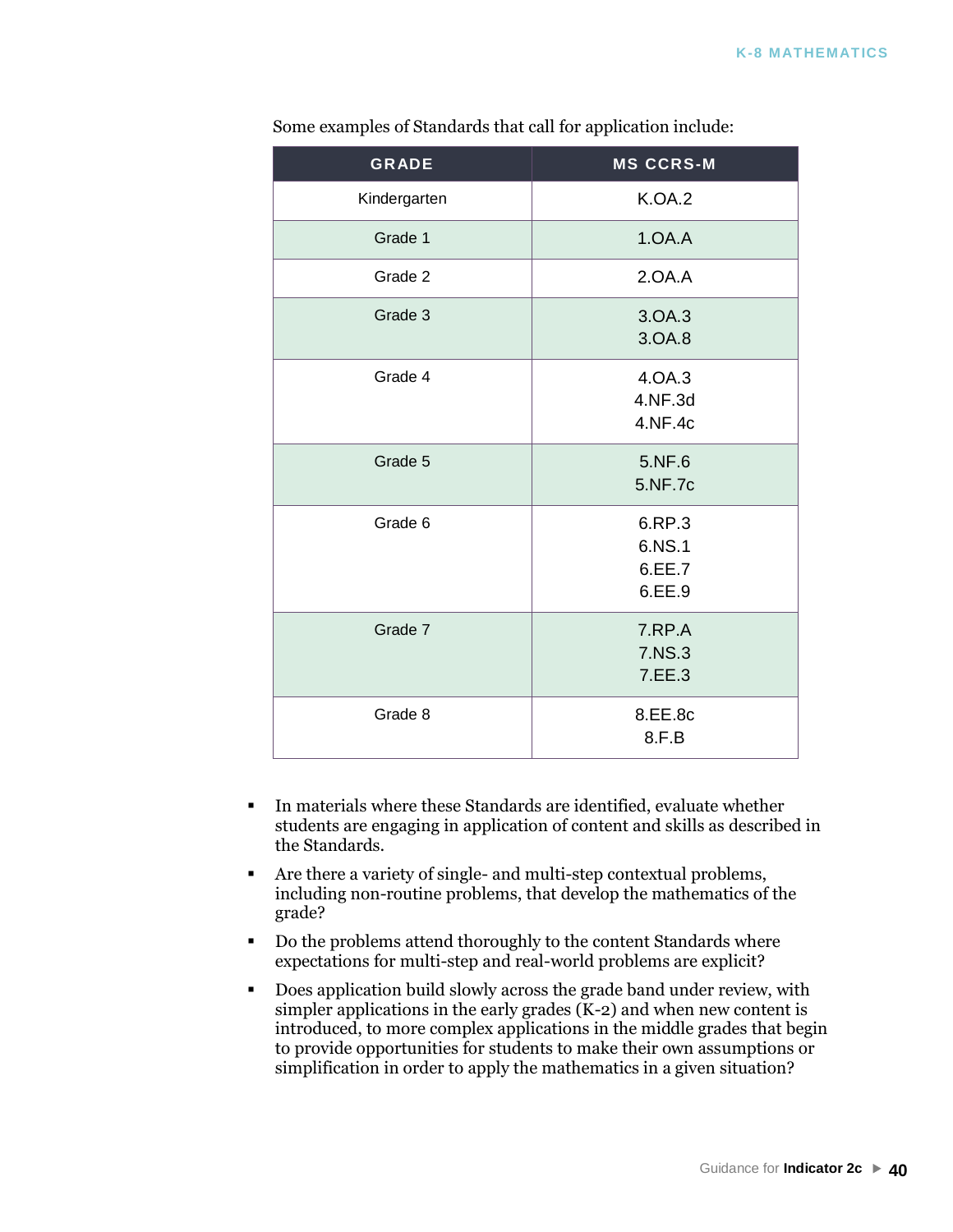**Evidence Collection: Locating evidence sources**

- Evidence must include specific examples from the instructional materials.
- If opportunities for application are missed, specifically list the Standards/opportunities that are missed. Note whether the instructional materials include a specific section in units/chapters/lessons, etc. that are specifically designed for application. Include Unit, Lesson, Lesson Part and page numbers for reference for all examples.
- Evidence must include examples of Standards not included in the table above.
- Evidence must include examples of students having opportunities to engage in application problems AND examples of students independently demonstrating the use of mathematics flexibly in a variety of contexts.



### **DISCUSSION POINTS FOR REVIEW TEAM MEETING**

- 1. Where and what are the non-routine problems? If problems are routine, include examples.
- 2. How do the materials encourage students to apply mathematics to contextual situations?
- 3. Explain the strategy/reasoning used as you collected evidence for this indicator.
- 4. Share any generalizations that you noted as you looked at materials over the course of a grade-level, with specific examples (page numbers noted) to support the generalizations.
- 5. Identify Standards targeted during evidence collection.



| 2 points | The instructional materials include multiple opportunities for<br>students to engage in routine and non-routine application of<br>mathematics throughout the grade-level. |
|----------|---------------------------------------------------------------------------------------------------------------------------------------------------------------------------|
|          | <b>AND</b>                                                                                                                                                                |
|          | The instructional materials provide opportunities to independently<br>demonstrate the use of mathematics flexibly in a variety of contexts.                               |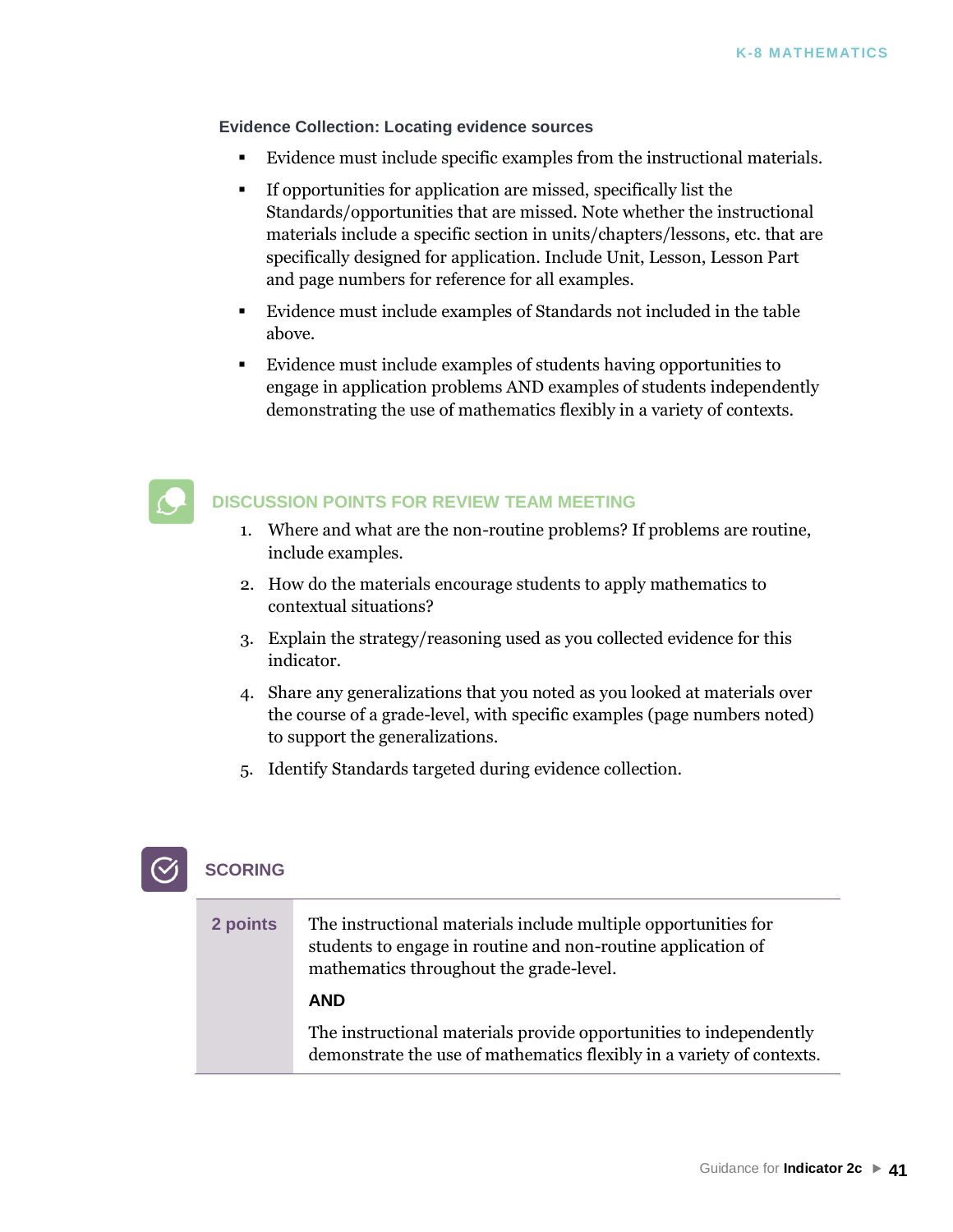| 1 point  | The instructional materials have missed opportunities to engage in<br>non-routine application of mathematics throughout the grade-level.              |
|----------|-------------------------------------------------------------------------------------------------------------------------------------------------------|
|          | <b>OR</b>                                                                                                                                             |
|          | There is little variety in situational contexts/problem types when<br>students are presented with word problems.                                      |
|          | <b>OR</b>                                                                                                                                             |
|          | The instructional materials do not provide opportunities to<br>independently demonstrate the use of mathematics flexibly in a<br>variety of contexts. |
| 0 points | The instructional materials have no or few opportunities to engage in<br>application of mathematics throughout the grade-level.                       |
|          | <b>AND</b>                                                                                                                                            |
|          | The instructional materials do not provide opportunities to<br>independently demonstrate the use of mathematics flexibly in a<br>variety of contexts. |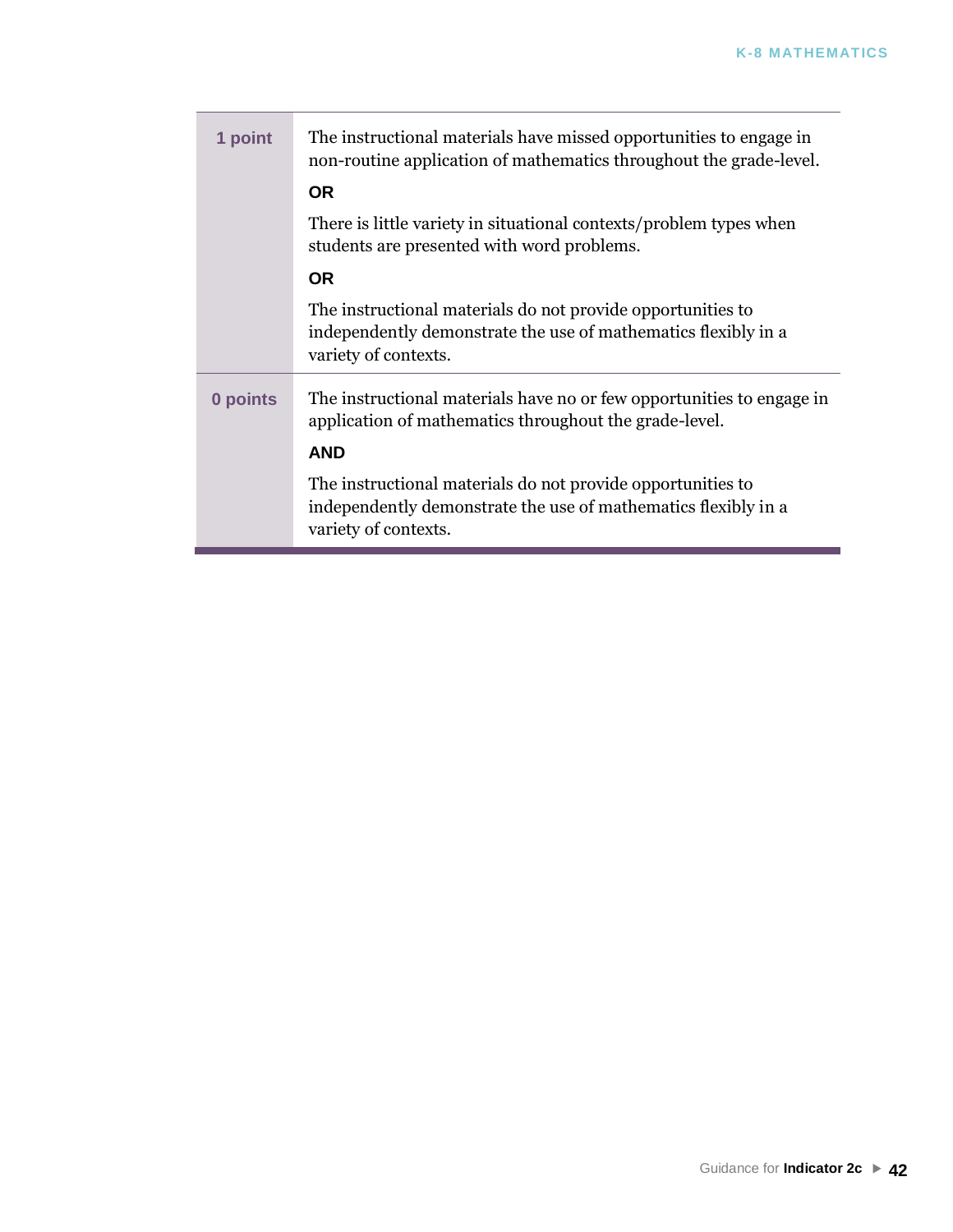# **GUIDANCE FOR Indicator 2d**

| <b>CRITERION</b> | Each grade's instructional materials reflect the balances in the<br>Standards and help students meet the Standards' rigorous expectations,<br>by helping students develop conceptual understanding, procedural skill<br>and fluency, and application. |
|------------------|-------------------------------------------------------------------------------------------------------------------------------------------------------------------------------------------------------------------------------------------------------|
|                  |                                                                                                                                                                                                                                                       |
| <b>INDICATOR</b> | The three aspects of rigor are not always treated together and are not<br>always treated separately. The three aspects are balanced with respect<br>to the Standards being addressed.                                                                 |

### **Do materials balance the three aspects of rigor?**



### **WHAT IS THE PURPOSE OF THIS INDICATOR?**

This indicator, along with 2a, 2b, and 2c, determines the **shift of Rigor.** In order to be considered a rigorous program, materials must include a balance of conceptual understanding, procedural skill and fluency, and application. This balance should be evident in all aspects of the grade-level program to support students as they develop mathematical understanding.



### **EVIDENCE COLLECTION**

- Do the materials have a balance of all 3 aspects of rigor, considering the program materials as a whole and as individual units of study?
- Are the content/topics being introduced to students for the first time, or is it an extension of previous learning?
- Do materials use conceptual understanding to develop procedural skill and fluency, or are students encouraged to use multiple representations (i.e. manipulatives, drawings, expressions, equations, tables, graphs, charts, number lines, etc.) and written/oral explanations to support their work in application problems?
- What lessons/topics include more than one aspect of rigor?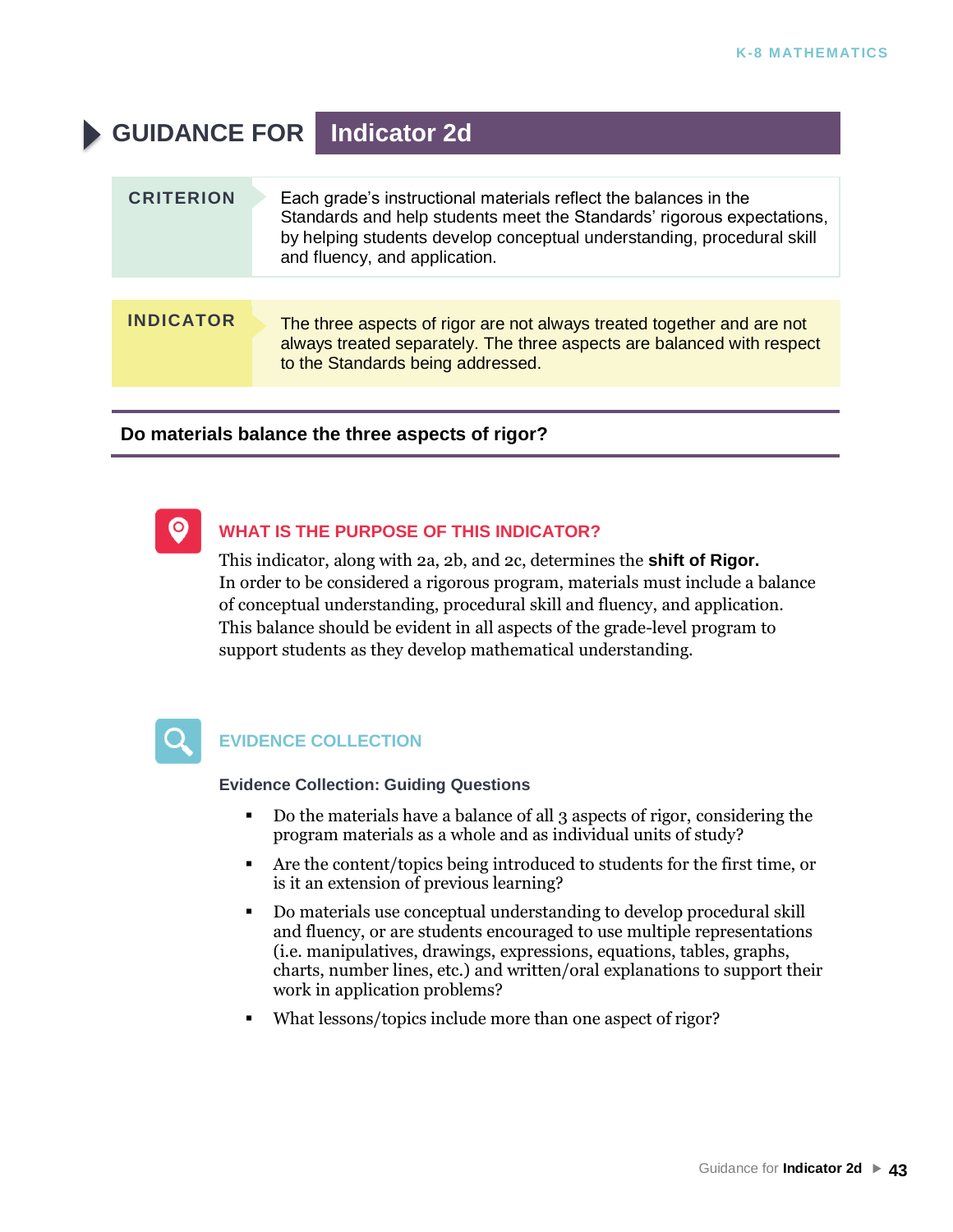### **Evidence Collection: Preparing to Collect Evidence**

▪ For this indicator, consider the intent of the program to balance the three aspects of rigor, not the quality of the materials—indicators 2a-c focus on the quality of materials.

### **Evidence Collection: Locating Evidence Sources**

- Evidence must include explicit examples of where *more than one* aspect of rigor is present (can be two or three aspects, but does not have to include all three) *and* where only *one aspec*t of rigor is present.
- Look for lessons that call out specific components of rigor, and lessons that focus on individual aspects of rigor. Note: Evidence should be different from the evidence collected for 2a, 2b, and 2c.



### **DISCUSSION POINTS FOR REVIEW TEAM MEETING**

- 1. How did I determine "balance"?
- 2. What are places in grade-level materials where specific aspects of rigor are called for?
- 3. Share any generalizations noted in materials over the course of a gradelevel, with specific examples (page numbers noted) to support the generalizations.
- 4. Are there aspects of Rigor absent from the materials?
- 5. Is the quality of an aspect of Rigor different from the other aspects? If yes, make sure this was captured in indicators 2a, 2b, and/or 2c. Remember that this indicator focuses on balance.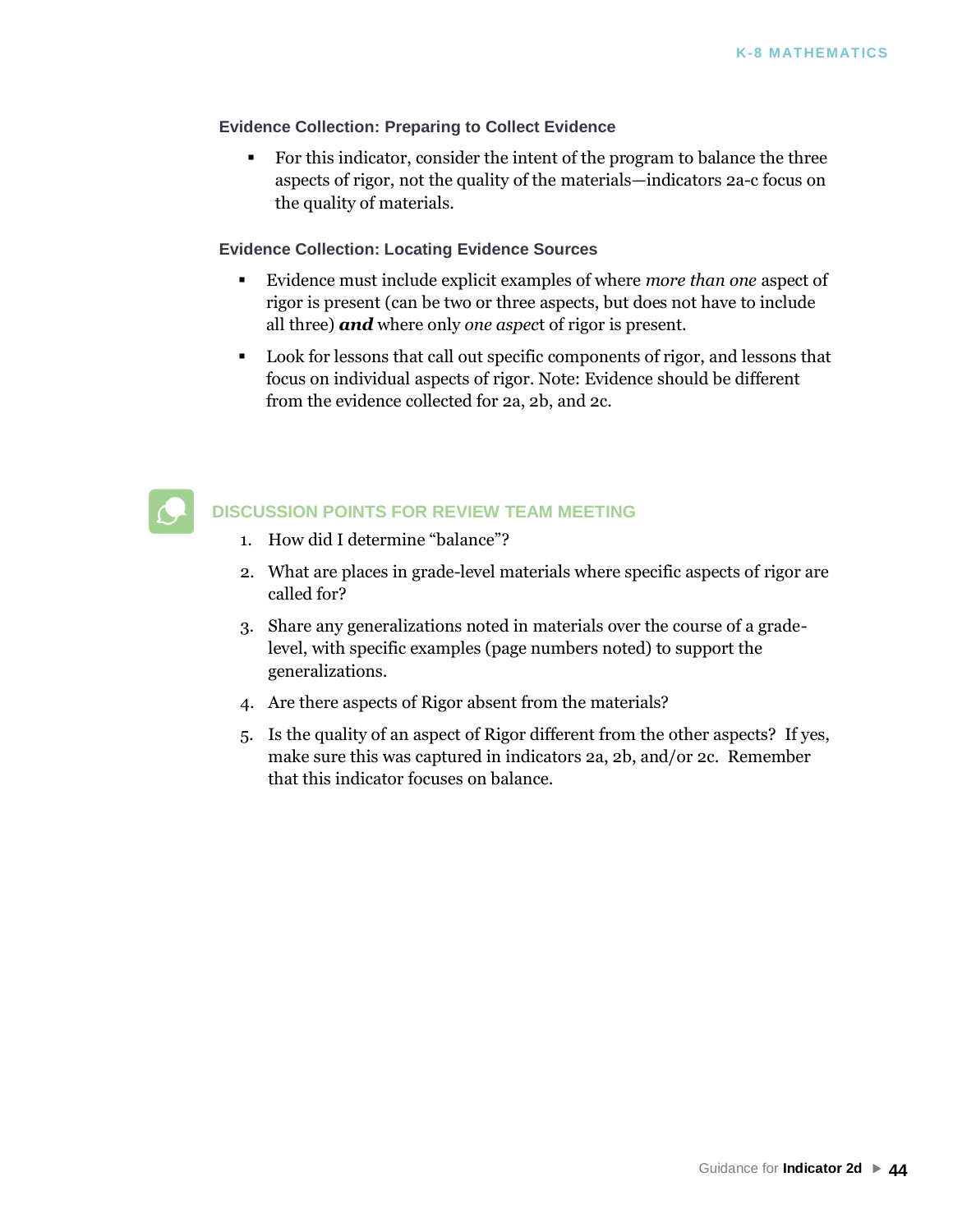## **SCORING**

**Note: Indicator 2d is not focused on the qualitative aspects of conceptual understanding (2a), procedural fluency and skills (2b), and application (2c). In Indicator 2d we are looking for evidence of the balance among these three aspects of rigor.** 

| All three aspects of rigor are present independently throughout the<br>program materials.                                                                            |
|----------------------------------------------------------------------------------------------------------------------------------------------------------------------|
| <b>AND</b>                                                                                                                                                           |
| Multiple aspects of rigor are engaged simultaneously to develop<br>students' mathematical understanding of a single topic/unit of study<br>throughout the materials. |
| All three aspects of rigor are present in program materials, but there<br>is some over/under-emphasis of 1 of the 3.                                                 |
| No/minimal evidence is present of one of the three aspects of rigor in<br>program materials.                                                                         |
| <b>AND</b>                                                                                                                                                           |
| Program materials have an overwhelming emphasis on one aspect of<br>rigor, with little attention paid to the other aspects.                                          |
|                                                                                                                                                                      |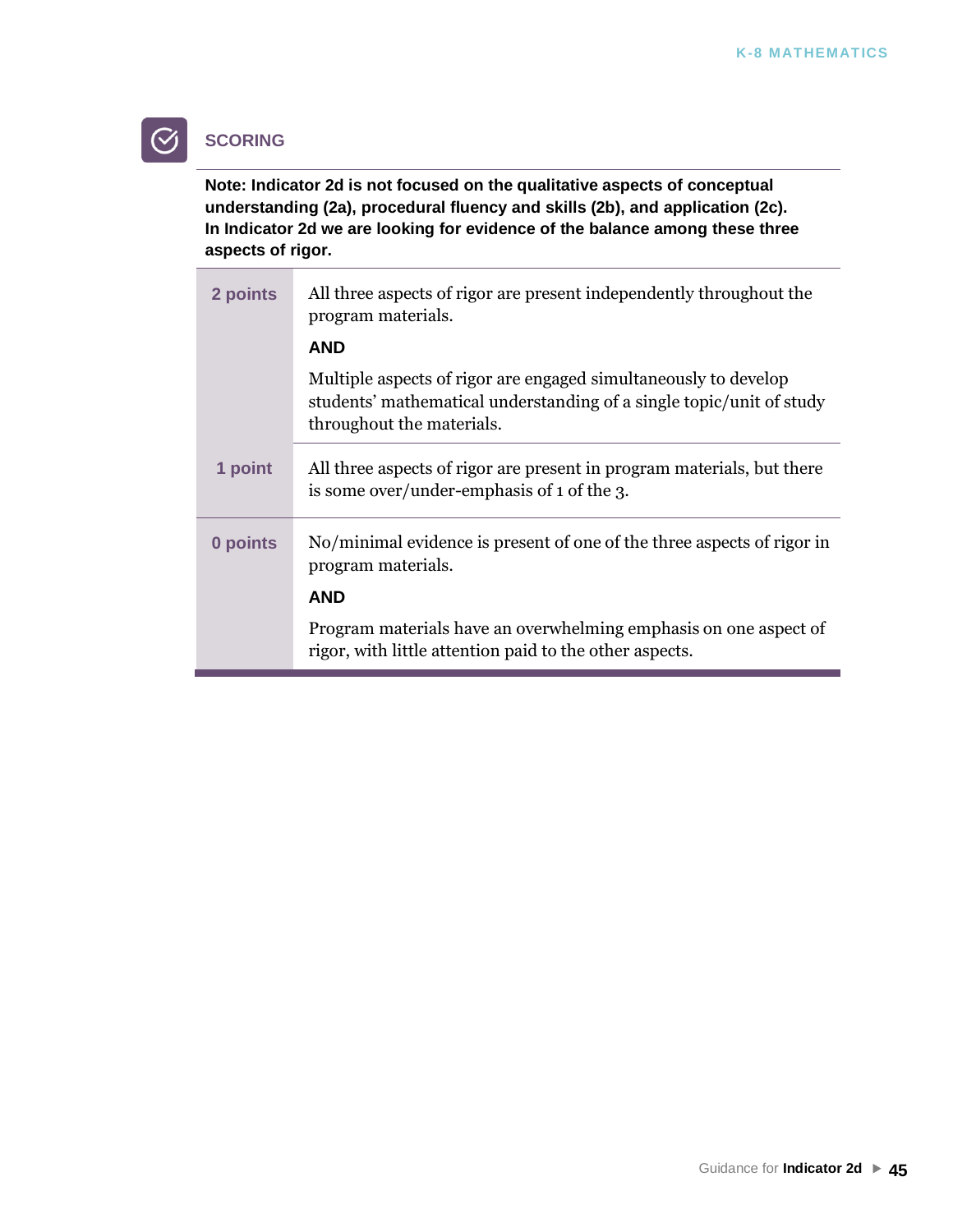# **GUIDANCE FOR Indicator 2e CRITERION** Materials meaningfully connect the Standards for Mathematical Content and the Standards for Mathematical Practice. **INDICATOR** The Standards for Mathematical Practice are identified and used to enrich mathematics content within and throughout each applicable grade.

**Are the Standards for Mathematical Practice identified? Do the Standards for Mathematical Practice enrich the content?**



### **WHAT IS THE PURPOSE OF THIS INDICATOR?**

This indicator determines two things related to the Standards for Mathematical Practice (MPs). First, it examines if the MPs have been identified in the curricular materials. Second, it examines whether the MPs have been used to enrich the mathematics content of the grade-level.



### **EVIDENCE COLLECTION**

- Do teacher's manuals clearly identify the MPs throughout the grade?
- Where in the materials are the MPs identified?
- How do the materials identify and describe MPs (beyond the meaning of MPs as stated in the MS CCRS-M)?
- Are there any instances where MPs are over- or under-identified in the curricular materials (e.g. a lesson is marked as aligned to a Standard when only a small part address that, or vice versa)?
- Are teachers provided directions on how to carry out the lessons to ensure students are developing the MPs?
- Do the materials use MPs to enrich the mathematical content of the grade?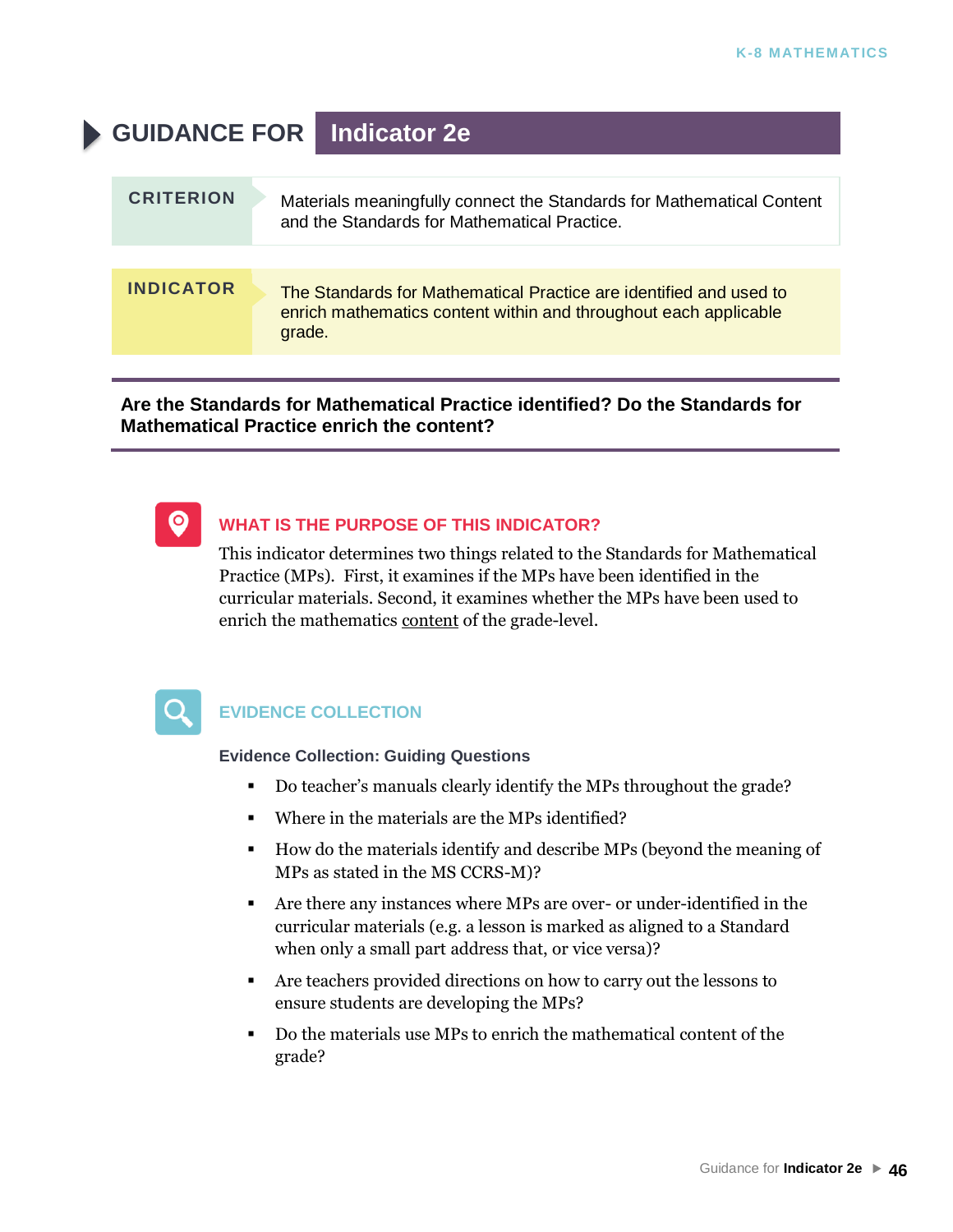▪ Are materials focused only on the Standards for Mathematical Practice? If so, specifically state where and how the materials solely address the Standards for Mathematical Practice.

### **Evidence Collection: Locating Evidence Sources**

- If you found that MPs are only located in a specific part of the teacher's manuals (e.g. the teacher-led portion of the lesson), you will need to look at other sections (e.g. independent work, homework, assessments) to ensure that the MPs are intentionally used to enrich the content.
- Look not only where the MPs are identified in the materials text, but also look at places where they are not identified.



### **DISCUSSION POINTS FOR REVIEW TEAM MEETING**

- 1. Verify with the team the manner in which the MPs are identified throughout the materials, and that all MPs are present.
- 2. Discuss any other places where the MPs might be used to enrich the content but are not clearly identified.
- 3. Verify that the MPs, when used by the students, enrich the mathematical content in an authentic way.

This indicator examines whether the MPs are included in the instructional materials. This indicator does not examine how well the Mathematical Practices are used to enrich the content, which is assessed in indicators 2f and 2gi, 2gii, and 2giii.

| 2 points | All 8 MPs are clearly identified throughout the materials, with few or<br>no exceptions. |
|----------|------------------------------------------------------------------------------------------|
|          | <b>AND</b>                                                                               |
|          | The majority of the time the MPs are used to enrich the content.                         |
|          | <b>AND</b>                                                                               |
|          | The MPs are not treated separately from the Standards of<br>mathematical content.        |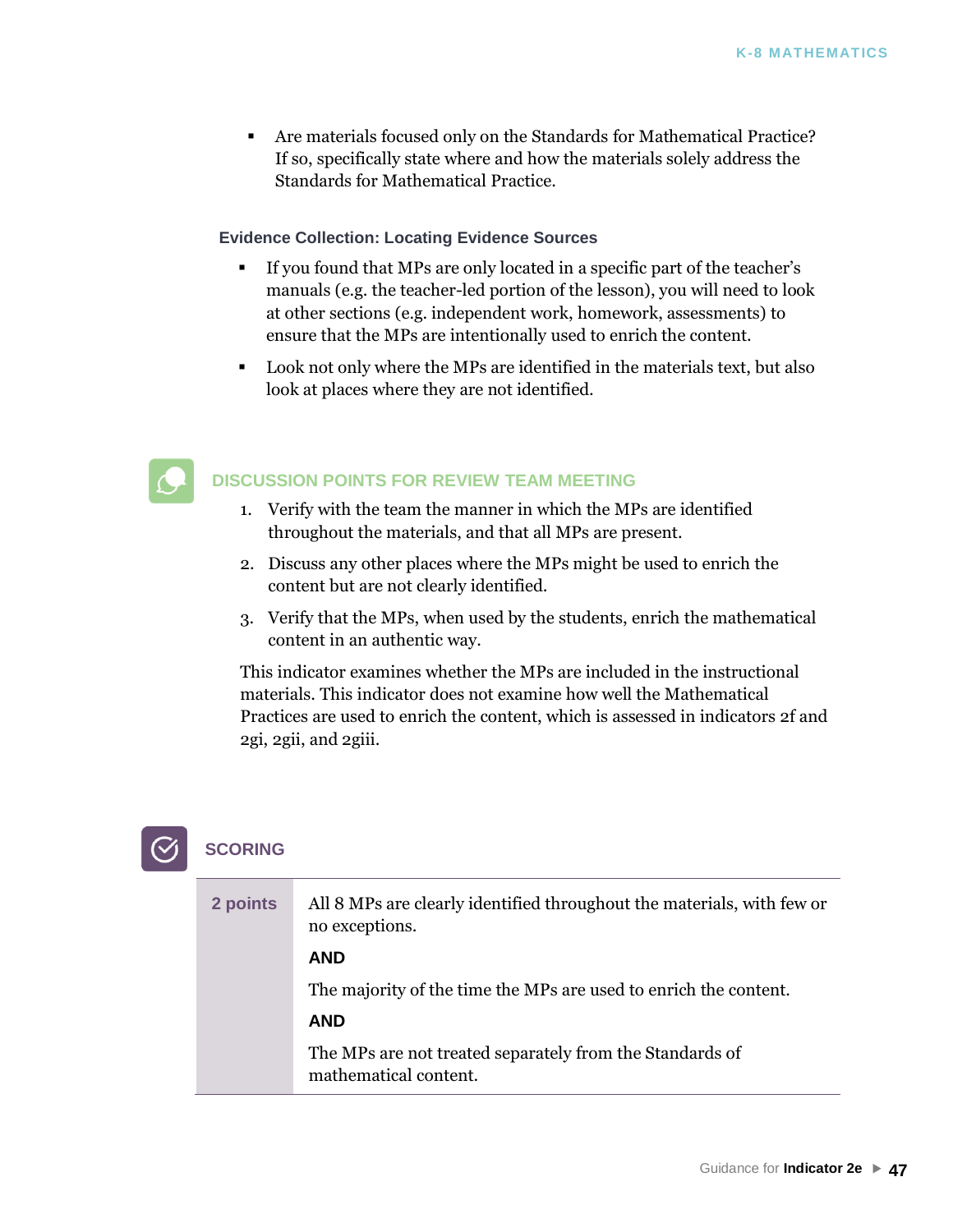| 1 point  | MPs are connected to content but are not identified.                                                        |
|----------|-------------------------------------------------------------------------------------------------------------|
|          | <b>AND/OR</b>                                                                                               |
|          | There are a few instances where the MPs do not enrich the content.                                          |
|          | <b>AND/OR</b>                                                                                               |
|          | There are few instances where the MPs are treated separately from<br>the Standards of mathematical content. |
| 0 points | MPs are not identified.                                                                                     |
|          | <b>AND</b>                                                                                                  |
|          | MPs are not used to enrich the content.                                                                     |
|          | <b>AND</b>                                                                                                  |
|          | MPs are treated separately from the Standards of mathematical<br>content.                                   |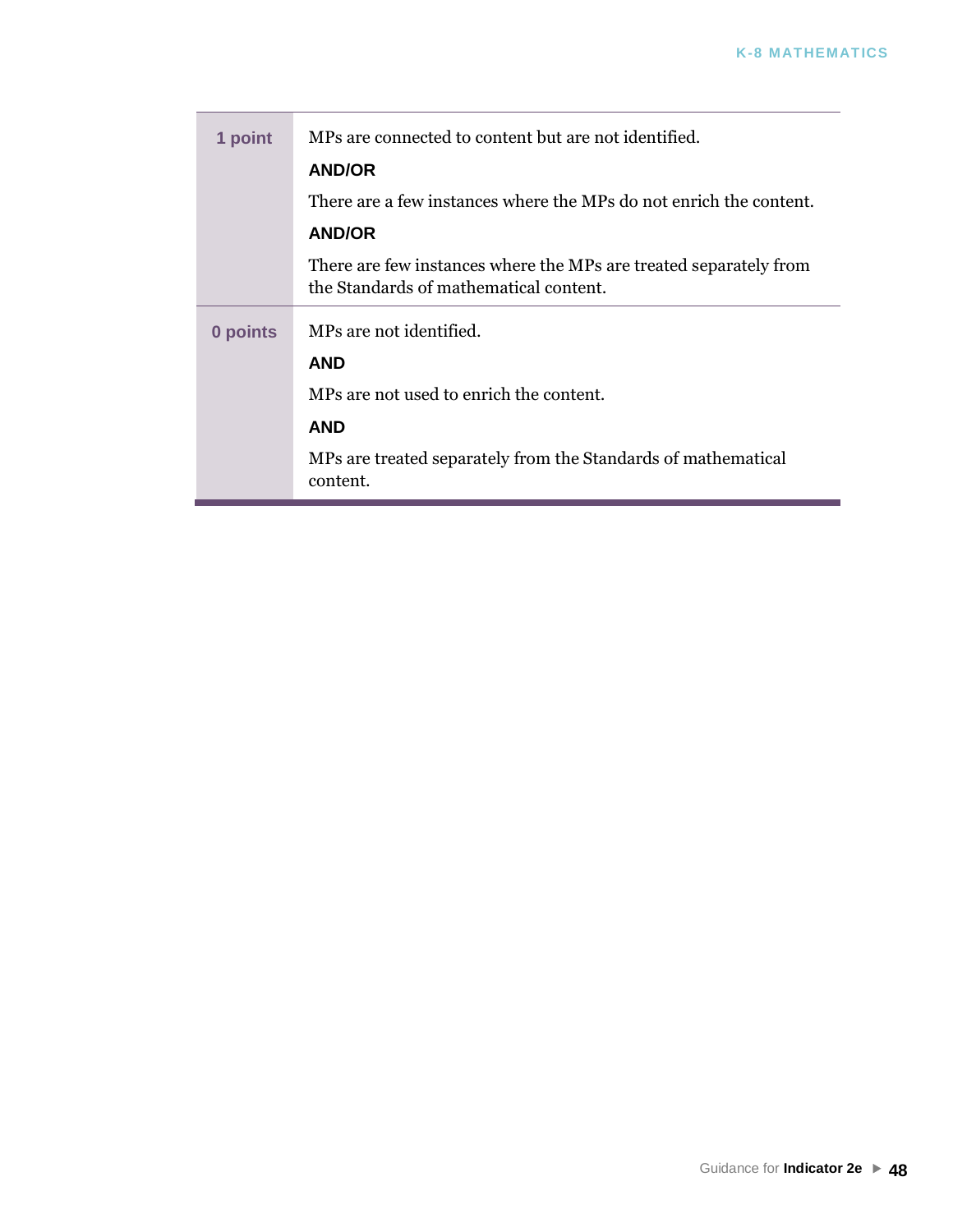# **GUIDANCE FOR Indicator 2f**

| <b>INDICATOR</b><br>The materials carefully attend to the full meaning of each | <b>CRITERION</b> | Materials meaningfully connect the Standards for Mathematical Content<br>and the Standards for Mathematical Practice. |
|--------------------------------------------------------------------------------|------------------|-----------------------------------------------------------------------------------------------------------------------|
|                                                                                |                  |                                                                                                                       |
|                                                                                |                  | <b>Mathematical Practice.</b>                                                                                         |

**Is the full intent of the Standards for Mathematical Practice present?**

 $\bullet$ 

### **WHAT IS THE PURPOSE OF THIS INDICATOR?**

This indicator determines if the materials treat each Standard for Mathematical Practice (MPs) in a complete, accurate, meaningful way. This indicator requires that MPs are not just treated superficially or focusing only on a part of the MP.



### **EVIDENCE COLLECTION**

- Are there any overarching ways in which the MP are discussed in places like unit overviews or introductions?
- Are there specific instances (e.g. teacher script, explanatory notes, student materials) where the MPs are identified and described?
- Are there places where the MPs are being used even if they are not explicitly identified?
- Is the full intent of the MP attended to? (It is not unusual to have materials build toward the full intent. Look beyond the first few chapters/lessons). Some specific things to search for when the following MPs are marked:
	- o MP.1: Ensure that students are actually making sense of problems and persevere in solving them. For example, a worksheet of routine word problems assigned for homework that have the same form as ones done in class is not an example of meeting MP.1.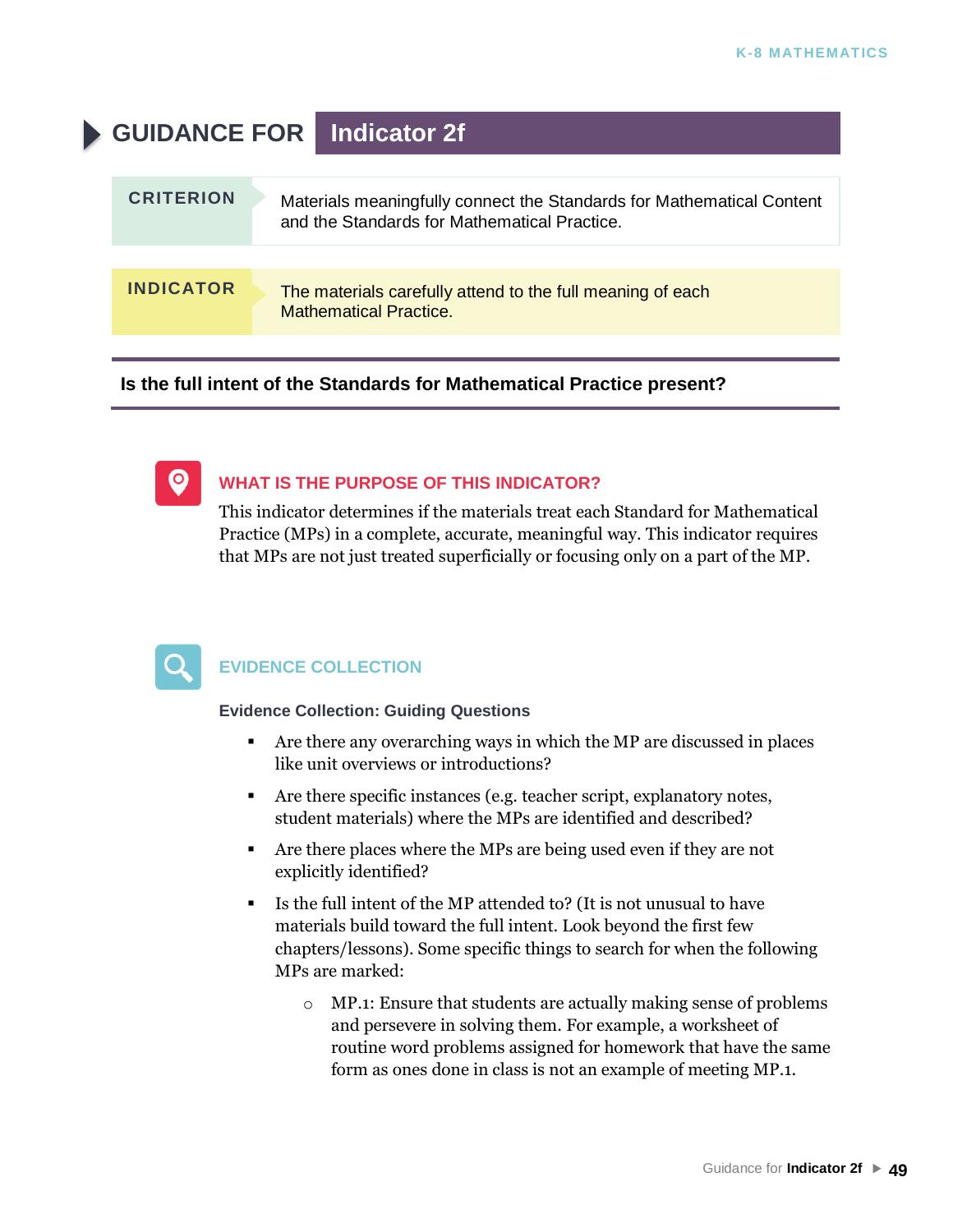- o MP.2: Ensure that students have opportunities to reason both abstractly and quantitatively in a grade-appropriate manner. A place in the materials where MP.2 is marked does not require both abstract and quantitative reasoning, but there should be evidence that the materials as a whole require both.
- MP.3: Ensure that students are both constructing viable arguments and critiquing the (plausible) reasoning of others. A place where MP.3 is marked does not have to do both things, but there should be evidence that the materials as a whole require both.
- o MP.4: Ensure that students are modeling a real-world context using mathematics. Modeling with mathematics focuses on students using mathematics in real-world situations, identifying quantities in a given situation, mapping relationships between quantities, analyzing relationships mathematically to draw conclusions, and interpreting the mathematics within the context of the situation. Modeling occurs when students realize the relevant mathematics present in the real-world situation, and then use mathematics to solve a real-world problem.
- o MP.5: Ensure that students are not simply using tools that are chosen by the text or the teacher. Lessons specifically addressing learning to use certain tools are appropriate, especially at the younger grades. However, if MP.5 is marked for these kinds of lessons, then the full meaning of the MP is not attended to. If the students aren't given the opportunity to choose tools, the full meaning is not attended to for this MP.
- o MP.6: Ensure that students are given opportunity to use mathematical symbols, language, and definitions accurately, and that materials always use precision. For example, the equal sign is exclusively used for statements of mathematical equality.
- o MP.7: Students are given explicit instruction on how to look for and make use of structure, and non-explicit opportunities that call for recognition of mathematical structure.
- o MP.8: Ensure that each word of the Standard is present in the mathematical work: "regularity," "repeated," and "reasoning."

### **Evidence Collection: Locating Evidence Sources**

■ Record examples of where the material is either fully attending or failing to attend to the full meaning of each MP.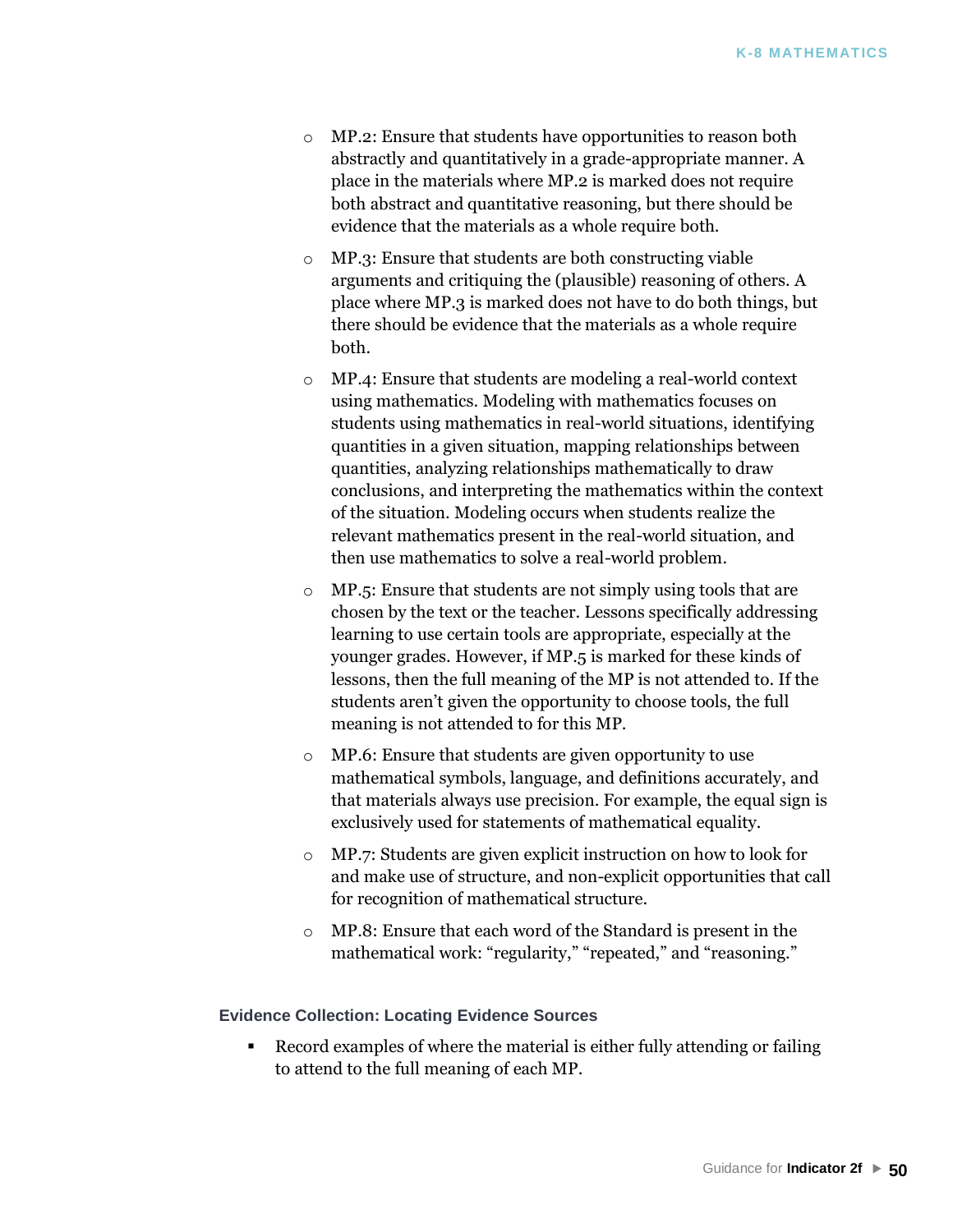■ Every instance of an MP being marked does not necessarily have to encompass the full meaning of an MP, but taken together there should be evidence that the materials carefully attend to the full meaning of each MP.

### **DISCUSSION POINTS FOR REVIEW TEAM MEETING**

- 1. Do examples illustrate where materials are attending to the full meaning of each MP? What examples are most representative of the instructional materials?
- 2. Do examples illustrate where materials are failing to attend to the full meaning of each MP? What examples are most representative of the instructional materials?

| 2 points | Materials attend to the full meaning of each of the 8 MPs.               |
|----------|--------------------------------------------------------------------------|
| 1 point  | The materials do not attend to the full meaning of one or two MPs.       |
| 0 points | The materials do not attend to the full meaning of three or<br>more MPs. |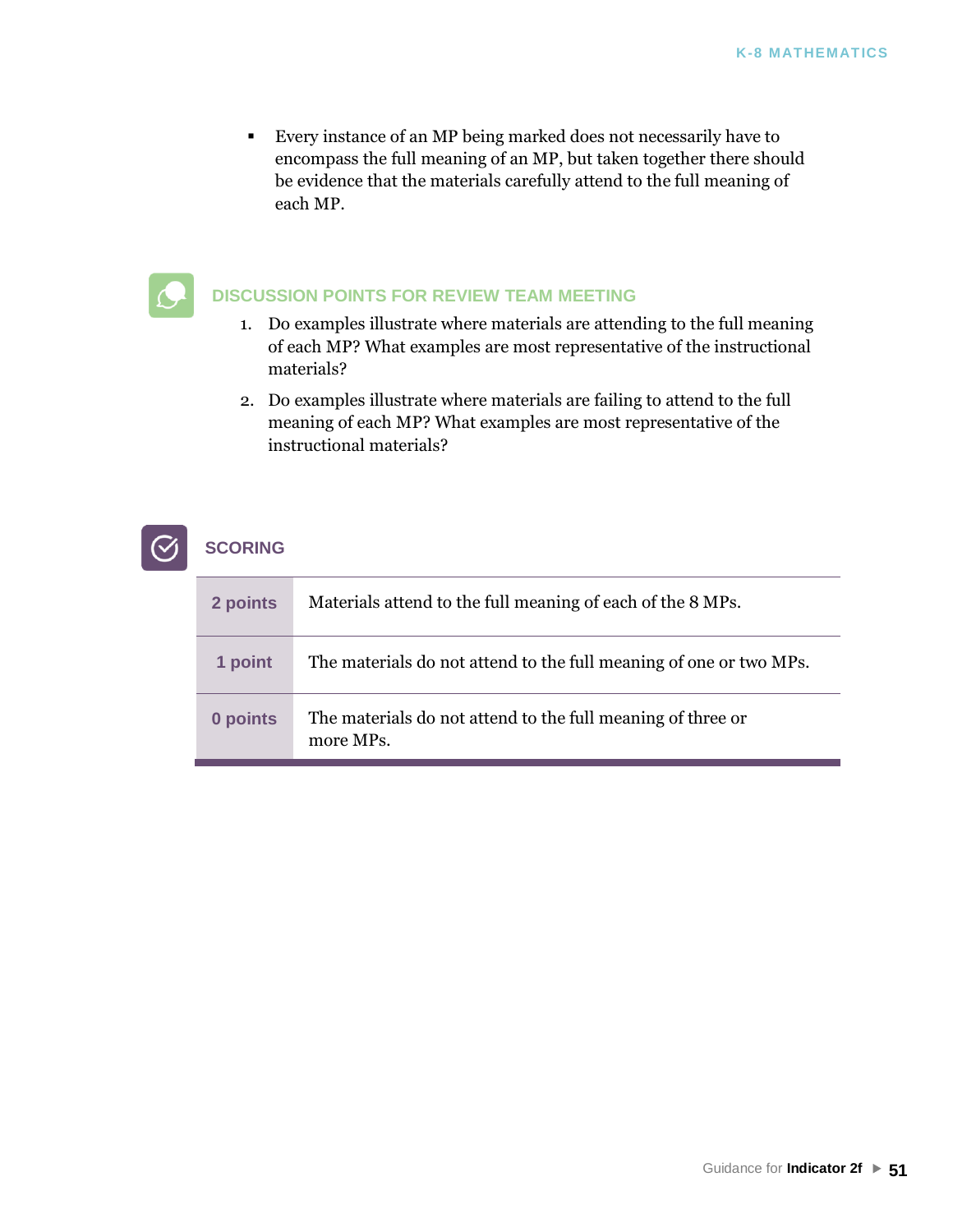# **GUIDANCE FOR Indicator 2gi**

| <b>CRITERION</b> | Materials meaningfully connect the Standards for Mathematical Content<br>and the Standards for Mathematical Practice.                                                        |
|------------------|------------------------------------------------------------------------------------------------------------------------------------------------------------------------------|
|                  |                                                                                                                                                                              |
| <b>INDICATOR</b> | Materials prompt students to construct viable arguments and critique the<br>reasoning of others concerning key grade-level mathematics detailed in<br>the content Standards. |
|                  |                                                                                                                                                                              |

**Do students have opportunities to construct viable arguments and critique the reasoning of others?** 



### **WHAT IS THE PURPOSE OF THIS INDICATOR?**

This indicator is part of reviewing the materials' emphasis on mathematical reasoning, specifically how the materials prompt students to reason by constructing viable arguments and critiquing the reasoning of others. The materials should have a balance of prompting students to construct viable arguments and prompting students to critique the reasoning of others. Students should be prompted to reason while engaging with math content.



### **EVIDENCE COLLECTION**

- Do student materials include questions or problems where students are asked to justify a claim with mathematics, make conjectures and build a logical progression of statements to explore the truth of their conjectures, analyze situations by breaking them into cases, and recognizing counterexamples?
- Do materials include questions or problems where students justify their conclusions, communicate them to others, and respond to the arguments of others?
- Do materials include questions where students reason inductively about data, making plausible arguments that take into account the context from which the data arose?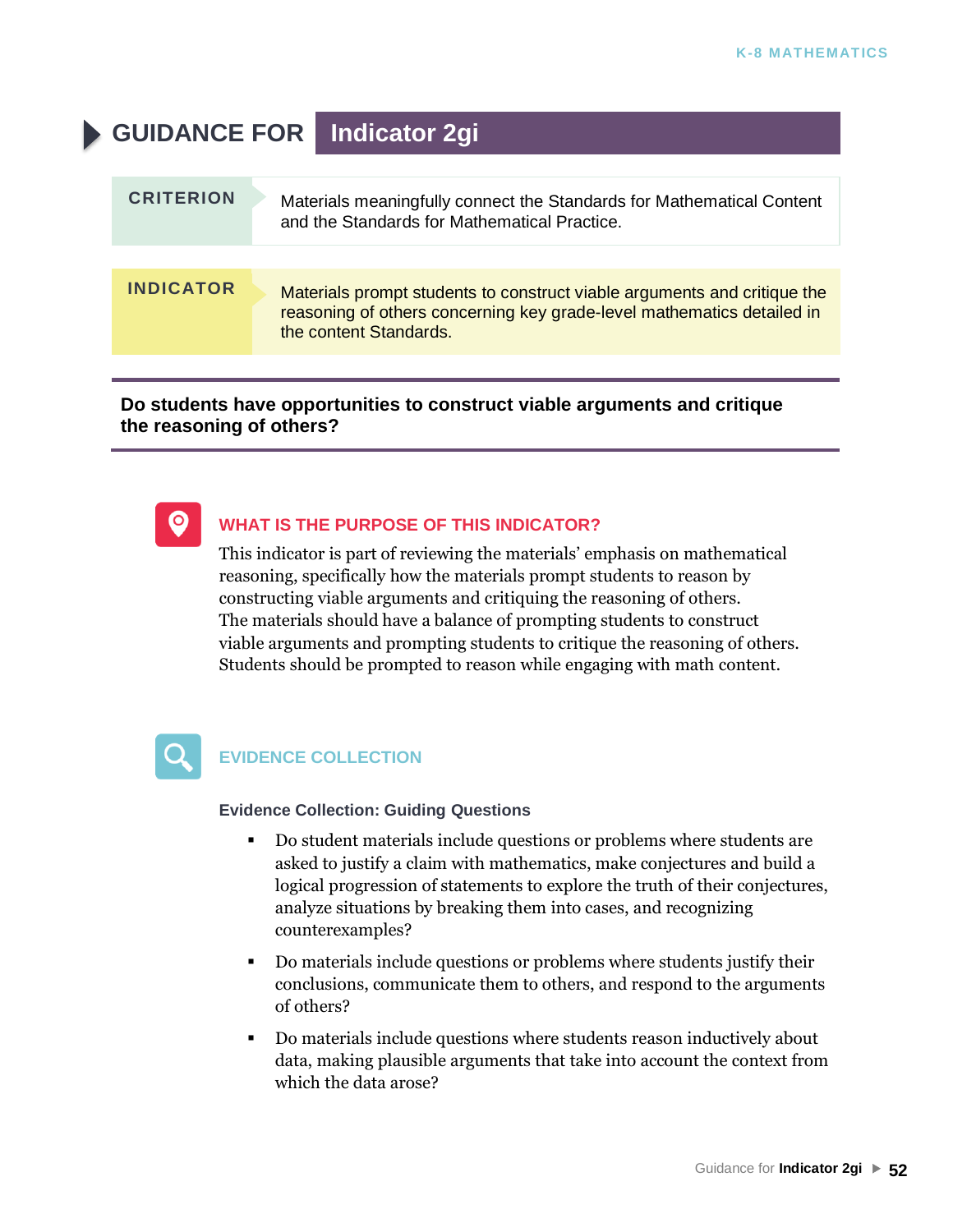- Do student materials include questions or problems where they are asked to evaluate someone else's explanation, work, or thinking?
- The materials might show the work of another "student" and ask the students to decide where the error in the thinking occurred. Explain why the error occurred, and what the "student" should have done differently.
- The materials might present two solutions and/or conflicting arguments and ask students to determine whether they are both correct or one is correct and why.

### **Evidence Collection: Locating Evidence Sources**

- Look at the specific questions students are asked in the student pages and items students are given on assessments, practice pages, and homework.
- Make sure there is evidence of both asking students to explain/justify their reasoning and asking students to critique the reasoning of others. Critique the reasoning of others should include more than just deciding right or wrong.



### **DISCUSSION POINTS FOR REVIEW TEAM MEETING**

- 1. Do examples illustrate where materials are attending to the full meaning of MP3? What examples are most representative of the instructional materials?
- 2. Do examples illustrate where materials are failing to attend to the full meaning of MP3? What examples are most representative of the instructional materials?



| 2 points | Student materials consistently prompt students to both construct<br>viable arguments and critique the reasoning of others.                                 |
|----------|------------------------------------------------------------------------------------------------------------------------------------------------------------|
| 1 point  | There are missed opportunities where the materials could prompt<br>students to both construct viable arguments and/or critique the<br>reasoning of others. |
| 0 points | Materials have few, if any prompts for students to both construct<br>viable arguments and/or critique the reasoning of others.                             |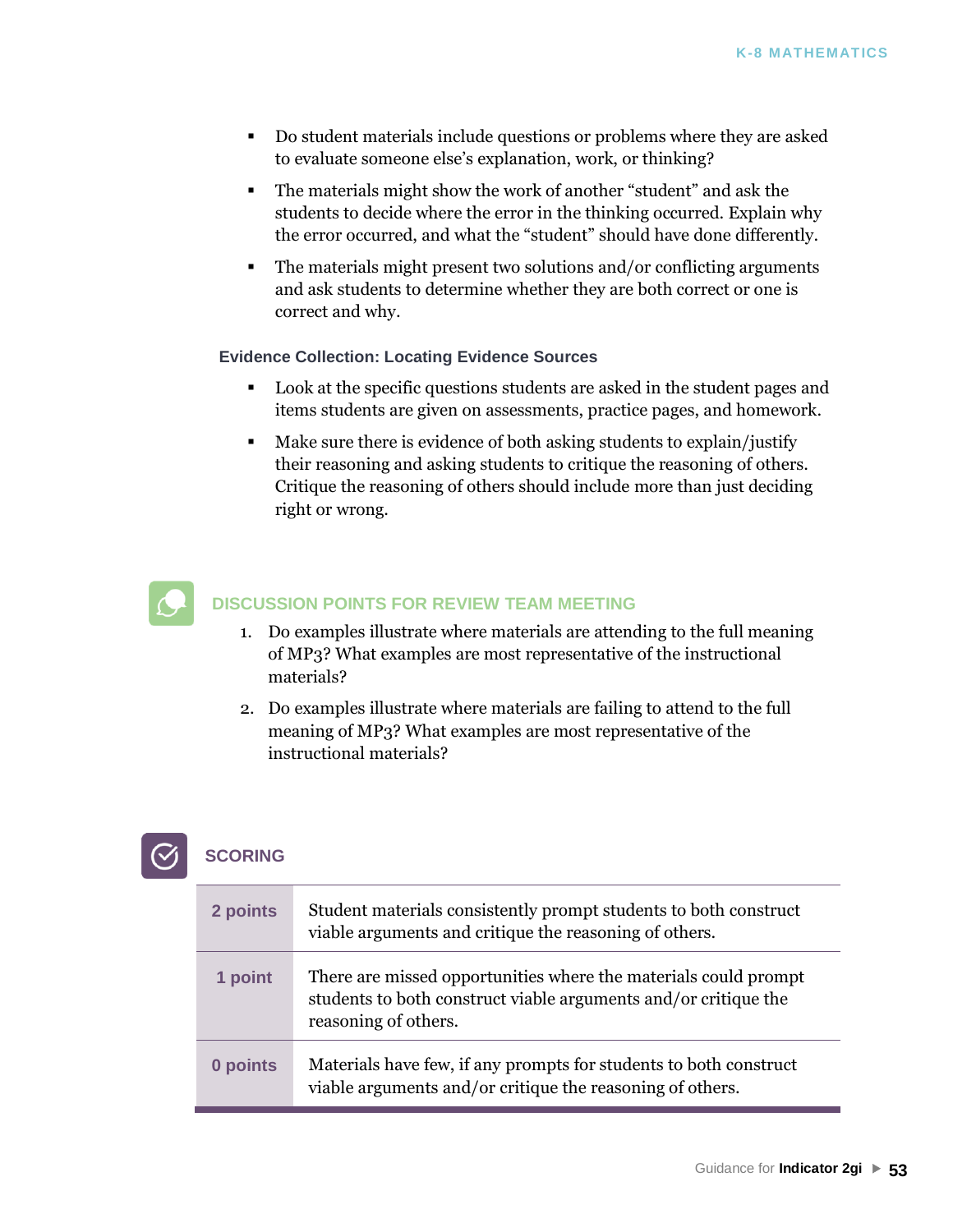# **GUIDANCE FOR Indicator 2gii**

| <b>CRITERION</b> | Materials meaningfully connect the Standards for Mathematical Content<br>and the Standards for Mathematical Practice.                                                                                   |
|------------------|---------------------------------------------------------------------------------------------------------------------------------------------------------------------------------------------------------|
|                  |                                                                                                                                                                                                         |
| <b>INDICATOR</b> | Materials assist teachers in engaging students in constructing viable<br>arguments and critiquing the reasoning of others concerning key grade-<br>level mathematics detailed in the content Standards. |

**Do materials encourage and guide teachers towards engaging students in constructing viable arguments and critiquing the reasoning of others?**



### **WHAT IS THE PURPOSE OF THIS INDICATOR?**

This indicator is part of reviewing the materials' emphasis on mathematical reasoning, specifically how the materials assist the teacher in engaging students in constructing viable arguments and critiquing the reasoning of others. The materials have a balance of assisting the teacher in engaging students in constructing viable arguments and assisting the teacher in critiquing the reasoning of others. Materials should assist teachers in engaging students in reasoning as they master the math content.



### **EVIDENCE COLLECTION**

### **Evidence Collection: Guiding Questions**

■ Are there directions for the teacher in the teacher guide, and lesson and unit overviews to assist students in constructing viable arguments and critiquing the reasoning of others?

### **Evidence Collection: Locating Evidence Sources**

- Look at the directions to the teacher in lessons for:
	- o prompts,
	- o sample questions to ask,
	- o guidance on leading student discussions, and
	- o problems to pose to students.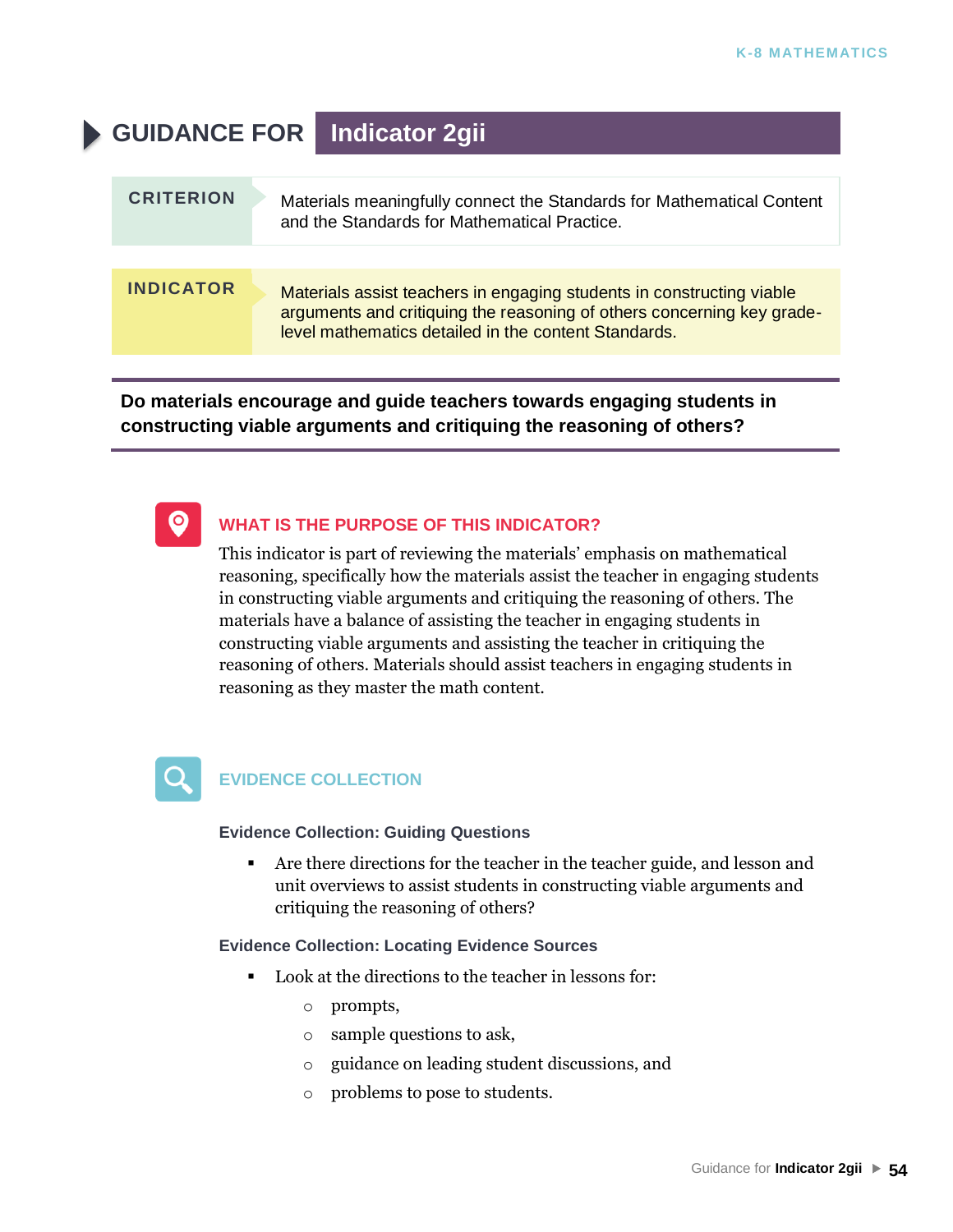- Look for teacher prompts and suggested questions:
	- o The materials might guide teachers to ask students to explain their thinking or justify their solutions.
	- o The materials might prompt teachers to have students look at a solution and decide if it is correct or incorrect, and to explain why.
- Look for directions to the teacher that suggest asking students to analyze and evaluate the thinking and solutions of others and/or to justify the mathematics of the solution and/or make an argument with a claim and mathematics to support their reasoning.
- Record specific examples and evidence of where in the teacher resources and how the materials assist teachers in engaging students in constructing viable arguments and critiquing the arguments of others.



### **DISCUSSION POINTS FOR REVIEW TEAM MEETING**

- 1. Do examples illustrate where materials are assisting teachers in engaging students in MP3? What examples are most representative of the instructional materials?
- 2. Do examples illustrate where materials are failing to assist teachers in engaging students in MP3? What examples are most representative of the instructional materials?



| 2 points | Teacher resources assist teachers in engaging students in both<br>constructing viable arguments and critiquing the reasoning of others,<br>frequently throughout the materials.        |
|----------|----------------------------------------------------------------------------------------------------------------------------------------------------------------------------------------|
| 1 point  | There are some missed opportunities where the materials could assist<br>teachers in engaging students in both constructing viable arguments<br>and critiquing the reasoning of others. |
| 0 points | Materials provide little or no assistance to teachers in engaging<br>students in both constructing viable arguments and critiquing the<br>reasoning of others.                         |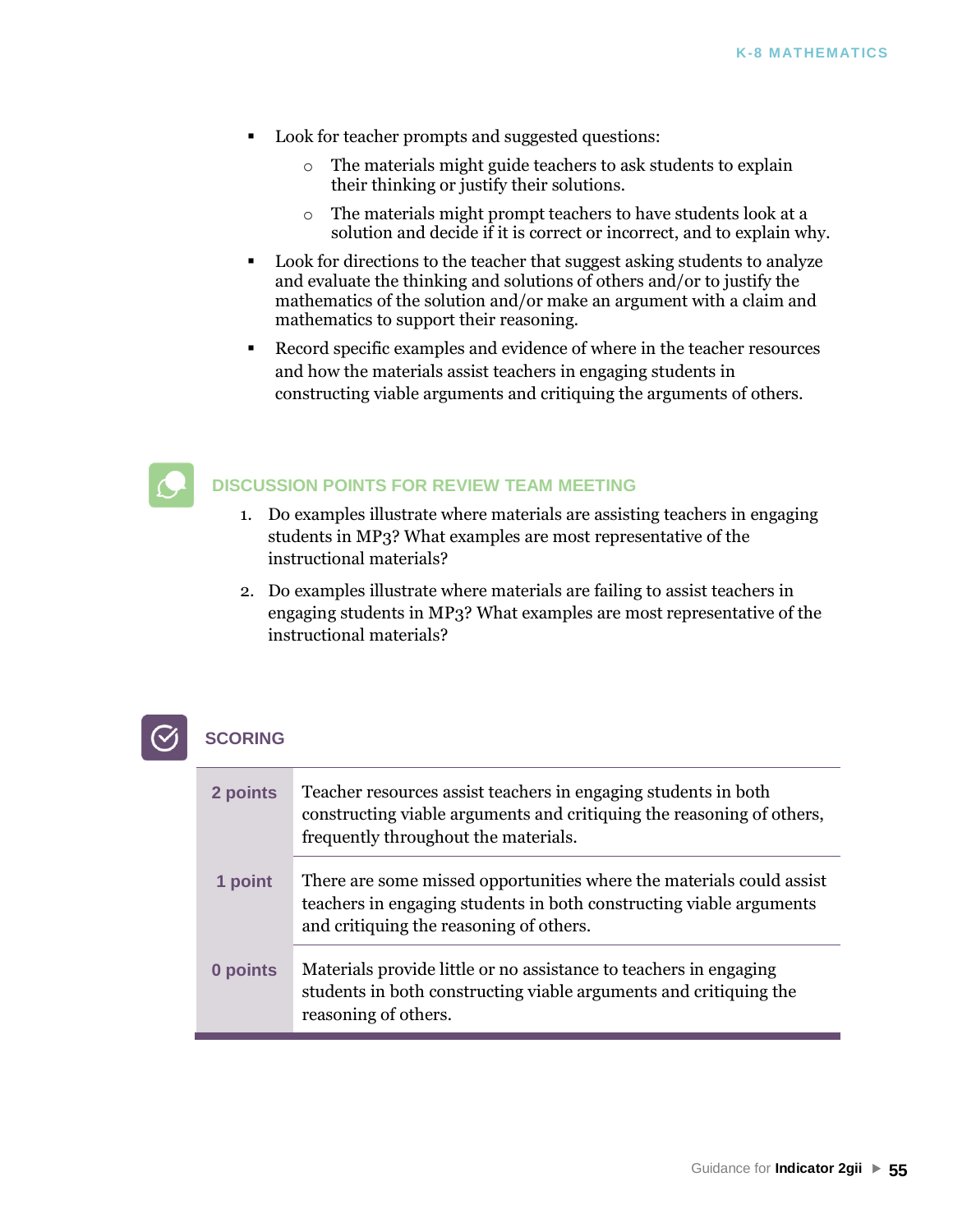# **GUIDANCE FOR Indicator 2giii**

| <b>CRITERION</b> | Materials meaningfully connect the Standards for Mathematical Content<br>and the Standards for Mathematical Practice. |
|------------------|-----------------------------------------------------------------------------------------------------------------------|
|                  |                                                                                                                       |
| <b>INDICATOR</b> | Materials explicitly attend to the specialized language of mathematics.                                               |

**Do the materials attend to the specialized language of Mathematics?**

### **WHAT IS THE PURPOSE OF THIS INDICATOR?**

This indicator determines whether students are supported in using and understanding the specialized language of mathematics. This includes accurate definitions as well as the accurate use of numbers, symbols, and words to conduct mathematics, communicate mathematical thinking, and construct mathematical arguments.

 $\bullet$ 

### **EVIDENCE COLLECTION**

- Do materials use accurate mathematical vocabulary?
- Do the materials accurately use numbers, symbols, graphs, and tables?
- Are students encouraged throughout the materials to use accurate mathematical terminology?
- Once definitions have been introduced, does the material regularly use the vocabulary?
- Do students have opportunities to receive feedback on how they use words, graphics, and symbols to make arguments and solve problems?
- **Ensure that mathematical definitions and terminology are precise and** accurate, and not watered-down (e.g. "commutative property" versus "flip-flop"; using rate/ratio/fraction/proportion precisely; using accurate geometric terminology, even at young ages).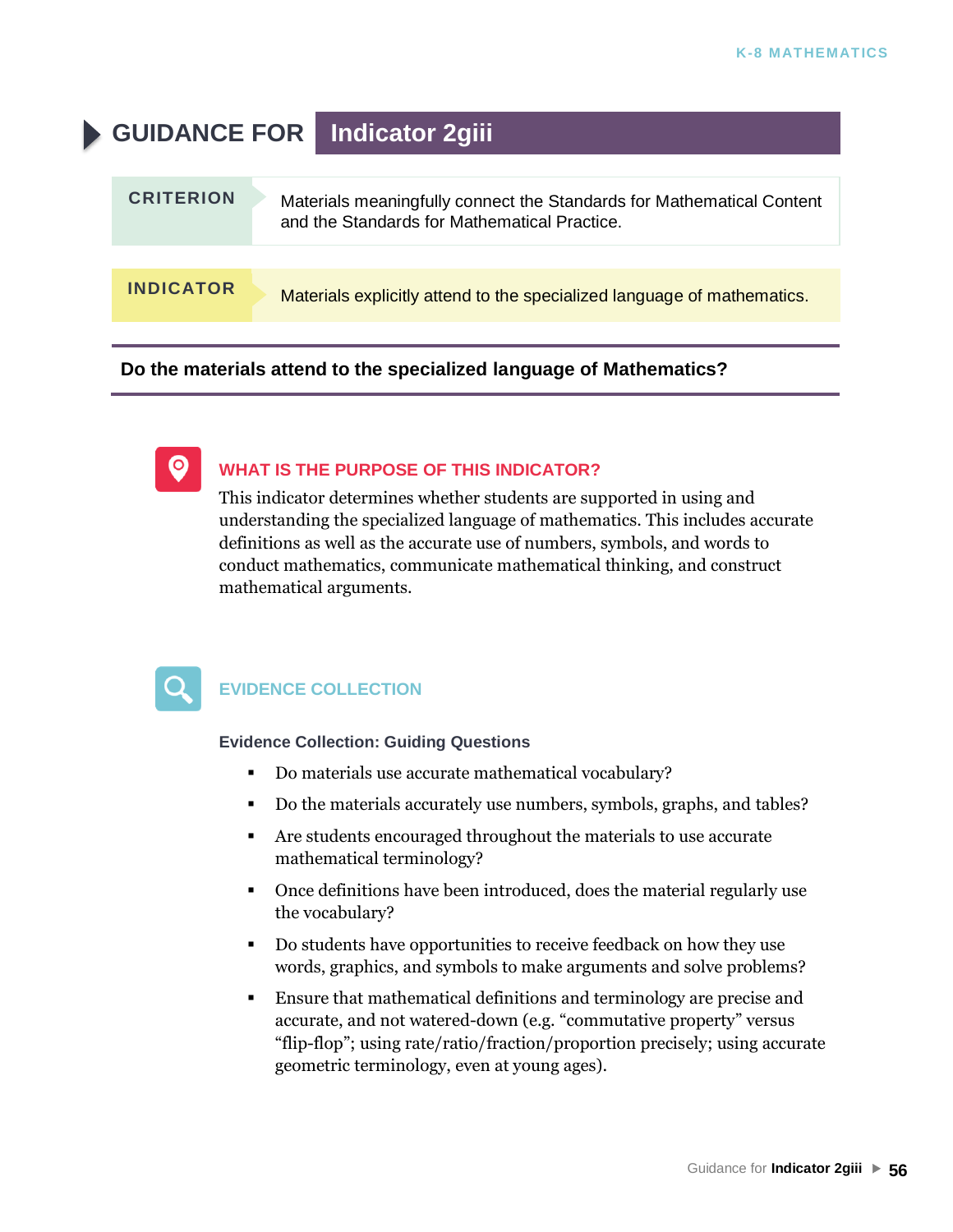▪ Provide specific examples of vocabulary, symbols, numbers, etc. that are not used accurately and precisely.

### **DISCUSSION POINTS FOR REVIEW TEAM MEETING**

- 1. Examples of mathematical terminology reflect the instructional materials.
- 2. The progression of student language is supported; students are given reasonable supports and time to acquire and use new terminology (materials for teachers, including teacher scripts, always use precise terminology).

| 2 points | The materials provide explicit instruction in how to communicate<br>mathematical thinking using words, diagrams, and symbols.          |
|----------|----------------------------------------------------------------------------------------------------------------------------------------|
|          | <b>AND</b>                                                                                                                             |
|          | The materials use precise and accurate terminology and definitions<br>when describing mathematics, and support students in using them. |
| 1 point  | There is little to no instruction on how to use the language of<br>mathematics.                                                        |
|          | <b>OR</b>                                                                                                                              |
|          | There are instances where materials do not use precise and accurate<br>mathematical language.                                          |
| 0 points | There is little to no instruction on how to use the language of<br>mathematics.                                                        |
|          | <b>AND</b>                                                                                                                             |
|          | There are instances where materials do not use precise and accurate<br>mathematical language.                                          |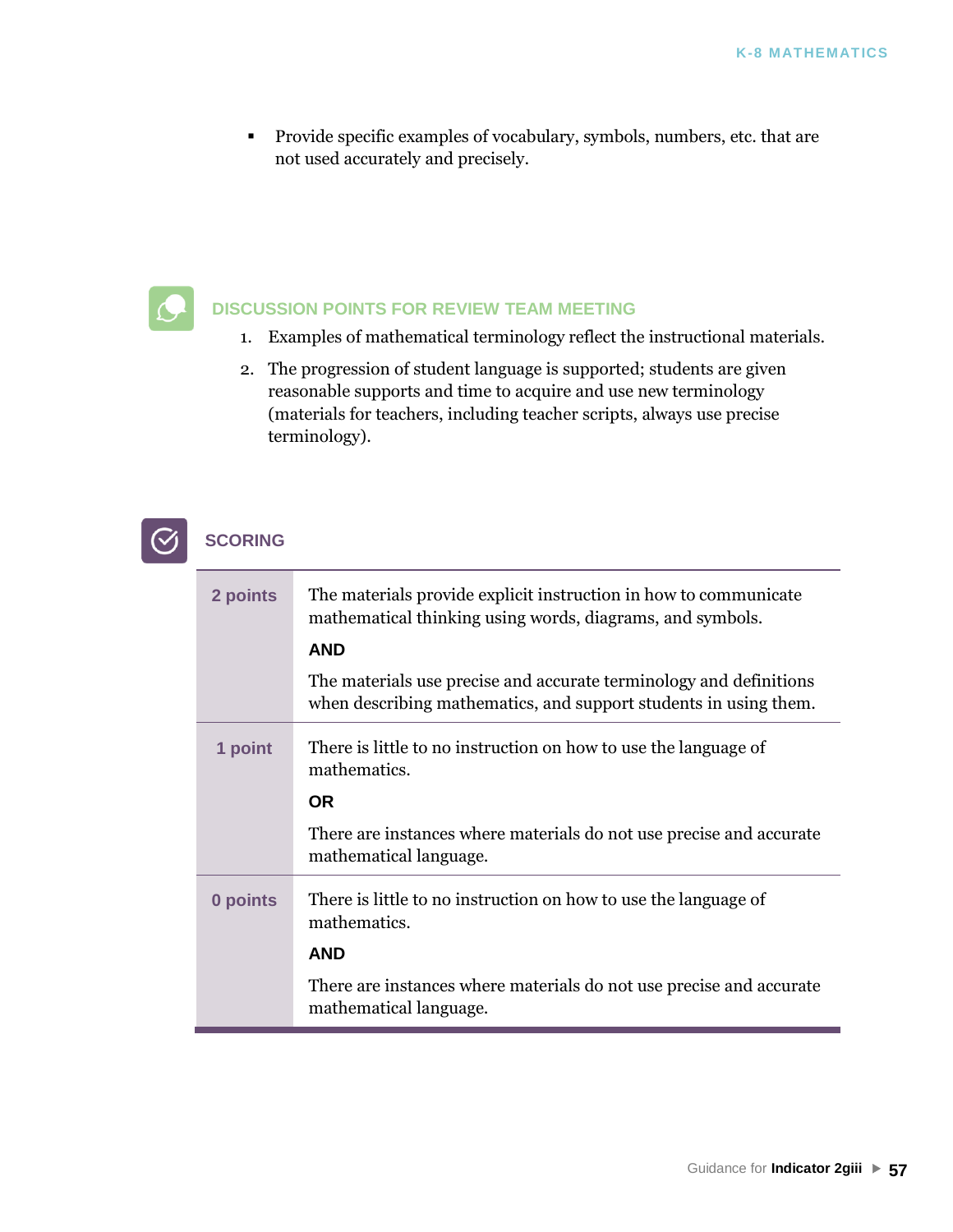**If materials meet minimum criteria for Gateways 1 and 2, then reviewers can proceed to Indicator 3a-3ah.**

# **Gateway 3**

- Indicators 3a-3e: Use and Design Facilitate Student Learning
- **•** Indicators 3f-3l: Teacher Planning and Learning for Success with MS CCR
- Indicators 3m-3q: Assessment
- Indicators 3r-3y: Differentiated Instruction
- Indicators 3z-3ad: Effective Technology Use
- Indicators 3e-3ah: Supplemental Materials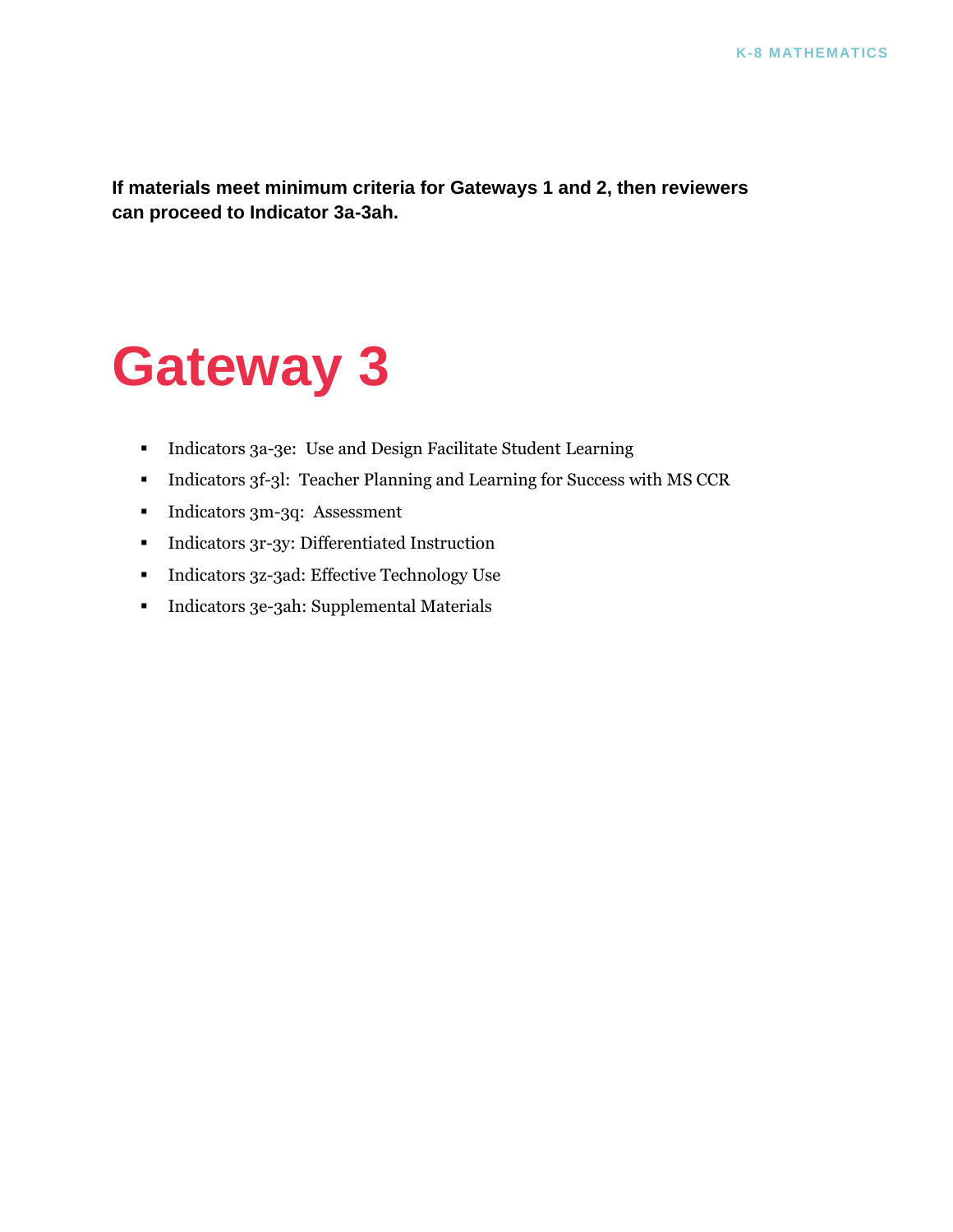# **GUIDANCE FOR Indicator 3a**

### **Use and Design Facilitate Learning**

| <b>CRITERION</b> | Materials are well designed and take into account effective lesson<br>structure and pacing.                                                                                                                                                                                                                                    |
|------------------|--------------------------------------------------------------------------------------------------------------------------------------------------------------------------------------------------------------------------------------------------------------------------------------------------------------------------------|
|                  |                                                                                                                                                                                                                                                                                                                                |
| <b>INDICATOR</b> | The underlying design of the materials distinguishes between problems<br>and exercises. In essence, the difference is that in solving problems,<br>students learn new mathematics, whereas in working exercises,<br>students apply what they have already learned to build mastery.<br>Each problem or exercise has a purpose. |



### **EVIDENCE COLLECTION**

### **Evidence Collection: Guiding Questions**

- How do the materials distinguish between problems and exercises? Note the terminology.
- Do the practice pages allow students to utilize the new mathematics in order to further develop their knowledge of the content?
- Do problems and exercises have a purpose toward developing the new content of the lesson?
- Are there any instances of new mathematics in the "exercises" that was not part of the "problems"?

| 2 points | Materials distinguish between problems and exercises within each<br>lesson. |
|----------|-----------------------------------------------------------------------------|
|          | <b>AND</b>                                                                  |
|          | All, or most, problems or exercises have a purpose.                         |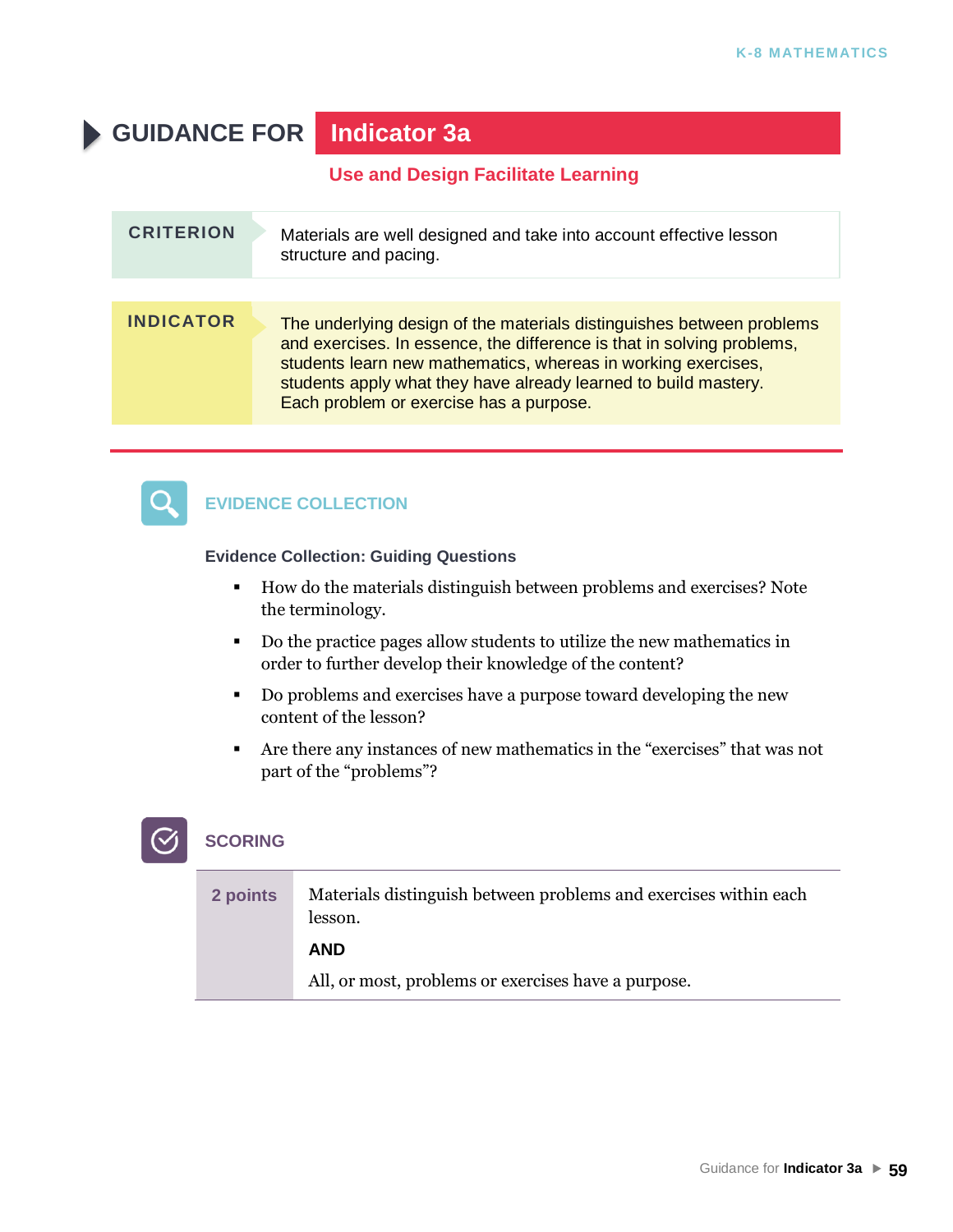| 1 point  | Distinguishing between problems and exercises within lessons is<br>confusing or difficult. |
|----------|--------------------------------------------------------------------------------------------|
|          | <b>OR</b>                                                                                  |
|          | There are some instances of problems or exercises not serving a<br>purpose within lessons. |
| 0 points | It is not possible to distinguish between problems and exercises<br>within lessons.        |
|          | <b>AND/OR</b>                                                                              |
|          | Many instances exist of problems or exercises not serving a purpose<br>within lessons.     |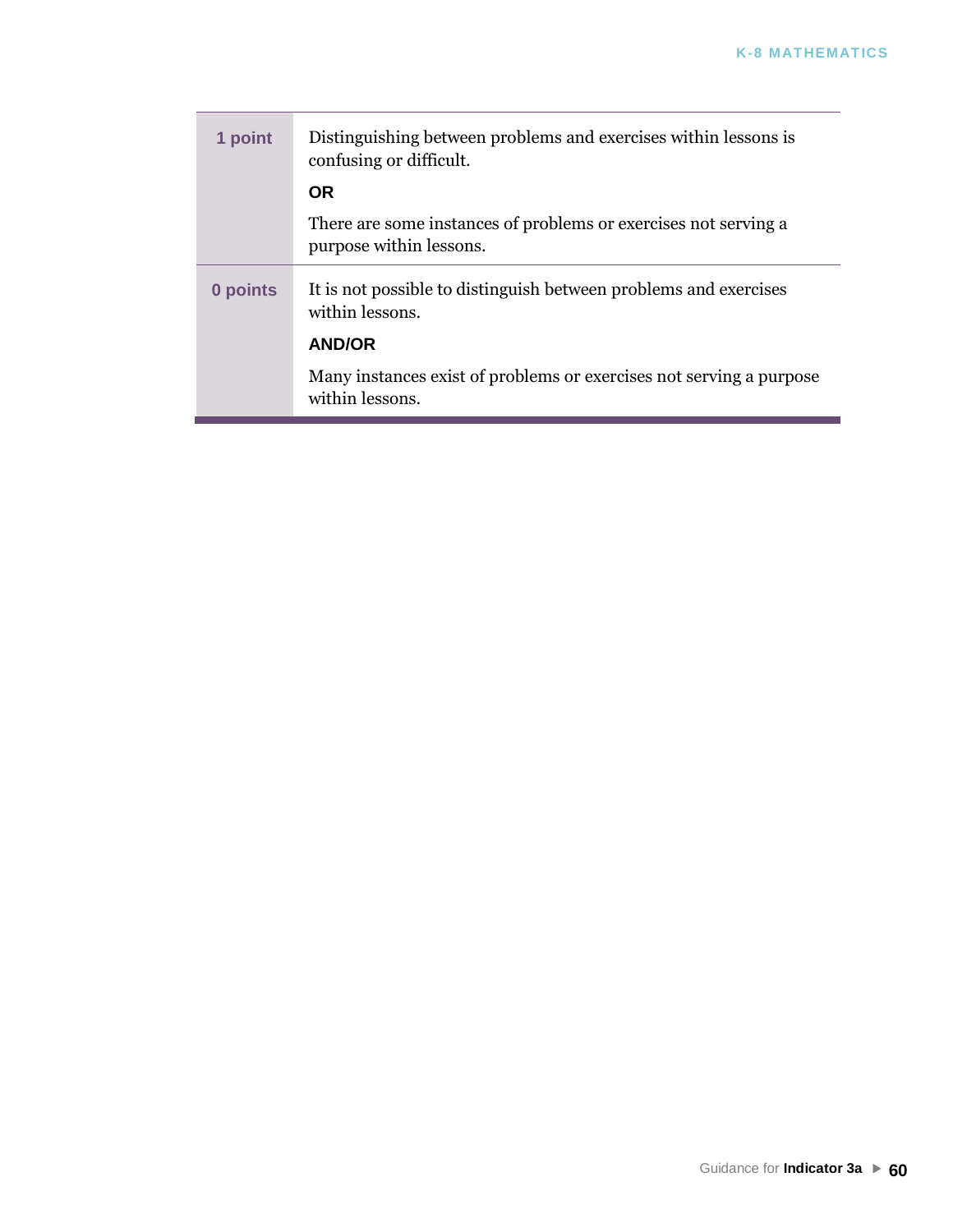# **GUIDANCE FOR Indicator 3b**

**Use and Design Facilitate Learning**

| <b>CRITERION</b> | Materials are well designed and take into account effective lesson<br>structure and pacing. |
|------------------|---------------------------------------------------------------------------------------------|
|                  |                                                                                             |
| <b>INDICATOR</b> | Design of assignments is not haphazard: tasks are given in intentional<br>sequences.        |



### **EVIDENCE COLLECTION**

**Evidence Collection: Guiding Questions**

- Is there a natural progression within student assignments leading to full understanding and mastery of new mathematics? Note any instances of unnatural sequencing within student assignments.
- Are tasks presented in an intentional sequence?
- Are there any instances where the sequencing of assignments is haphazard in development, (i.e. abstract before concrete, unnatural flow of material, etc.)?

| 2 points | Exercises within student assignments are intentionally sequenced to<br>build understanding and knowledge.                             |
|----------|---------------------------------------------------------------------------------------------------------------------------------------|
| 1 point  | There are some exercises within the student assignments that are not<br>intentionally sequenced to build understanding and knowledge. |
| 0 points | There are many exercises within the student assignments that are<br>not intentionally sequenced to build understanding and knowledge. |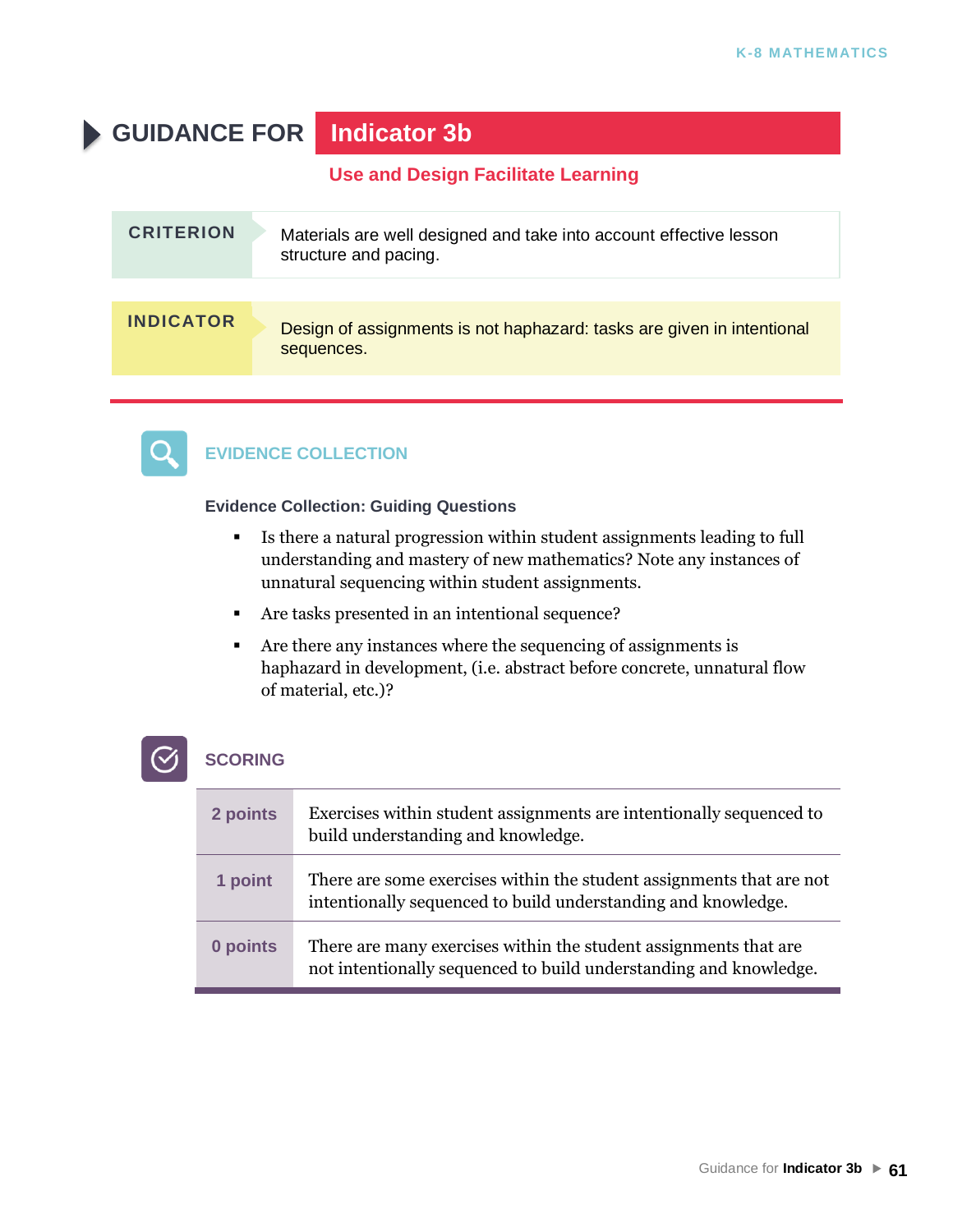# **GUIDANCE FOR Indicator 3c**

**Use and Design Facilitate Learning**

| <b>CRITERION</b> | Materials are well designed and take into account effective lesson<br>structure and pacing.                                                                                                                              |
|------------------|--------------------------------------------------------------------------------------------------------------------------------------------------------------------------------------------------------------------------|
|                  |                                                                                                                                                                                                                          |
| <b>INDICATOR</b> | There is variety in how students are asked to present the mathematics.<br>For example, students are asked to produce answers and solutions, but<br>also, arguments and explanations, diagrams, mathematical models, etc. |



### **EVIDENCE COLLECTION**

### **Evidence Collection: Guiding Questions**

▪ Are students asked to produce many types of answers throughout the materials, including, but not limited to: produce models, practice fluency, create arguments, justify their answers, attend to mathematical practices, and make real-world connections?

| 2 points | There is a variety in how students present the mathematics.            |
|----------|------------------------------------------------------------------------|
| 1 point  | There is some variety in how students present the mathematics.         |
| 0 points | There is little to no variety in how students present the mathematics. |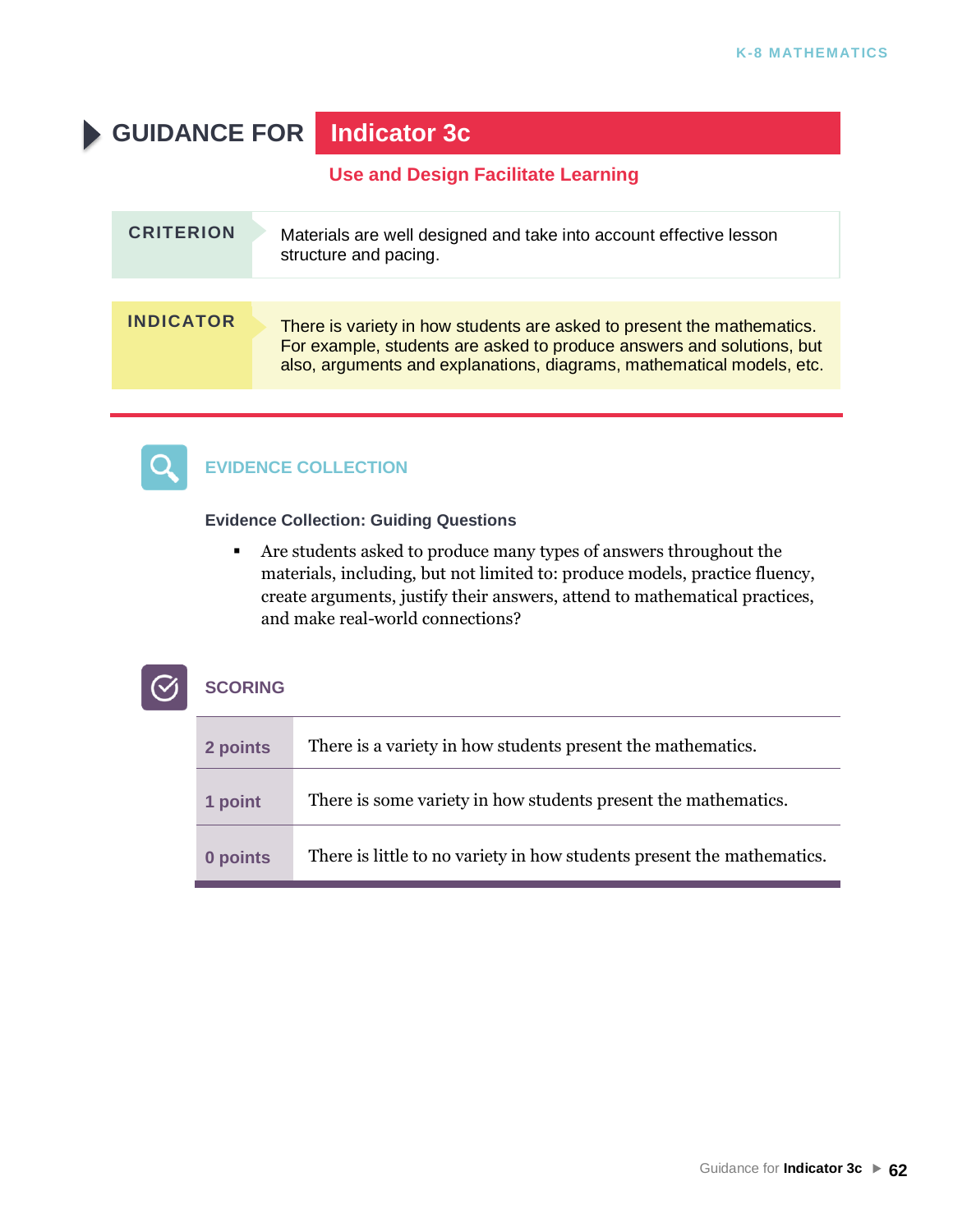# **GUIDANCE FOR Indicator 3d**

**Use and Design Facilitate Learning**

| <b>CRITERION</b> | Materials are well designed and take into account effective lesson<br>structure and pacing.                                                                                      |
|------------------|----------------------------------------------------------------------------------------------------------------------------------------------------------------------------------|
|                  |                                                                                                                                                                                  |
| <b>INDICATOR</b> | Manipulatives, both virtual and physical, are faithful representations of<br>the mathematical objects they represent, and when appropriate, are<br>connected to written methods. |



### **EVIDENCE COLLECTION**

### **Evidence Collection: Guiding Questions**

- Are the manipulatives consistent representations of the mathematical objects?
- Are the manipulatives connected to written methods, when appropriate?

| 2 points | Manipulatives are faithful representations of the mathematical<br>objects.<br><b>AND</b><br>Manipulatives are connected to written methods, when appropriate. |
|----------|---------------------------------------------------------------------------------------------------------------------------------------------------------------|
|          | Manipulatives are not consistently faithful representations of the                                                                                            |
|          | mathematical objects.<br>OR.                                                                                                                                  |
| 1 point  |                                                                                                                                                               |
|          | Manipulatives are not consistently connected to written methods,<br>when appropriate.                                                                         |
| 0 points | Manipulatives do not accurately represent the mathematical objects.                                                                                           |
|          | <b>AND/OR</b>                                                                                                                                                 |
|          | Manipulatives are not connected to written methods.                                                                                                           |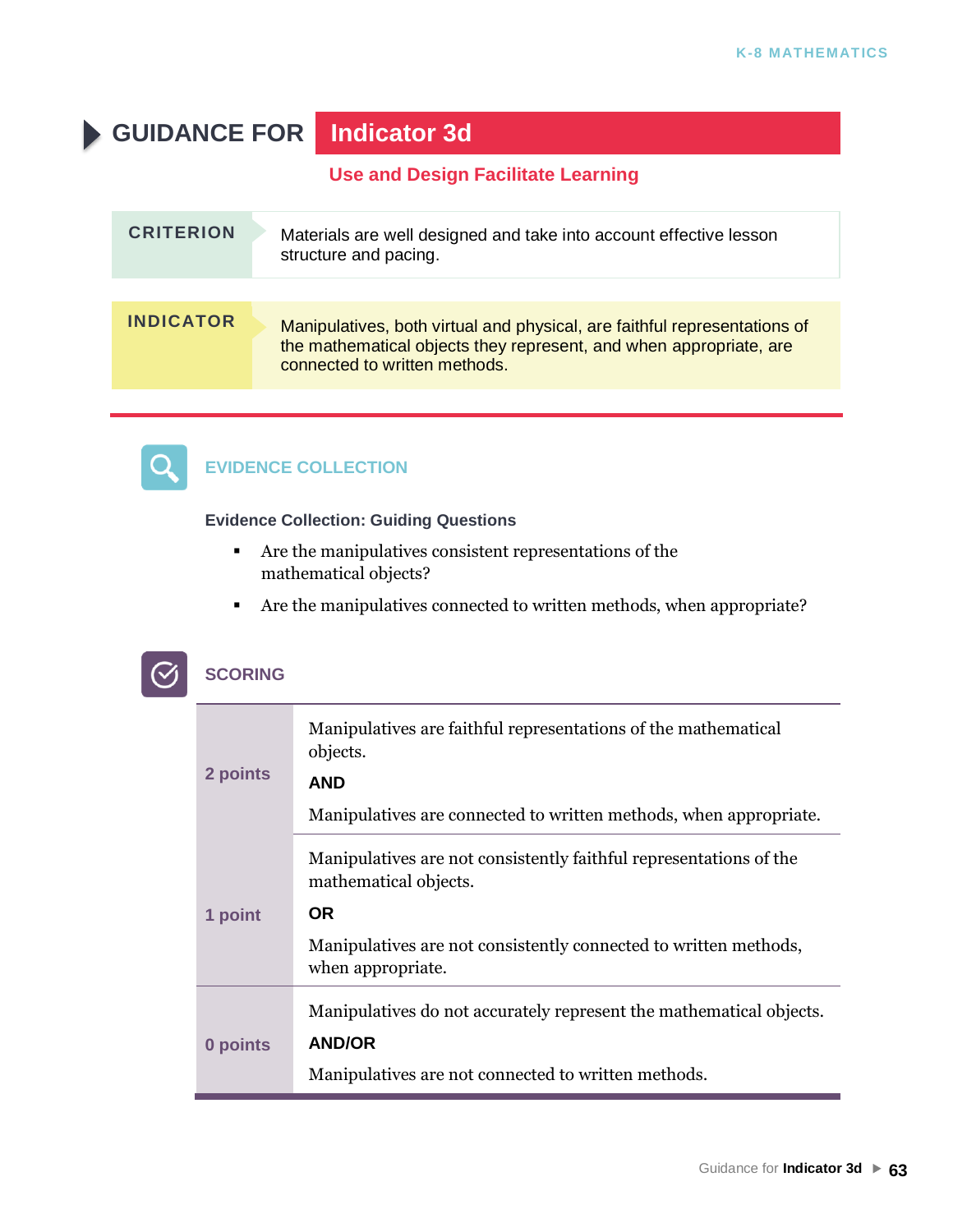# **GUIDANCE FOR Indicator 3e**

**Use and Design Facilitate Learning**

| <b>CRITERION</b> | Materials are well designed and take into account effective lesson<br>structure and pacing.                                                        |
|------------------|----------------------------------------------------------------------------------------------------------------------------------------------------|
| <b>INDICATOR</b> | The visual design (whether in print or digital) is not distracting or chaotic,<br>but supports students in engaging thoughtfully with the subject. |



### **EVIDENCE COLLECTION**

**Evidence Collection: Guiding Questions**

- Do the materials maintain a consistent layout for each lesson?
- Are the pictures and models supportive of student learning and engagement without being visually distracting?



### **SCORING**

No score is given for indicator 3e (visual design). Only qualitative evidence is provided.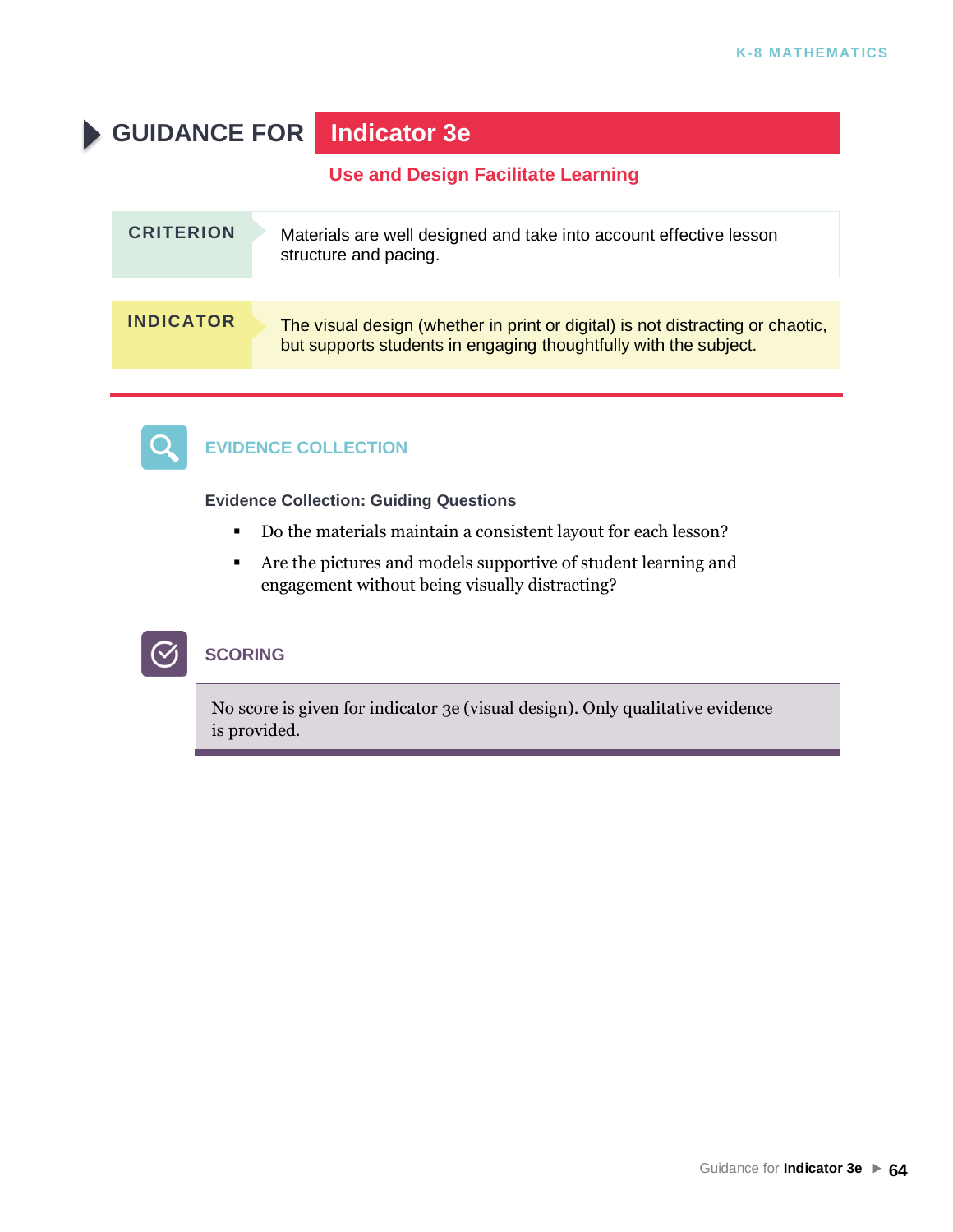# **GUIDANCE FOR Indicator 3ei**

**Use and Design Facilitate Learning**

| <b>CRITERION</b> | Materials are well designed and take into account effective lesson<br>structure and pacing.                                                                     |
|------------------|-----------------------------------------------------------------------------------------------------------------------------------------------------------------|
|                  |                                                                                                                                                                 |
| <b>INDICATOR</b> | The materials incorporate a glossary, footnotes, recording, pictures,<br>and/or other features that aid students and teachers in using the<br>book effectively. |

### **Do the materials attend to the specialized language of Mathematics?**



### **EVIDENCE COLLECTION**

**Evidence Collection: Guiding Questions**

- Is there a glossary? How is it accessed?
- What additional features are available to help students and teachers use these materials?

Note: The usability of materials is included in Gateway 3 and provides evidence on Teacher Planning for Success with Mississippi College and Career Readiness Standards; Assessment; Differentiation, Scaffolding and Support for all Learners; and Effective Use of Technology.

### **SCORING**

No score is given for indicator 3ei. Only qualitative evidence is provided.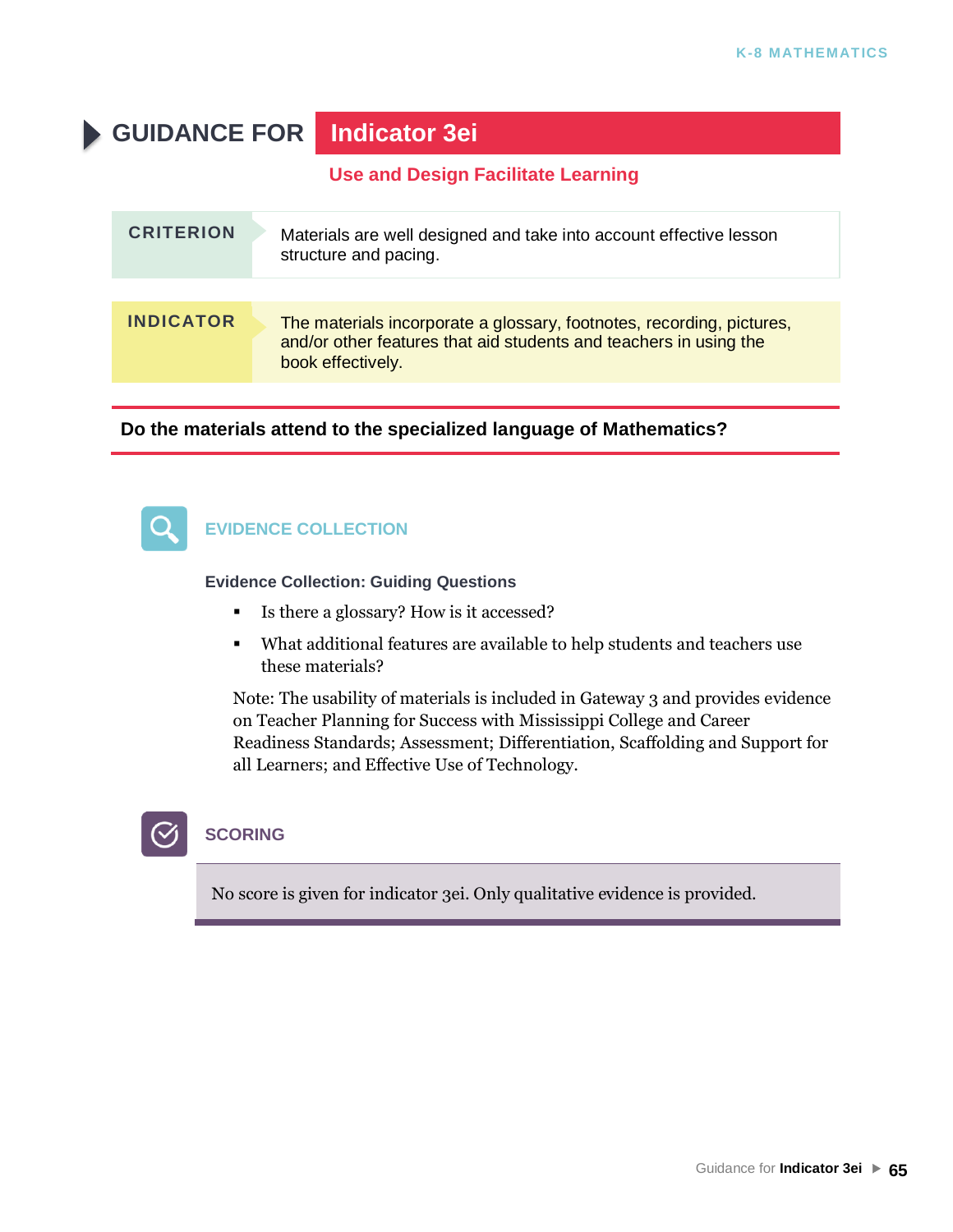# **GUIDANCE FOR Indicator 3f**

### **Teacher Planning and Learning for Success with MS CCR**

| <b>CRITERION</b> | Materials support teacher learning and understanding of the Standards.                                                                                                     |
|------------------|----------------------------------------------------------------------------------------------------------------------------------------------------------------------------|
|                  |                                                                                                                                                                            |
| <b>INDICATOR</b> | Materials support teachers in planning and providing effective learning<br>experiences by providing quality questions to help guide students'<br>mathematical development. |



### **EVIDENCE COLLECTION**

### **Evidence Collection: Guiding Questions**

- Are the questions that are provided based on mathematics and require students to use mathematics when responding?
- Are there any overview sections and/or annotations that contain questions to help teachers' guide students' mathematical development?
- Are questions provided for teachers clearly identified in the materials?
- Are the questions provided to teachers designed to elicit students' mathematical understanding?
- Do the questions provided support teachers in planning learning experiences that focus on mathematical understanding?

| 2 points | Questions are consistently provided to teachers to help guide<br>students' mathematical development.      |
|----------|-----------------------------------------------------------------------------------------------------------|
| 1 point  | Questions are occasionally provided to teachers to help guide<br>students' mathematical development.      |
| 0 points | Questions are never, or rarely, provided to teachers to help guide<br>students' mathematical development. |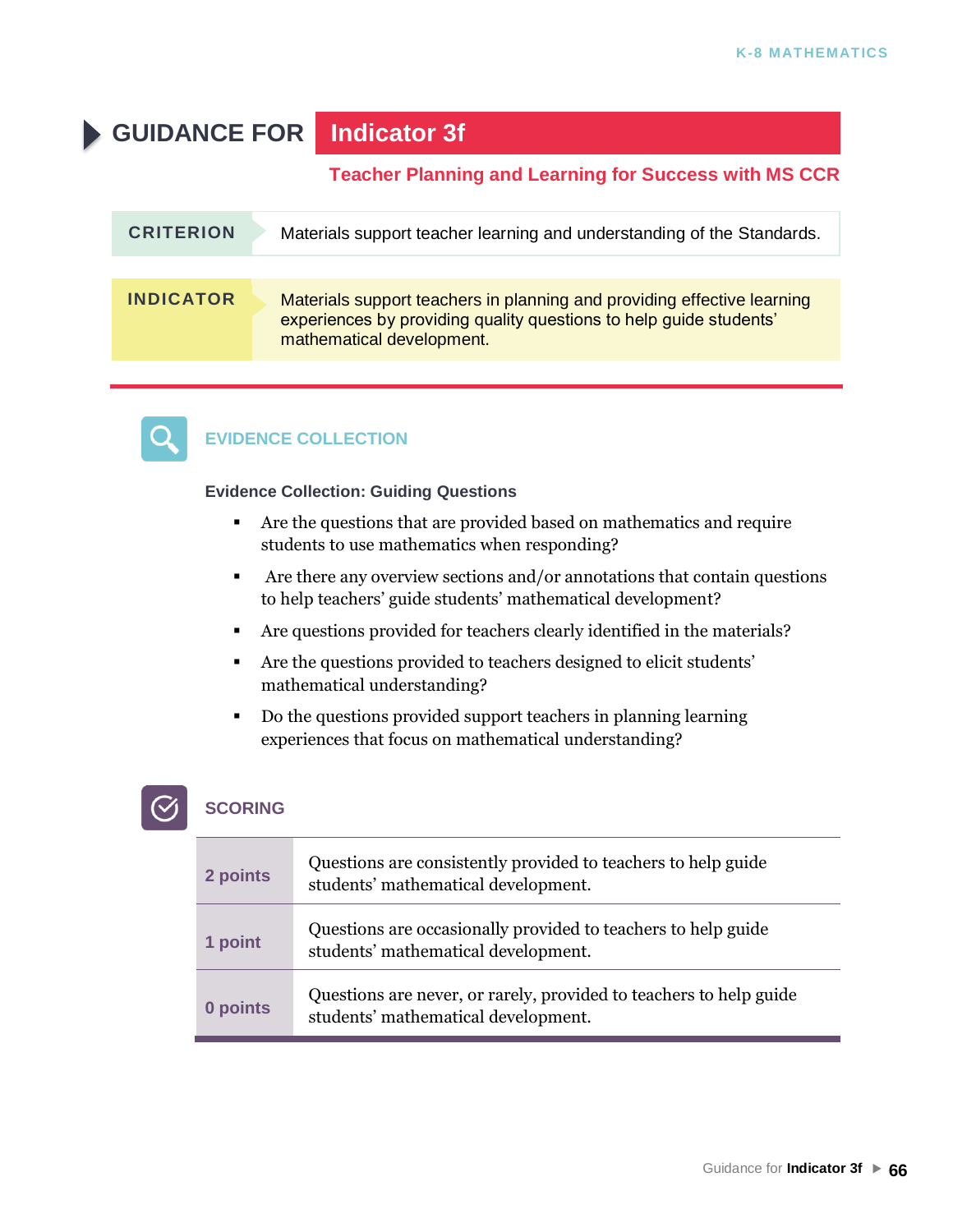# **GUIDANCE FOR Indicator 3g**

### **Teacher Planning and Learning for Success with MS CCR**

| <b>CRITERION</b> | Materials support teacher learning and understanding of the Standards.                                                                                                                                                                                                                                                       |
|------------------|------------------------------------------------------------------------------------------------------------------------------------------------------------------------------------------------------------------------------------------------------------------------------------------------------------------------------|
| <b>INDICATOR</b> | Materials contain a teacher's edition with:<br>ample and useful annotations.<br>suggestions on how to present the content in the student edition<br>and in the ancillary documents.<br>• where applicable, materials include teacher guidance for the use of<br>embedded technology to support and enhance student learning. |

**Are there overview sections and/or annotations that contain narrative information about the math content and/or ancillary documents that will assist the teacher in presenting the student material?**

**Are there embedded technology links that will enhance the learning for all students?**

**If technology support is embedded, is it overarching and accessible?**



### **EVIDENCE COLLECTION**

- Is the guidance provided by the teachers' materials useful for presenting the content in the student edition and ancillary documents?
- Are there overview sections and/or annotations about the math content and/or ancillary documents that will assist the teacher in presenting the content in the student material?
- If technology is embedded, is there guidance for the teacher on the use of the technology to support and enhance student learning?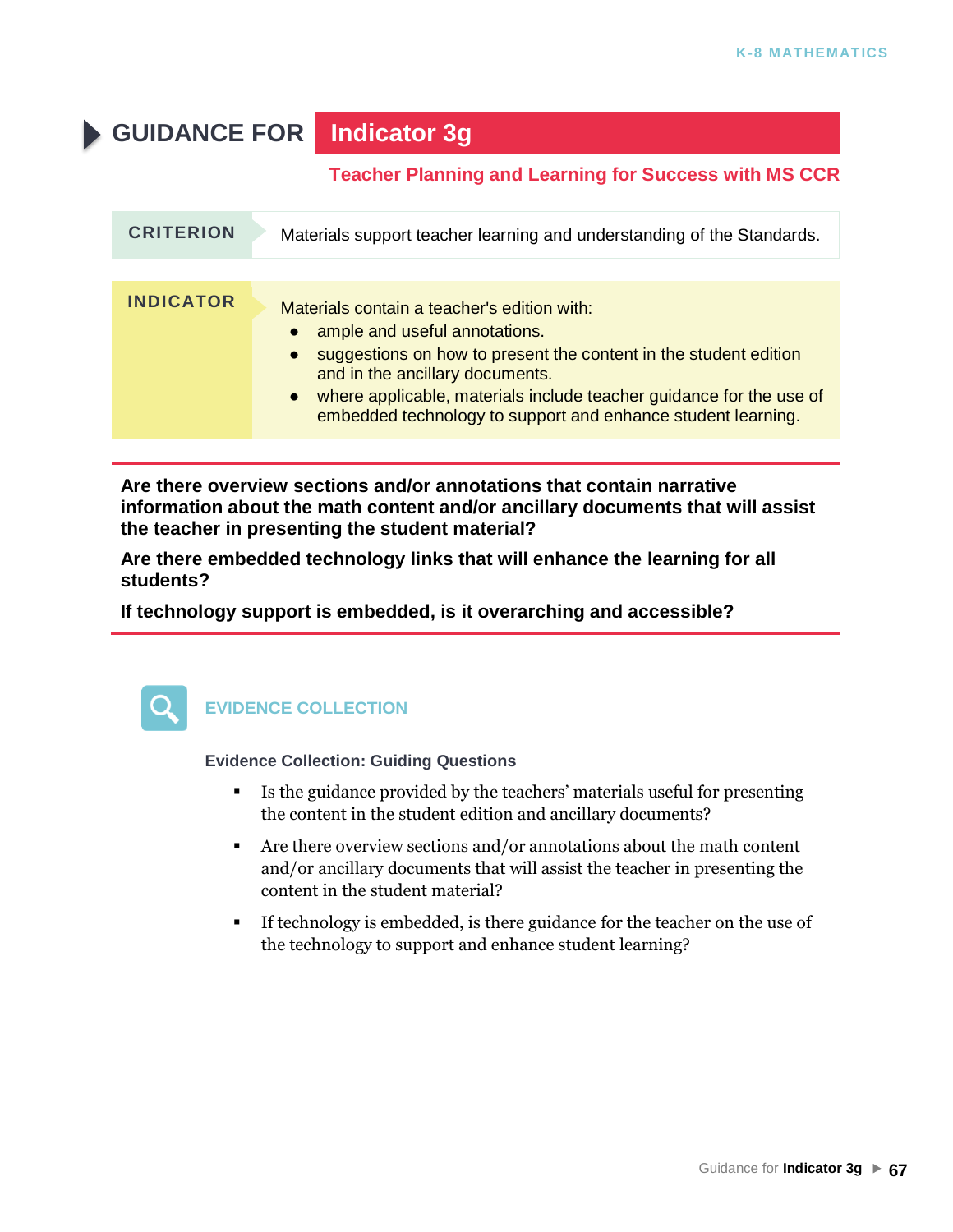### **SCORING**  $\odot$

| 2 points | Materials contain ample annotations/suggestions on how to present<br>the content in the student edition and ancillary documents.<br><b>AND</b>        |
|----------|-------------------------------------------------------------------------------------------------------------------------------------------------------|
|          | Annotations/suggestions provided for teachers are useful to present<br>the content in the student edition and ancillary documents.                    |
| 1 point  | Materials contain ample annotations/suggestions on how to present<br>the content in the student edition and ancillary documents.<br><b>OR</b>         |
|          | Annotations/suggestions provided for teachers are useful to present<br>the content in the student edition and ancillary documents.                    |
| 0 points | Materials do not contain ample annotations/suggestions on how to<br>present the content in the student edition and ancillary documents.<br><b>AND</b> |
|          | Annotations/suggestions provided for teachers are not useful to<br>present the content in the student edition and ancillary documents.                |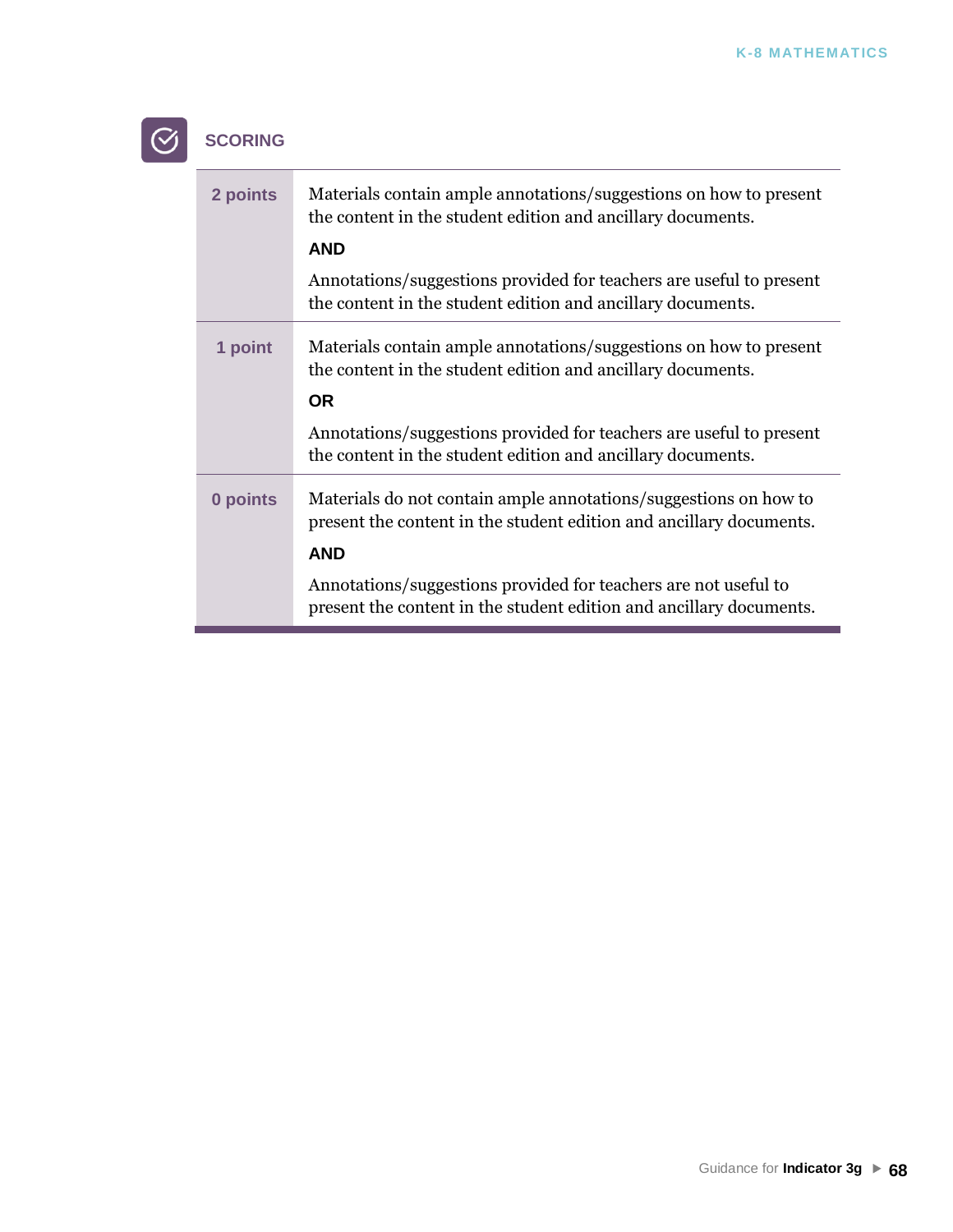# **GUIDANCE FOR Indicator 3h**

### **Teacher Planning and Learning for Success with MS CCR**

| <b>CRITERION</b> | Materials support teacher learning and understanding of the Standards.                                                                                                                                                                                           |
|------------------|------------------------------------------------------------------------------------------------------------------------------------------------------------------------------------------------------------------------------------------------------------------|
|                  |                                                                                                                                                                                                                                                                  |
| <b>INDICATOR</b> | Materials contain a teacher's edition that contains full, adult-level<br>explanations and examples of the more advanced mathematics<br>concepts and the mathematical practices so that teachers can improve<br>their own knowledge of the subject, as necessary. |

**Do the materials include annotations on how to present the information in the student editions to assist in full understanding of the Standards and other supports that will assist a teacher in developing their own understanding allowing for seamless transitions of that knowledge to student learning?**



### **EVIDENCE COLLECTION**

- Do the materials include explanations and examples of the course level mathematics for the teacher that are not designed to be used with students?
- Do the materials include explanations and examples that build the teacher's understanding of the mathematics?
- Do the materials include explanations and examples of mathematical concepts appropriate for teachers that extend beyond the current course?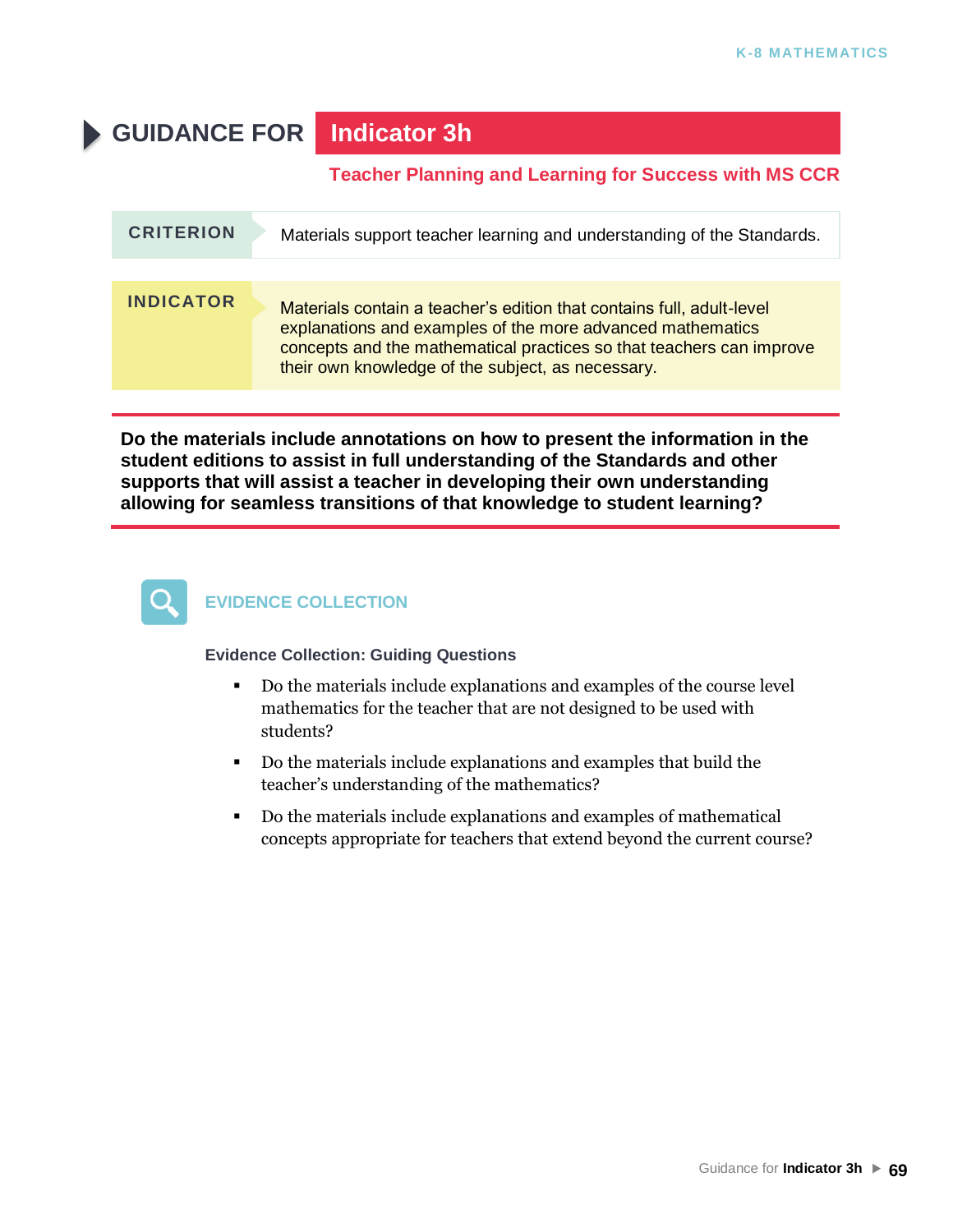### $\odot$ **SCORING**

| 2 points | The materials include explanations and examples of the course level<br>mathematics specifically for teachers that can improve their own<br>knowledge of the subject.                                                 |
|----------|----------------------------------------------------------------------------------------------------------------------------------------------------------------------------------------------------------------------|
|          | <b>AND</b>                                                                                                                                                                                                           |
|          | The materials include explanations and examples appropriate for<br>teachers of advanced mathematics concepts that extend beyond the<br>current course that can improve their own knowledge of the subject.           |
| 1 point  | The materials include some explanations and examples of the course<br>level mathematics specifically for teachers that can improve their<br>own knowledge of the subject.                                            |
|          | <b>AND/OR</b>                                                                                                                                                                                                        |
|          | The materials include some explanations and examples appropriate<br>for teachers of advanced mathematics concepts that extend beyond<br>the current course that can improve their own knowledge of the<br>subject.   |
| 0 points | The materials do not include explanations and examples of the<br>course level mathematics specifically for teachers that can improve<br>their own knowledge of the subject.                                          |
|          | <b>AND</b>                                                                                                                                                                                                           |
|          | The materials do not include explanations and examples appropriate<br>for teachers of advanced mathematics concepts that extend beyond<br>the current course that can improve their own knowledge of the<br>subject. |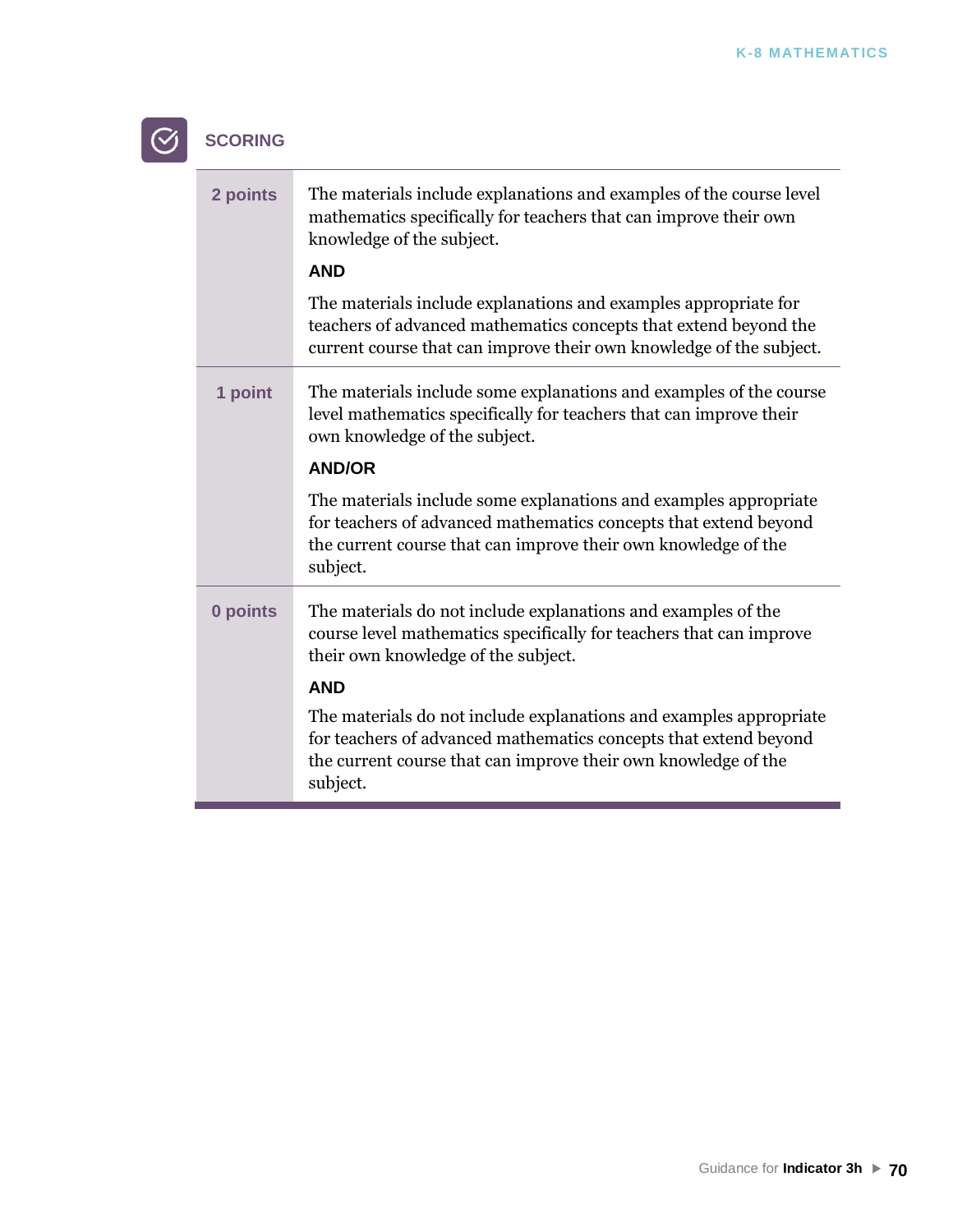# **GUIDANCE FOR Indicator 3i**

### **Teacher Planning and Learning for Success with MS CCR**

| <b>CRITERION</b> | Materials support teacher learning and understanding of the Standards.                                                                                                                                          |
|------------------|-----------------------------------------------------------------------------------------------------------------------------------------------------------------------------------------------------------------|
|                  |                                                                                                                                                                                                                 |
| <b>INDICATOR</b> | Materials contain a teacher's edition that explains the role of the specific<br>grade-level mathematics Standards in the context of the overall<br>mathematics curriculum for Kindergarten through High School. |

**Are there chapter or lesson overviews that explain the progression of the content and how this specific course connects to previous and upcoming courses?**

**Is there information given to allow for coherence, not just a single course above or below, but there are multiple course levels, if applicable, to allow a teacher to make prior connections and teach for connections to future content?**

NOTE: This indicator is similar to indicator 1e. In indicator 1e, the materials are examined for specific evidence of how the content from prior and future grades is connected to grade-level content. In this indicator, the materials are examined for support provided to teachers in explaining the role of grade-level content across the mathematics continuum.



### **EVIDENCE COLLECTION**

- Do the instructional materials provide information that explains the progression of the content within the grade-level, and connections to prior and future grade-levels?
- Is it clear to the teacher how the specific mathematics Standards connect to other Standards within the series or grade-level?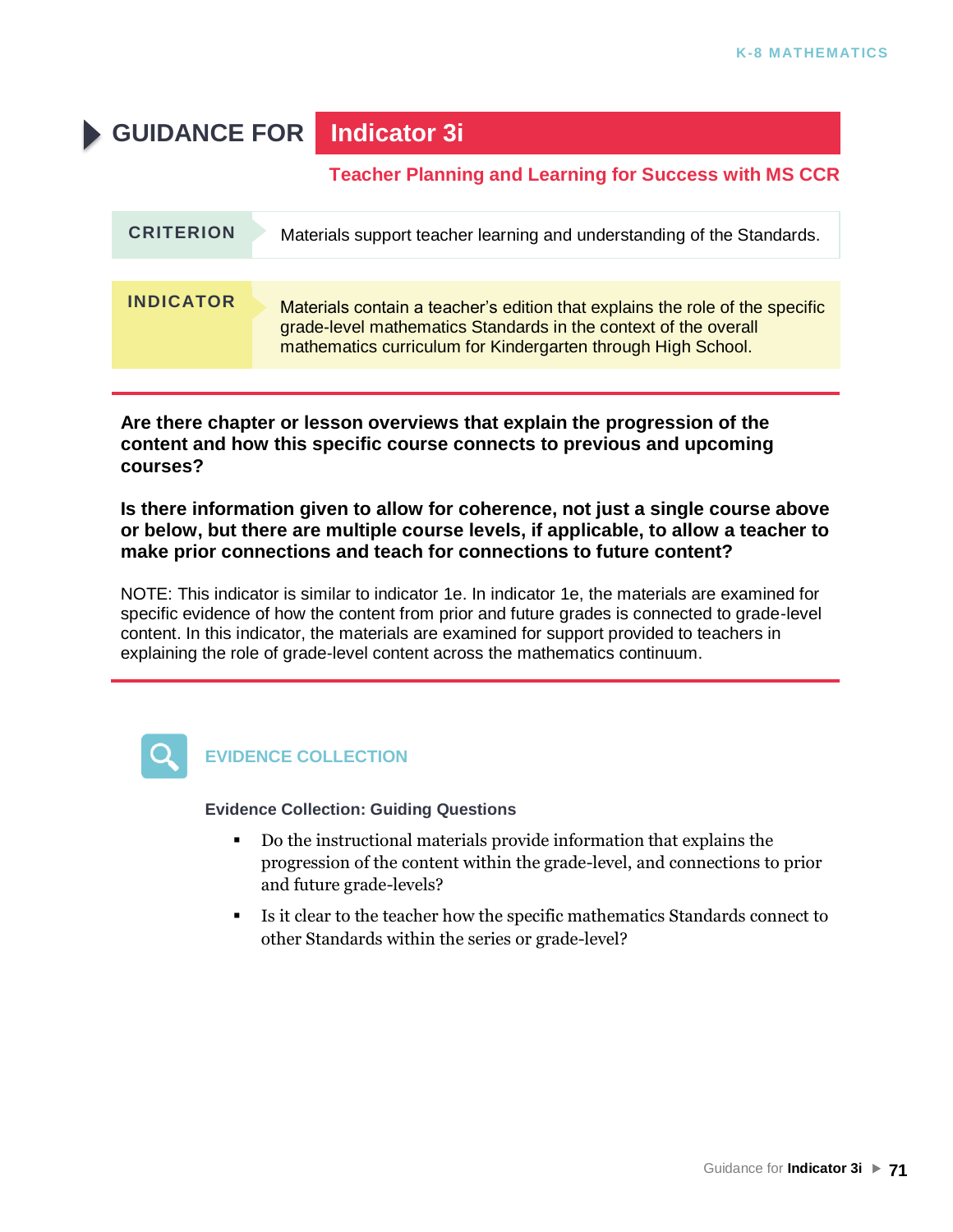### **SCORING**  $\odot$

| 2 points | The materials explain the role of the specific mathematics Standards<br>in the context of the overall series or grade-level.                                                                                                                                                                                                 |
|----------|------------------------------------------------------------------------------------------------------------------------------------------------------------------------------------------------------------------------------------------------------------------------------------------------------------------------------|
| 1 point  | The materials provide information on the role of specific<br>mathematics Standards in the context of the overall series or<br>grade-level, but the explanations are general and do not assist<br>teachers in understanding the role of the specific course-level<br>mathematics in the context of the series or grade-level. |
| 0 points | The materials rarely or do not explain the role of the specific<br>mathematics Standards in the context of the overall series or<br>grade-level.                                                                                                                                                                             |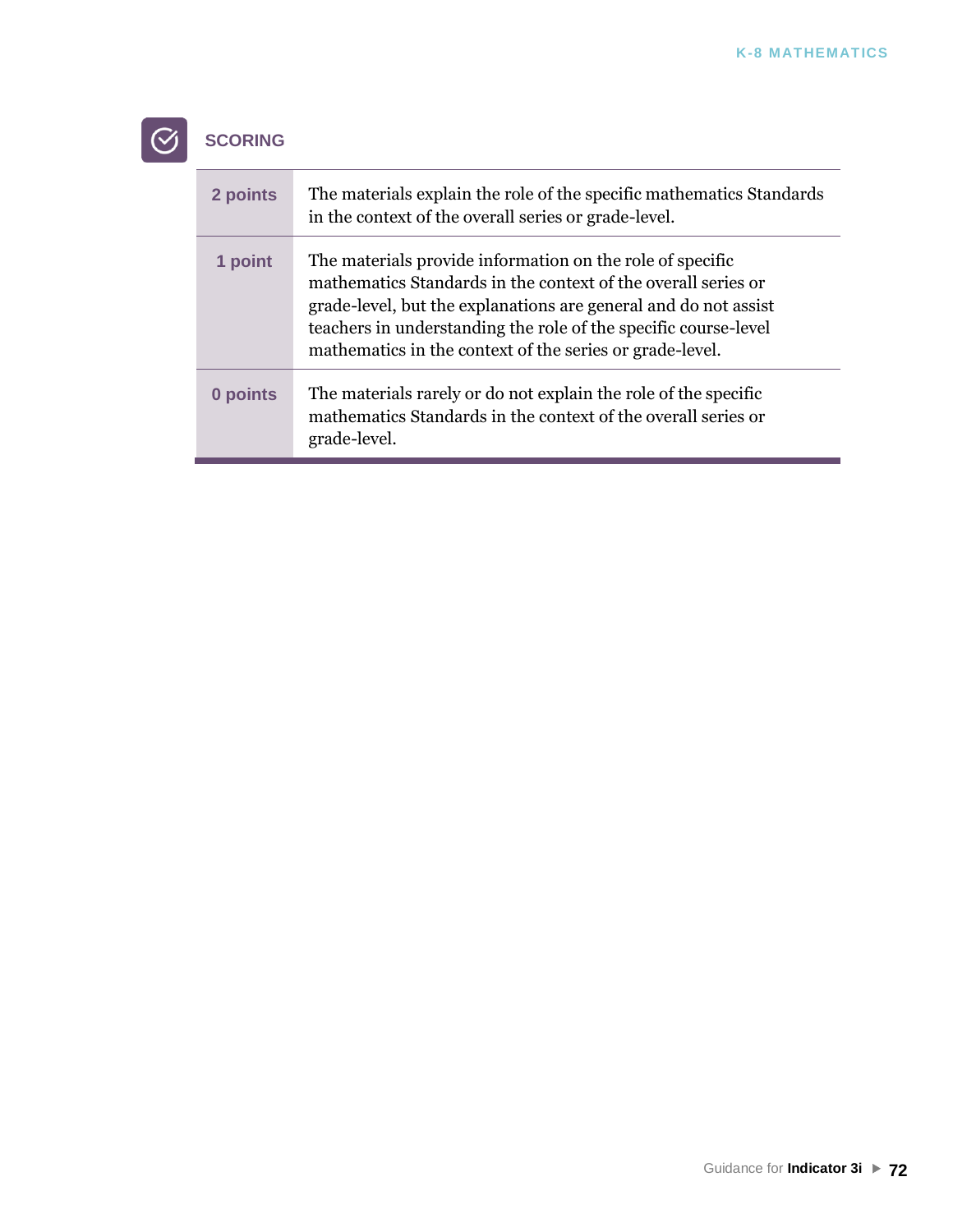# **GUIDANCE FOR Indicator 3j**

### **Teacher Planning and Learning for Success with MS CCR**

| <b>CRITERION</b> | Materials support teacher learning and understanding of the Standards.                                                                                                                                               |
|------------------|----------------------------------------------------------------------------------------------------------------------------------------------------------------------------------------------------------------------|
|                  |                                                                                                                                                                                                                      |
| <b>INDICATOR</b> | Materials provide a list of lessons in the teacher's edition, cross-<br>referencing the Standards addressed and providing an estimated<br>instructional time for each lesson, chapter and unit (i.e., pacing guide). |



# **EVIDENCE COLLECTION**

#### **Evidence Collection: Guiding Questions**

- Is there clear documentation that aligns Standards to lessons/chapters/units?
- Is there clear documentation that provides estimated instructional time for lessons/chapters/units?



### **SCORING**

No score is given for indicator 3j. Only qualitative evidence is provided.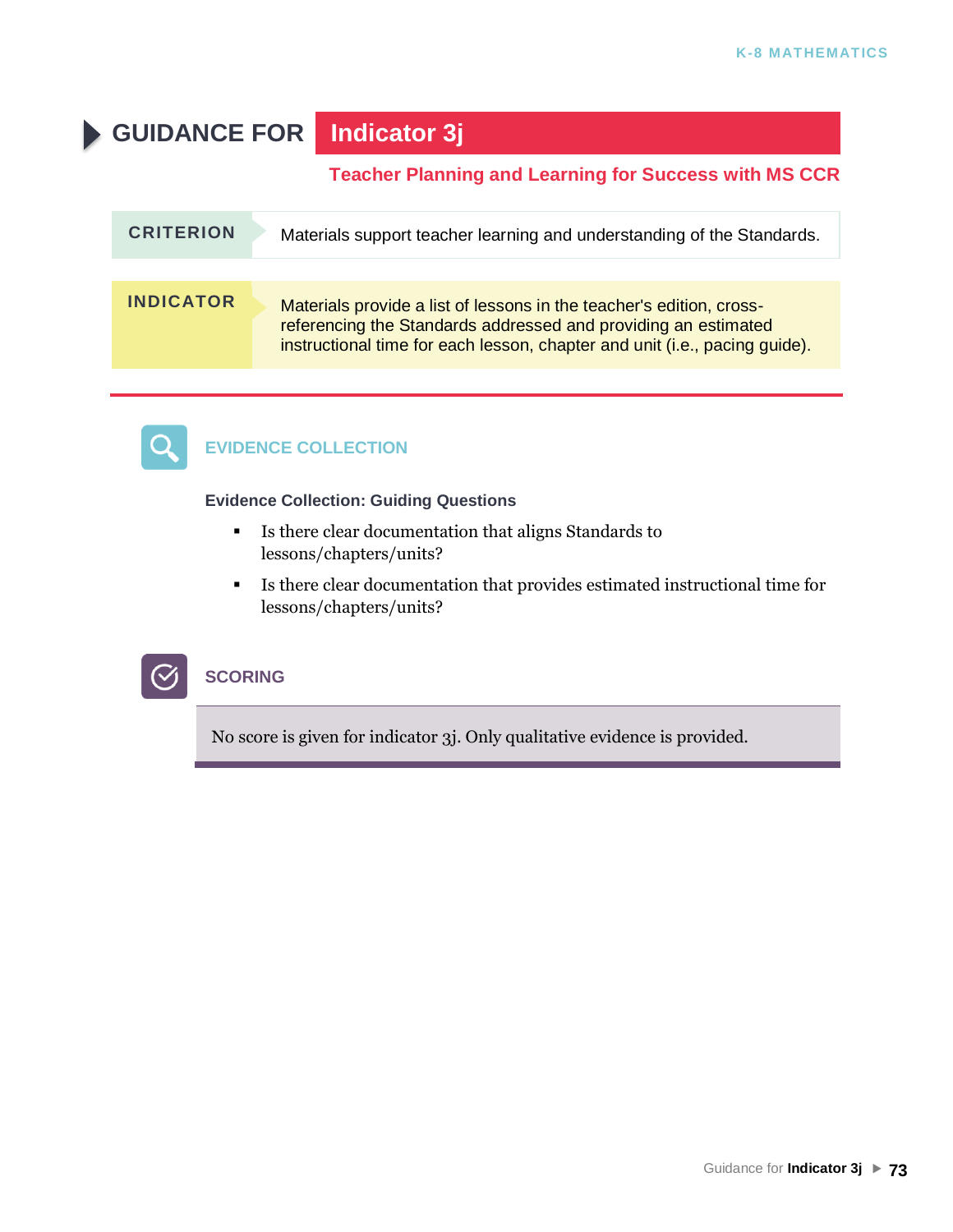# **GUIDANCE FOR Indicator 3k**

### **Teacher Planning and Learning for Success with MS CCR**

| <b>CRITERION</b> | Materials support teacher learning and understanding of the Standards.                                                                                                                          |
|------------------|-------------------------------------------------------------------------------------------------------------------------------------------------------------------------------------------------|
|                  |                                                                                                                                                                                                 |
| <b>INDICATOR</b> | Materials contain strategies for informing students, parents, or<br>caregivers about the mathematics program and suggestions for how<br>they can help support student progress and achievement. |



# **EVIDENCE COLLECTION**

**Evidence Collection: Guiding Questions**

- Do the materials provide strategies for informing students, parents, or caregivers about the mathematics program?
- Do the materials provide suggestions for how parents or caregivers can help support student progress and achievement?



#### **SCORING**

No score is given for indicator 3k. Only qualitative evidence is provided.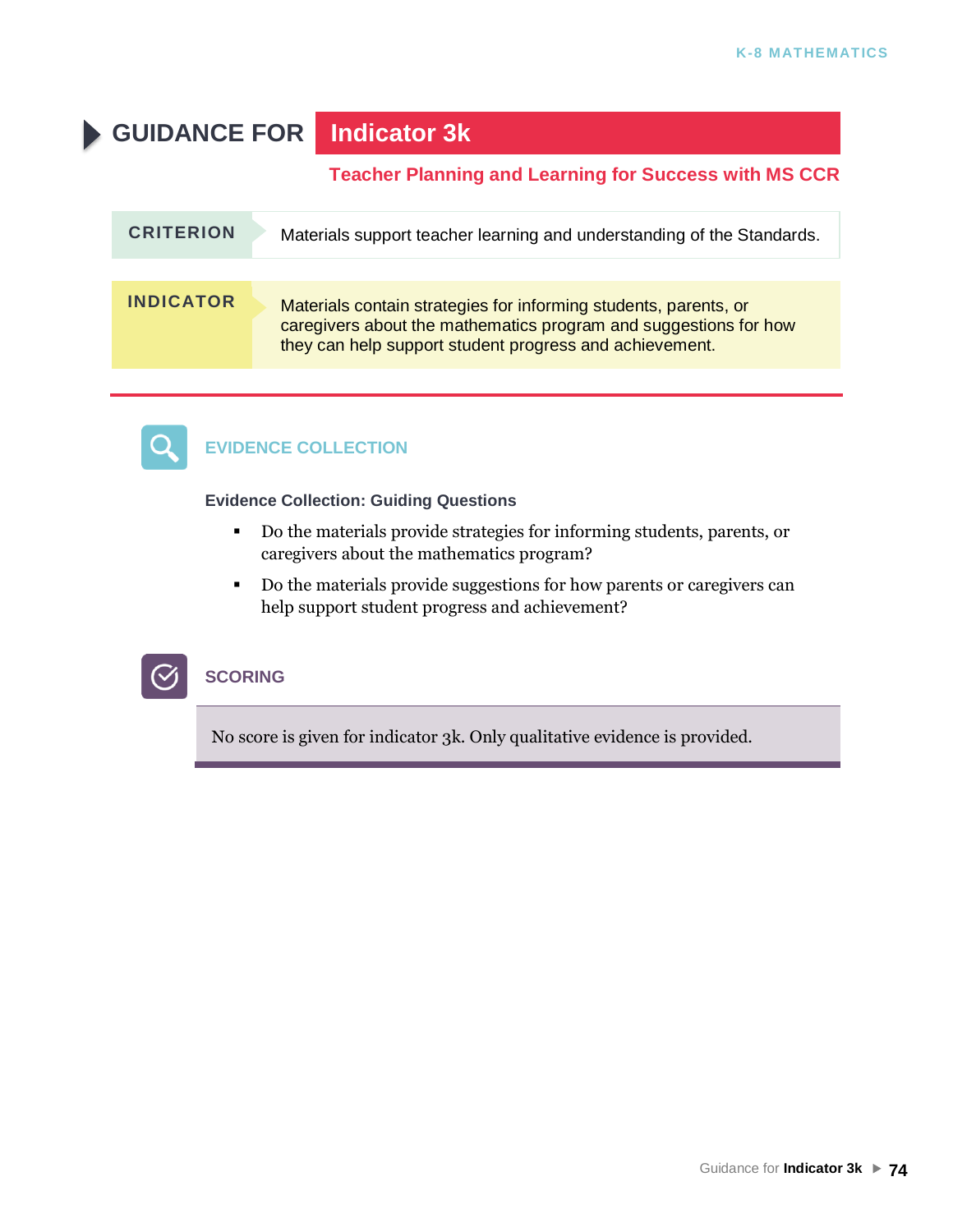# **GUIDANCE FOR Indicator 3l**

### **Teacher Planning and Learning for Success with MS CCR**

| <b>CRITERION</b> | Materials support teacher learning and understanding of the Standards.                                                                |
|------------------|---------------------------------------------------------------------------------------------------------------------------------------|
|                  |                                                                                                                                       |
| <b>INDICATOR</b> | Materials contain explanations of the instructional approaches of the<br>program and identification of the research-based strategies. |



# **EVIDENCE COLLECTION**

**Evidence Collection: Guiding Questions**

- Do the materials include research-based strategies? Are these strategies identified?
- Do the materials contain explanations of the instructional approaches for the program?



# **SCORING**

No score is given for indicator 3l. Only qualitative evidence is provided.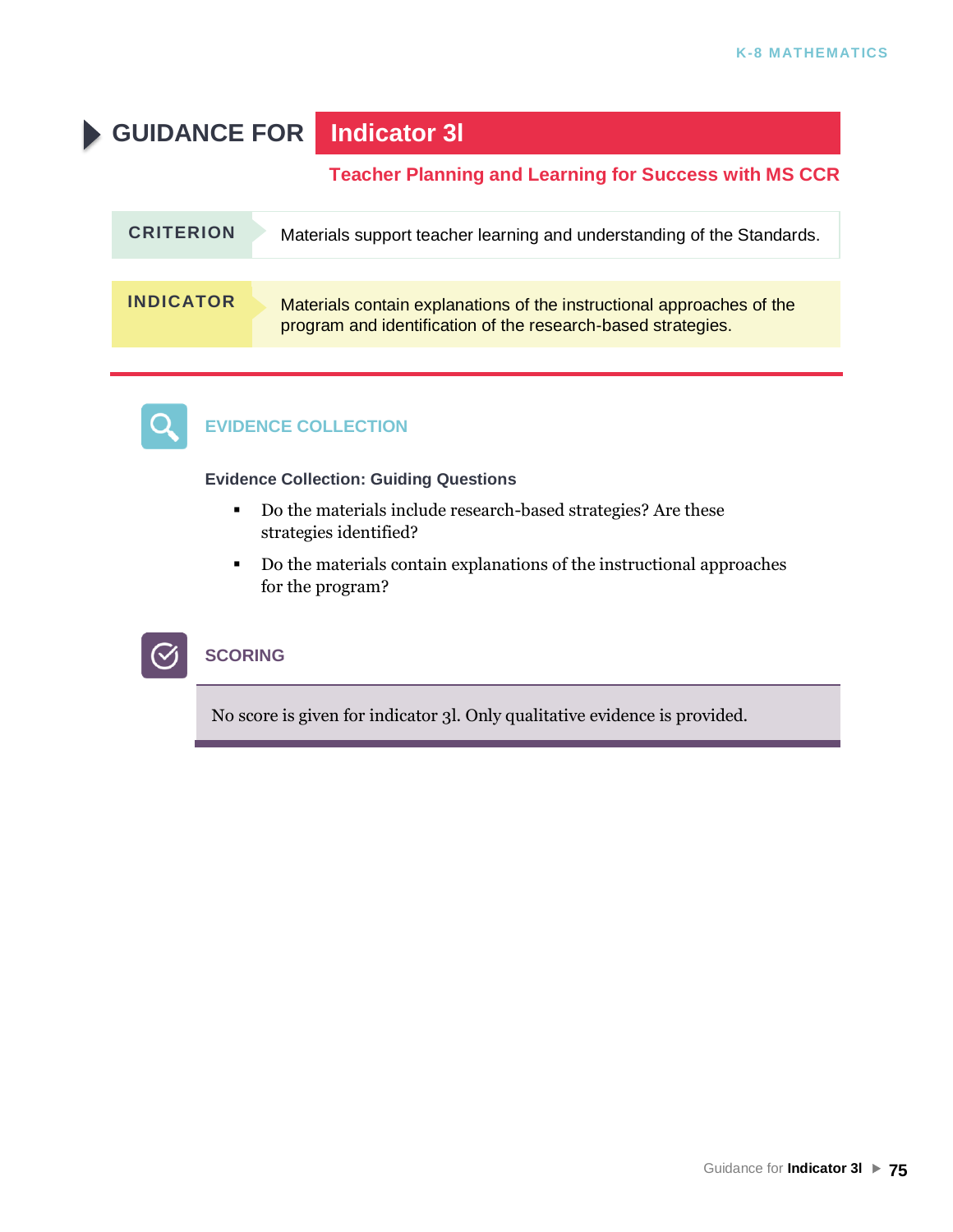# **GUIDANCE FOR Indicator 3m**

#### **Assessments**

| <b>CRITERION</b> | Materials support teacher learning and understanding of the Standards.                                                            |
|------------------|-----------------------------------------------------------------------------------------------------------------------------------|
| <b>INDICATOR</b> | Materials provide strategies for gathering information about students'<br>prior knowledge within and across grade levels/courses. |

**Do materials provide strategies to gather information on students' prior knowledge?**



## **EVIDENCE COLLECTION**

**Evidence Collection: Guiding Questions**

- Do the materials provide strategies for gathering information about students' prior knowledge within grade levels/courses?
- Do the materials provide strategies for gathering information about students' prior knowledge across grade levels/courses?
- What are the ways in which the materials assess prior knowledge?

| 2 points | The materials provide strategies for gathering information about<br>students' prior knowledge within grade levels/courses. |
|----------|----------------------------------------------------------------------------------------------------------------------------|
|          | <b>AND</b>                                                                                                                 |
|          | The materials provide strategies for gathering information about<br>students' prior knowledge across grade levels/courses. |
| 1 point  | The materials provide strategies for gathering information about<br>students' prior knowledge within grade levels/courses. |
|          | <b>OR</b>                                                                                                                  |
|          | The materials provide strategies for gathering information about<br>students' prior knowledge across grade levels/courses. |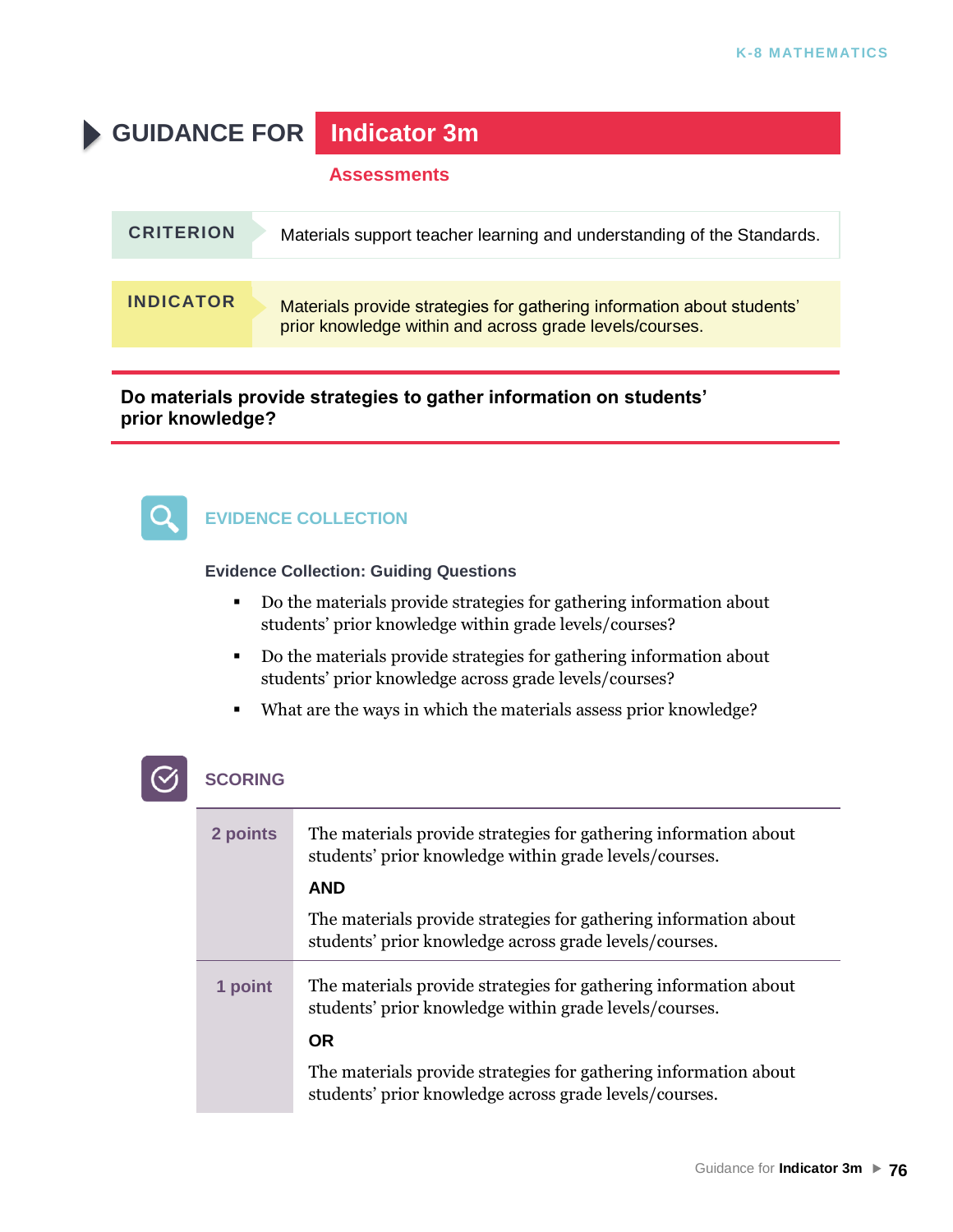**0 points** The materials do not provide strategies for gathering information about students' prior knowledge within grade levels/courses. **AND** The materials do not provide strategies for gathering information about students' prior knowledge across grade levels/courses.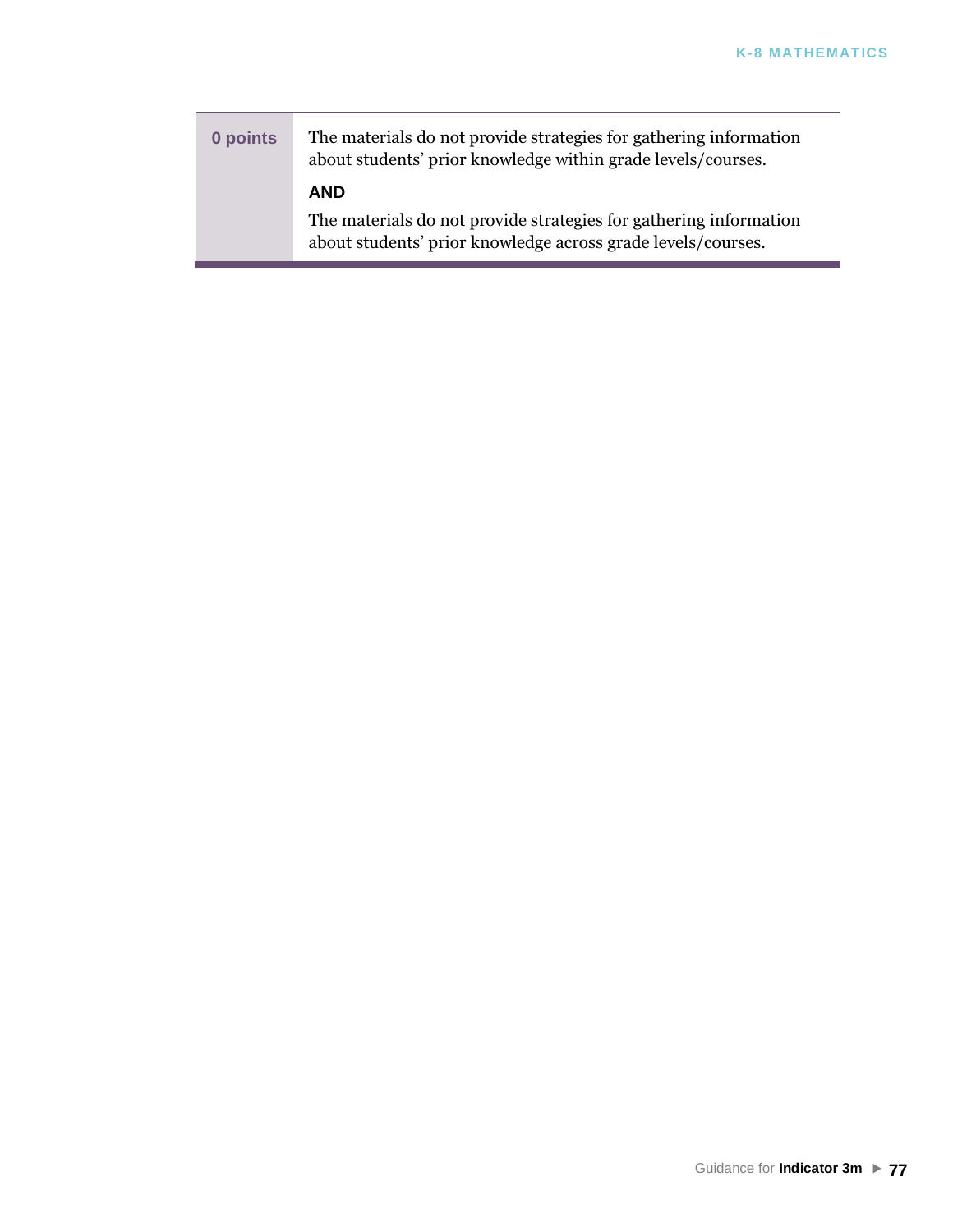**GUIDANCE FOR Indicator 3n**

#### **Assessments**

| <b>CRITERION</b> | Materials support teacher learning and understanding of the Standards.                                      |
|------------------|-------------------------------------------------------------------------------------------------------------|
|                  |                                                                                                             |
| <b>INDICATOR</b> | Materials provide support for teachers to identify and address common<br>student errors and misconceptions. |

**Do materials help teachers identify and address common student errors and misconceptions?**



### **EVIDENCE COLLECTION**

**Evidence Collection: Guiding Questions**

- Do materials highlight common student errors and/or misconceptions? How?
- Do materials provide strategies for addressing student errors and/or misconceptions? How?
- Are the strategies for addressing students' errors and misconceptions mathematically sound (e.g. does not rely on "tricks")?
- Do materials provide opportunities for teachers to have mathematical conversations to address student errors and misconceptions?

| 2 points | Materials highlight common student errors and/or misconceptions<br>for teachers.                                                         |
|----------|------------------------------------------------------------------------------------------------------------------------------------------|
|          | <b>AND</b>                                                                                                                               |
|          | Materials provide strategies to teachers that are mathematically<br>sound for addressing common student errors and/or<br>misconceptions. |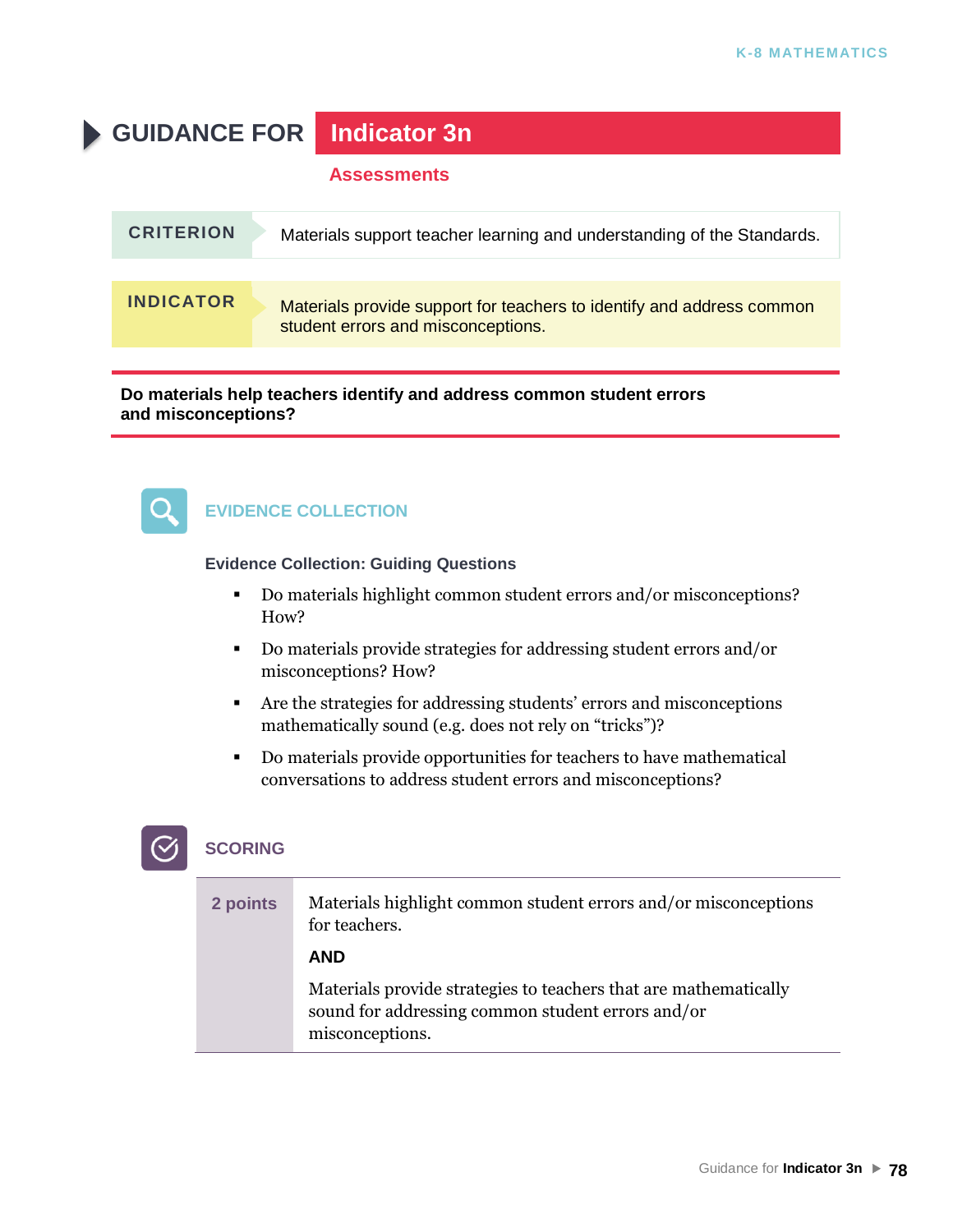| 1 point  | Materials highlight some common student errors and/or<br>misconceptions for teachers.                                                          |
|----------|------------------------------------------------------------------------------------------------------------------------------------------------|
|          | <b>AND/OR</b>                                                                                                                                  |
|          | Materials provide some strategies to teachers that are.<br>mathematically sound for addressing common student errors and/or<br>misconceptions. |
| 0 points | Materials do not highlight common student errors and/or<br>misconceptions for teachers.                                                        |
|          | <b>AND</b>                                                                                                                                     |
|          | Materials provide strategies to teachers that are not mathematically<br>sound for addressing common student errors and/or<br>misconceptions.   |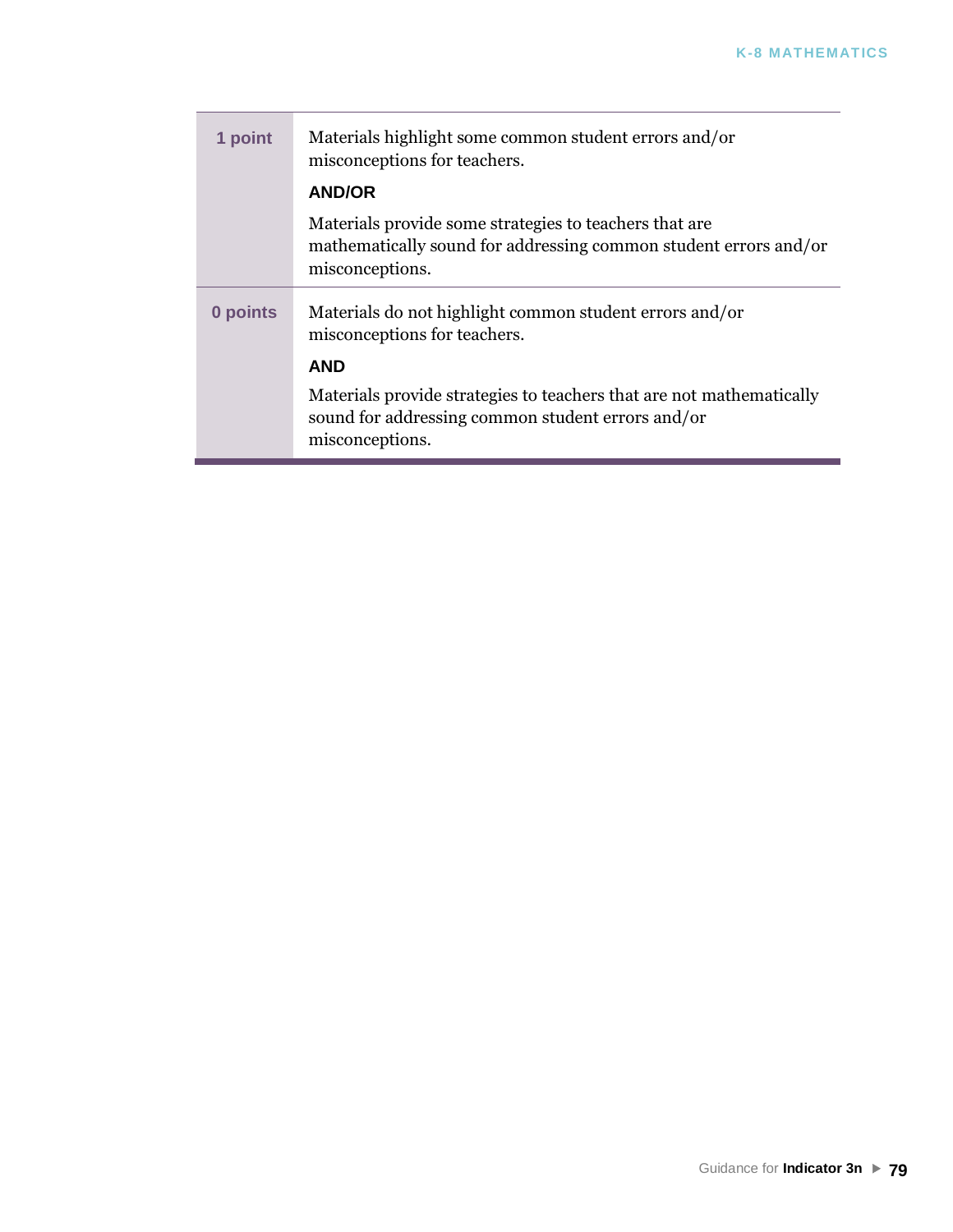**GUIDANCE FOR Indicator 3o**

#### **Assessments**

| <b>CRITERION</b> | Materials support teacher learning and understanding of the Standards.                                                          |
|------------------|---------------------------------------------------------------------------------------------------------------------------------|
|                  |                                                                                                                                 |
| <b>INDICATOR</b> | Materials provide support for ongoing review and practice, with<br>feedback, for students in learning both concepts and skills. |

**Do materials provide feedback to students on both concepts and skills?**



### **EVIDENCE COLLECTION**

**Evidence Collection: Guiding Questions**

- Do the materials provide ongoing review and practice, with feedback? How?
- Do the materials provide feedback that addresses both skills and concepts? How?
- Do the materials provide multiple strategies for teachers to provide feedback?



| 2 points | Materials provide support for ongoing review and practice for<br>students in learning concepts. |
|----------|-------------------------------------------------------------------------------------------------|
|          | <b>AND</b>                                                                                      |
|          | Materials provide support for ongoing review and practice for<br>students in learning skills.   |
|          | <b>AND</b>                                                                                      |
|          | Materials provide support for teachers to provide feedback.                                     |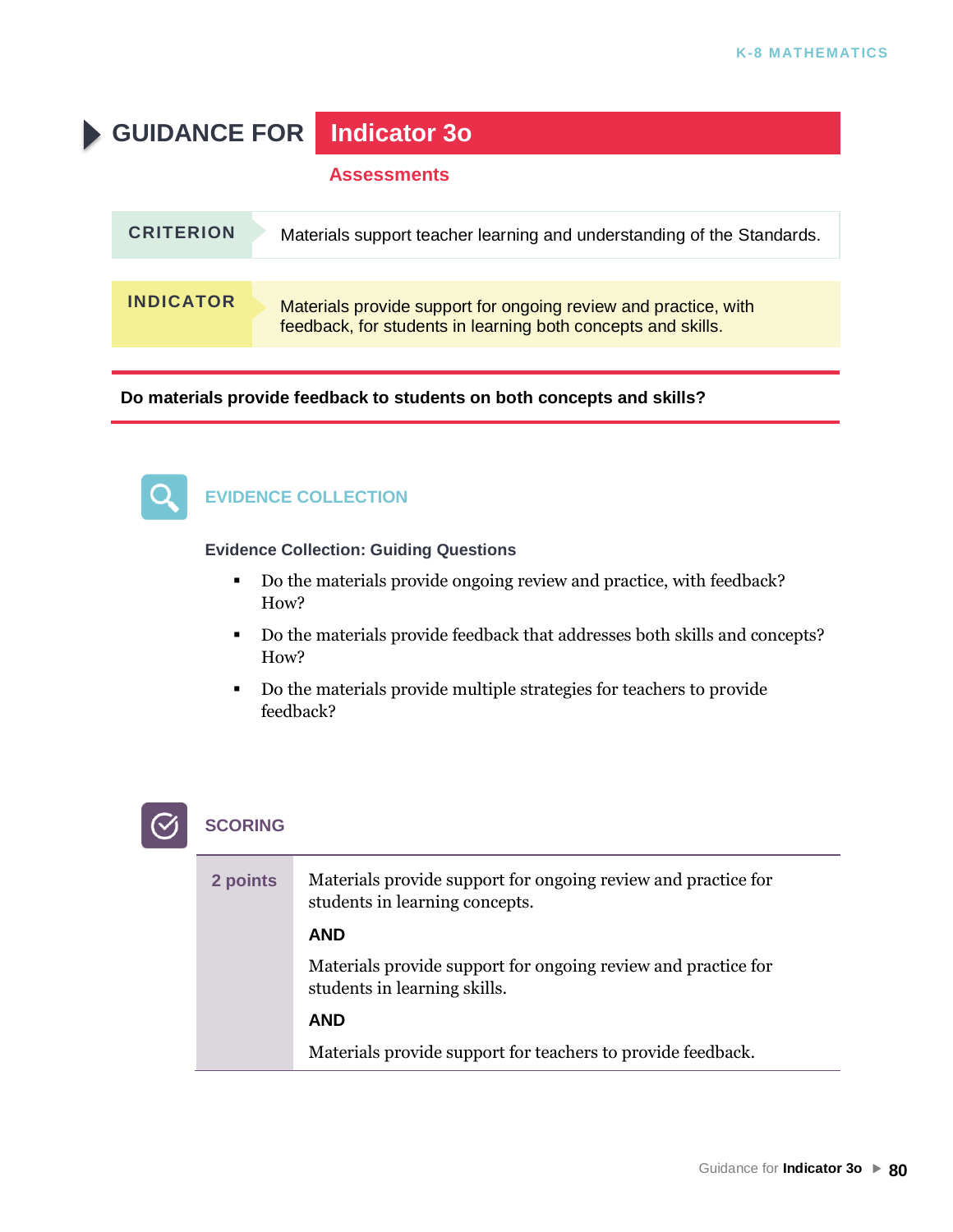| 1 point  | Materials do not provide support for ongoing review and practice for<br>students in learning concepts. |
|----------|--------------------------------------------------------------------------------------------------------|
|          | <b>OR</b>                                                                                              |
|          | Materials do not provide support for ongoing review and practice for<br>students in learning skills.   |
|          | <b>OR</b>                                                                                              |
|          | Materials do not provide support for teachers to provide feedback.                                     |
| 0 points | Materials do not provide support for ongoing review and practice for<br>students in learning concepts. |
|          | <b>AND</b>                                                                                             |
|          | Materials do not provide support for ongoing review and practice for<br>students in learning skills.   |
|          | <b>AND</b>                                                                                             |
|          | Materials do not provide support for teachers to provide feedback.                                     |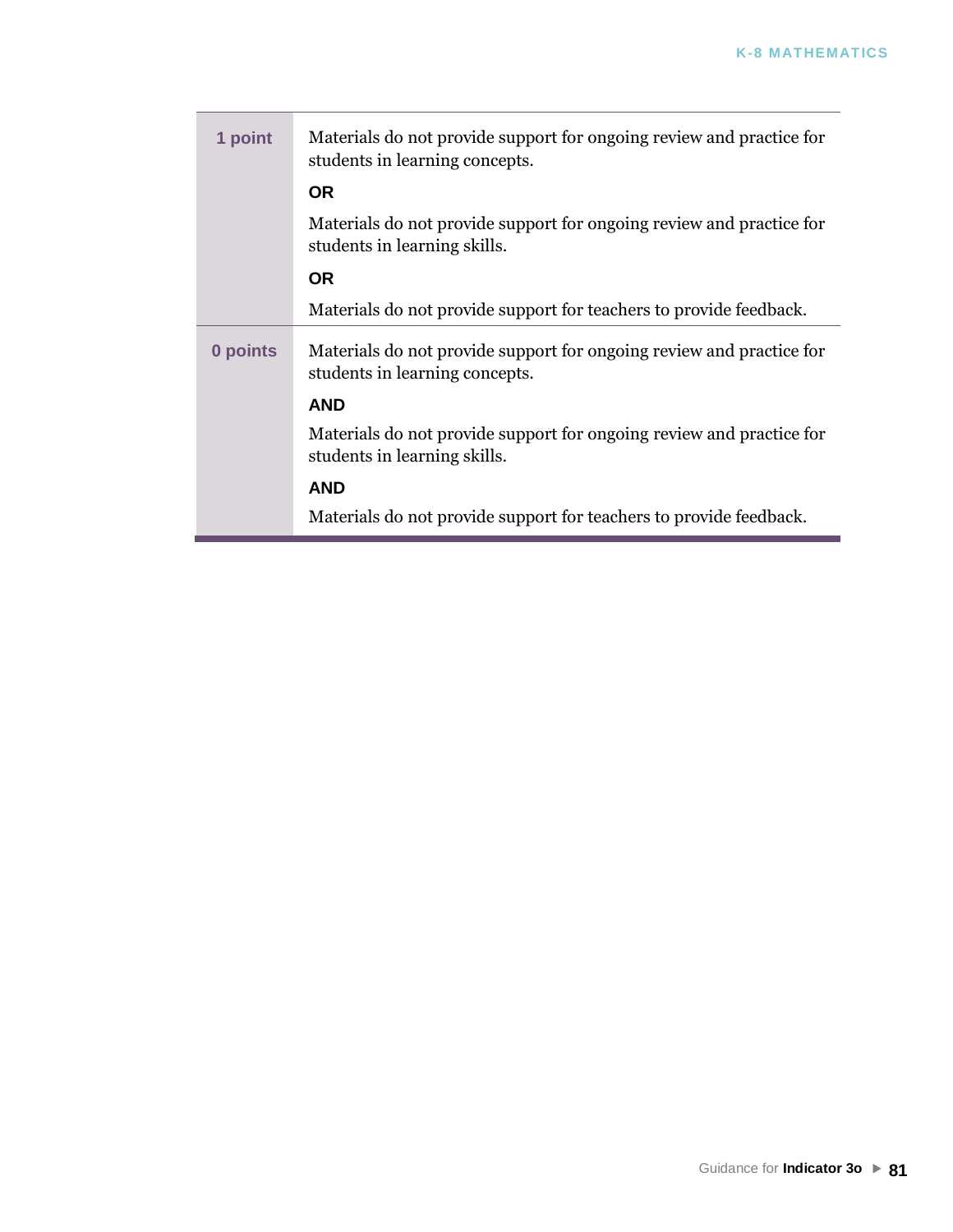**GUIDANCE FOR Indicator 3pi**

#### **Assessments**

| <b>CRITERION</b> | Materials support teacher learning and understanding of the Standards.                                      |
|------------------|-------------------------------------------------------------------------------------------------------------|
|                  |                                                                                                             |
| <b>INDICATOR</b> | Materials offer ongoing assessments:<br>Assessments clearly denote which Standards are being<br>emphasized. |

**Do materials denote what Standard is being assessed by each item?**

#### **EVIDENCE COLLECTION**  $\bullet$  .

**Evidence Collection: Guiding Questions**

- Do assessments clearly denote which Standards are being assessed?
- Are Standards denoted on the unit level, test level, and/or question level?

| 2 points | Materials clearly denote specific Standards assessed for each<br>question and/or each assessment.                                                              |
|----------|----------------------------------------------------------------------------------------------------------------------------------------------------------------|
| 1 point  | Materials denote which Standards could be assessed by an<br>assessment but do not specifically identify Standards for each<br>question and/or each assessment. |
| 0 points | Materials do not denote which Standards are being assessed.                                                                                                    |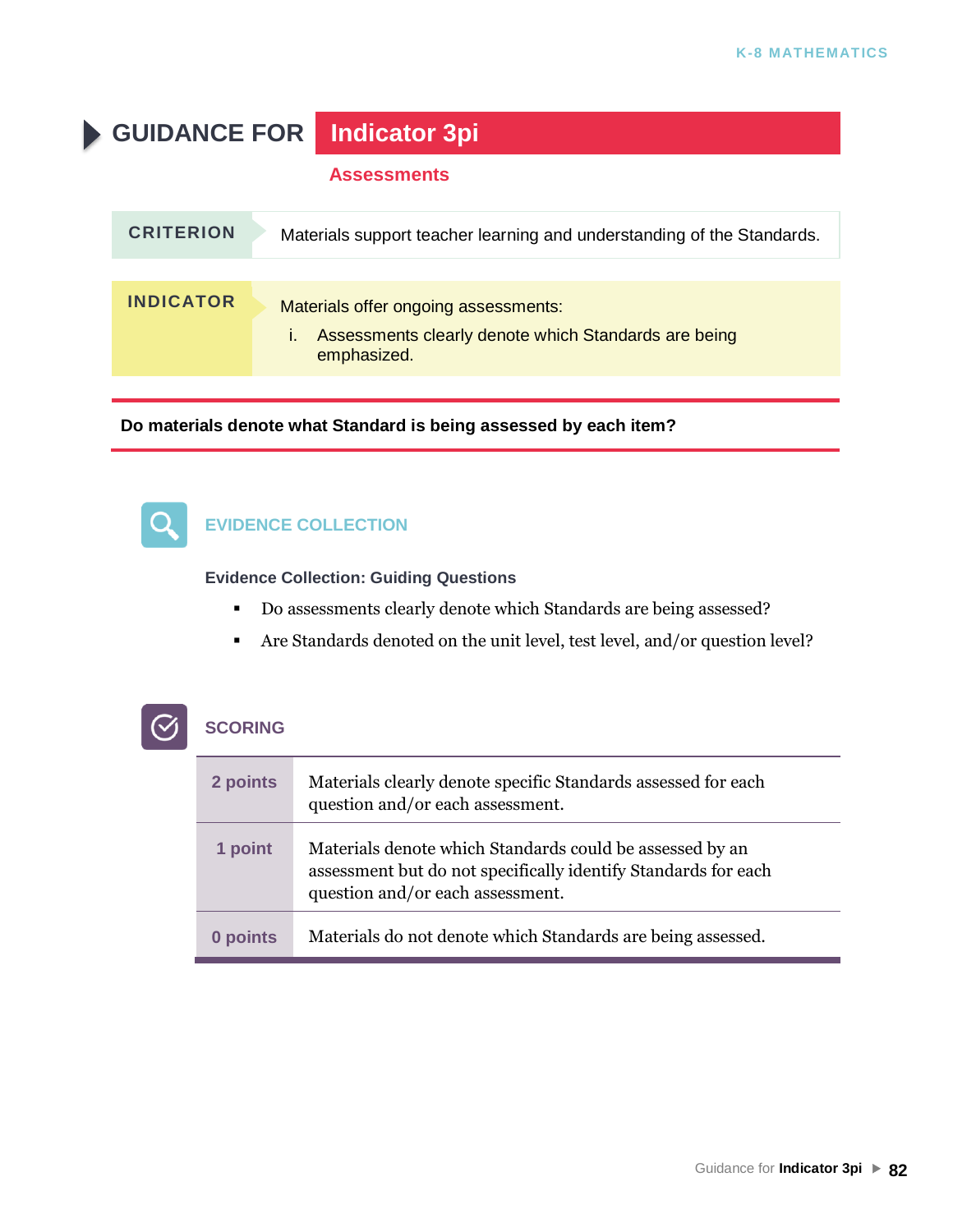**GUIDANCE FOR Indicator 3pii**

#### **Assessments**

| <b>CRITERION</b> | Materials support teacher learning and understanding of the Standards.                                                                                                   |
|------------------|--------------------------------------------------------------------------------------------------------------------------------------------------------------------------|
|                  |                                                                                                                                                                          |
| <b>INDICATOR</b> | Materials offer ongoing assessments:<br>Assessments provide sufficient guidance to teachers for interpreting<br>Ш.<br>student performance and suggestions for follow-up. |

**Do materials denote what Standard is being assessed by each item?**

#### **EVIDENCE COLLECTION**  $\mathbf{O}$

**Evidence Collection: Guiding Questions**

- Do assessments provide sufficient guidance for the teacher to interpret student performance?
- Do assessments provide follow-up steps/suggestions for the teacher?

| 2 points | Materials include sufficient guidance for teachers to interpret<br>student performance. |
|----------|-----------------------------------------------------------------------------------------|
|          | <b>AND</b>                                                                              |
|          | Materials provide suggestions for follow-up.                                            |
| 1 point  | Materials include some guidance for teachers to interpret student<br>performance.       |
|          | <b>AND/OR</b>                                                                           |
|          | Materials provide some suggestions for follow-up.                                       |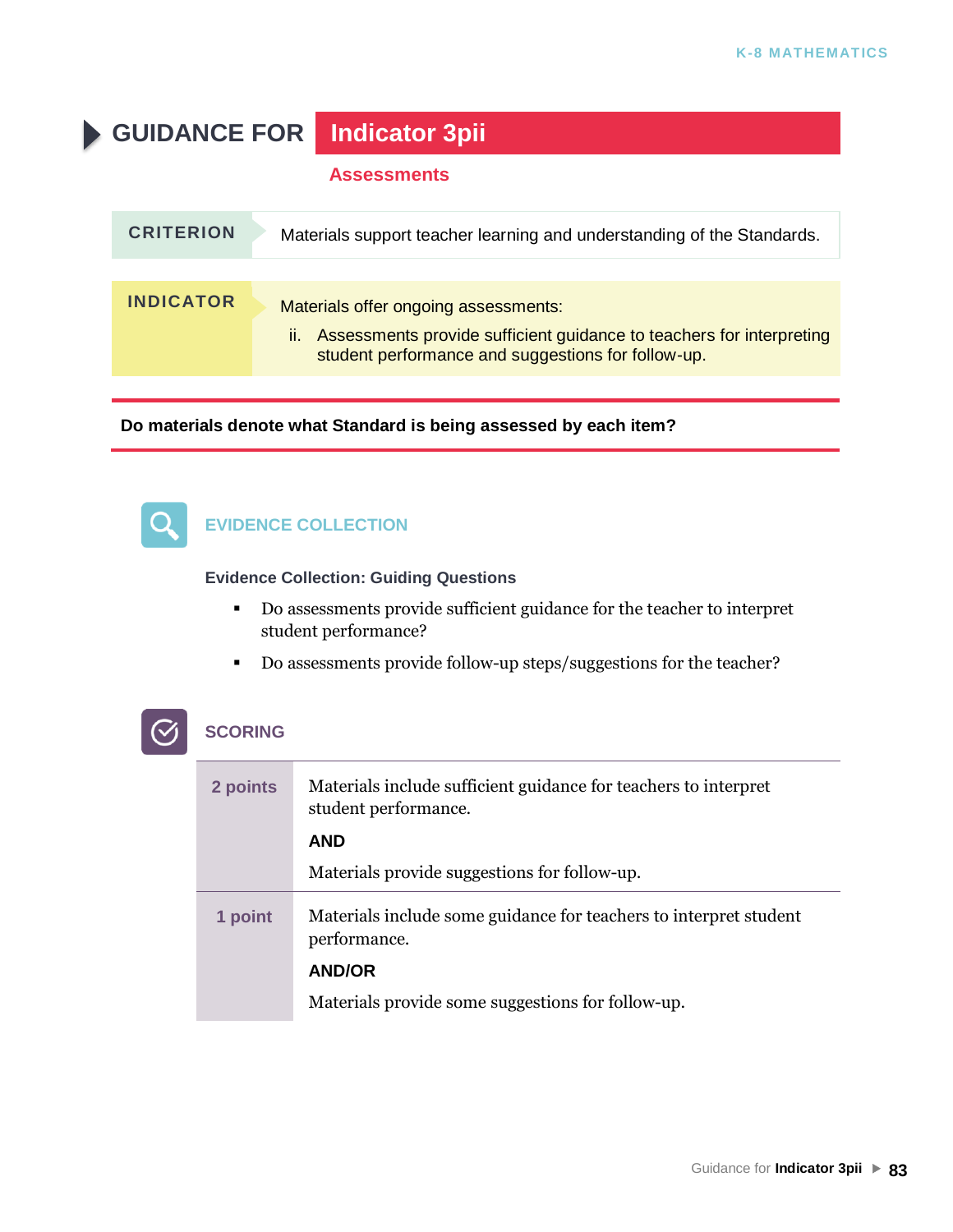**0 points** Materials do not include sufficient guidance for teachers to interpret student performance. **AND** Materials do not provide suggestions for follow-up.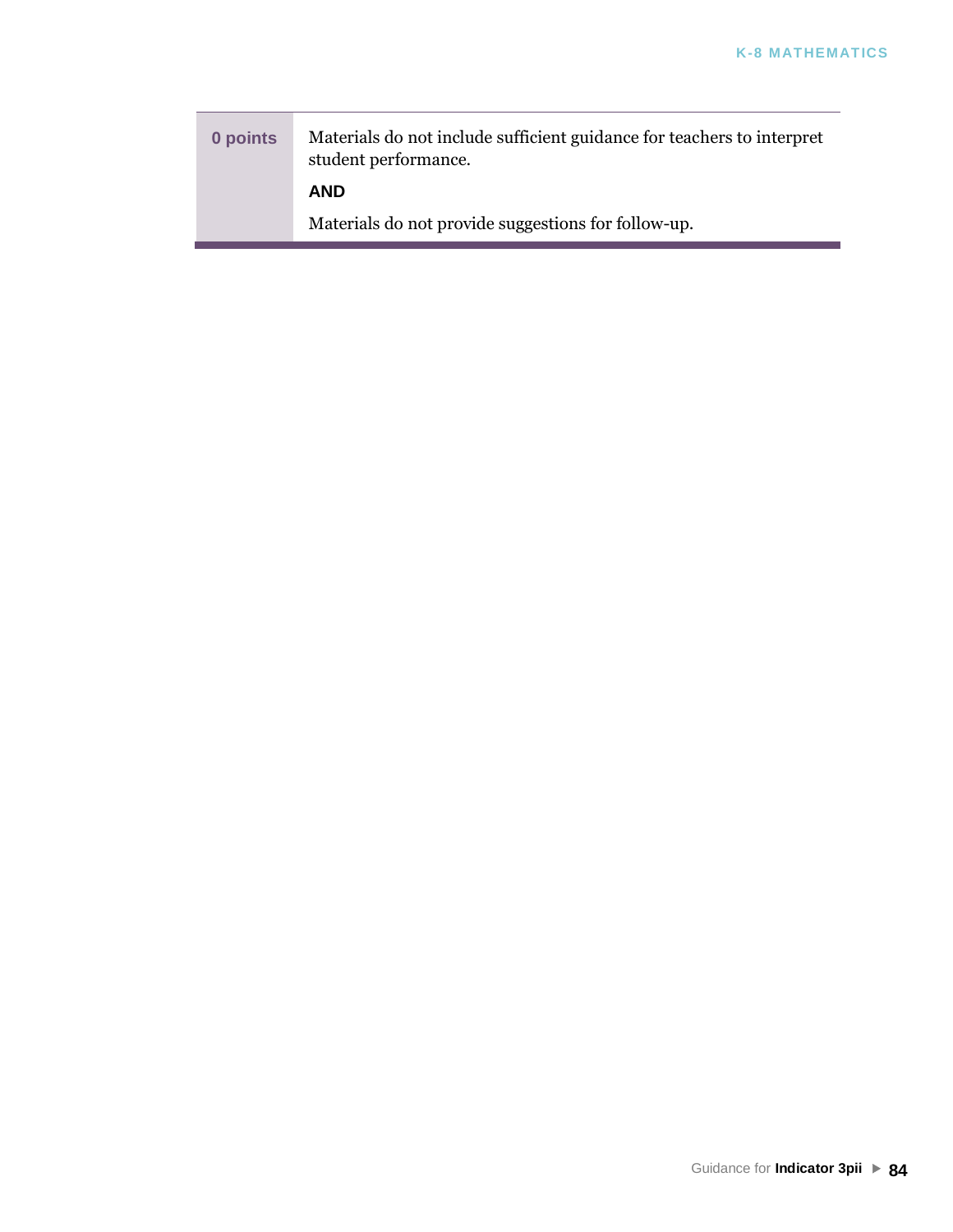**GUIDANCE FOR Indicator 3piii**

#### **Assessments**

| <b>CRITERION</b> | Materials support teacher learning and understanding of the Standards.                                                                            |
|------------------|---------------------------------------------------------------------------------------------------------------------------------------------------|
|                  |                                                                                                                                                   |
| <b>INDICATOR</b> | Materials offer ongoing assessments:<br>iii. The assessment materials include embedded assessments that<br>reflect a variety of knowledge levels. |
|                  |                                                                                                                                                   |

**NOTE:** *This is a Mississippi High Quality Instructional Materials Mathematics Review Rubric specific indicator that will be scored by Mississippi reviewers as part of the review process.*

**Do materials include assessments that reflect a variety of knowledge levels?**



**Evidence Collection: Guiding Questions**

- Do materials assign a knowledge level (i.e. Depth of Knowledge (DOK), easy/ grade-level/ advanced) to assessment items?
- Are there a range of knowledge levels within a given assessment?



#### **SCORING**

No score is given for indicator 3piii. Only qualitative evidence is provided.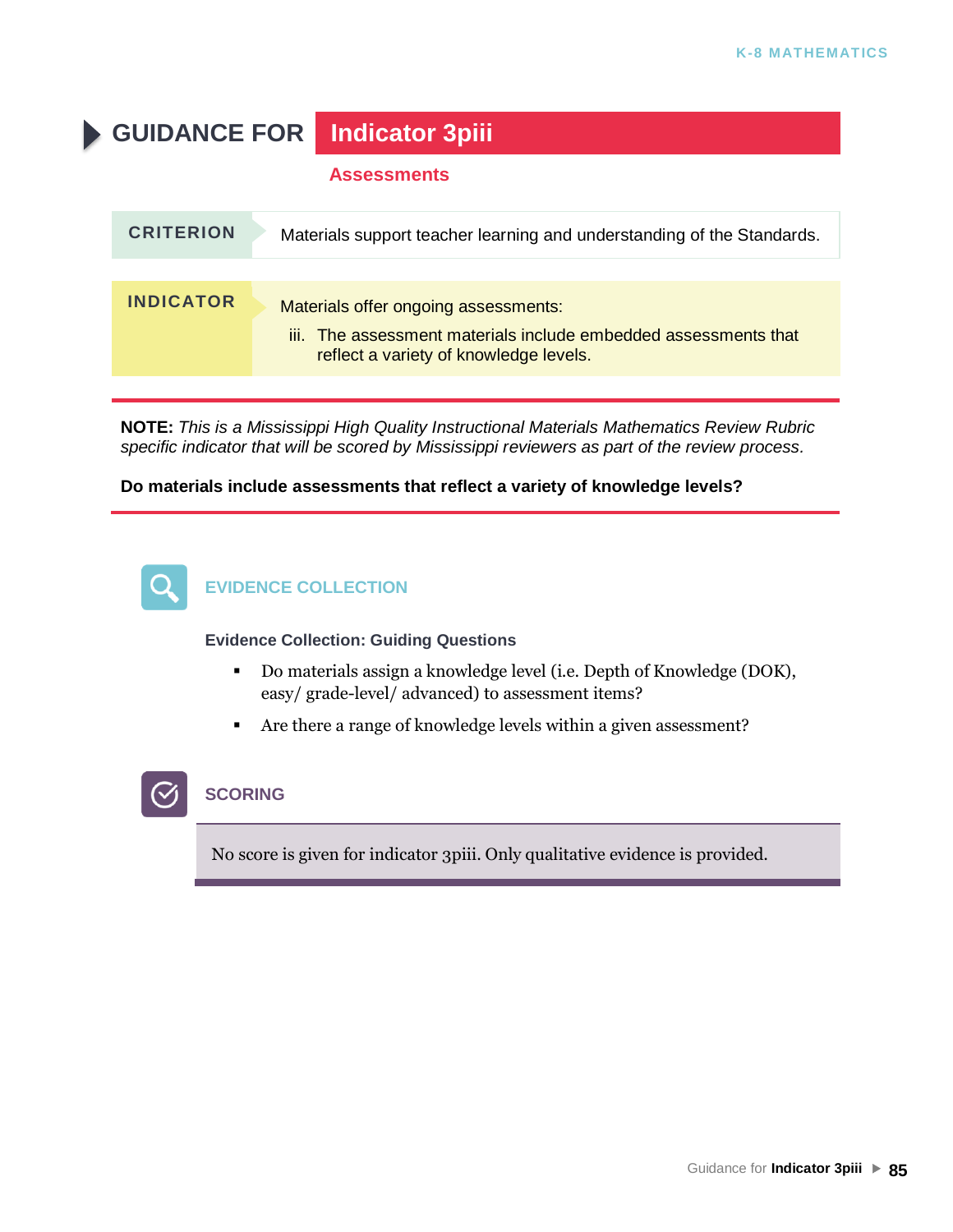**GUIDANCE FOR Indicator 3piv**

#### **Assessments**

| <b>CRITERION</b> | Materials support teacher learning and understanding of the Standards.                                                                                                                                                                                           |
|------------------|------------------------------------------------------------------------------------------------------------------------------------------------------------------------------------------------------------------------------------------------------------------|
|                  |                                                                                                                                                                                                                                                                  |
| <b>INDICATOR</b> | Materials offer ongoing assessments:<br>iv. Multiple types of formative and summative assessments<br>(performance-based tasks, questions, research, investigations, and<br>projects) are embedded into the content materials and assess the<br>learning targets. |
|                  |                                                                                                                                                                                                                                                                  |

**NOTE:** *This is a Mississippi High Quality Instructional Materials Mathematics Review Rubric specific indicator that will be scored by Mississippi reviewers as part of the review process.*

**Do materials include multiple types of formative and summative assessments?**



# **EVIDENCE COLLECTION**

**Evidence Collection: Guiding Questions**

- Are there a variety of item types embedded in assessments?
- Do all students engage in multiple item types?

# **SCORING**

No score is given for indicator 3piv. Only qualitative evidence is provided.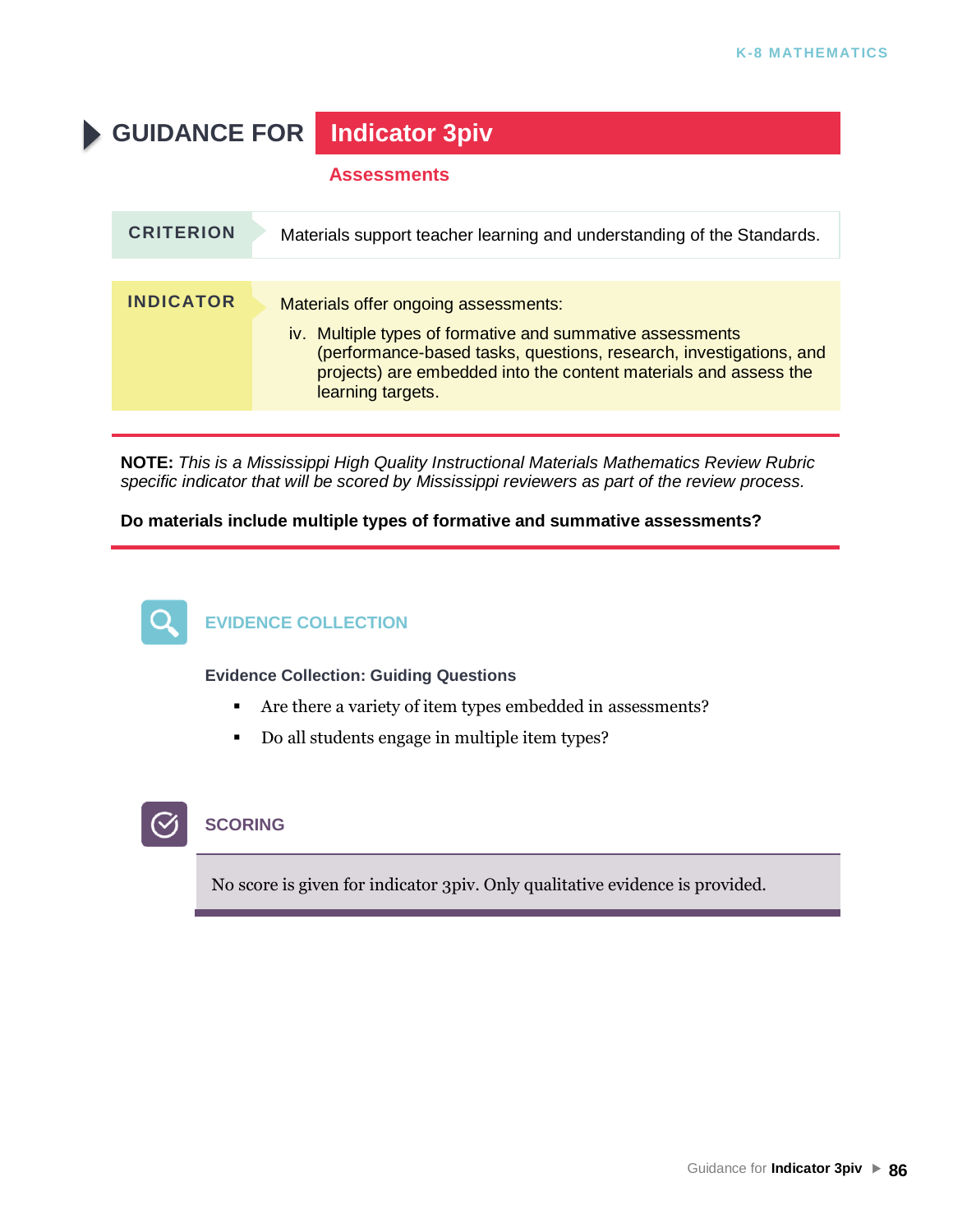



# **EVIDENCE COLLECTION**

**Evidence Collection: Guiding Questions**

▪ Do materials encourage students to monitor their own progress? How?



### **SCORING**

No score is given for indicator 3q. Only qualitative evidence is provided.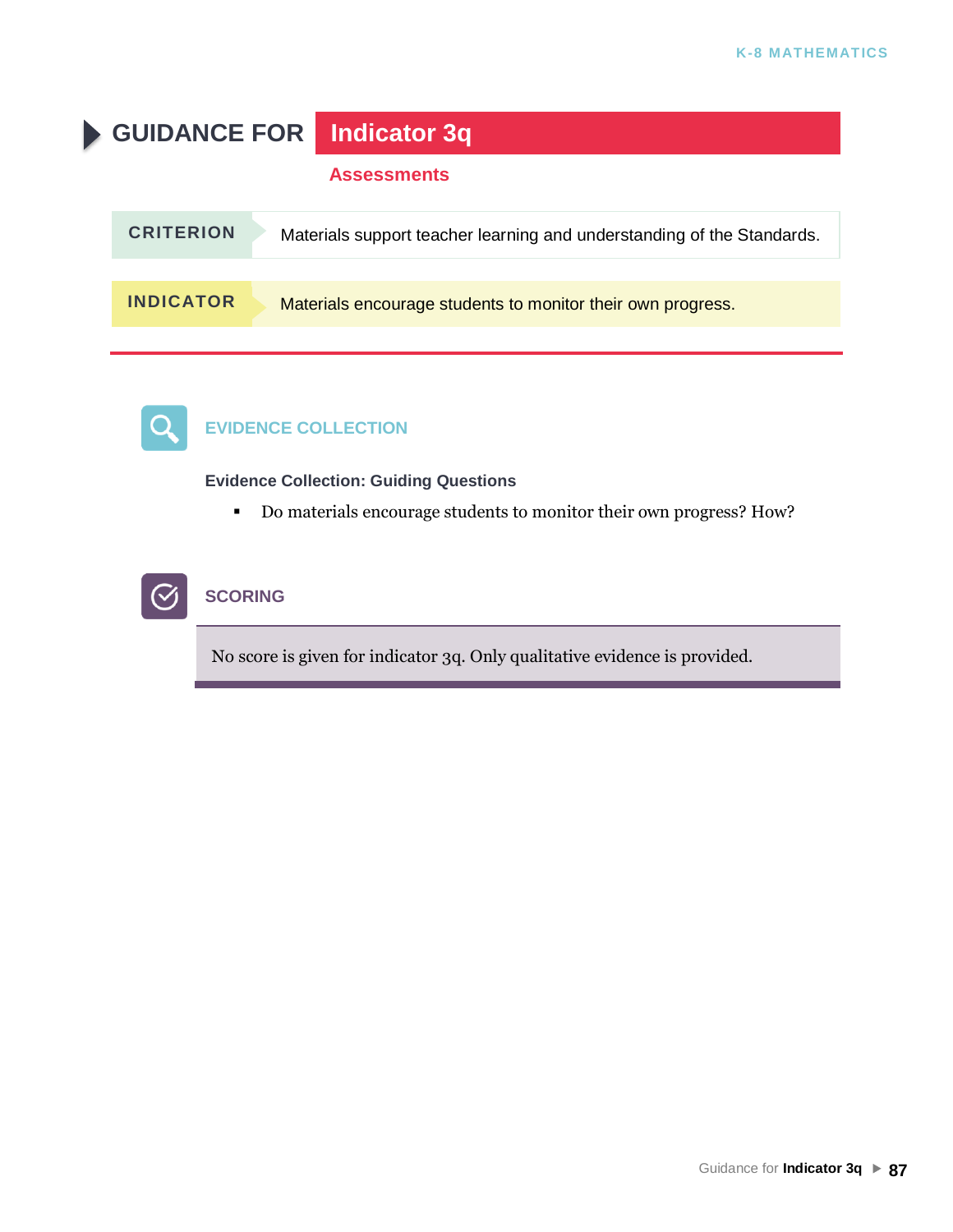# **GUIDANCE FOR Indicator 3r**

### **Differentiated Instruction**

| <b>CRITERION</b> | Materials support teachers in differentiating instruction for diverse<br>learners within and across courses.                          |
|------------------|---------------------------------------------------------------------------------------------------------------------------------------|
|                  |                                                                                                                                       |
| <b>INDICATOR</b> | Materials provide teachers with strategies to help sequence or scaffold<br>lessons so that the content is accessible to all learners. |

**Do the materials provide specific strategies to help teachers sequence and/or scaffold lessons so the content is accessible to all learners?**



# **EVIDENCE COLLECTION**

#### **Evidence Collection: Guiding Questions**

- What strategies or materials are provided for sequencing instruction? How are strategies presented?
- What strategies or materials are provided for scaffolding instruction? How are scaffolds presented?

| 2 points | The materials provide specific strategies to sequence or scaffold<br>lessons for all learners. |
|----------|------------------------------------------------------------------------------------------------|
| 1 point  | The materials provide some strategies to sequence or scaffold<br>lessons.                      |
|          | <b>OR</b>                                                                                      |
|          | Some general statements about sequencing or scaffolding are.<br>provided.                      |
| 0 points | The materials do not provide strategies to sequence or scaffold<br>lessons.                    |
|          | No general statements about sequencing or scaffolding are provided.                            |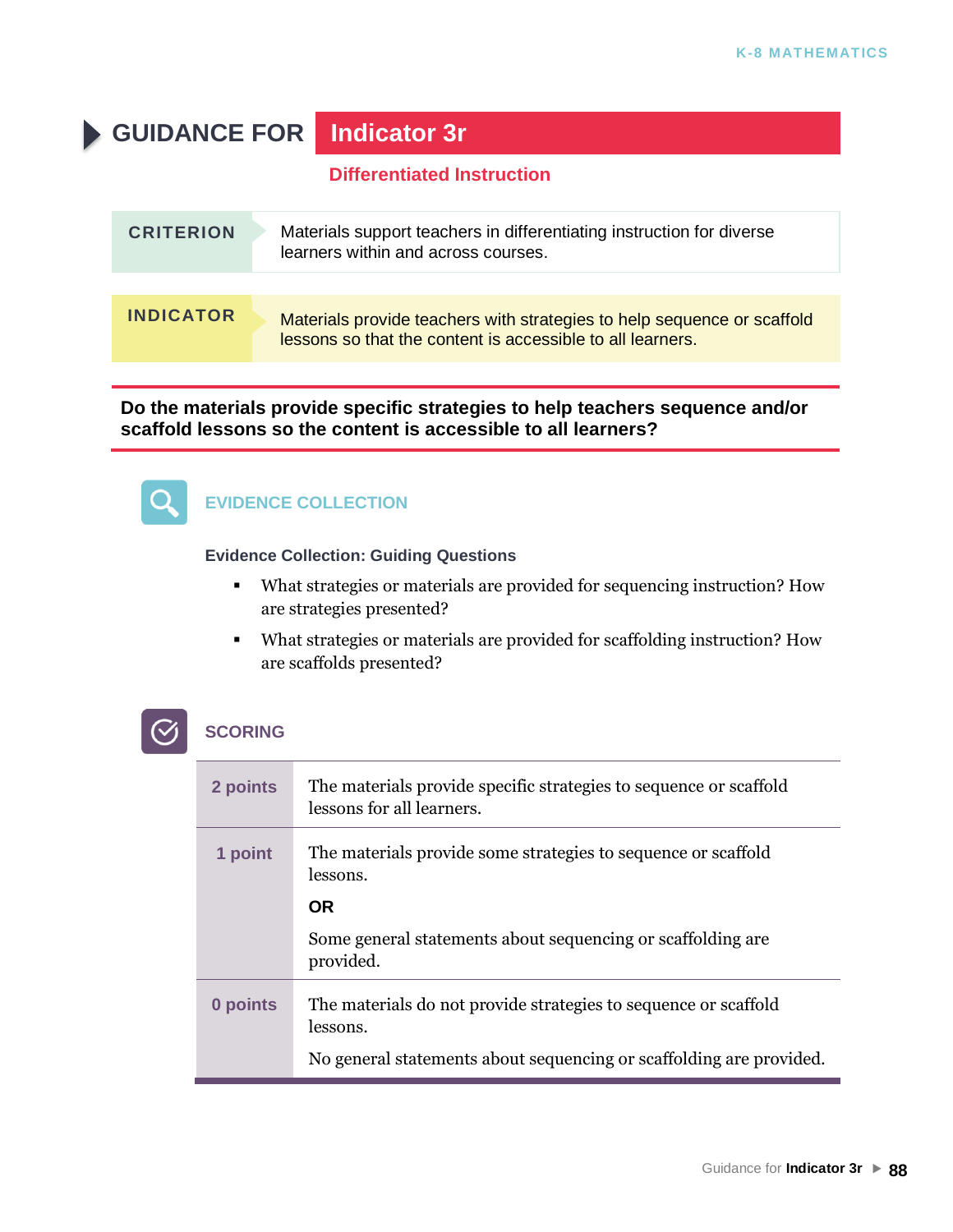# **GUIDANCE FOR Indicator 3s**

### **Differentiated Instruction**

| <b>CRITERION</b> | Materials support teachers in differentiating instruction for diverse<br>learners within and across courses. |
|------------------|--------------------------------------------------------------------------------------------------------------|
|                  |                                                                                                              |
| <b>INDICATOR</b> | Materials provide teachers with strategies for meeting the needs of a<br>range of learners.                  |

#### **Do the materials provide appropriate suggestions to differentiate instruction to support the varying needs of learners?**



# **EVIDENCE COLLECTION**

#### **Evidence Collection: Guiding Questions**

- What strategies are provided for the teacher to meet the needs of a wide range of learners? How are the strategies presented?
- For which type of learner are specific strategies provided?

| 2 points | Specific strategies for teachers to meet the needs of all learners are<br>included.              |
|----------|--------------------------------------------------------------------------------------------------|
| 1 point  | The materials provide some strategies for teachers to meet the needs<br>of all learners.         |
|          | <b>OR</b>                                                                                        |
|          | Some general statements for the teacher about meeting the needs of<br>all learners are included. |
| 0 points | The materials do not provide strategies for teachers to meet the<br>needs of all learners.       |
|          | <b>AND</b>                                                                                       |
|          | No general statements for the teacher about meeting the needs of all<br>learners are included.   |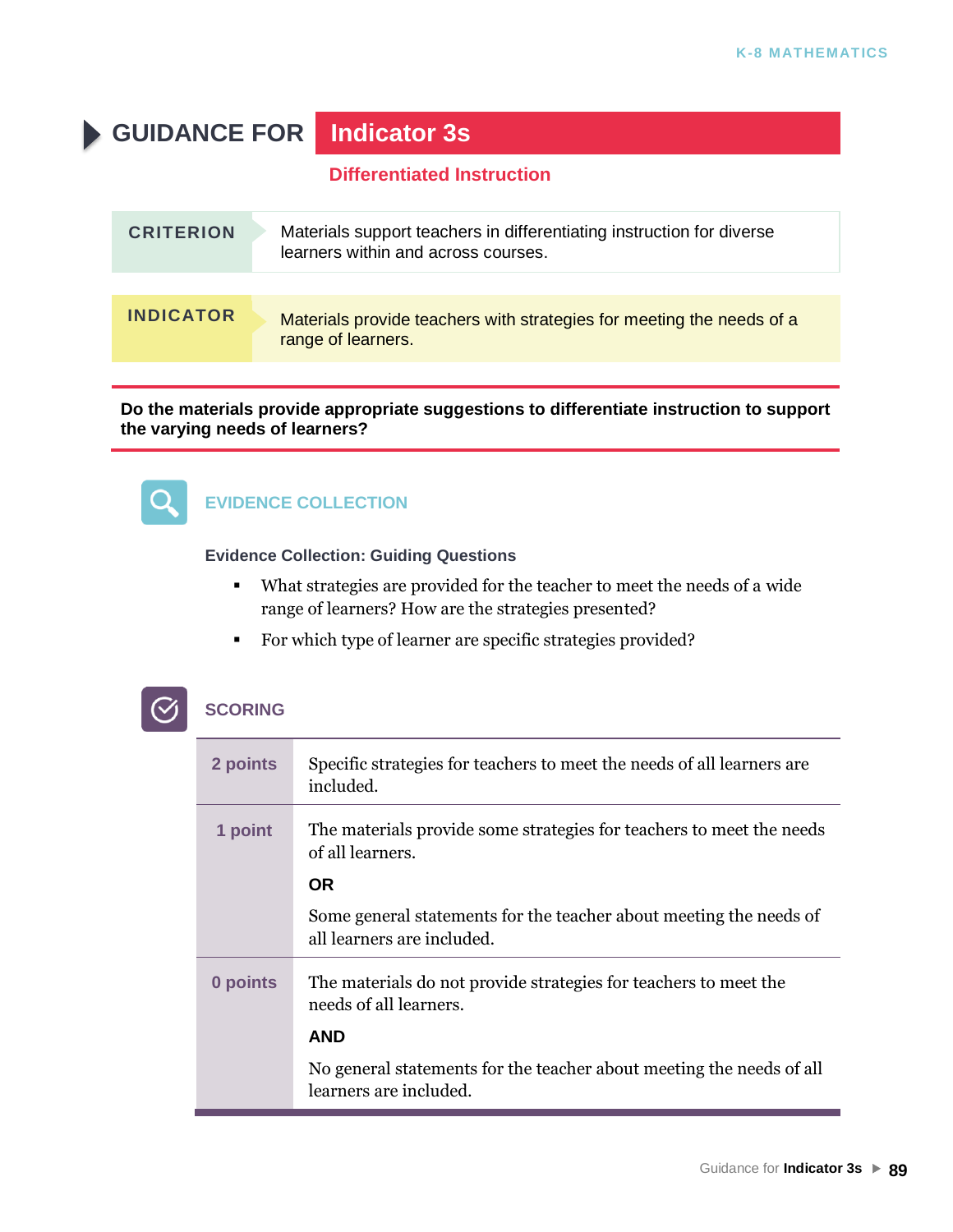# **GUIDANCE FOR Indicator 3t**

### **Differentiated Instruction**

| <b>CRITERION</b> | Materials support teachers in differentiating instruction for diverse<br>learners within and across courses.                      |
|------------------|-----------------------------------------------------------------------------------------------------------------------------------|
|                  |                                                                                                                                   |
| <b>INDICATOR</b> | Materials embed tasks with multiple entry-points that can be solved<br>using a variety of solution strategies or representations. |

**Do materials include tasks that provide multiple entry-points that can be solved using a variety of solution strategies or representations?**



# **EVIDENCE COLLECTION**

#### **Evidence Collection: Guiding Questions**

- Do materials include tasks with multiple entry-points? If so, provide examples.
- Do materials include tasks that can be solved using a variety of solution strategies or representations? If so, provide examples.
- How often do the materials include tasks with multiple entry points?
- What guidance is provided to the teacher to encourage students to solve tasks with a variety of strategies or representations?



| 2 points | Teachers are provided guidance to help students solve problems with<br>multiple entry points and problems with multiple solutions or<br>representations consistently throughout the instructional materials. |
|----------|--------------------------------------------------------------------------------------------------------------------------------------------------------------------------------------------------------------|
| 1 point  | Teachers are provided guidance to help students solve problems with<br>multiple entry points or problems with multiple solutions or<br>representations throughout the instructional materials.<br>ΩR         |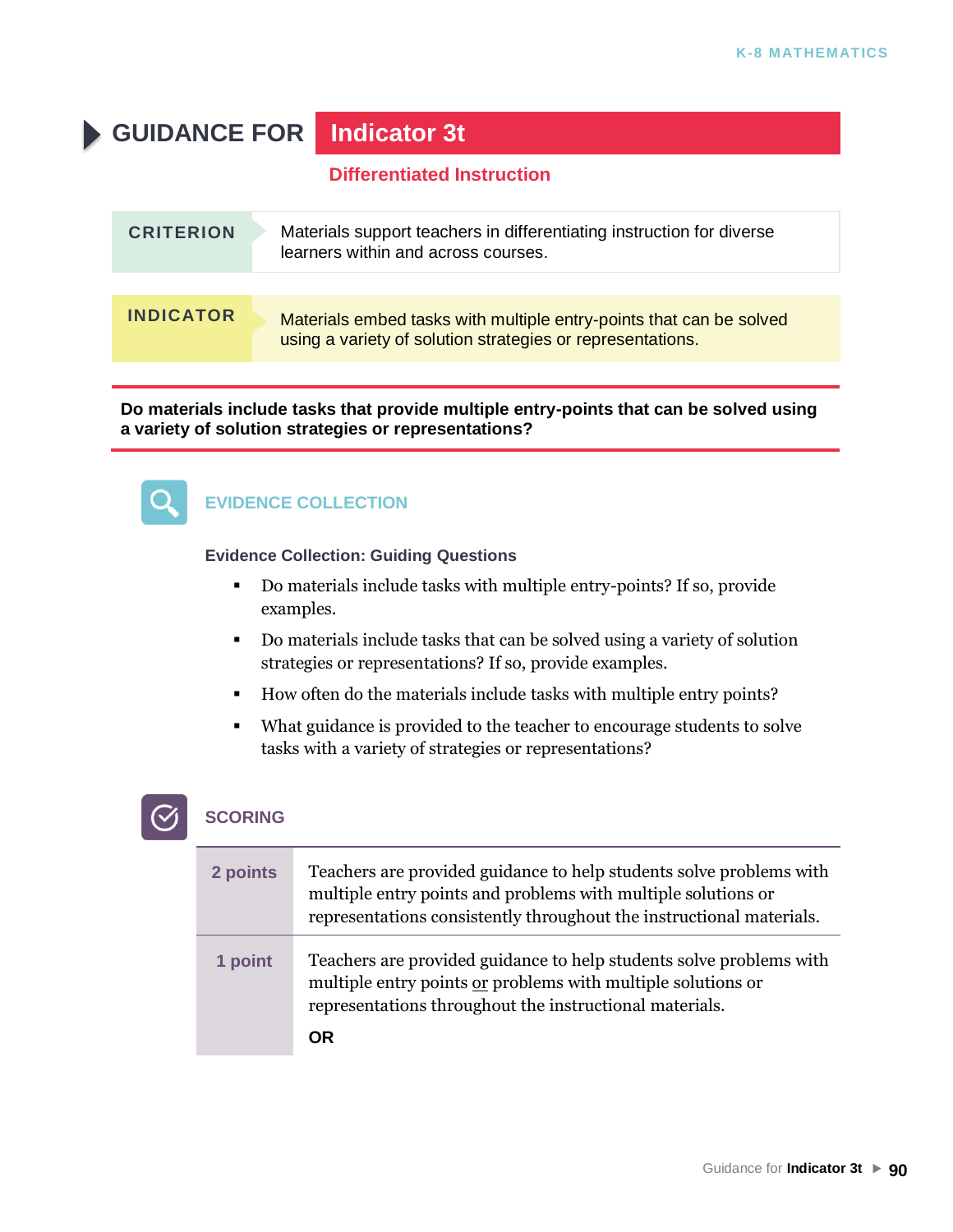|          | Teachers are inconsistently provided with guidance to help students<br>solve problems with multiple entry points and problems with<br>multiple solutions or representations in the instructional materials. |
|----------|-------------------------------------------------------------------------------------------------------------------------------------------------------------------------------------------------------------|
| 0 points | Teachers are provided with little or no guidance to help students<br>solve problems with multiple entry points or problems with multiple<br>solutions or representations.                                   |

π

T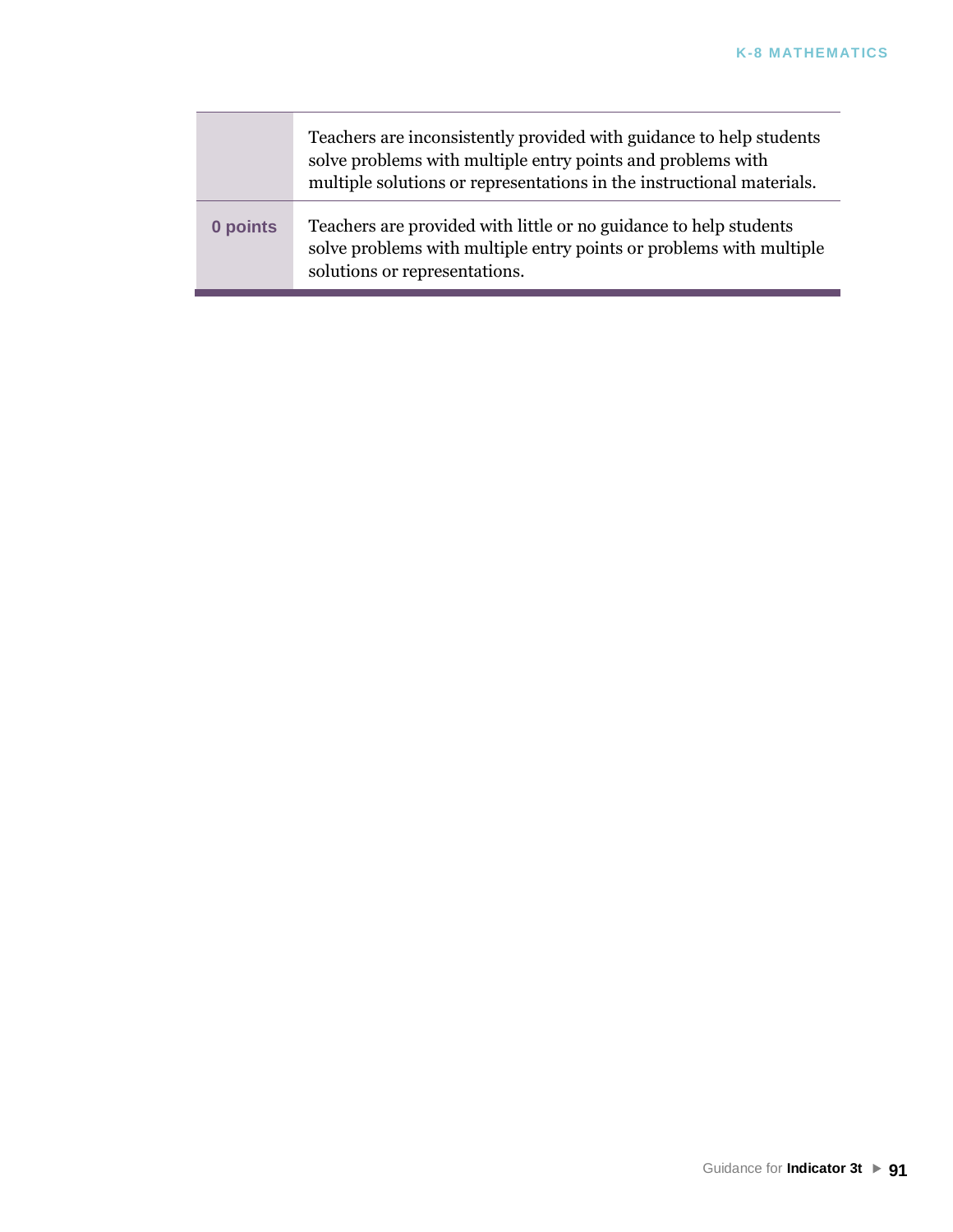# **GUIDANCE FOR Indicator 3u**

### **Differentiated Instruction**

| <b>CRITERION</b> | Materials support teachers in differentiating instruction for diverse<br>learners within and across courses.                                                                                                                                                                |
|------------------|-----------------------------------------------------------------------------------------------------------------------------------------------------------------------------------------------------------------------------------------------------------------------------|
| <b>INDICATOR</b> | Materials provide support, accommodations, and modifications for<br>English Language Learners and other special populations that will<br>support their regular and active participation in learning mathematics<br>(e.g., modifying vocabulary words within word problems). |

**Do materials suggest supports, accommodations, and/or modifications for English Language Learners and other special populations to support their regular and active participation in learning mathematics?**



### **EVIDENCE COLLECTION**

#### **Evidence Collection: Guiding Questions**

- What specific strategies for support, accommodations, and/or modifications within the lesson or the problems are provided for the teacher?
- How frequent is teacher guidance provided such that ELL and other special populations can regularly and actively participate in learning mathematics?
- For which type of learner are specific strategies provided (ELL, other special populations)?

| 2 points | Materials include teacher guidance to provide support for ELL<br>students and other special populations.      |
|----------|---------------------------------------------------------------------------------------------------------------|
| 1 point  | Materials include teacher guidance to provide some support for ELL<br>students and other special populations. |
|          | <b>OR</b>                                                                                                     |
|          | Some general statements about ELL students and other special<br>populations are provided.                     |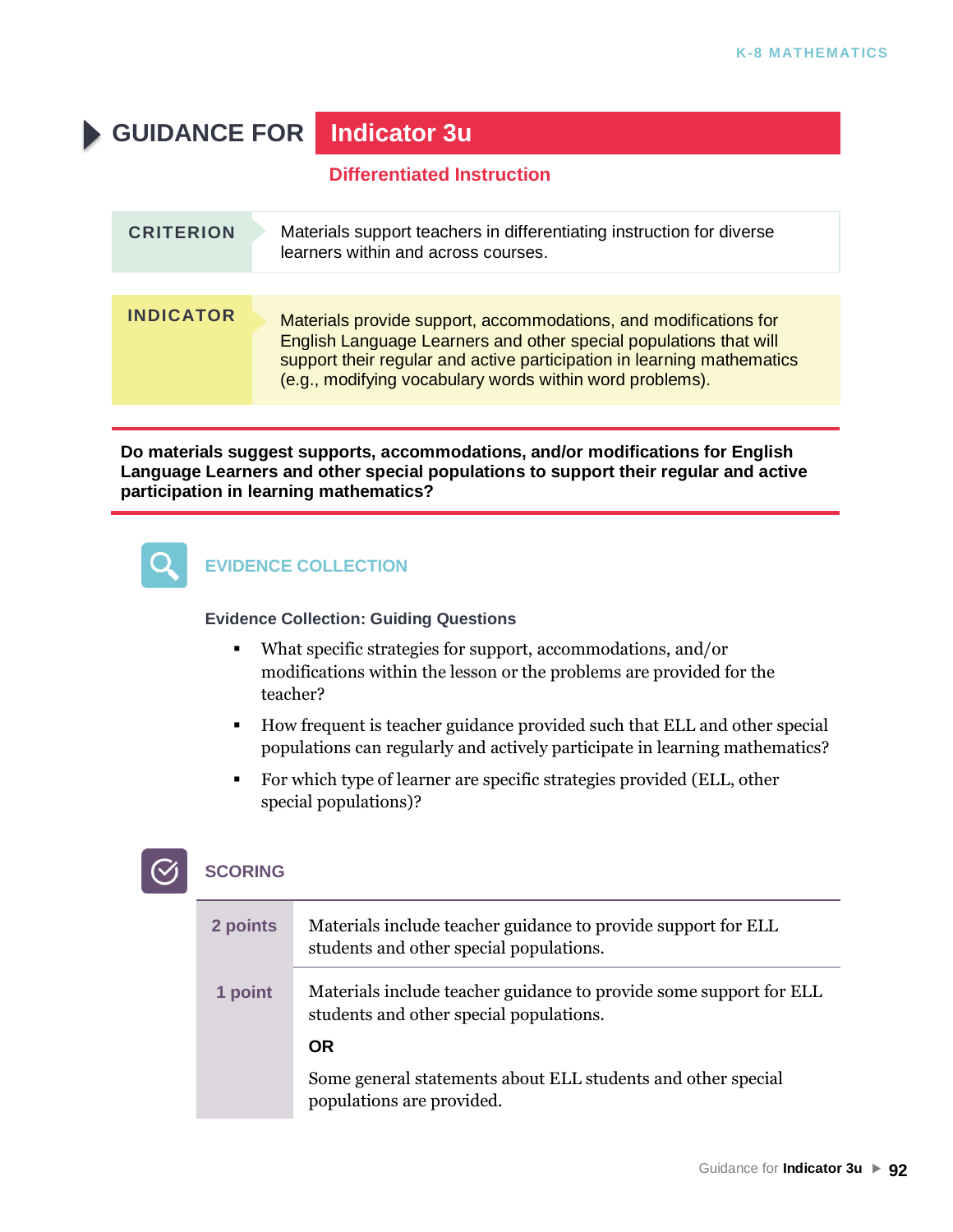| 0 points | Materials include little, if any, teacher guidance to provide support |
|----------|-----------------------------------------------------------------------|
|          | for ELL students and other special populations.                       |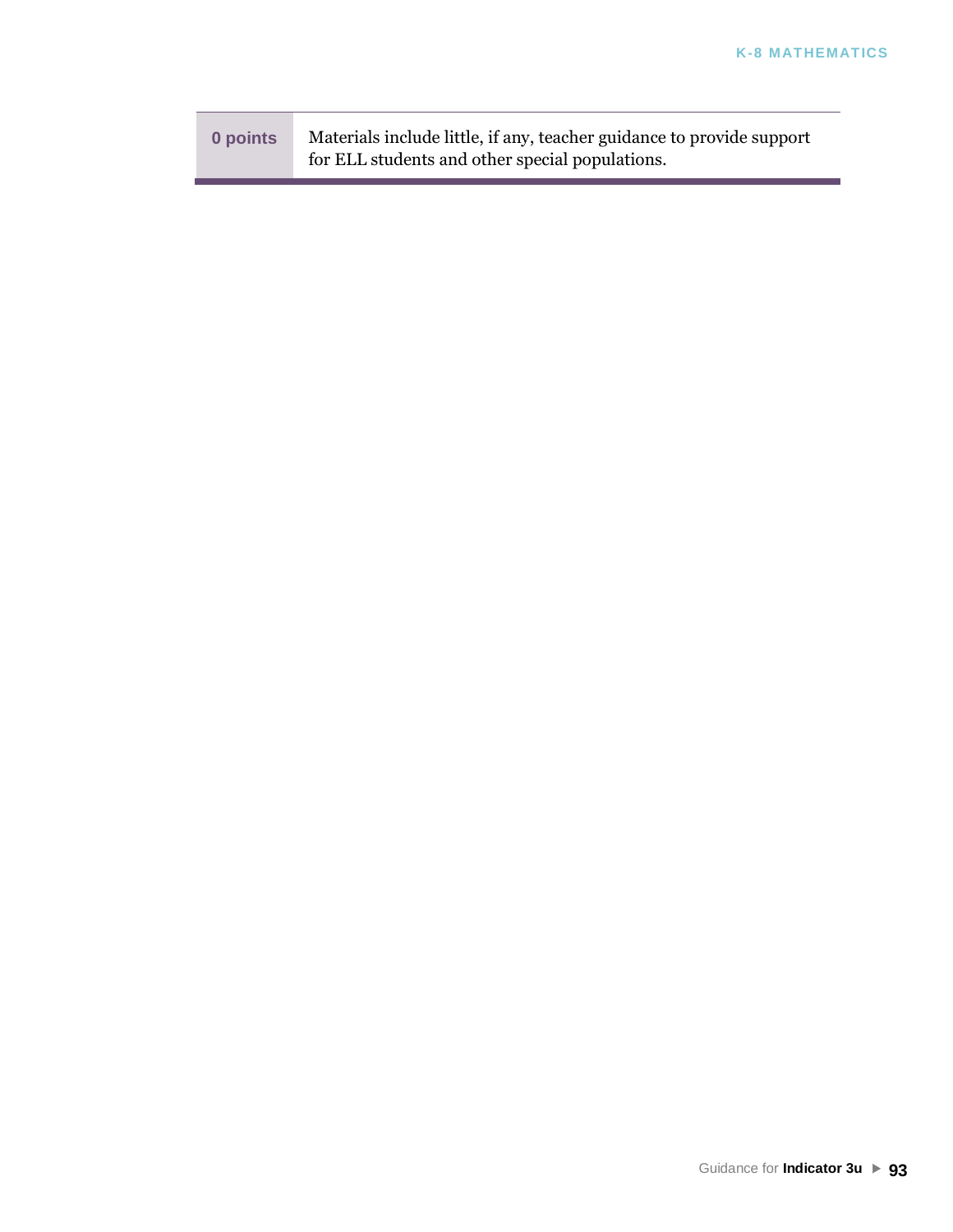# **GUIDANCE FOR Indicator 3v**

#### **Differentiated Instruction**

| <b>CRITERION</b> | Materials support teachers in differentiating instruction for diverse<br>learners within and across courses. |
|------------------|--------------------------------------------------------------------------------------------------------------|
|                  |                                                                                                              |
| <b>INDICATOR</b> | Materials provide support for advanced students to investigate<br>mathematics content at greater depth.      |

#### **Do materials provide opportunities for advanced students to investigate mathematics content at greater depth?**



### **EVIDENCE COLLECTION**

#### **Evidence Collection: Guiding Questions**

- What specific guidance is provided for teachers to support advanced students to investigate mathematics content at greater depth?
- Are there examples of advanced students working at a greater depth with a Standard—not just more problems or problems from higher-level courses?

| 2 points | Materials provide multiple opportunities for advanced students to<br>investigate the course-level mathematics at a greater depth. |
|----------|-----------------------------------------------------------------------------------------------------------------------------------|
|          | <b>AND</b>                                                                                                                        |
|          | There are no instances of advanced students simply doing more<br>problems than their classmates.                                  |
| 1 point  | Materials provide some opportunities for advanced students to<br>investigate the course-level mathematics at a greater depth.     |
|          | <b>OR</b>                                                                                                                         |
|          | Materials provide course level problems — problems are not at a<br>greater depth for advanced students.                           |
|          | ΟR                                                                                                                                |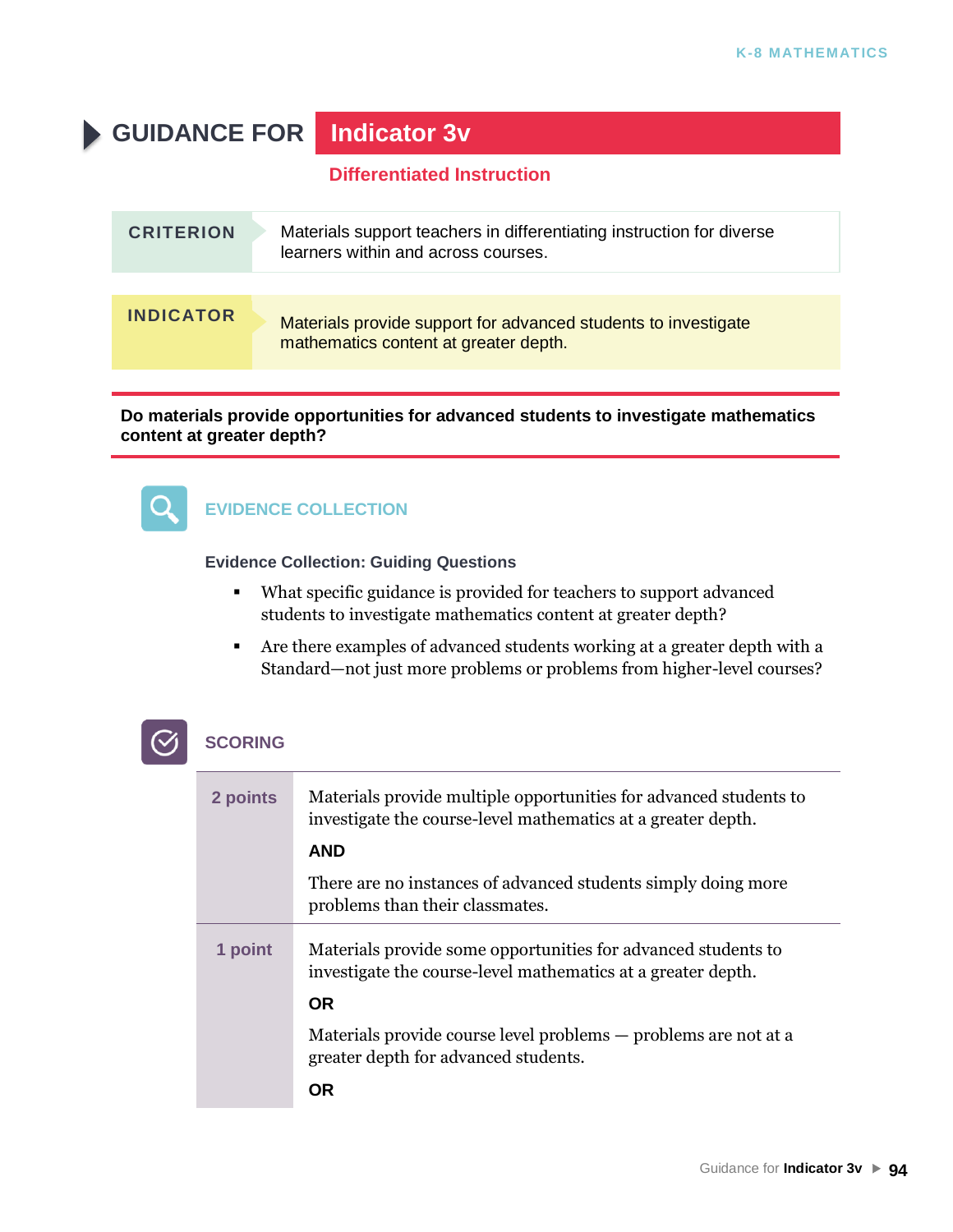|          | There are some instances of advanced students simply doing more<br>problems than their classmates.                                            |
|----------|-----------------------------------------------------------------------------------------------------------------------------------------------|
| 0 points | Materials provide very few, if any, opportunities for advanced<br>students to investigate the course-level mathematics at a greater<br>depth. |
|          | <b>AND</b>                                                                                                                                    |
|          | There are many instances of advanced students simply doing more<br>problems than their classmates.                                            |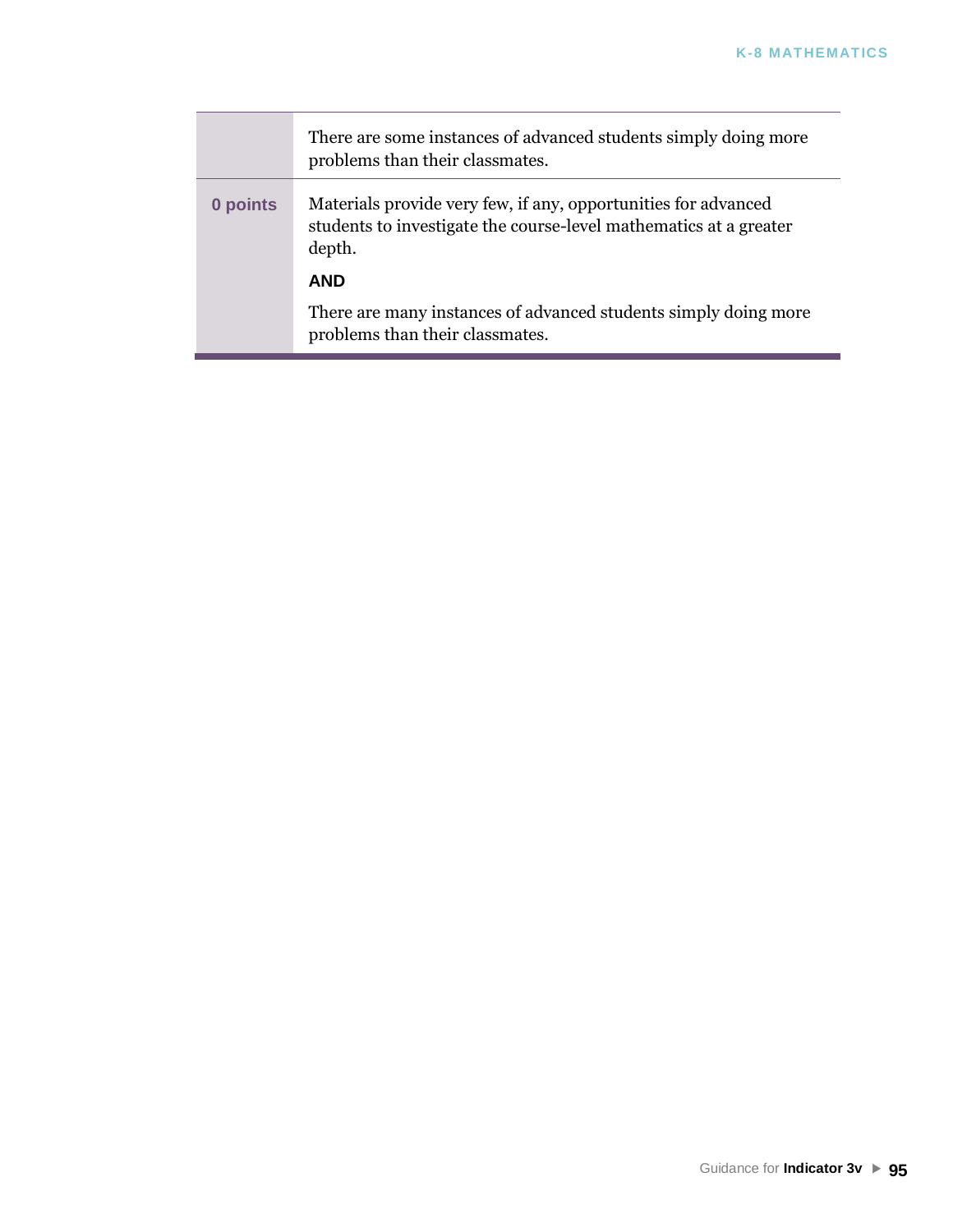# **GUIDANCE FOR Indicator 3w**

### **Differentiated Instruction**

| <b>CRITERION</b> | Materials support teachers in differentiating instruction for diverse<br>learners within and across courses. |
|------------------|--------------------------------------------------------------------------------------------------------------|
|                  |                                                                                                              |
| <b>INDICATOR</b> | Materials provide a balanced portrayal of various demographic and<br>personal characteristics.               |

#### **Do the materials provide a balanced portrayal of various demographic and personal characteristics?**



# **EVIDENCE COLLECTION**

#### **Evidence Collection: Guiding Questions**

- Collect examples of various demographic and personal characteristics throughout the chapters.
- How do the materials balance demographics and personal characteristics?



| 2 points | The materials provide various demographic and personal<br>characteristics.         |
|----------|------------------------------------------------------------------------------------|
| 1 point  | The materials provide some variety in demographic and personal<br>characteristics. |
| 0 points | The materials do not provide various demographic and personal<br>characteristics.  |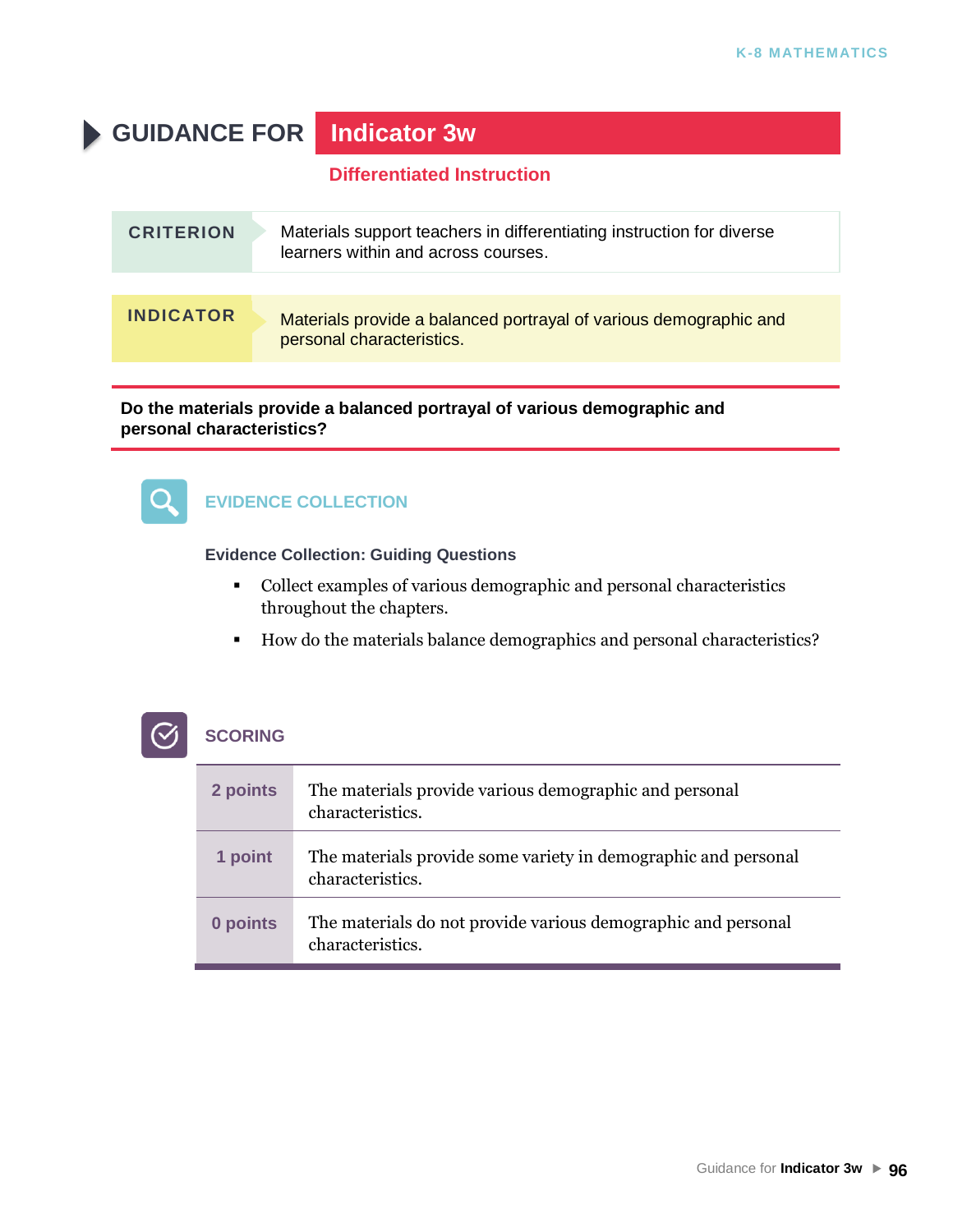# **GUIDANCE FOR Indicator 3x**

### **Differentiated Instruction**

| <b>CRITERION</b> | Materials support teachers in differentiating instruction for diverse<br>learners within and across courses. |
|------------------|--------------------------------------------------------------------------------------------------------------|
|                  |                                                                                                              |
| <b>INDICATOR</b> | Materials provide opportunities for teachers to use a variety of<br>grouping strategies.                     |



## **EVIDENCE COLLECTION**

#### **Evidence Collection: Guiding Questions**

▪ Provide examples of the grouping strategies and ways the materials provide for interaction among students.



### **SCORING**

No score is given for indicator 3x. Only qualitative evidence is provided.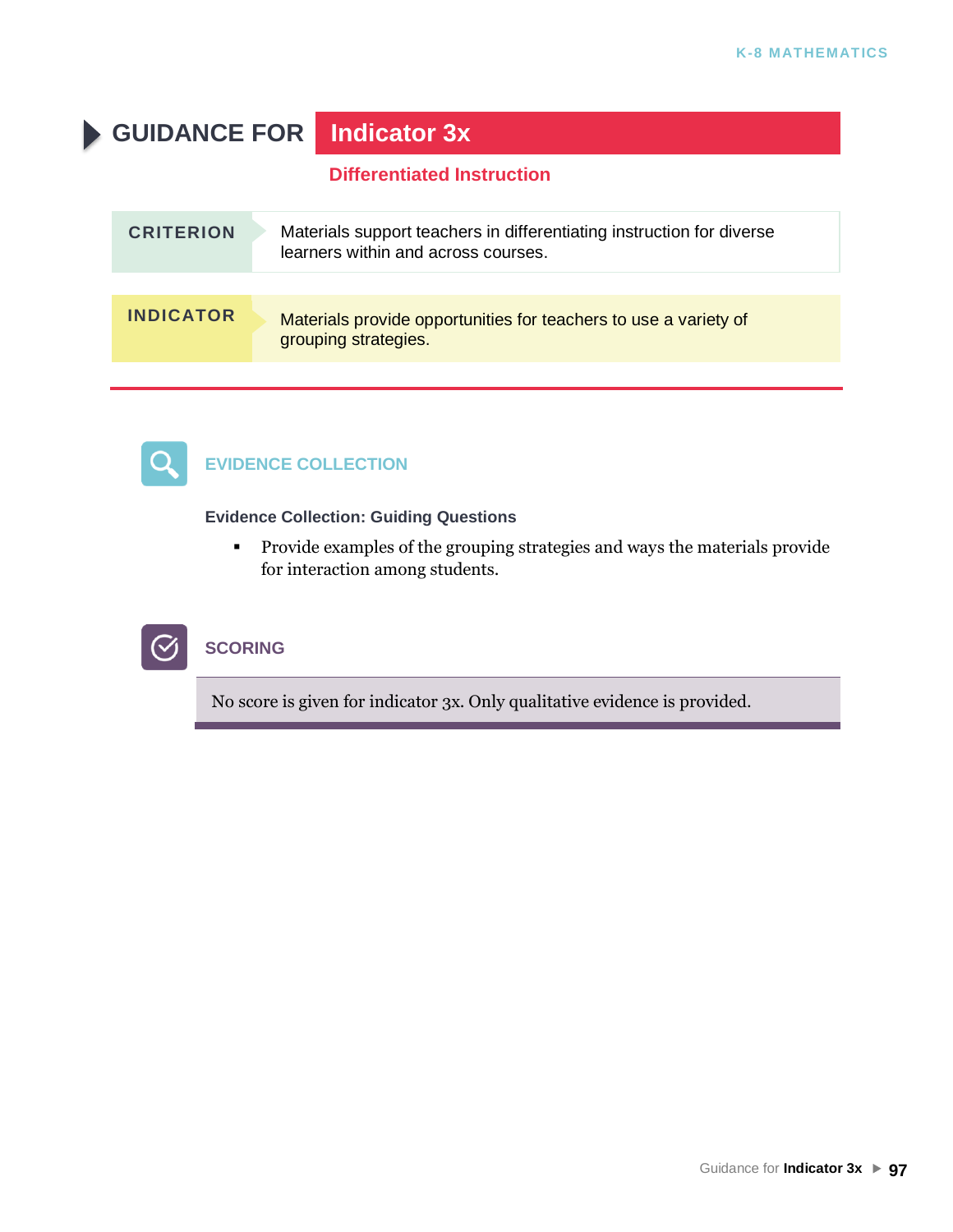# **GUIDANCE FOR Indicator 3y**

### **Differentiated Instruction**

| <b>CRITERION</b> | Materials support teachers in differentiating instruction for diverse<br>learners within and across courses. |
|------------------|--------------------------------------------------------------------------------------------------------------|
|                  |                                                                                                              |
| <b>INDICATOR</b> | Materials encourage teachers to draw upon home language and culture<br>to facilitate learning.               |



## **EVIDENCE COLLECTION**

#### **Evidence Collection: Guiding Questions**

▪ Provide examples of home language connections and connections to culture of students to facilitate learning. This may be at the beginning of each chapter or throughout the materials.



# **SCORING**

No score is given for indicator 3y. Only qualitative evidence is provided.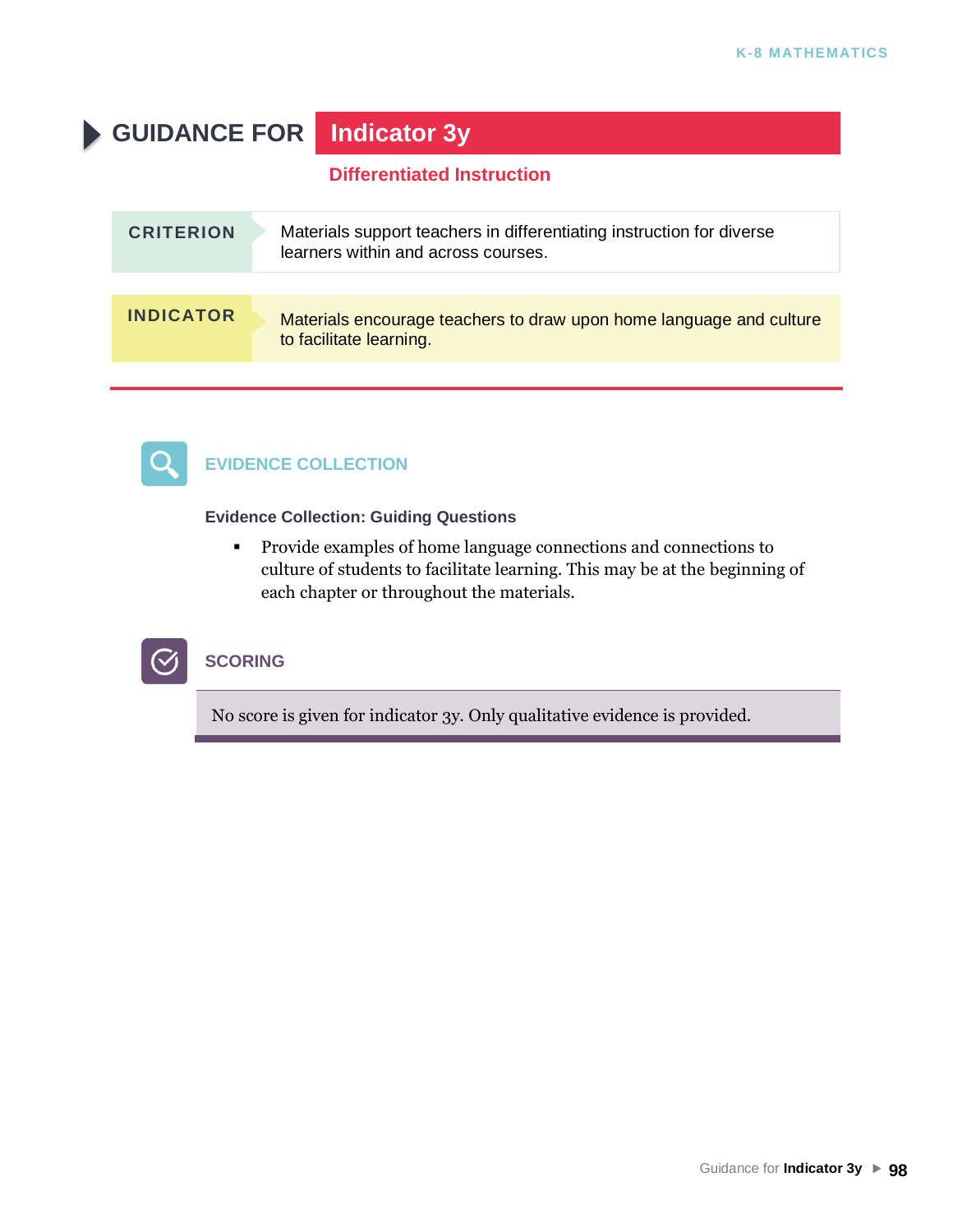# **GUIDANCE FOR Indicator 3z**

**Effective Technology Use**

| <b>CRITERION</b> | Materials support effective use of technology to enhance<br>student learning. Digital materials are accessible and available in<br>multiple platforms.                                                      |
|------------------|-------------------------------------------------------------------------------------------------------------------------------------------------------------------------------------------------------------|
|                  |                                                                                                                                                                                                             |
| <b>INDICATOR</b> | Materials integrate technology such as interactive tools, virtual<br>manipulatives/objects, and/or dynamic mathematics software in ways<br>that engage students in the Standards of Mathematical Practices. |



# **EVIDENCE COLLECTION**

#### **Evidence Collection: Guiding Questions**

- Are videos, virtual manipulatives, interactive tools, and/or games available to students?
- How do the materials use technology to engage students in "doing" mathematics?
- Do the materials use technology to engage students in content Standards and Standards for Mathematical Practices?

# **SCORING**

No score is given for indicator 3z. Only qualitative evidence is provided.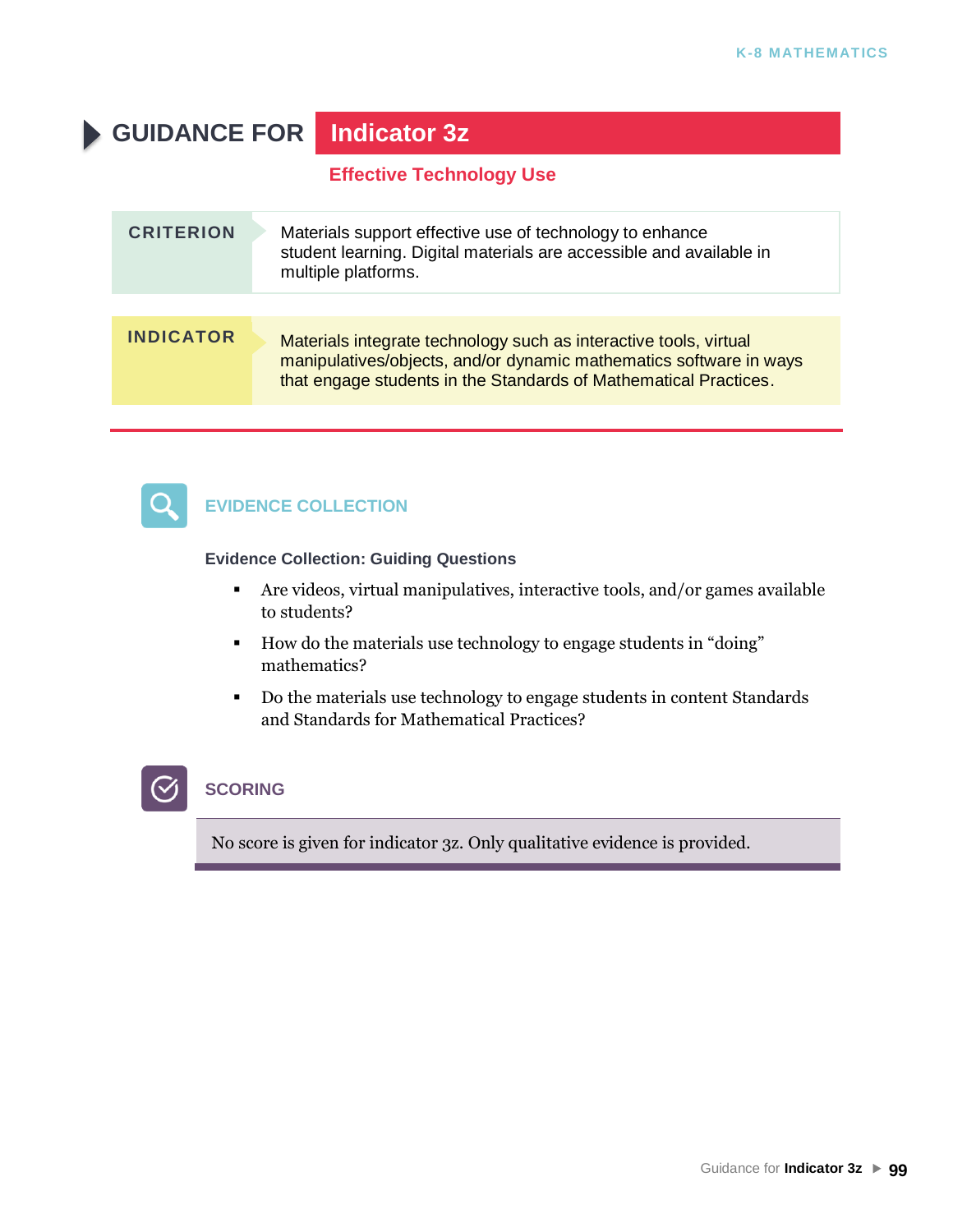# **GUIDANCE FOR Indicator 3aa**

**Effective Technology Use**

| <b>CRITERION</b> | Materials support effective use of technology to enhance<br>student learning. Digital materials are accessible and available in<br>multiple platforms.                               |
|------------------|--------------------------------------------------------------------------------------------------------------------------------------------------------------------------------------|
|                  |                                                                                                                                                                                      |
| <b>INDICATOR</b> | Digital materials are web-based and compatible with multiple internet<br>browsers. In addition, materials are "platform neutral" and allow the use<br>of tablets and mobile devices. |
|                  |                                                                                                                                                                                      |



# **EVIDENCE COLLECTION**

#### **Evidence Collection: Guiding Questions**

- Are any instructional technology resources web-based and compatible with multiple Internet browsers?
- Are materials platform neutral (accessible on any platform, for example Windows and Apple)?
- Do student resources (including assistive technology for students with disabilities) work on mobile devices as well as PCs?

# **SCORING**

No score is given for indicator 3aa. Only qualitative evidence is provided.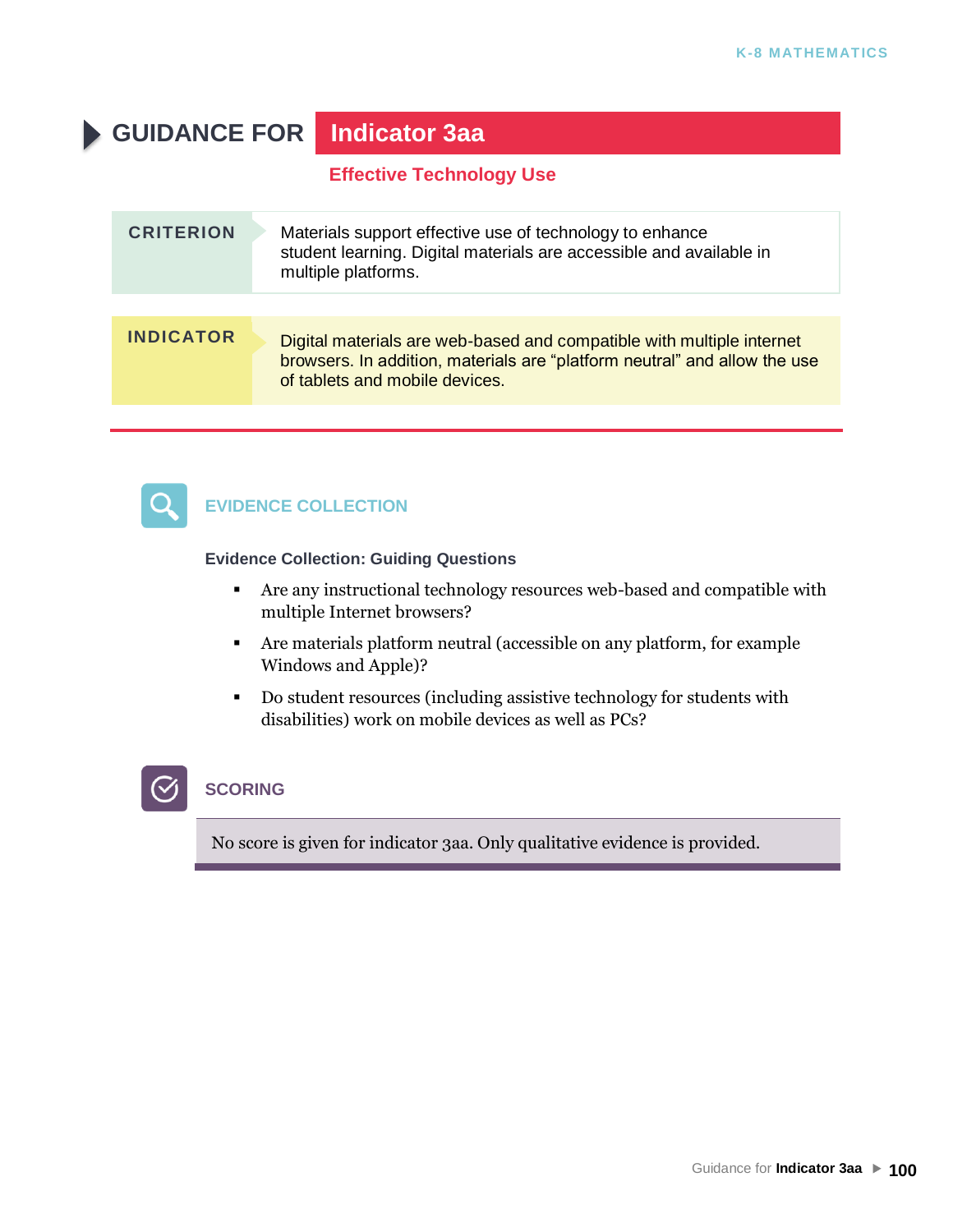# **GUIDANCE FOR Indicator 3ab**

**Effective Technology Use**

| <b>CRITERION</b> | Materials support effective use of technology to enhance<br>student learning. Digital materials are accessible and available in<br>multiple platforms. |
|------------------|--------------------------------------------------------------------------------------------------------------------------------------------------------|
|                  |                                                                                                                                                        |
| <b>INDICATOR</b> | Materials include opportunities to assess student mathematical<br>understandings and knowledge of procedural skills using technology.                  |



 $\mathcal{C}$ 

# **EVIDENCE COLLECTION**

**Evidence Collection: Guiding Questions**

- Are online assessments available? If so, what kind of assessments are used? (For example, computer adaptive testing, fixed form, etc.)?
- Are teachers able to create their own assessments?
- Do assessment items assess both mathematical understanding and procedural skill/fluency? How?

# **SCORING**

No score is given for indicator 3ab. Only qualitative evidence is provided.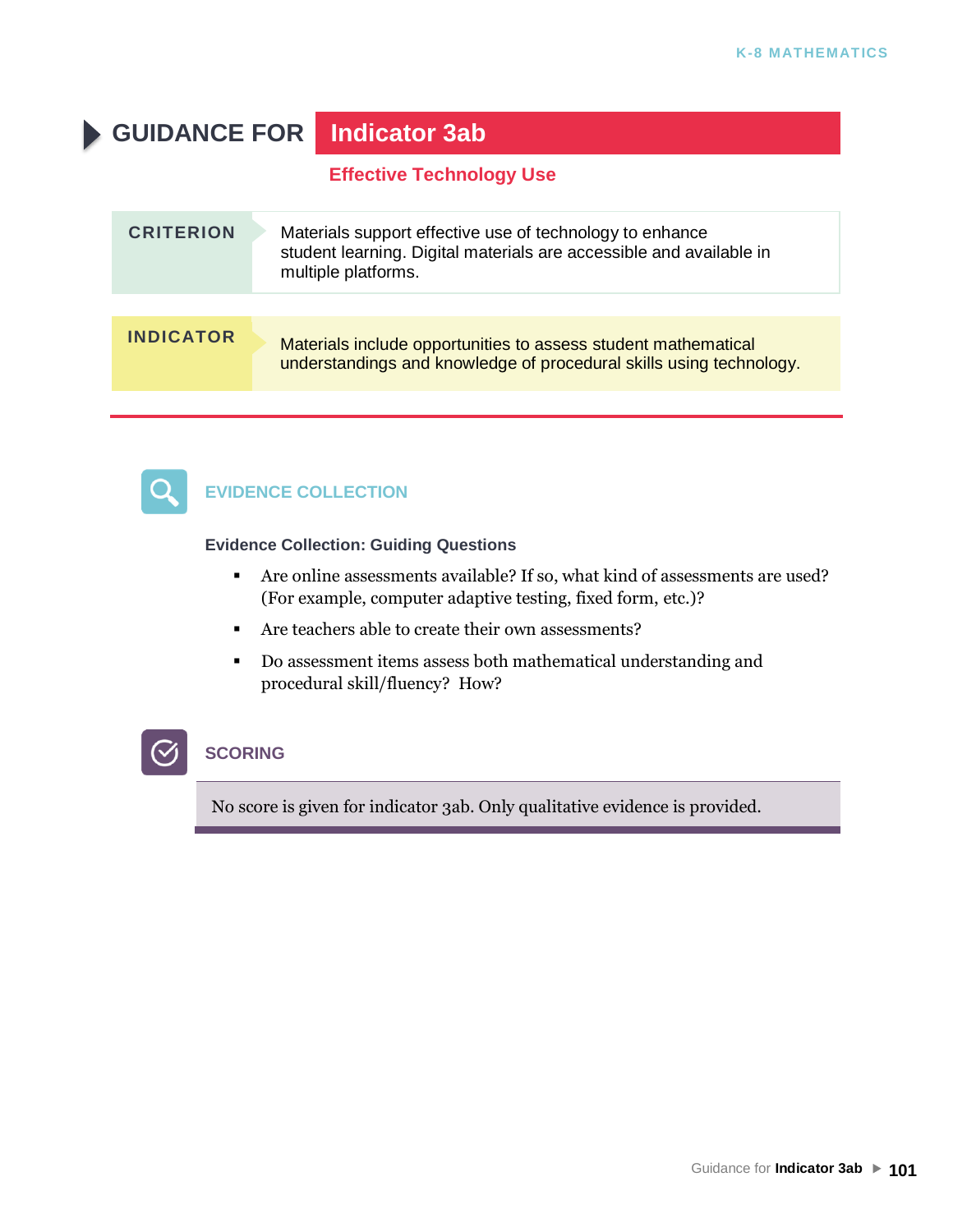# **GUIDANCE FOR Indicator 3aci**

**Effective Technology Use**

| <b>CRITERION</b> | Materials support effective use of technology to enhance<br>student learning. Digital materials are accessible and available in<br>multiple platforms.                                                                 |
|------------------|------------------------------------------------------------------------------------------------------------------------------------------------------------------------------------------------------------------------|
| <b>INDICATOR</b> | Materials can be easily customized for individual learners.<br>Digital materials include opportunities for teachers to personalize<br>learning for all students, using adaptive or other technological<br>innovations. |



 $\mathcal{C}$ 

# **EVIDENCE COLLECTION**

**Evidence Collection: Guiding Questions**

- Are teachers able to manipulate or construct learning experiences for students?
- Do digital materials include adaptive or other technological innovations for teachers to personalize learning for students?
- Can digital materials be differentiated based on individual students' needs?

# **SCORING**

No score is given for indicator 3aci. Only qualitative evidence is provided.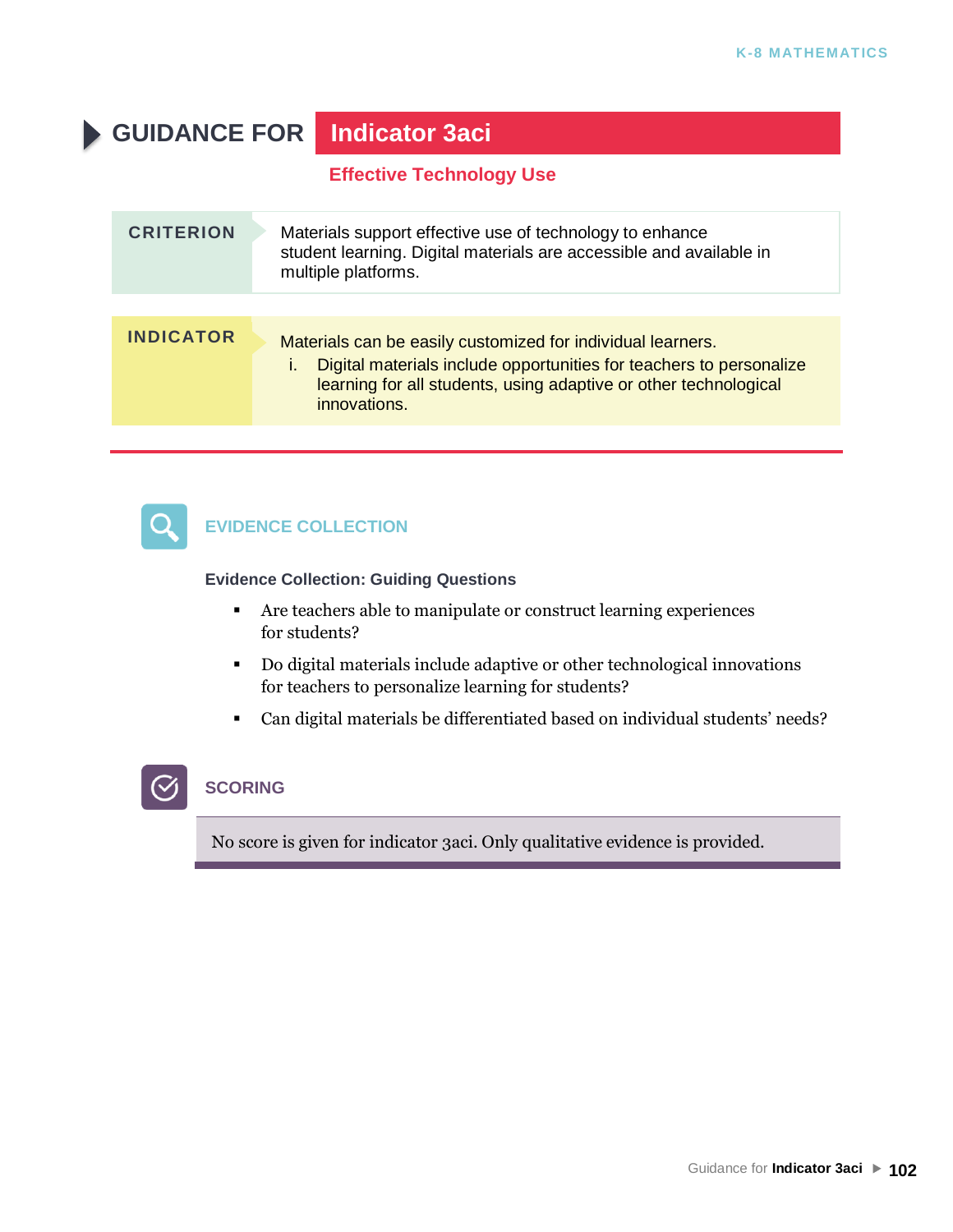# **GUIDANCE FOR Indicator 3acii**

**Effective Technology Use**

| <b>CRITERION</b> | Materials support effective use of technology to enhance<br>student learning. Digital materials are accessible and available in<br>multiple platforms.                                                    |
|------------------|-----------------------------------------------------------------------------------------------------------------------------------------------------------------------------------------------------------|
|                  |                                                                                                                                                                                                           |
| <b>INDICATOR</b> | Materials can be easily customized for individual learners.<br>Materials can be easily customized for local use. For example,<br>ii.<br>materials may provide a range of lessons to draw from on a topic. |



# **EVIDENCE COLLECTION**

**Evidence Collection: Guiding Questions**

▪ Are teachers able to customize digital materials for local use (student and/or community interests)?



### **SCORING**

No score is given for indicator 3acii. Only qualitative evidence is provided.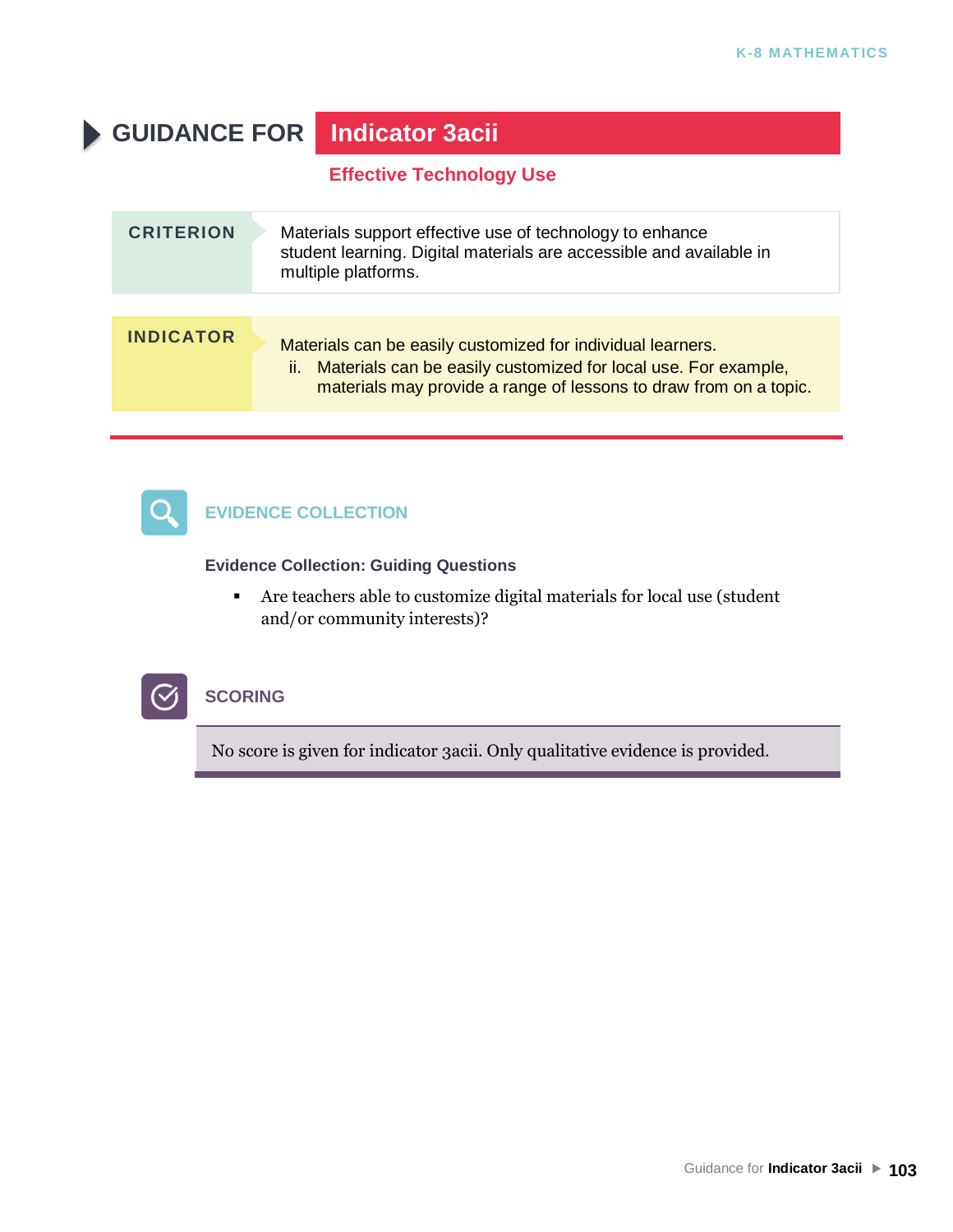# **GUIDANCE FOR Indicator 3ad**

**Effective Technology Use**

| <b>CRITERION</b> | Materials support effective use of technology to enhance<br>student learning. Digital materials are accessible and available in<br>multiple platforms.                                          |
|------------------|-------------------------------------------------------------------------------------------------------------------------------------------------------------------------------------------------|
|                  |                                                                                                                                                                                                 |
| <b>INDICATOR</b> | Materials include or reference technology that provides opportunities for<br>teachers and/or students to collaborate with each other (i.e., discussion<br>groups, webinars, e-mail, messaging). |
|                  |                                                                                                                                                                                                 |



# **EVIDENCE COLLECTION**

**Evidence Collection: Guiding Questions**

- Do the digital materials provide opportunities for online collaboration?
- Are there opportunities for collaboration between teacher and student? Or student to student? (i.e., discussion groups, webinars, e-mail, messaging)



# **SCORING**

No score is given for indicator 3ad. Only qualitative evidence is provided.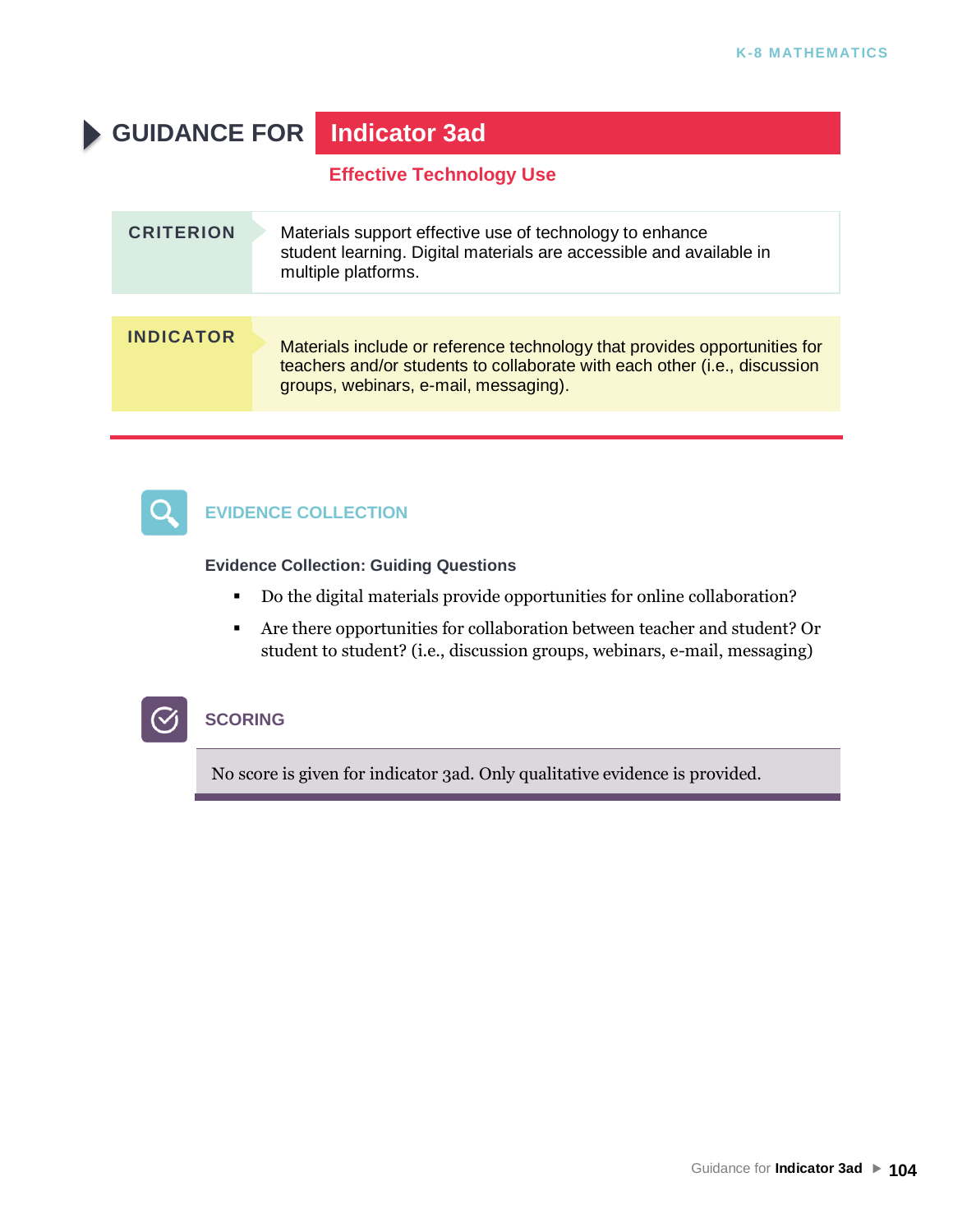# **GUIDANCE FOR Indicator 3ae**

### **Supplemental Materials**

| <b>CRITERION</b> | Supplemental materials reinforce core instruction and provide ample and<br>a variety of resources to support student learning. |
|------------------|--------------------------------------------------------------------------------------------------------------------------------|
|                  |                                                                                                                                |
| <b>INDICATOR</b> | Supplemental materials employ a variety of reading levels and is<br>grade/level appropriate.                                   |

**NOTE:** *This is a Mississippi High Quality Instructional Materials Mathematics Review Rubric specific indicator that will be scored by Mississippi reviewers as part of the review process.*

#### **Do supplemental materials use a variety of reading levels that are grade-level appropriate?**



#### **Evidence Collection: Guiding Questions**

- Do supplemental materials offer students, at a variety of reading levels, access to the grade-level mathematics?
- Are the contexts and situations at an appropriate reading level to engage all students with the mathematical problems?
- Do materials provide opportunities to differentiate reading levels based on individual students' needs?

# **SCORING**

No score is given for indicator 3ae. Only qualitative evidence is provided.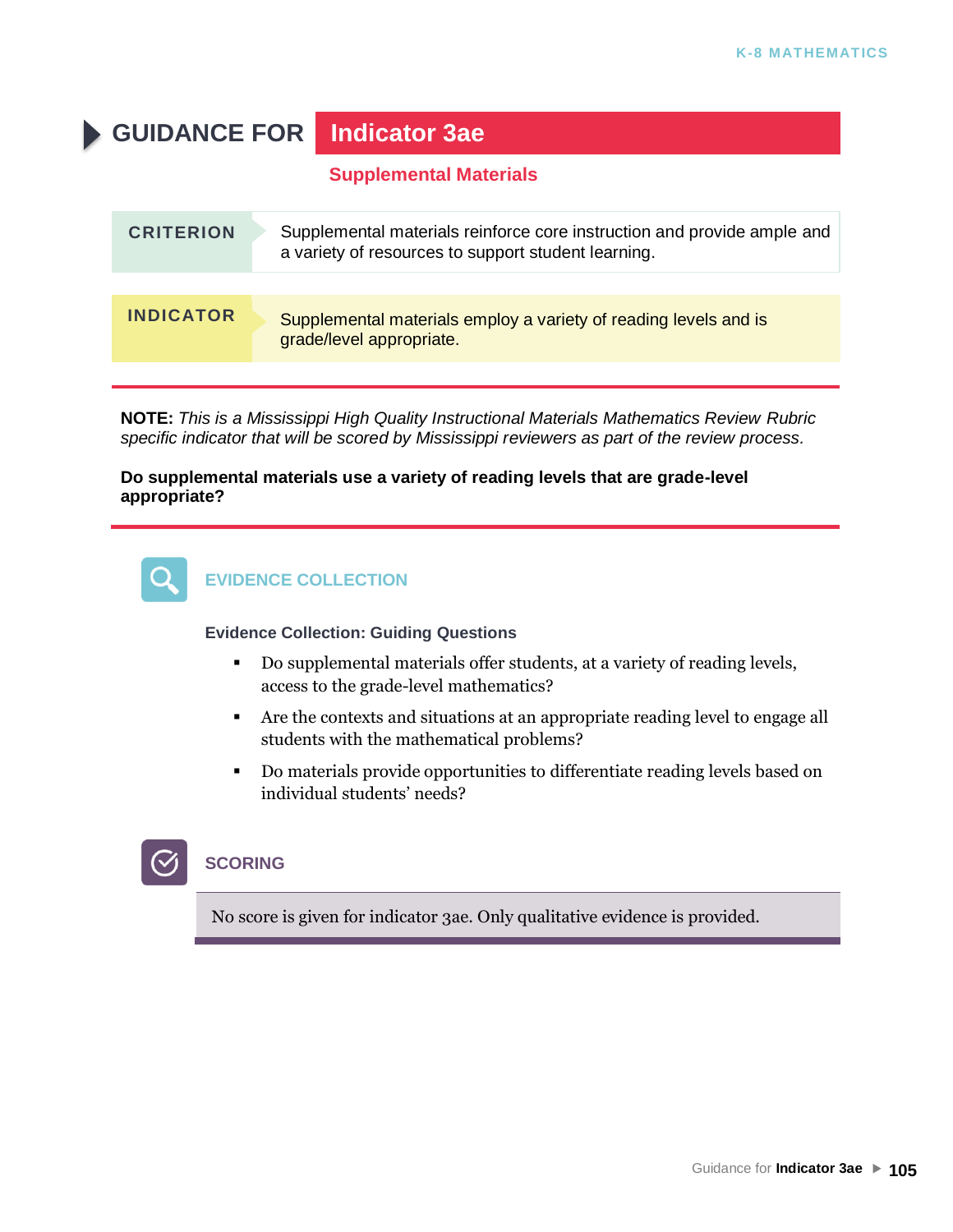# **GUIDANCE FOR Indicator 3af**

### **Supplemental Materials**

| <b>CRITERION</b> | Supplemental materials reinforce core instruction and provide ample and<br>a variety of resources to support student learning. |
|------------------|--------------------------------------------------------------------------------------------------------------------------------|
|                  |                                                                                                                                |
| <b>INDICATOR</b> | Supplemental materials provide ample resources that reinforce student<br>learning through practice.                            |

**NOTE:** *This is a Mississippi High Quality Instructional Materials Mathematics Review Rubric specific indicator that will be scored by Mississippi reviewers as part of the review process.*

#### **Do supplemental materials reinforce student learning through practice?**



**Evidence Collection: Guiding Questions**

- Do supplemental materials provide additional practice for students?
- When used as designed, do supplemental materials support students' engagement with grade-level tasks?
- Are specific Standards targeted by supplemental materials?

# **SCORING**

No score is given for indicator 3af. Only qualitative evidence is provided.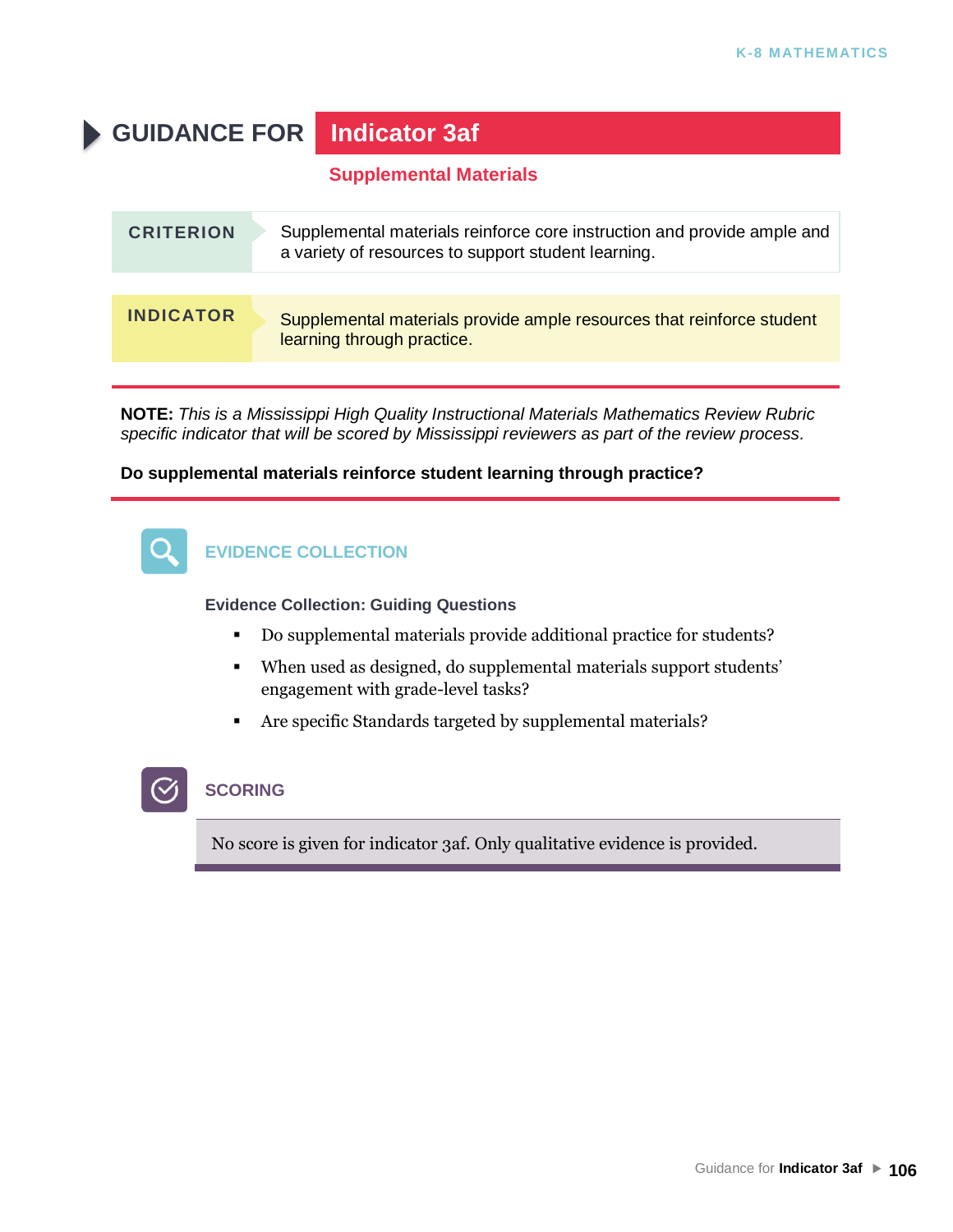# **GUIDANCE FOR Indicator 3ag**

### **Supplemental Materials**

| <b>CRITERION</b> | Supplemental materials reinforce core instruction and provide ample and<br>a variety of resources to support student learning. |
|------------------|--------------------------------------------------------------------------------------------------------------------------------|
|                  |                                                                                                                                |
| <b>INDICATOR</b> | Supplemental materials provide ample resources that reinforce student<br>learning through practice.                            |

**NOTE:** *This is a Mississippi High Quality Instructional Materials Mathematics Review Rubric specific indicator that will be scored by Mississippi reviewers as part of the review process.*

#### **Are supplemental materials aligned to the core instructional materials?**



### **EVIDENCE COLLECTION**

**Evidence Collection: Guiding Questions**

- Do the supplemental materials include alignment to core instructional materials?
- Is there guidance for the teacher in the core instructional materials and the supplemental materials on how the two work together?
- Are supplemental materials aligned to the Standards identified in the core instructional materials?

# **SCORING**

No score is given for indicator 3ag. Only qualitative evidence is provided.